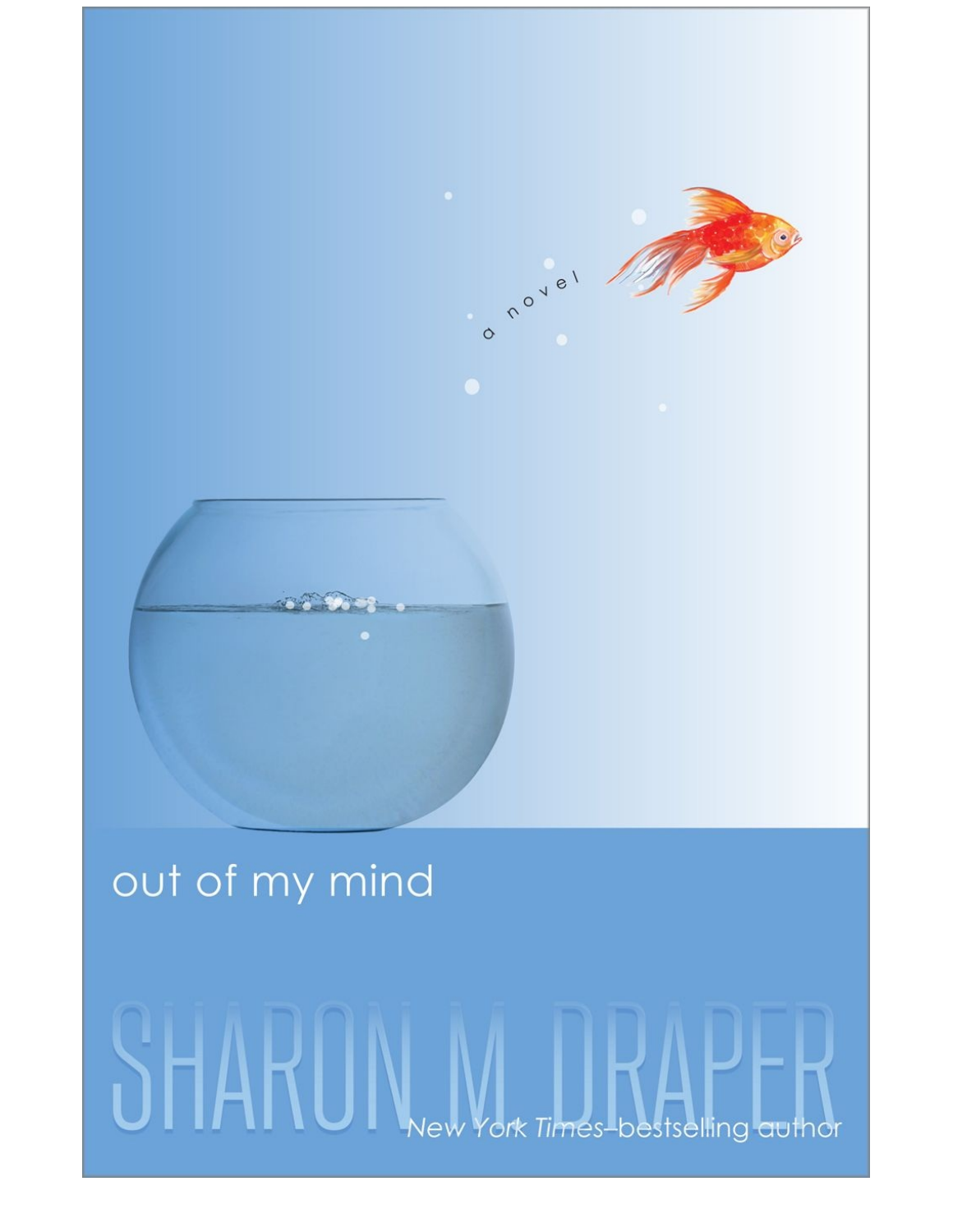out of my mind

## SHARON M. DRAPER

ATHENEUM BOOKS FOR YOUNG READERS New York London Toronto Sydney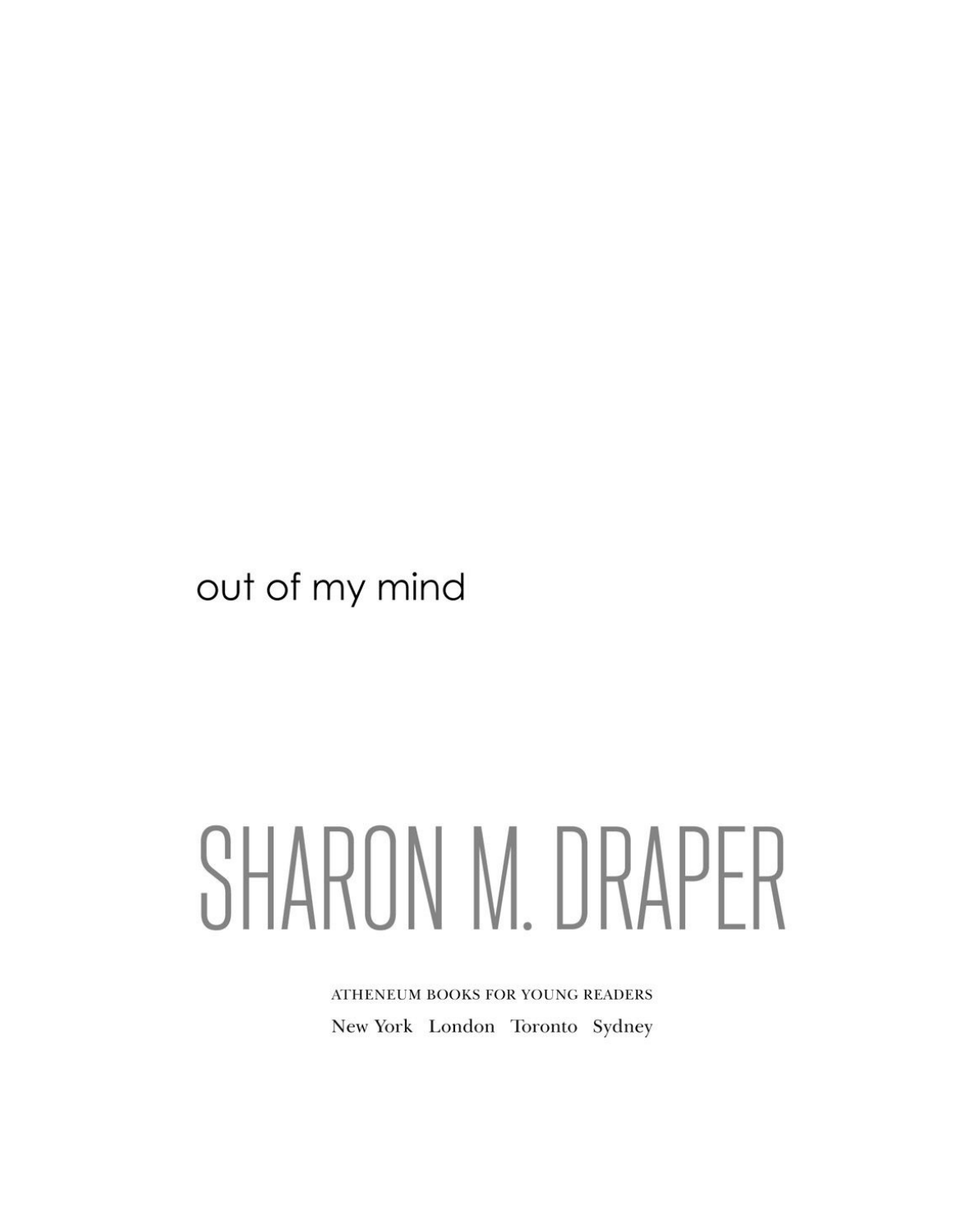#### Contents

**Ackno[wle](#page-3-0)dgments** [C](#page-5-0)hapter 1 [C](#page-6-0)hapter 2 [C](#page-9-0)hapter 3 [C](#page-13-0)hapter 4 [C](#page-17-0)hapter 5 [C](#page-22-0)hapter 6 [C](#page-27-0)hapter 7 [C](#page-31-0)hapter 8 [C](#page-35-0)hapter 9 [C](#page-40-0)hapter 10 [C](#page-44-0)hapter 11 [C](#page-49-0)hapter 12 [C](#page-54-0)hapter 13 [C](#page-58-0)hapter 14 [C](#page-60-0)hapter 15 [C](#page-65-0)hapter 16 [C](#page-68-0)hapter 17 [C](#page-73-0)hapter 18 [C](#page-78-0)hapter 19 [C](#page-82-0)hapter 20 [C](#page-86-0)hapter 21 [C](#page-89-0)hapter 22 [C](#page-92-0)hapter 23 [C](#page-96-0)hapter 24 [C](#page-102-0)hapter 25 [C](#page-107-0)hapter 26 [C](#page-112-0)hapter 27 [C](#page-116-0)hapter 28 [C](#page-122-0)hapter 29 [C](#page-124-0)hapter 30 [C](#page-129-0)hapter 31 [C](#page-132-0)hapter 32

[C](#page-137-0)hapter 33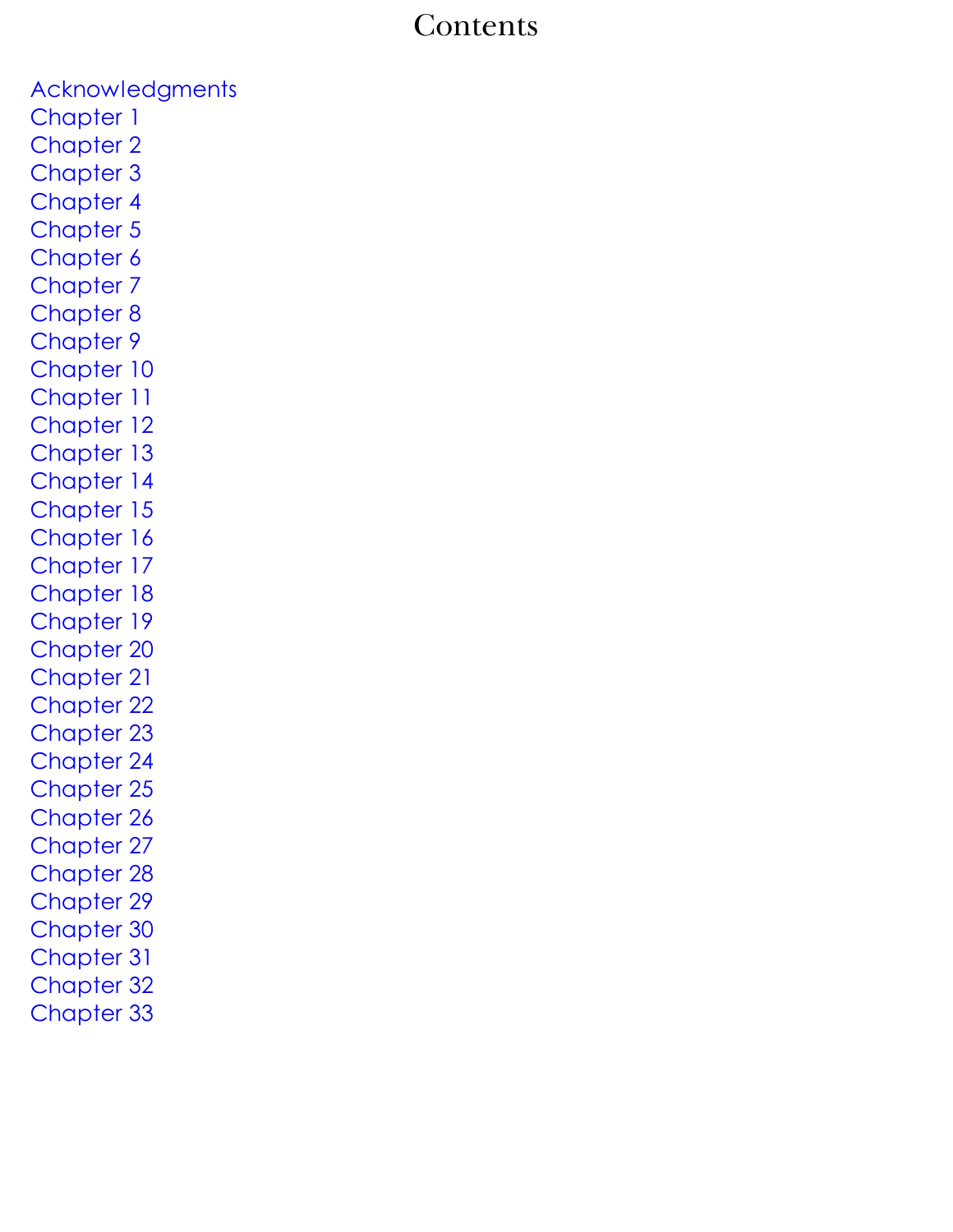ACKNOWLEDGMENTS

<span id="page-3-0"></span>With deep appreciation, I'd like to thank all the wonderful individuals who dedicate their lives to children with special needs.

I'd like to offer my special thanks and gratitude to the patient and devoted caregivers at Echoing Lake Facilities, The Renouard Home, The Lucy Idol Center, Camp Cheerful, Stepping Stones, Camp Allyn, Bobbie Fairfax School, and Roselawn Condon School (extra thanks to Daphne Robinson).

Thank you to my friend Karen Brantley, who *really* understands it all!

And special thanks to my editor Caitlyn Dlouhy for her amazing skill, vision, and that green editing pen!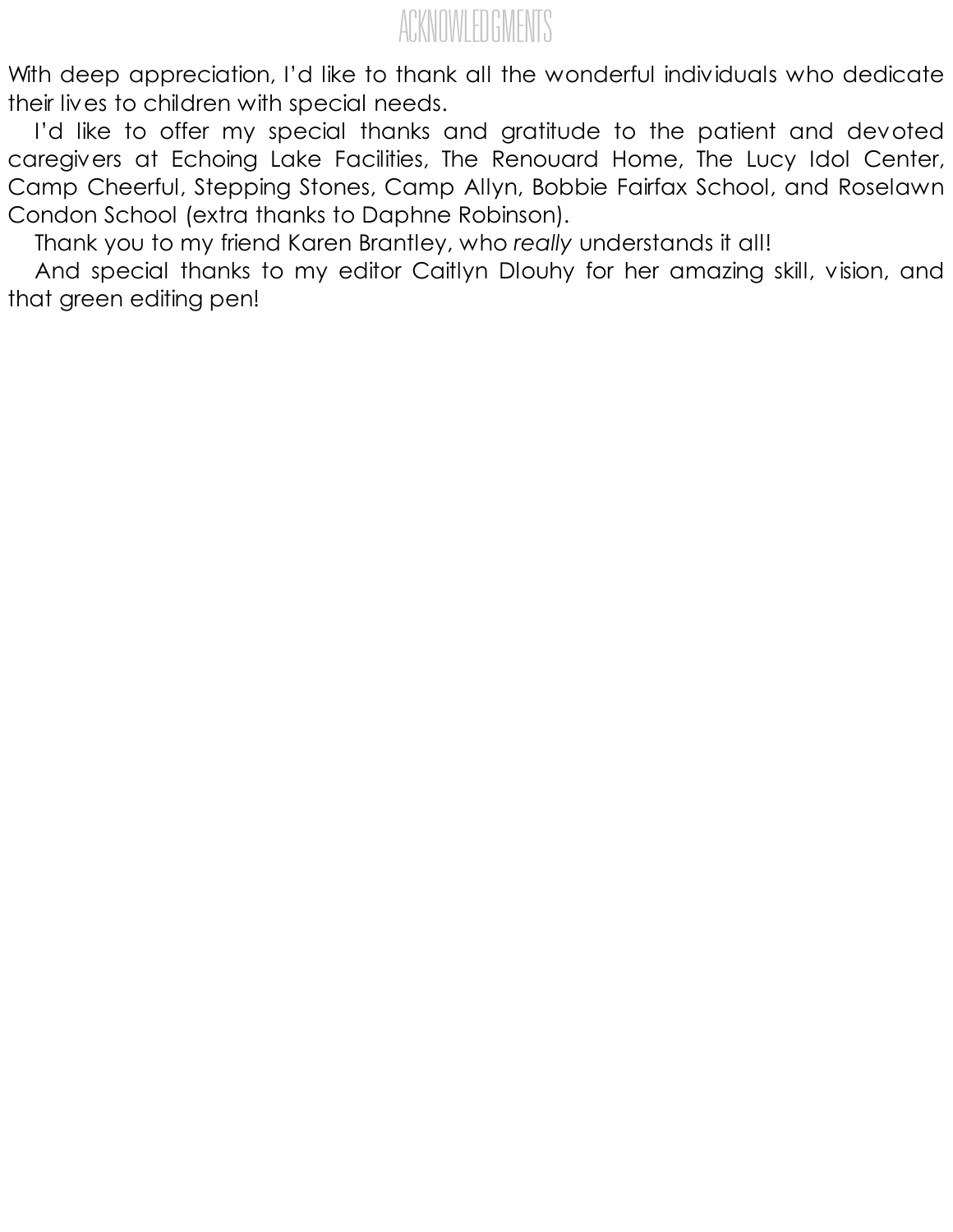To my daughter, Wendy Michelle Draper,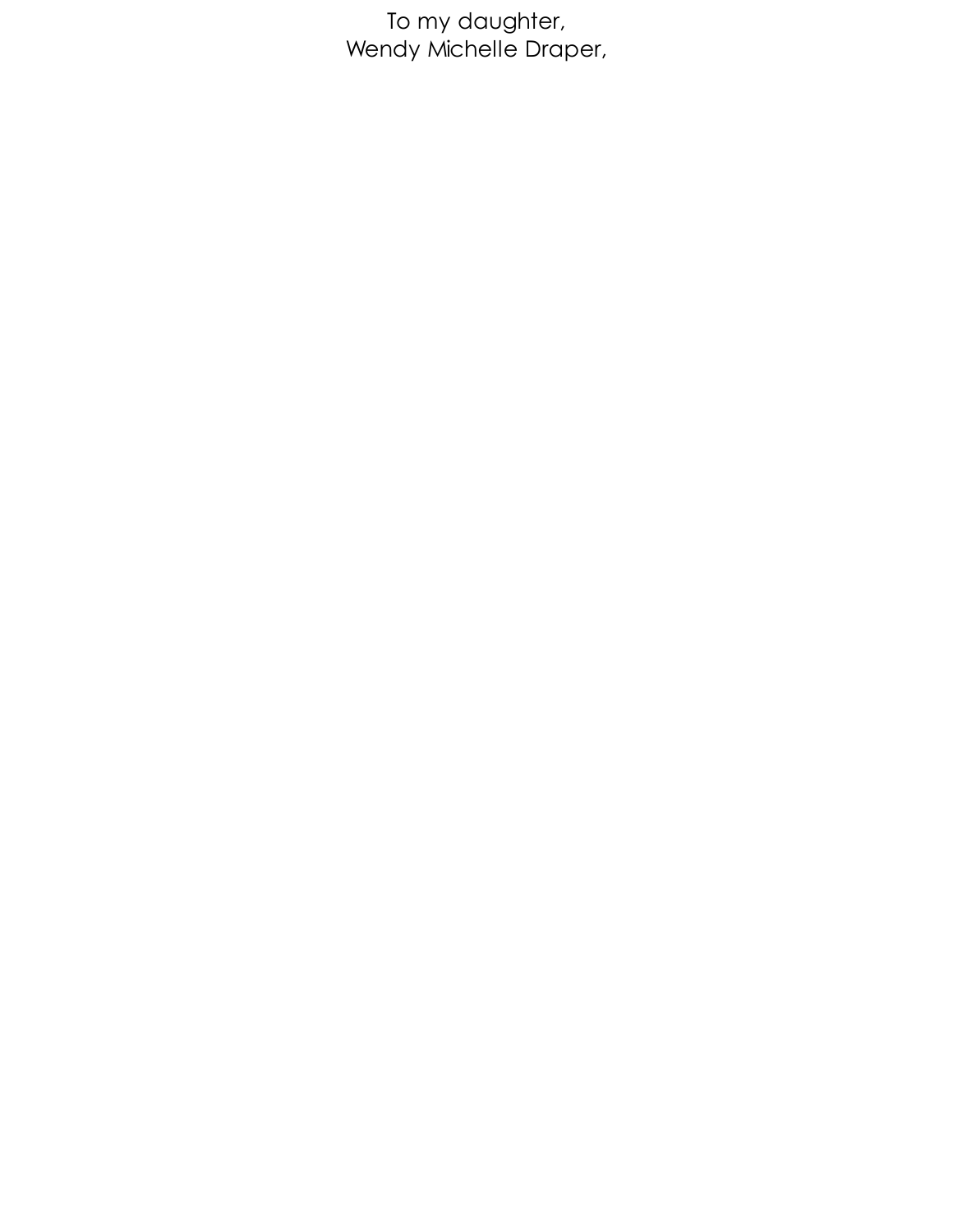#### <span id="page-5-0"></span>**Words.**

I'm surrounded by thousands of words. Maybe millions. *Cathedral. Mayonnaise. Pomegranate. Mississippi. Neapolitan. Hippopotamus. Silky. Terrifying. Iridescent. Tickle. Sneeze. Wish. Worry.*

Words have always swirled around me like snowflakes—each one delicate and different, each one melting untouched in my hands.

Deep within me, words pile up in huge drifts. Mountains of phrases and sentences and connected ideas. Clever expressions. Jokes. Love songs.

From the time I was really little—maybe just a few months old—words were like sweet, liquid gifts, and I drank them like lemonade. I could almost taste them. They made my jumbled thoughts and feelings have substance. My parents have always blanketed me with conversation. They chattered and babbled. They verbalized and vocalized. My father sang to me. My mother whispered her strength into my ear.

Every word my parents spoke to me or about me I absorbed and kept and remembered. All of them.

I have no idea how I untangled the complicated process of words and thought, but it happened quickly and naturally. By the time I was two, all my memories had words, and all my words had meanings.

But only in my head.

I have never spoken one single word. I am almost eleven years old.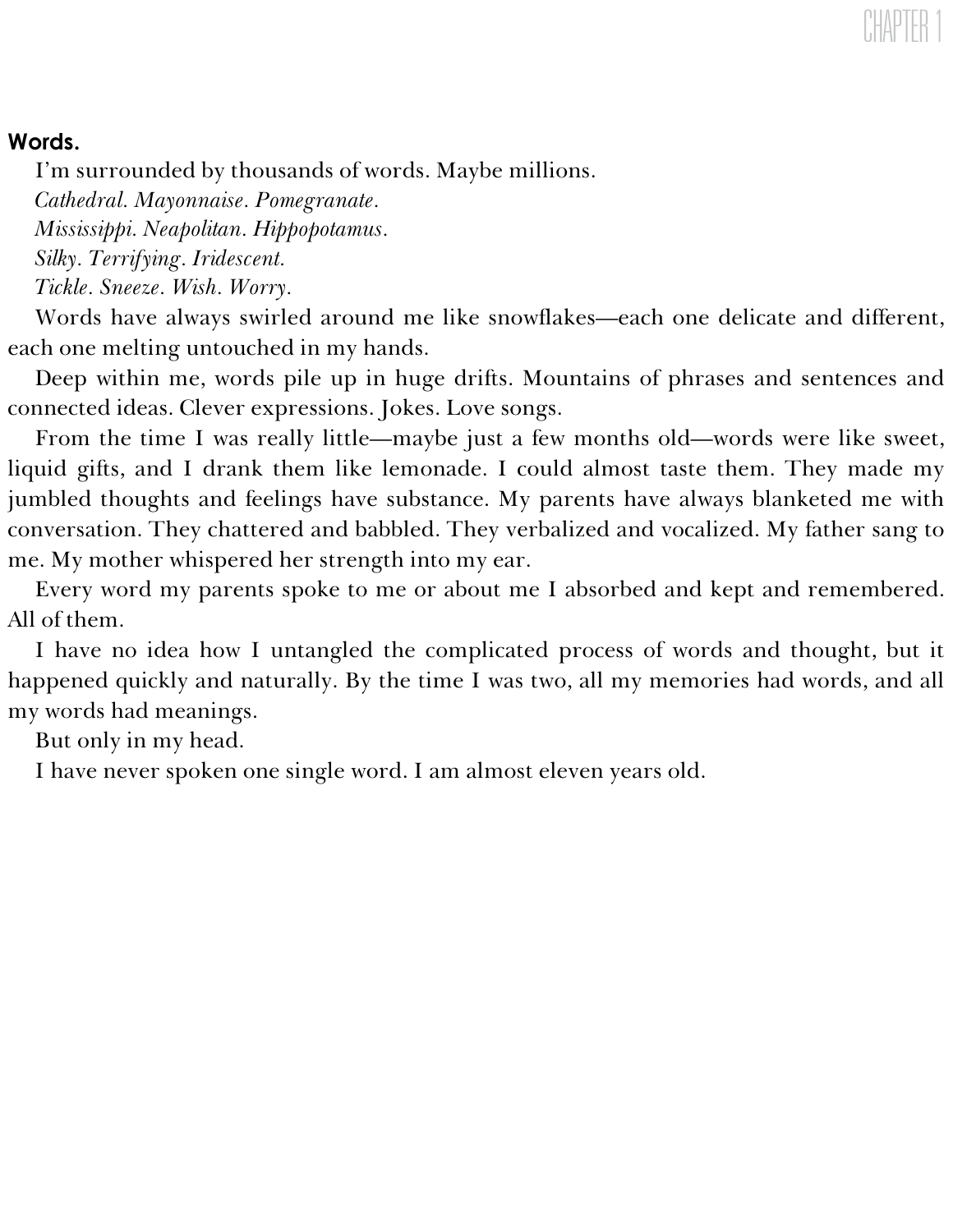#### <span id="page-6-0"></span>**I can't talk. I can't walk. I can't feed myself or take myself to the bathroom. Big bummer.**

My arms and hands are pretty stiff, but I can mash the buttons on the TV remote and move my wheelchair with the help of knobs that I can grab on the wheels. I can't hold a spoon or a pencil without dropping it. And my balance is like zip—Humpty Dumpty had more control than I do.

When people look at me, I guess they see a girl with short, dark, curly hair strapped into a pink wheelchair. By the way, there is nothing cute about a pink wheelchair. Pink doesn't change a thing.

They'd see a girl with dark brown eyes that are full of curiosity. But one of them is slightly out of whack.

Her head wobbles a little.

Sometimes she drools.

She's really tiny for a girl who is age ten and three quarters.

Her legs are very thin, probably because they've never been used.

Her body tends to move on its own agenda, with feet sometimes kicking out unexpectedly and arms occasionally flailing, connecting with whatever is close by—a stack of CDs, a bowl of soup, a vase of roses.

Not a whole lot of control there.

After folks got finished making a list of my problems, they might take time to notice that I have a fairly nice smile and deep dimples—I think my dimples are cool.

I wear tiny gold earrings.

Sometimes people never even ask my name, like it's not important or something. It is. My name is Melody.

I can remember way back to when I was really, really young. Of course, it's hard to separate real memories from the videos of me that Dad took on his camcorder. I've watched those things a million times.

Mom bringing me home from the hospital—her face showing smiles, but her eyes squinted with worry.

Melody tucked into a tiny baby bathtub. My arms and legs looked so skinny. I didn't splash or kick.

Melody propped with blankets on the living room sofa—a look of contentment on my face. I never cried much when I was a baby; Mom swears it's true.

Mom massaging me with lotion after a bath—I can still smell the lavender—then wrapping me in a fluffy towel with a little hood built into one corner.

Dad took videos of me getting fed, getting changed, and even me sleeping. As I got older, I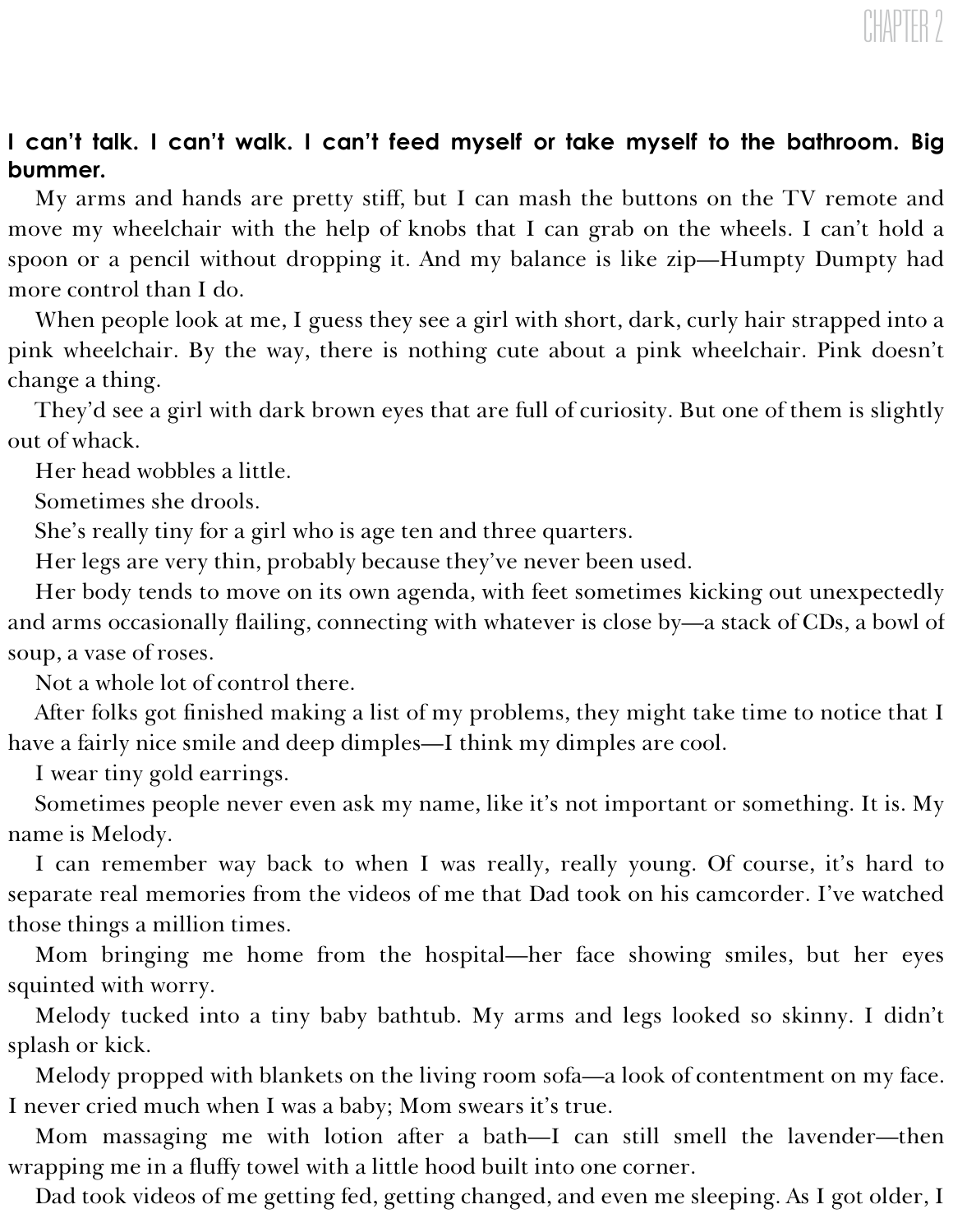guess he was waiting for me to turn over, and sit up, and walk. I never did.

But I did absorb everything. I began to recognize noises and smells and tastes. The *whump* and *whoosh* of the furnace coming alive each morning. The tangy odor of heated dust as the house warmed up. The feel of a sneeze in the back of my throat.

And music. Songs floated through me and stayed. Lullabies, mixed with the soft smells of bedtime, slept with me. Harmonies made me smile. It's like I've always had a painted musical sound track playing background to my life. I can almost hear colors and smell images when music is played.

Mom loves classical. Big, booming Beethoven symphonies blast from her CD player all day long. Those pieces always seem to be bright blue as I listen, and they smell like fresh paint.

Dad is partial to jazz, and every chance he gets, he winks at me, takes out Mom's Mozart disc, then pops in a CD of Miles Davis or Woody Herman. Jazz to me sounds brown and tan, and it smells like wet dirt. Jazz music drives Mom crazy, which is probably why Dad puts it on.

"Jazz makes me itch," she says with a frown as Dad's music explodes into the kitchen.

Dad goes to her, gently scratches her arms and back, then engulfs her in a hug. She stops frowning. But she changes it back to classical again as soon as Dad leaves the room.

For some reason, I've always loved country music— loud, guitar-strumming, broken-heart music. Country is lemons—not sour, but sugar sweet and tangy. Lemon cake icing, cool, fresh lemonade! Lemon, lemon, lemon! Love it.

When I was really little, I remember sitting in our kitchen, being fed breakfast by Mom, and a song came on the radio that made me screech with joy.

> *So I'm singin' Elvira, Elvira My heart's on fire, Elvira Giddy up oom poppa oom poppa mow mow Giddy up oom poppa oom poppa mow mow Heigh-ho Silver, away*

How did I already know the words and the rhythms to that song? I have no idea. It must have seeped into my memory somehow—maybe from a radio or TV program. Anyway, I almost fell out of my chair. I scrunched up my face and jerked and twitched as I tried to point to the radio. I wanted to hear the song again. But Mom just looked at me like I was nuts.

How could she understand that I loved the song "Elvira" by the Oak Ridge Boys when I barely understood it myself? I had no way to explain how I could smell freshly sliced lemons and see citrus-toned musical notes in my mind as it played.

If I had a paintbrush . . . wow! What a painting that would be!

But Mom just shook her head and kept on spooning applesauce into my mouth. There's so much my mother doesn't know.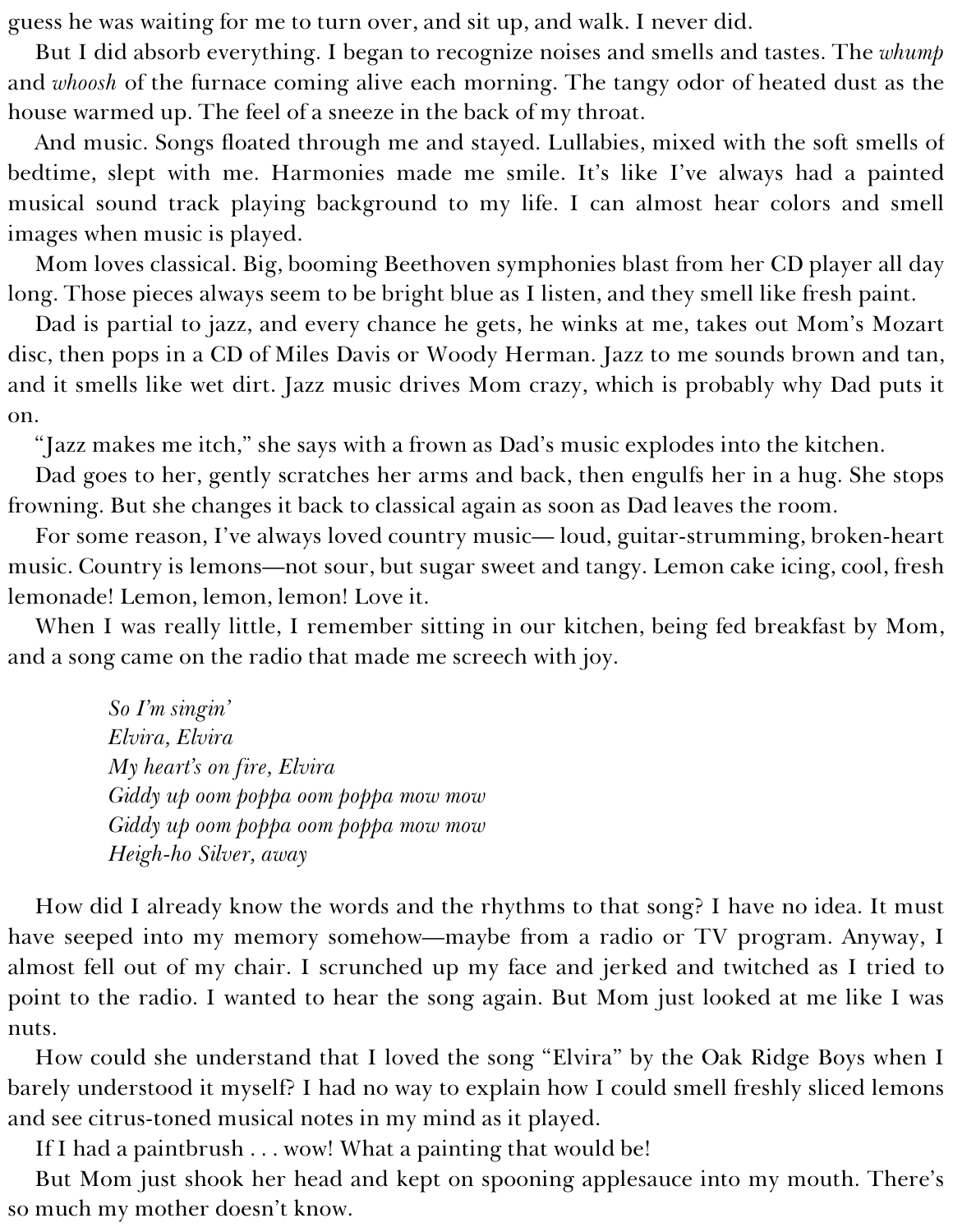I suppose it's a good thing to be unable to forget anything—being able to keep every instant of my life crammed inside my head. But it's also very frustrating. I can't share any of it, and none of it ever goes away.

I remember stupid stuff, like the feel of a lump of oatmeal stuck on the roof of my mouth or the taste of toothpaste not rinsed off my teeth.

The smell of early-morning coffee is a permanent memory, mixed up with the smell of bacon and the background yakking of the morning news people.

Mostly, though, I remember words. Very early I figured out there were millions of words in the world. Everyone around me was able to bring them out with no effort.

The salespeople on television: *Buy one and get two free! For a limited time only.*

The mailman who came to the door: *Mornin', Mrs. Brooks. How's the baby?*

The choir at church: *Hallelujah, hallelujah, amen.*

The checkout clerk at the grocery store: *Thanks for shopping with us today.*

Everybody uses words to express themselves. Except me. And I bet most people don't realize the real power of words. But I do.

Thoughts need words. Words need a voice.

I love the smell of my mother's hair after she washes it.

I love the feel of the scratchy stubble on my father's face before he shaves.

But I've never been able to tell them.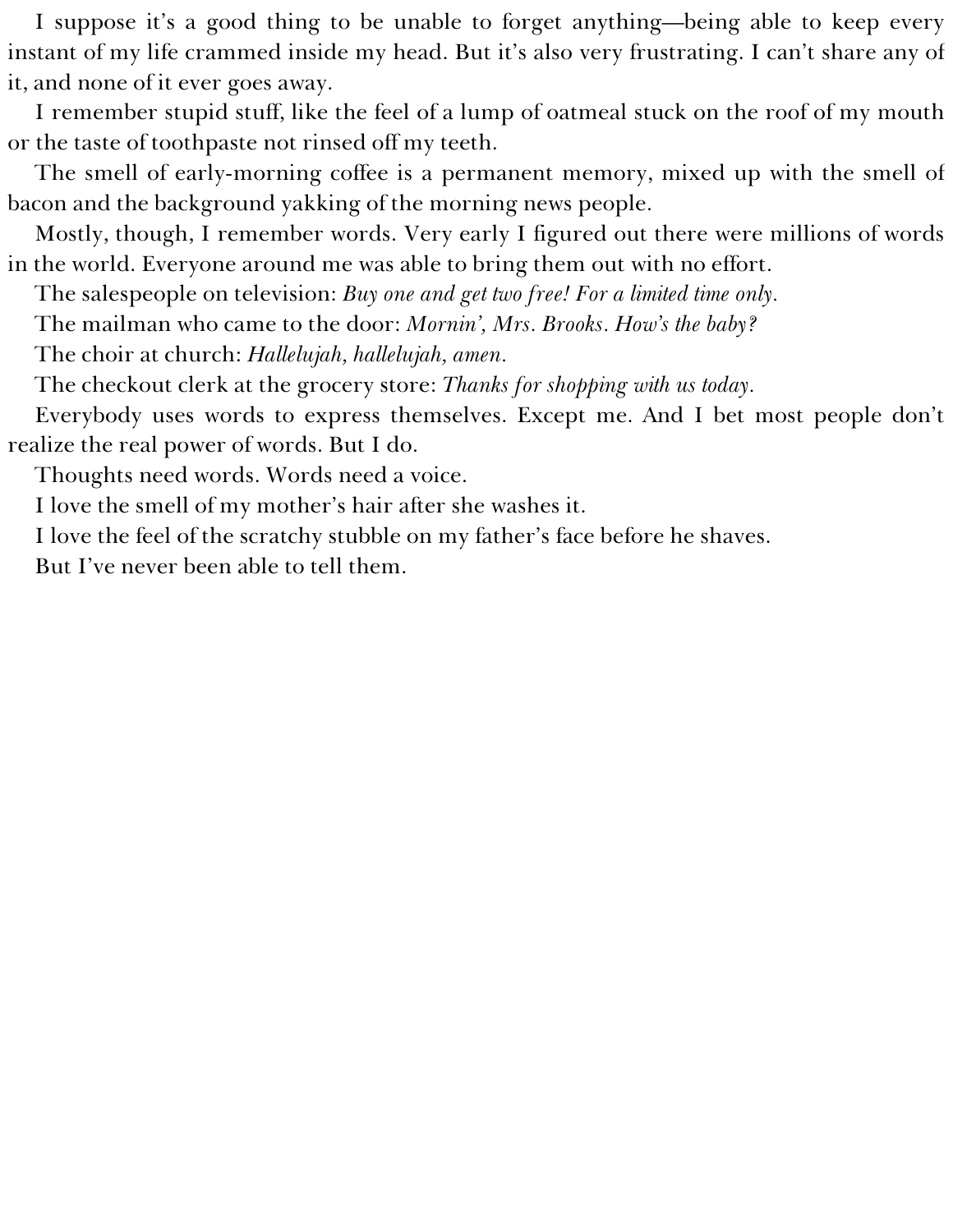#### <span id="page-9-0"></span>I guess I figured out I was different a little at a time. Since I never had trouble thinking **or remembering, it actually sort of surprised me that I couldn't do stuff. And it made me angry.**

My father brought home a small stuffed cat for me when I was really little—less than a year old, I'm sure. It was white and soft and just the right size for chubby baby fingers to pick up. I was sitting in one of those baby carriers on the floor—strapped in and safe as I checked out my world of green shag carpet and matching sofa. Mom placed the toy cat in my hands, and I smiled.

"Here, Melody. Daddy brought you a play-pretty," she cooed in that high-pitched voice that adults use with children.

Now, what's a "play-pretty"? As if it's not hard enough figuring out real stuff, I have to figure out the meanings of made-up words!

But I loved the soft coolness of the little cat's fur. Then it fell on the floor. Dad placed it in my hands the second time. I really wanted to hold it and hug it. But it fell on the floor once more. I remember I got mad and started to cry.

"Try again, sweetie," Dad said, sadness decorating the edges of his words. "You can do it." My parents placed the cat in my hands again and again. But every single time my little fingers could not hold it, and it tumbled back down to the carpet.

I did my own share of tumbling onto that rug. I guess that's why I remember it so well. It was green and ugly when you looked at it up close. I think shag carpeting was outdated even before I was born. I had lots of chances to figure out how the threads of a rug are woven as I lay there waiting for someone to pick me up. I couldn't roll over, so it was just an irritated me, the shag rug, and the smell of spilled sour soy milk in my face until I got rescued.

My parents would prop me up on the floor with pillows on either side of me when I wasn't in the baby seat. But I'd see a sunbeam coming through the window, turn my head to watch the little dust things that floated in it, and *bam*, I'd be face-first on the floor. I'd shriek, one of them would pick me up, quiet me, and try to balance me better within the cushions. Still I'd fall again in a few minutes.

But then Dad would do something funny, like try to jump like the frog we were watching on *Sesame Street*, and it would make me giggle. And I'd fall over again. I didn't *want* to fall or even mean to. I couldn't help it. I had no balance at all. None.

I didn't understand at the time, but my father did. He would sigh and pull me up onto his lap. He'd hug me close and hold up the little cat, or whatever toy I seemed to be interested in, so I could touch it.

Even though he sometimes made up his own vocabulary, Dad never spoke baby talk to me like my mother did. He always spoke to me as if he were talking to a grown-up, using real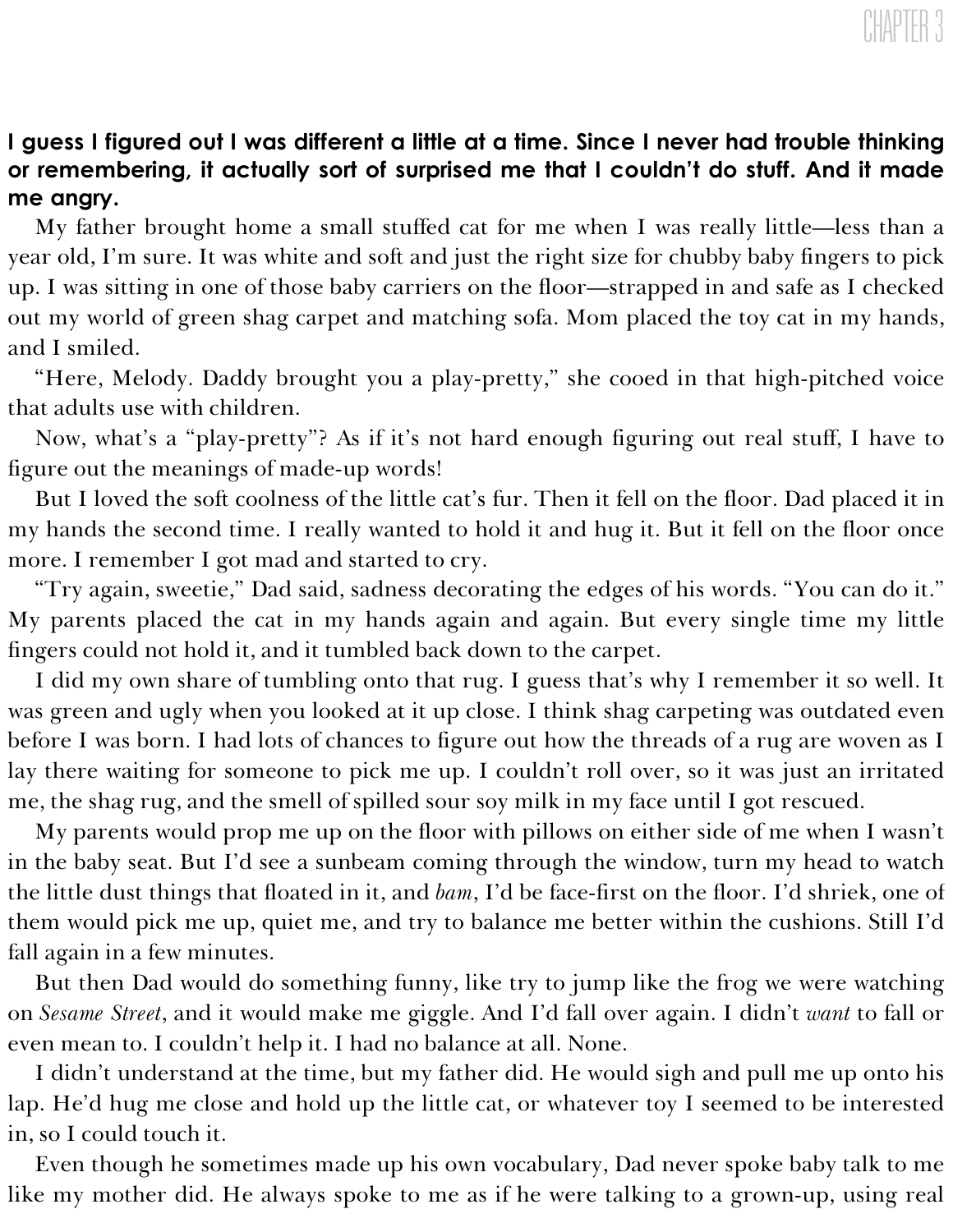words and assuming I would understand him. He was right.

"Your life is not going to be easy, little Melody," he'd say quietly. "If I could switch places with you, I'd do it in a heartbeat. You know that, don't you?"

I just blinked, but I got what he meant. Sometimes his face would be wet with tears. He'd take me outside at night and whisper in my ear about the stars and the moon and the night wind.

"The stars up there are putting on a show just for you, kid," he'd say. "Look at that amazing display of sparkle! And feel that wind? It's trying to tickle your toes."

And during the day he would sometimes take off all the blankets that my mother insisted I be wrapped in and let me feel the warmth of the sun on my face and legs.

He had placed a bird feeder on our porch, and we would sit there together as the birds darted in, picking up seeds one at a time.

"That red one is a cardinal," he'd tell me, and "that one over there is a blue jay. They don't like each other much." And he'd chuckle.

What Dad did most was to sing to me. He has a clear voice that seems made for songs like "Yesterday" and "I Want to Hold Your Hand." Dad loves the Beatles. No, there's no figuring out parents and why they like stuff.

I've always had very good hearing. I remember listening to the sound of my father's car as he drove up our street, pulled into the driveway, and rustled in his pocket to find his house keys. He'd toss them on the bottom step, then I'd hear the sound of the refrigerator door open—twice. The first time he'd get something cold to drink. The second time he'd search for a huge hunk of Muenster cheese. Dad loves cheese. It doesn't agree with his digestive system very well, though. Dad also has the loudest, stinkiest farts in creation. I don't know how he manages to control them at work, or even if he does, but when he'd get home, he'd let them loose. They'd start as he walked up the stairs.

*Step, fart.*

*Step, fart.*

*Step, fart.*

I'd be laughing by the time he got to my room, and he'd lean over my bed and kiss me. His breath always smelled like peppermints.

When he could, Dad read to me. Even though I know he had to be tired, he'd smile, pick out a book or two, and I'd get to go to *Where the Wild Things Are*, or to where *The Cat in the Hat* was making a mess.

I probably knew the words by heart before he did. *Goodnight, Moon. Make Way for Ducklings.* Dozens more. The words to every single book my father ever read to me are forever tucked inside.

Here's the thing: I'm ridiculously smart, and I'm pretty sure I have a photographic memory. It's like I have a camera in my head, and if I see or hear something, I click it, and it stays.

I saw a special on PBS once on children who were geniuses. These kids could remember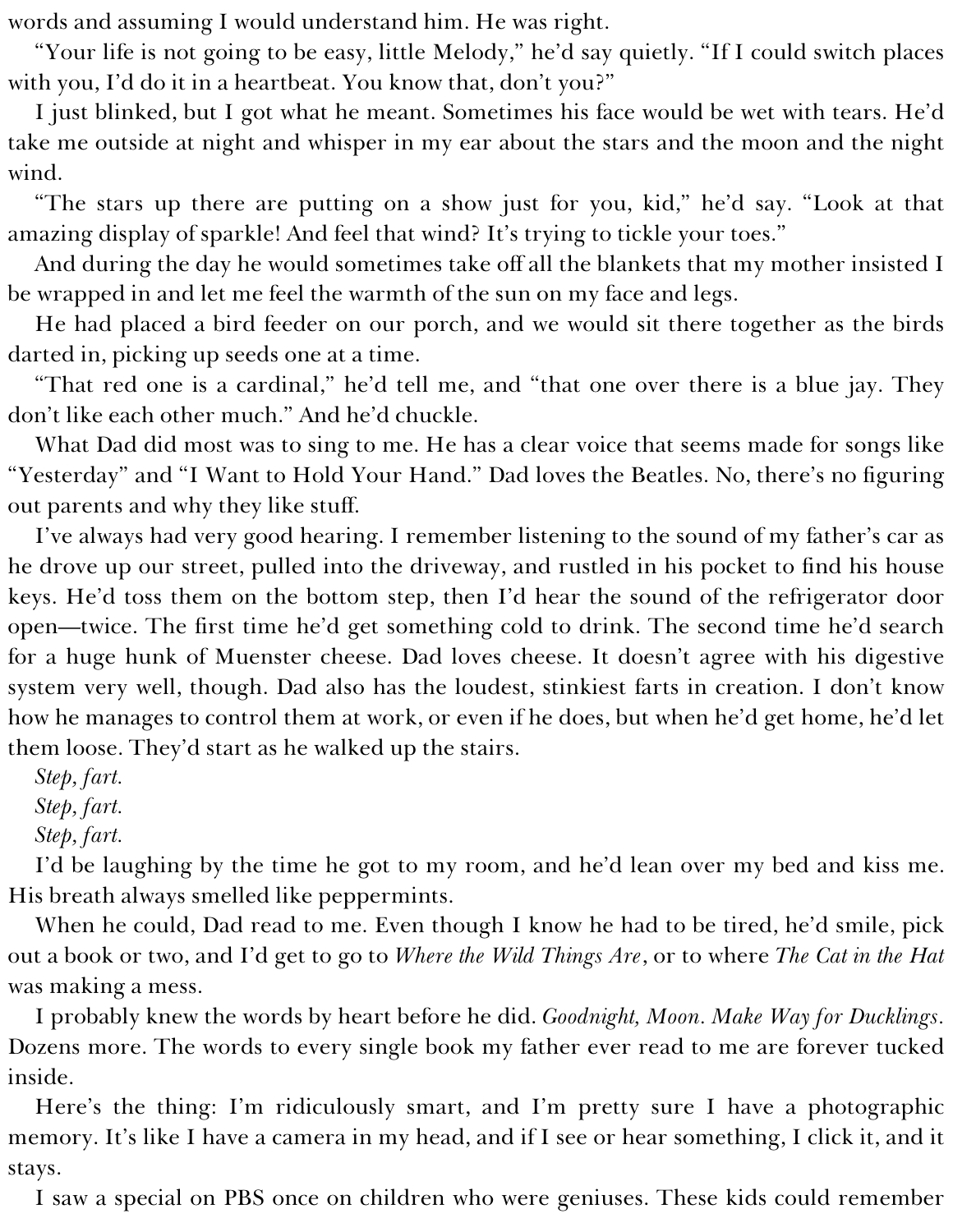complicated strands of numbers and recall words and pictures in correct sequence and quote long passages of poetry. So can I.

I remember the toll-free number from every infomercial, and the mailing addresses and websites, too. If I ever need a new set of knives or the perfect exercise machine, I've got that information on file.

I know the names of the actors and actresses of all the shows, what time each program comes on, which channel, and which shows are repeats. I even remember the dialogue from each show and the commercials in between.

Sometimes I wish I had a delete button in my head.

I have a television remote control clicker attached to my wheelchair, very close to my right hand. On the left side I have a remote for the radio. I have enough control in my fist and thumbs to push the buttons so I can change the station, and I'm *really* glad of that! Twentyfour hours of big-time wrestling or the home shopping station can drive a person nuts! I can adjust the volume and even play DVDs if someone has popped one in the player for me. Lots of times I watch Dad's old videos of me.

But I also like the cable channels that talk about stuff like kings and the kingdoms they conquered or doctors and the diseases they cured. I've seen specials on volcanoes, shark attacks, dogs born with two heads, and the mummies of Egypt. I remember them all. Word for word.

Not that it does me a lot of good. Nobody knows it's there but me. Not even my mother, although she has this "Mom sense" that knows I understand stuff. But even that has its limits.

Nobody gets it. Nobody. Drives me crazy.

So every once in a while I *really* lose control. I mean really. My arms and legs get all tight and lash out like tree limbs in a storm. Even my face draws up. I sometimes can't breathe real well when this happens, but I have to because I need to screech and scream and jerk. They're not seizures. Those are medical and make you go to sleep.

These things—I call them my "tornado explosions"— are pieces of me. All the stuff that does not work gets balled up and hyped up. I can't stop, even though I want to, even though I know I'm freaking people out. I lose myself. It can get kinda ugly.

Once, when I was about four, Mom and I were in one of those superstores that sells everything from milk to sofas. I was still small enough to fit in the child seat in the front of the cart. Mom always came prepared and stuffed pillows on each side of me so I wouldn't tilt. Everything was fine. She tossed toilet paper and mouthwash and detergent into the cart, and I looked around, enjoying the ride.

Then, in the toy section, I saw them. Brightly colored packages of plastic blocks. Just that morning I had seen a warning on television about that toy—they were being recalled because the blocks had been painted with lead paint. Several children had already been hospitalized with lead poisoning, the report had said. But there they were—still on the shelf.

I pointed to them.

Mom said, "No, sweetie. You don't need those. You have enough toys."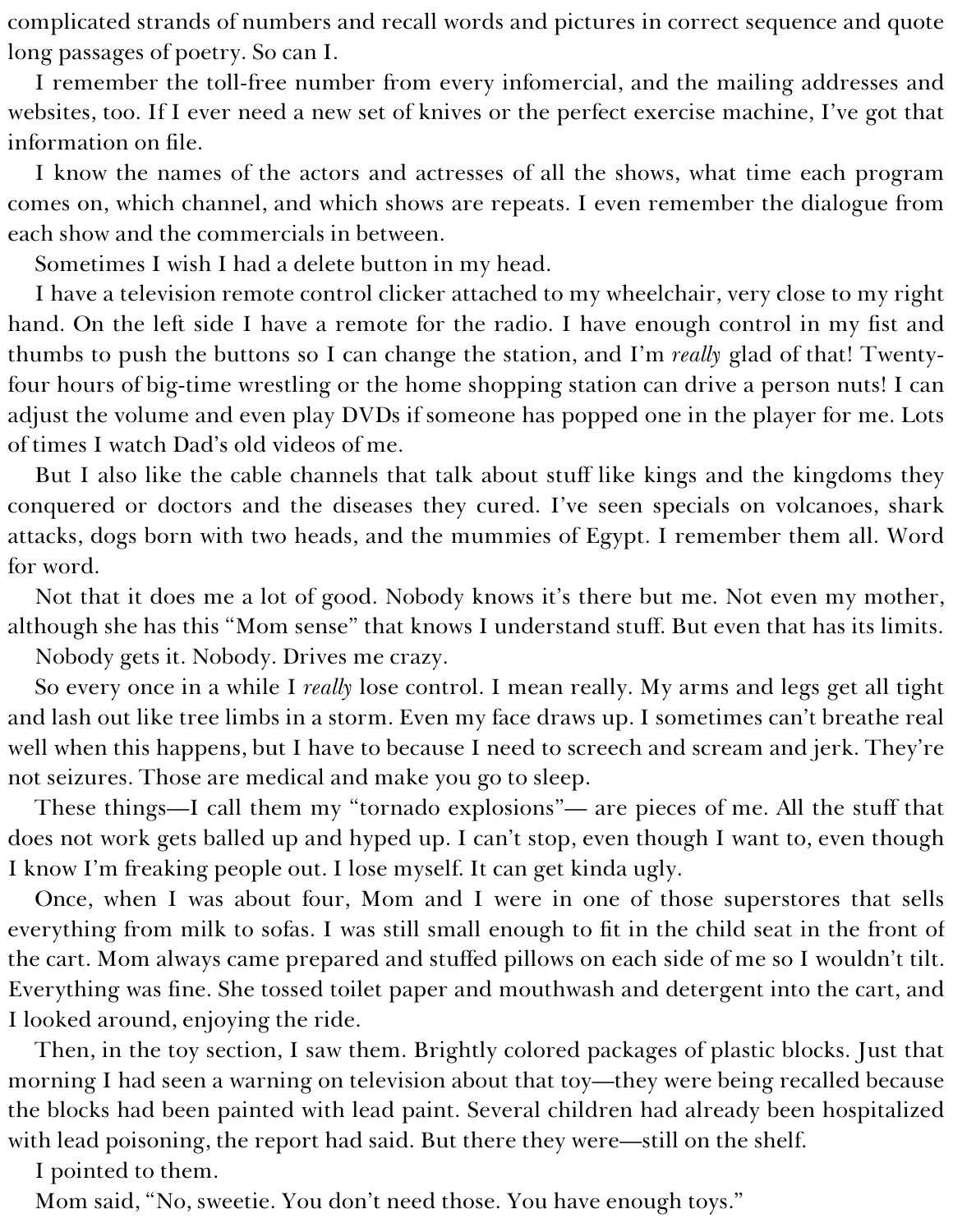I pointed again and screeched. I kicked my feet.

"No!" Mom said more forcefully. "You are not going to have a tantrum on me!"

I didn't want the blocks. I wanted to tell her they were dangerous. I wanted her to tell somebody to get rid of them before a child got sick. But all I could do was scream and point and kick. So I did. I got louder.

Mom rushed out of the toy section, pushing the cart real fast. "Stop it!" she cried out at me.

I couldn't. It made me so angry that I couldn't tell her. The tornado took over. My arms became fighting sticks, my legs became weapons. I kicked at her with my feet. I screamed. I kept pointing in the direction of those blocks.

People stared. Some pointed. Others looked away.

Mom got to the door of the store, yanked me out of the cart, and left it with all her selections sitting there. She was almost in tears when she got to the car. As she buckled me in my seat, she almost screamed at me, "What is *wrong* with you?"

Well, she knew the answer to that one, but she knew that was not my usual behavior. I gulped, sniffed, and finally calmed down. I hoped the people at the store watched the news.

When we got home, she called the doctor and told him about my crazy behavior. He sent a prescription for a sedative, but Mom didn't give it to me. The crisis was over by then.

I don't think Mom ever figured out what I was trying to say that day.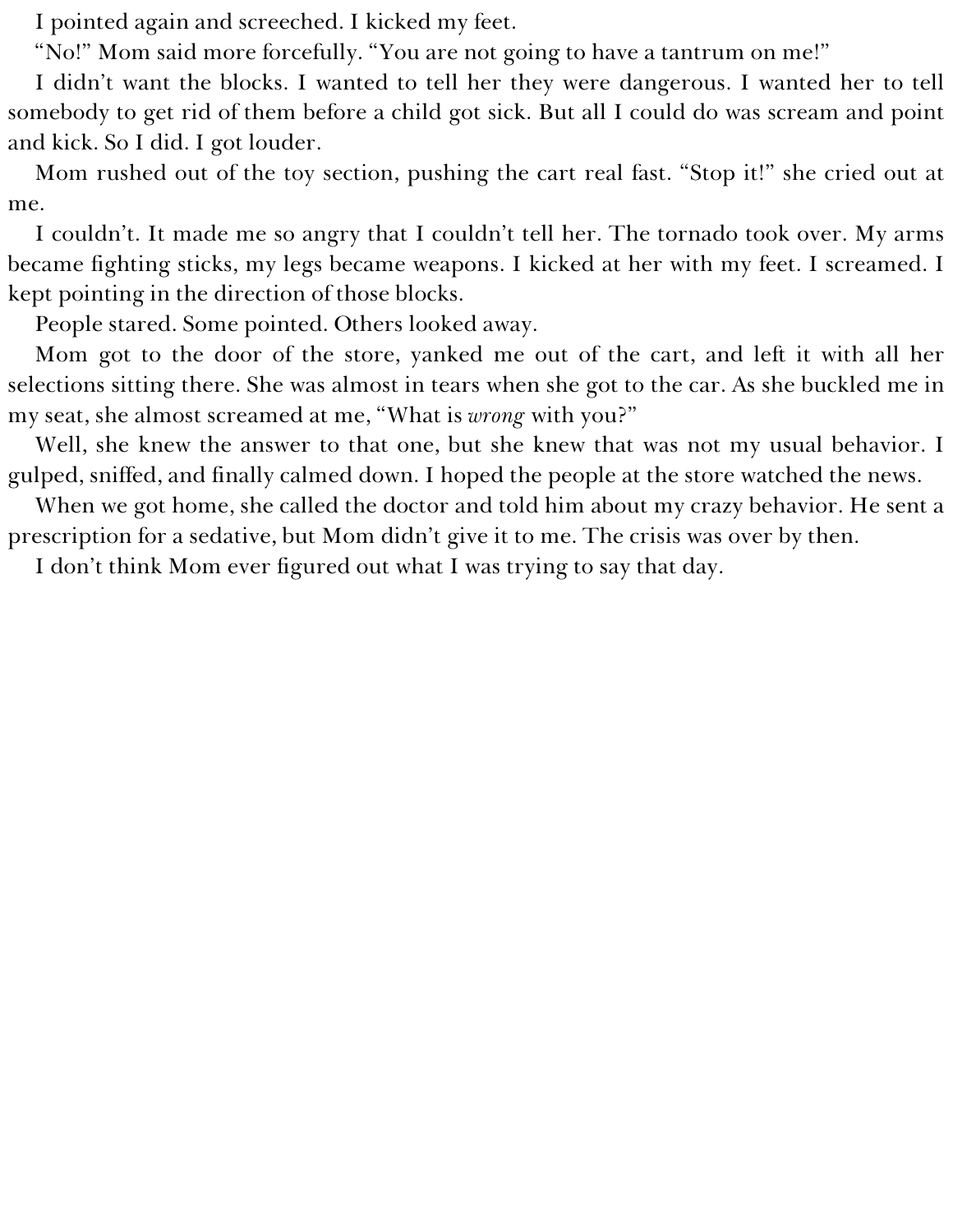#### <span id="page-13-0"></span>**Doctors. Where do I start? Doctors** *really* **don't get me. Mom's a nurse, so I guess she speaks their language, but they sure don't know how to talk to me.**

I've seen dozens of doctors in my life, who all try to analyze me and figure me out. None of them can fix me, so I usually ignore them and act like the retarded person they think I am. I paste on a blank look, focus on one wall, and pretend their questions are too hard for me to understand. It's sort of what they expect anyway.

When I turned five, it was time to think about enrolling me in school. So my mother took me to a doctor whose job it was to figure out how smart I was. She wheeled me in, locked the brake so my wheelchair would not roll, and made sure the lap strap was fastened. When my seat belt comes undone—and it does every once in a while—I slide out of that wheelchair like a piece of wet spaghetti.

The specialist was a very large man. The bottom button of his shirt had come undone, and his stomach poked through above his belt. Gross!

"My name is Dr. Hugely," he said in a booming voice.

For real. I couldn't make this stuff up.

"We're going to play a game today, okay? I'll ask you some questions, and you get to play with the toys here. Won't that be fun?"

I knew it would be a long, long hour.

He brought out a stack of well-used, hopefully not lead-tainted, wood blocks, then leaned in so close to me, I could see the pores in his face. Gross! "Can you stack these in order according to size?" he said loudly and slowly, as if I were hard of hearing and really stupid.

But who was being stupid? Didn't he know I couldn't grab the blocks? Of course I knew which block was bigger than the other. But I couldn't stack them if he paid me money! So I just took my arm and swept them all to the floor. They fell with a wooden clatter. I tried not to laugh as he picked them up. He breathed really hard as he reached for them.

Next, he held up glossy eight-by-ten cards with different colors painted on each one. "Tell me when you see the color blue, Melody," he said in that voice that told me he thought this was all a waste of time.

When the blue card showed up, I pointed to it and made a noise. "Buh!" I said.

"Marvelous! Tremendous! Stupendous!" he shouted. He praised me like I had just passed the test to get into college. If I could have rolled my eyes, I would have.

Then he showed me green, so I kicked and made a noise, but my mouth can't make the *G* sound. The doctor looked disappointed.

He scribbled something on his clipboard, pulled out another stack of cards, then said, loudly, "I'm going to ask you some questions now, Melody. These might be hard, but do your best, okay?"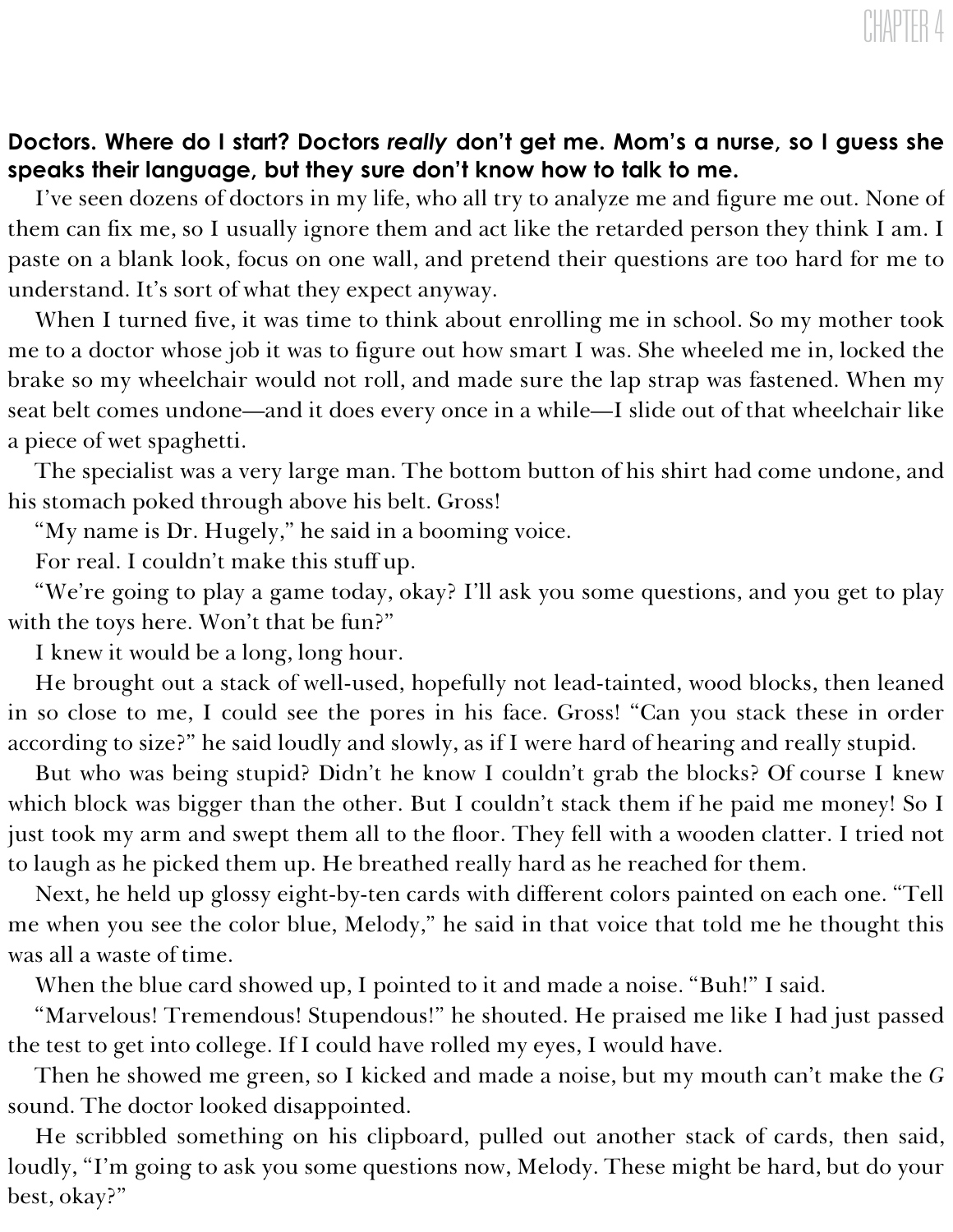I just looked at him and waited while he placed the first set of cards in front of me.

"Number one. Which one of these is not like the others?"

Did he get this stuff from *Sesame Street*?

He showed me pictures of a tomato, a cherry, a round red balloon, and a banana. I know he was probably looking for the balloon as the answer, but that just seemed too easy. So I pointed to the banana because the first three were round and red, and the banana was not.

Dr. Hugely sighed and scribbled more notes. "Number two," he said. He showed me four more cards. This time there were pictures of a cow, a whale, a camel, and an elephant. "Which animal gives birth to a calf?"

Now, I watch Animal Planet all the time. I know for a fact that *all* the animals he had pictured there had babies called a "calf." I thought doctors were supposed to be smart. What to do? I hit each picture slowly and carefully, then did it once more just to make sure he understood. I don't think he did.

I heard him mumble "cow" as he wrote more notes. It was clear he was giving up on me.

I noticed a copy of *Goodnight, Moon* on his bookshelf. I think it was written in Spanish. It was called *Buenas Noches, Luna*. That would have been fun to look at, but I had no way of telling him I'd like to see the book.

After watching *Sesame Street* and *Dora the Explorer* a million times, and sitting for hours watching the Spanish channels, I could understand quite a bit of Spanish if it was spoken slowly enough—and at least enough words to read the title of that book. He never thought to ask me about that, of course.

I knew the words and melodies of hundreds of songs—a symphony exploding inside my head with no one to hear it but me. But he never asked me about music.

I knew all the colors and shapes and animals that children my age were supposed to know, plus lots more. In my head I could count to one thousand—forward and backward. I could identify hundreds of words on sight. But all that was stuck inside.

Dr. Hugely, even though he had been to college for like, a million years, would never be smart enough to see inside of me. So I put on my handicapped face and took my mind back to last summer when Mom and I went to the zoo. I really liked the elephants, but talk about stink! Actually, Dr. Hugely sort of reminded me of one of them. My mom and the doctor had no idea why I was smiling as we rolled into the waiting room while he wrote up his evaluation of me. It didn't take long.

I'm always amazed at how adults assume I can't hear. They talk about me as if I'm invisible, figuring I'm too retarded to understand their conversation. I learn quite a bit this way. But this conversation was really awful. He didn't even try to soften the news for my mom, who, I'm sure, felt like she got hit by a truck.

He began by clearing his throat. "Mrs. Brooks," he then said, "it is my opinion that Melody is severely brain-damaged and profoundly retarded."

Whoa! Even though I was only five, I had watched enough Easter Seals telethons to know this was bad. Really bad. I felt a thud in my gut.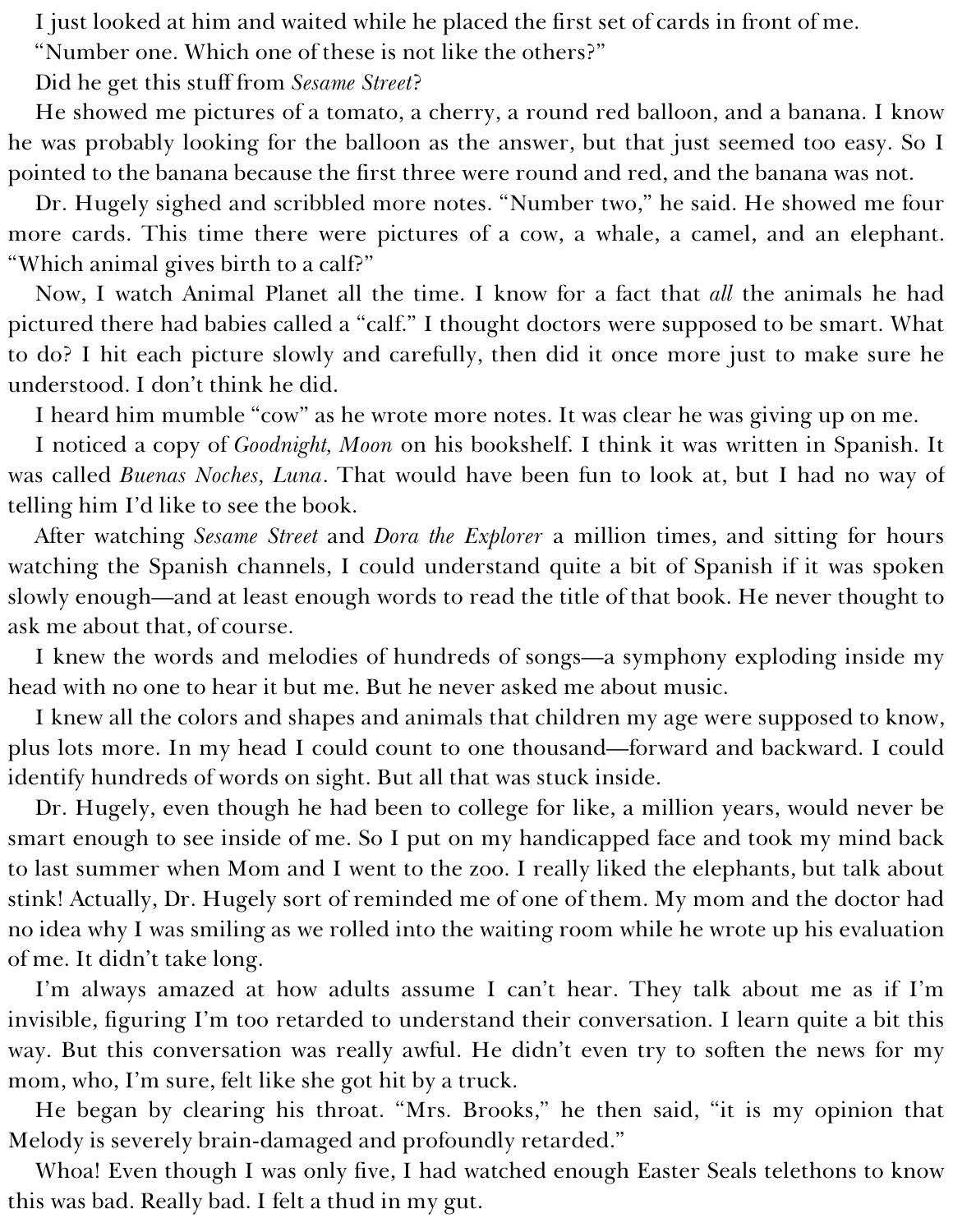My mom gasped, then said nothing for a full minute. Finally, she took a deep breath and protested quietly, "But I know she's bright. I can see it in her eyes."

"You love her. It's only normal to have wishful thinking," Dr. Hugely told her gently.

"No, she has a spark. More than that—a flame of real intelligence. I just know it," my mother insisted, sounding a little stronger.

"It takes time to accept the limitations of a beloved child. She has cerebral palsy, Mrs. Brooks."

"I know the *name* of her condition, Doctor," my mother said with ice in her voice. "But a person is so much more than the name of a diagnosis on a chart!"

*Good try, Mom,* I was thinking. But already her voice was losing its edge, melting into the mushiness of helplessness.

"She laughs at jokes," my mother told him, the ice in her voice replaced by desperation, "right at the punch line." Mom's voice faded. What she was saying sounded ridiculous, even to me, but I could see she just couldn't find the words to explain her gut feeling that I had some smarts stuck in here.

Dr. Hugely looked from her to me. He shook his head, then said, "You're lucky she has the ability to smile and laugh. But Melody will never be able to walk on her own or speak a single sentence. She will never be able to feed herself, take care of her own personal needs, or understand anything more than simple instructions. Once you accept that reality, you can deal with the future." That was just plain mean.

My mom hardly ever cries. But she did that day. She cried and cried and cried. Dr. Hugely had to give her a whole box of tissues. Both of them ignored me while she sobbed and he tried to find nice words to say to make her feel better. He didn't do a very good job.

Finally, he gave her options. "You and your husband have several decisions to make," he told Mom. "You can choose to keep her at home, or you can send her to a special school for the developmentally disabled. There aren't many choices here locally."

Where do they get those almost-pleasant-sounding phrases to describe kids like me?

Mom made a sound that could have been the mewing of a kitten. She was losing it.

Dr. Hugely continued. "You can also decide to put Melody in a residential facility where she can be cared for and kept comfortable."

He pulled out a colorful brochure with a smiling child in a wheelchair on the cover and handed it to Mom. I trembled as she took it.

"Let's see," the doctor said, "Melody is, ah, five now. That's a perfect age for her to learn to adjust to a new environment. You and your husband can get on with your lives without her as a burden. In time, her memories of you will fade."

I stared at Mom frantically. I didn't want to be sent away. Was I a burden? I never thought about it like that. Maybe it *would* be easier for them if I weren't around. I gulped. My hands got cold.

Mom wasn't looking at me. She was staring daggers at Dr. Hugely. She crumpled up the tissue she held and stood up. "Let me tell you something, Doctor. There is no way in heaven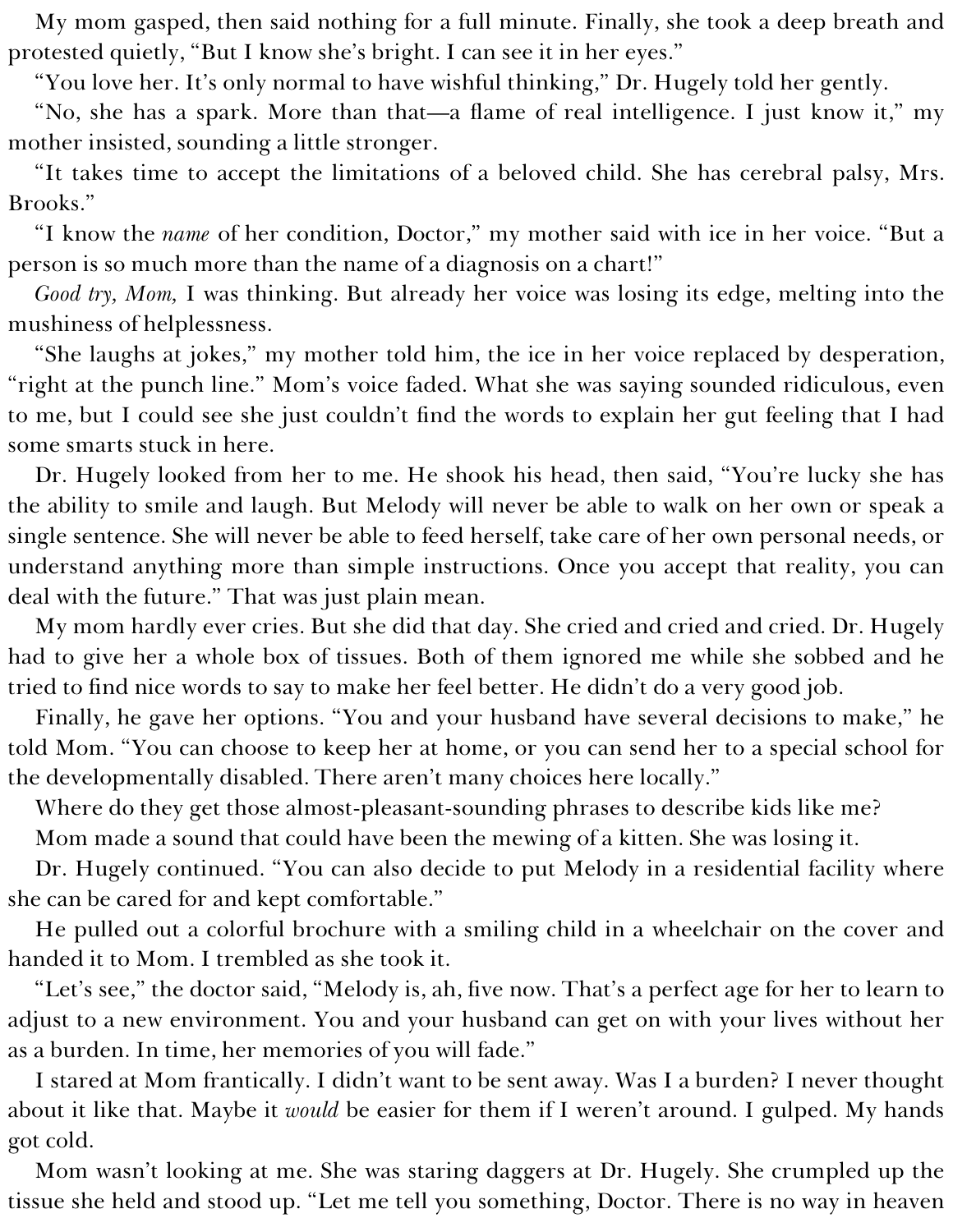or hell that we will be sending Melody away to a nursing home!"

I blinked. Was this my mother? I blinked again, and she was still there, right up in Dr. Hugely's face!

She wasn't finished. "You know what?" my mother said as she angrily hurled the brochure into the trash can. "I think you're cold and insensitive. I hope you never have a child with difficulties—you'd probably put it out with your trash!"

Dr. Hugely looked shocked.

"And what's more," she continued, "I think you're wrong—I know you are! Melody has more brains hidden in her head than you'll ever have, despite those fancy degrees from fancy schools you've got posted all over your walls!"

It was the doctor's turn to blink.

"You've got it easy—you have all your physical functions working properly. You never have to struggle just to be understood. You think you're smart because you have a medical degree?"

He was wise enough to keep his mouth shut and ashamed enough to lower his head.

Mom was on a roll. "You're not so intelligent, sir— you're just lucky! All of us who have all our faculties intact are just plain blessed. Melody is able to figure out things, communicate, and manage in a world where *nothing* works right for her. She's the one with the true intelligence!"

She marched out of his office then, rolling me swiftly through the thick doors. In the hall we did a quick fist bump—well, the best I could manage. My hands were no longer cold.

"I'm taking you right now and enrolling you at Spaulding Street Elementary School," she announced with determination as we headed back to the car. "Let's get busy!"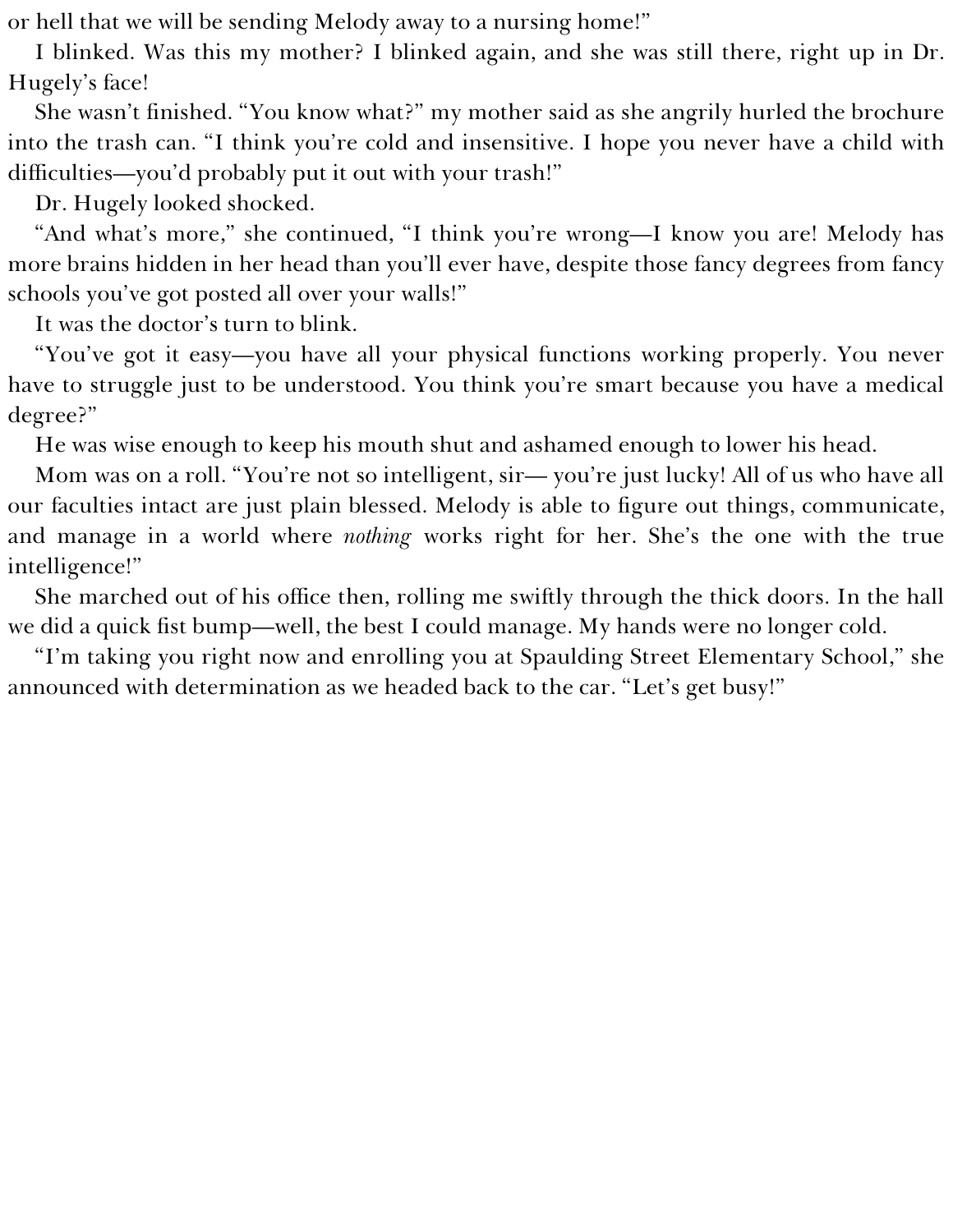#### <span id="page-17-0"></span>**I have been at Spaulding Street Elementary School for five years. It's very ordinary filled with kids, just like the schools I see on television shows.**

Kids who chase each other on the playground and run down the hall to get to their desks just before the bell rings.

Kids who slide on icy patches in the winter and stomp in puddles in the spring.

Kids who shout and push.

Kids who sharpen their pencils, go to the board to do math problems, and open their books to read a poem.

Kids who write their answers on notebook paper and stuff their homework into backpacks. Kids who throw food at each other in the lunchroom while they sip on juice boxes.

Kids who sing in the choir, learn to play the violin, and take gymnastics or ballet or swimming lessons after school.

Kids who shoot baskets in the gym. Their conversation fills the halls as they make plans, make jokes, make friends.

Kids who, for the most part, ignore kids like me.

The "special needs" bus, as they call it, has a cool wheelchair lift built in the door, and it picks me up every morning in front of my house. When we get to school, the drivers take their time and make sure all the belts and buckles are tight before they lower all of us with walkers or wheelchairs or crutches or helmets down on the bus lift, one by one, to the ground. Then an aide will roll us, or help us walk, over to a waiting area.

When the weather is bright and sunny, we sit outside the school. I like to watch the "regular" kids as they play four-square while they wait for the bell to ring. They look like they're having so much fun. They ask one another to play, but no one's ever asked any of us. Not that we could, anyway, but it would be nice if somebody would say "Hi." I guess the foursquare players must think we're all so backward that we don't care that we get treated like we're invisible.

I was so excited when Mom first enrolled me here. I thought I'd learn new things every day, but mostly it was simply something to do that took up time and got me out of the house. In second and third grades I probably learned more from the Sci Fi or Discovery Channels than I ever learned at school. My teachers were nice, most of the time, but they would've needed X-ray vision like Superman to see what was in my head.

I am in a special program with other children with what they call "disabilities." Our ages range from nine to eleven. Our "learning community"—what a joke— has been together since I started school. We never seem to move up and on like other classes. We just do what we did the year before, but with a new teacher. We don't even get a new classroom each year.

So the same kids I'm with now were together in second grade with a teacher named Mrs.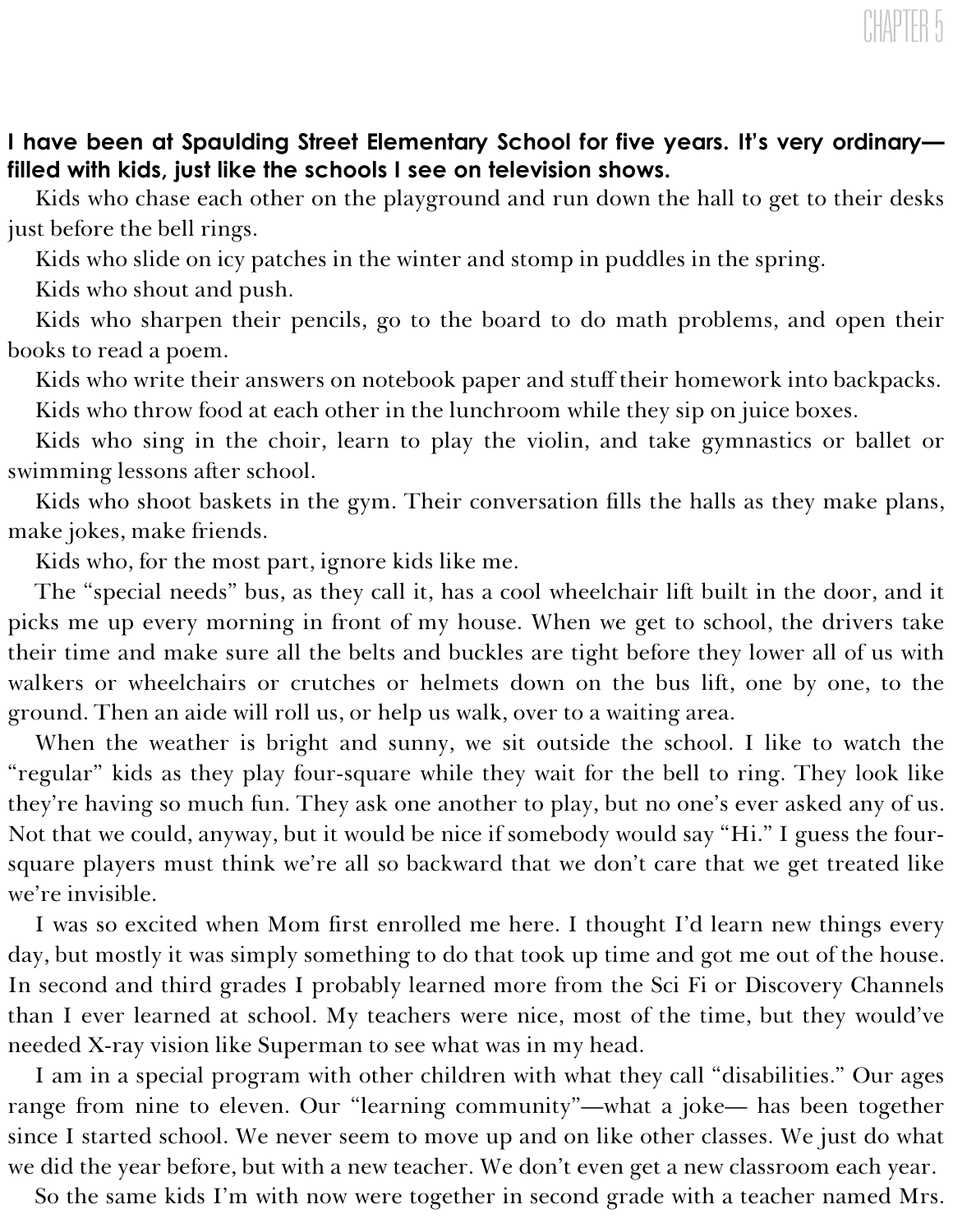Tracy. As third graders we suffered through Mrs. Billups, who could have got the award for worst teacher in the world. There are six self-contained learning communities in our wing of the building—children with various conditions, from preschoolers to kids who ought to be in high school by now.

Our classroom, room H-5, might be nice for babies, but give me a break! It's painted yellow and pink. One wall is covered with a sun with a happy face, a huge rainbow, and dozens of flowers—also with smiley faces. The other wall is painted with happy bunnies, kittens, and puppies. Bluebirds fly all over a sky with perfect white clouds. Even the birds are smiling. I'm almost eleven years old, and if I have to look at puppies in paradise one more day, I think I'll puke!

Ashley, the youngest in our group, actually does puke quite a bit. She's nine, but she could pass for three. She has the smallest wheelchair I've ever seen.

She's our fashion model. She is just plain beautiful— movie-star eyes; long, curly hair; and a tiny pixie nose. She looks like a doll that you see in a box on a shelf, except she's prettier. Her mother dresses her in a perfectly matching outfit every day. If she has on a pink shirt, she wears pink slacks, pink socks, and two tiny pink bows in her hair. Even her little fingernails have been done to match.

When we do what the teachers and therapists call "group" activities, it's hard for Ashley to participate. Her body is really stiff, and it's tough for her to reach or grab or hold anything.

Every Christmas they make the kids in H-5 decorate a stupid six-foot Styrofoam snowman. I don't know what the children in the regular classrooms get to do, but I know it's close to holiday time when whatever teacher we have that year pulls this thing out of a closet.

Mrs. Hyatt, the kindergarten teacher, loved that messed-up snowman, just three huge balls of yellowing Styrofoam, stuck together with pins and pipes.

"Let's decorate, children!" she said in her squeaky and annoying voice. "We are going to place decorations with Velcro or toothpicks or glue—whatever works—on Sydney, our H-5 holiday snowman!"

I don't know how old the snowman was at that point, but poor Sydney could not stand up straight. It leaned like a drunk who needed the wall to hold it up. Mrs. Hyatt gave us green snowflakes. Green? We were the dumb kids. I guess we weren't supposed to care. Brown garland. Stars in purple and pink.

"Do you like the snowman, Ashley?" Mrs. Hyatt asked her. It's almost impossible for Ashley to communicate because her body is so tight. Her "talking board" has just two words on it—*yes* and *no*. She turned her head slightly to the left for no. I bet she wished she could knock the thing down.

Compared to Ashley, Carl is huge. Even though he's just nine, he's got a special wheelchair that's extra wide, and it takes two aides to lift him in and out of it. But he's good with his hands. He can move his own chair, and he can hold a pencil well enough to write his name. And stab a snowman.

Carl sticks pencils and rulers into the snowman's torso and pens into its head. Mrs. Hyatt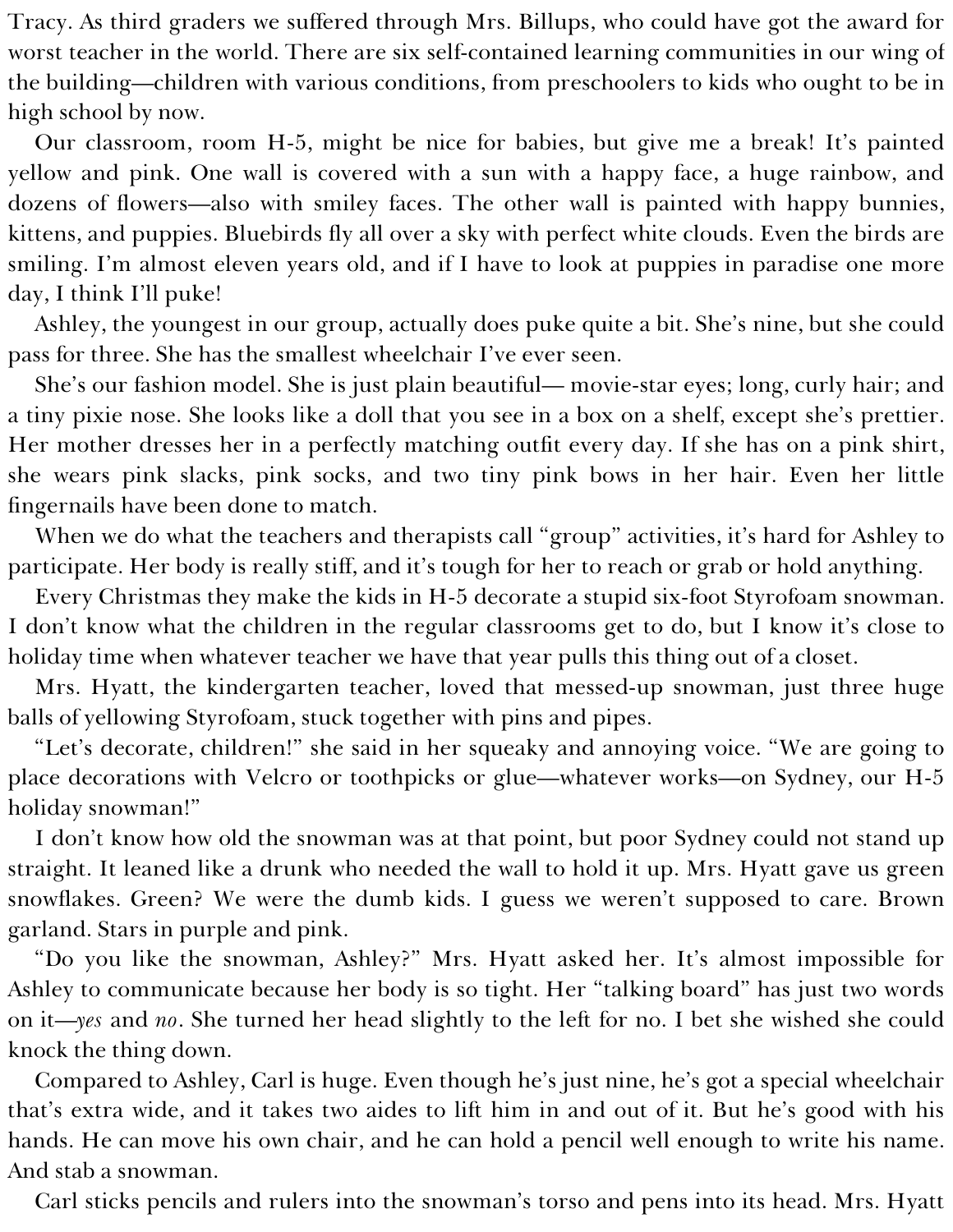used to clap her hands and say in her little squeaky voice, "Good job, Carl! So very creative!"

Carl would just laugh. He can talk, but only in very short sentences that usually have two parts. He has very strong opinions. "Snowman is dumb," he'd yell. "Very, very dumb."

I think he hates the snowman as much as I do. One year he pinned a diaper on the back and another on the front of the bottom third of the snowman. The teacher let them stay. Carl knows diapers.

When he poops in his pants, which is almost every day, the whole room smells like the monkey house at the zoo. The aides are so patient with him, though. They snap on their rubber gloves, clean him up, change his clothes—he always wears sweats—and sit him back in his chair. Those aides deserve medals. We're not an easy bunch.

Maria, who has Down syndrome, is ten. She *loves* Christmas and Easter and Valentine's Day and Earth Day—it doesn't matter. If it's a holiday, Maria is ready to celebrate. She's wide around the middle, a little like our snowman, but Maria talks all the time. She's fun to be around, even though she insists on calling me "Melly-Belly."

Every year when it's time to bring out the ancient snowman, Maria jumps and cheers with real excitement. I'm pretty sure she's the only kid in our class who truly likes it.

"It's time for Sydney the Snowman!" she gasps. "Can I put his hat on? Please? Please? Can I give him my red scarf? Sydney will love my red scarf!"

Mrs. Hyatt and every teacher after her always let Maria take charge of the green paper cutout candy canes and the purple-striped stars cut from wrapping paper. Maria kisses each decoration before attaching it with Velcro to the snowman. She hugs Sydney each afternoon before she goes home. And she cries when it's time to put Sydney away each year.

Even though she has trouble figuring out complicated stuff, Maria understands people and how they feel. "Why are you sad today, Melly-Belly?" she asked me one morning a couple of years ago. How could she have known that my goldfish had died the day before? I let her give me a big hug, and I felt better.

If Maria is our hugger, Gloria is our rocker. She rocks for hours in the corner under one of the dumb smiling flowers. The teachers are always trying to coax her out, but she wraps her arms around herself like she's cold and keeps on rocking. She's autistic, I think. She can walk perfectly well, and she talks when she has something to say. It's always worth listening to.

"Snowman makes me shiver," she blurted out one day when the classroom was surprisingly quiet. Then she curled up in her corner and said nothing else until it was time to go home. She's never added one decoration to our snowman, but she does uncurl and seem to relax when a teacher puts on a CD of holiday music.

Willy Williams—yes, that's his real name—is eleven. I'm not sure what his diagnosis is. He yodels, like one of those Swiss people in a mountain-climbing commercial. He makes other noises, too—whistles and grunts and shrieks. He's never, ever quiet and never completely still. I sometimes wonder if he makes all those noises and movements in his sleep.

When Sydney the Snowman comes out of whatever box they keep him in during most of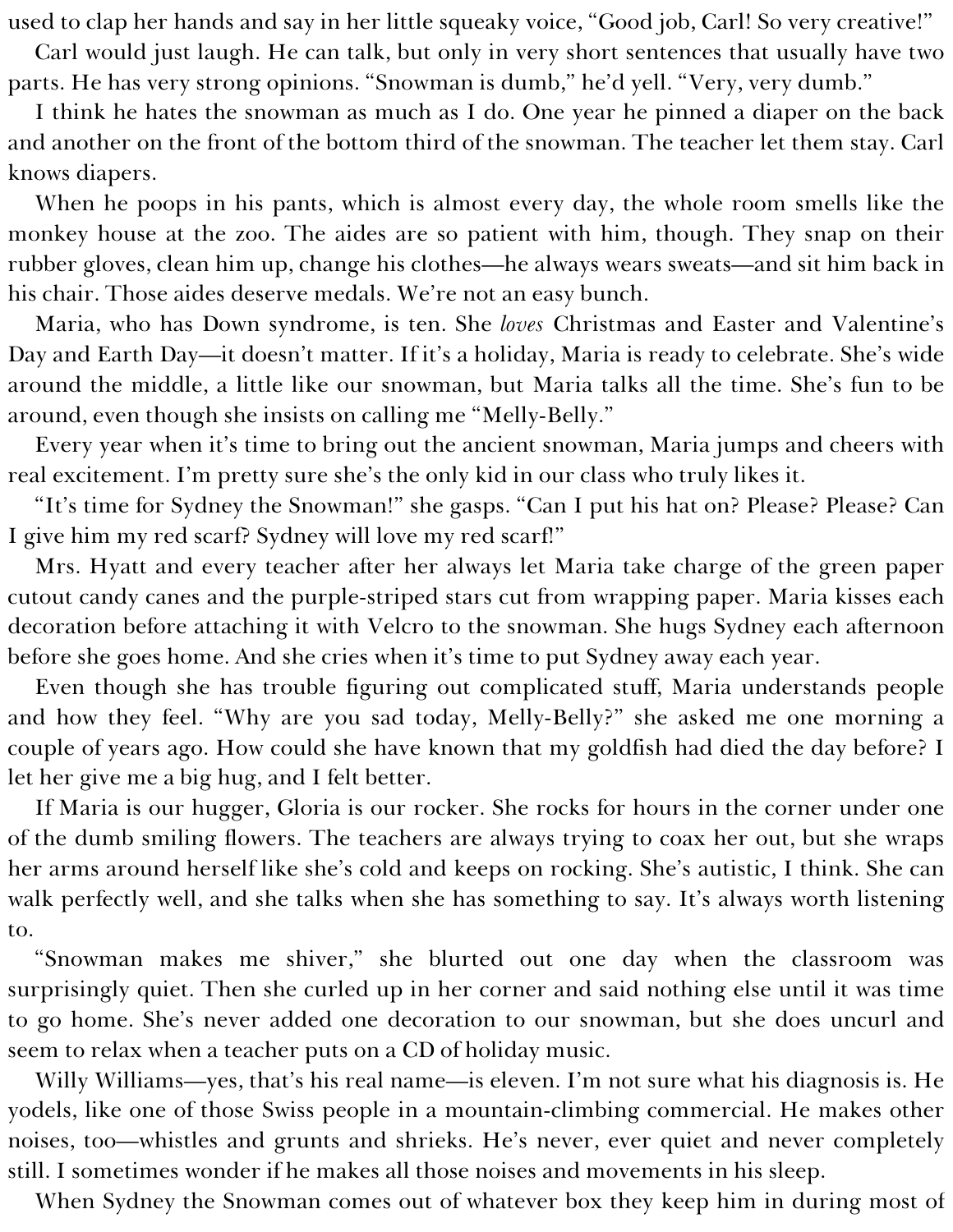the year, the teacher has to keep Willy at a distance because he'll knock the wobbly thing down. Willy's not trying to be mean—it's just that his arms and legs are in constant motion. He can't help it.

Mrs. Hyatt was the first teacher to witness Sydney topple over. "Why don't you add this bright pink bow to our snowman?" she had squeaked to Willy that first year.

All arms and movement, Willy tried, but the stupid pink bow went in one direction and poor Sydney went in the other. Three separate balls rolled across the room. Willy shrieked and whistled. I think I saw him smile as well.

Now, if Mrs. Hyatt had given Willy a baseball to glue to the snowman, it would have been placed more carefully. Willy *loves* baseball.

Our first-grade teacher, Mr. Gross, liked to play guessing games. Willy just burbled if the questions were about butterflies or boats, but watch out if the question was about baseball. He'd screech out the right answer before the yelps and bellows took over.

"Who was the first baseball player to hit sixty home runs in one season?" Mr. Gross asked.

"Babe Ruth!" Then a screech.

"Who broke Babe Ruth's record of seven hundred fourteen home runs?"

"Hank Aaron!" Whooping noises.

"And who is the all-time hit king?" Mr. Gross seemed to be astonished at Willy's knowledge.

"Pete Rose! Four-two-five-six. Eeek!"

"And who holds the lifetime touchdown record?"

Silence. Not even a squeak. Willy doesn't bother with football. Or snowmen.

Sometimes when I look at Willy, though, I get the feeling that he really wishes he could be still and silent. I watch him as he closes his eyes, frowns up his face, and concentrates. For just a few minutes he's quiet. He takes a deep breath, like a swimmer coming up for air. When he opens his eyes, the noises start all over. And then he always looks sad.

Jill uses a walker because her left foot drags a little as she walks. She's thin and pale and very quiet. When Sydney comes out for the season, Jill's eyes are almost blank. It's like the light has been clicked off. She cries a lot. Mr. Gross used to put decorations in her hand and try to make it easy for her to join the activity, but it was like helping a store mannequin. I heard an aide say she was in a car accident when she was a baby. I think that's awful—to start out okay, then lose the ability to do stuff.

Freddy, who's almost twelve, is the oldest in our group. He uses an electric wheelchair. He loves that thing. He tells me every chance he gets, "Freddy go zoom! Freddy go zoom!" He grins, pretends he's putting on a helmet, then he pushes the controller to its max position and takes off across the room. Of course, his speed control has two settings—slow and slower. But to Freddy, he's at the racetrack.

He zooms his electric chair around the raggedy old snowman, tossing Velcroed stars and bells at it, asking, "Snowman go zoom zoom?"

Well, after Willy sent it flying, and Carl tried to stab it with pencils, I guess it was a fair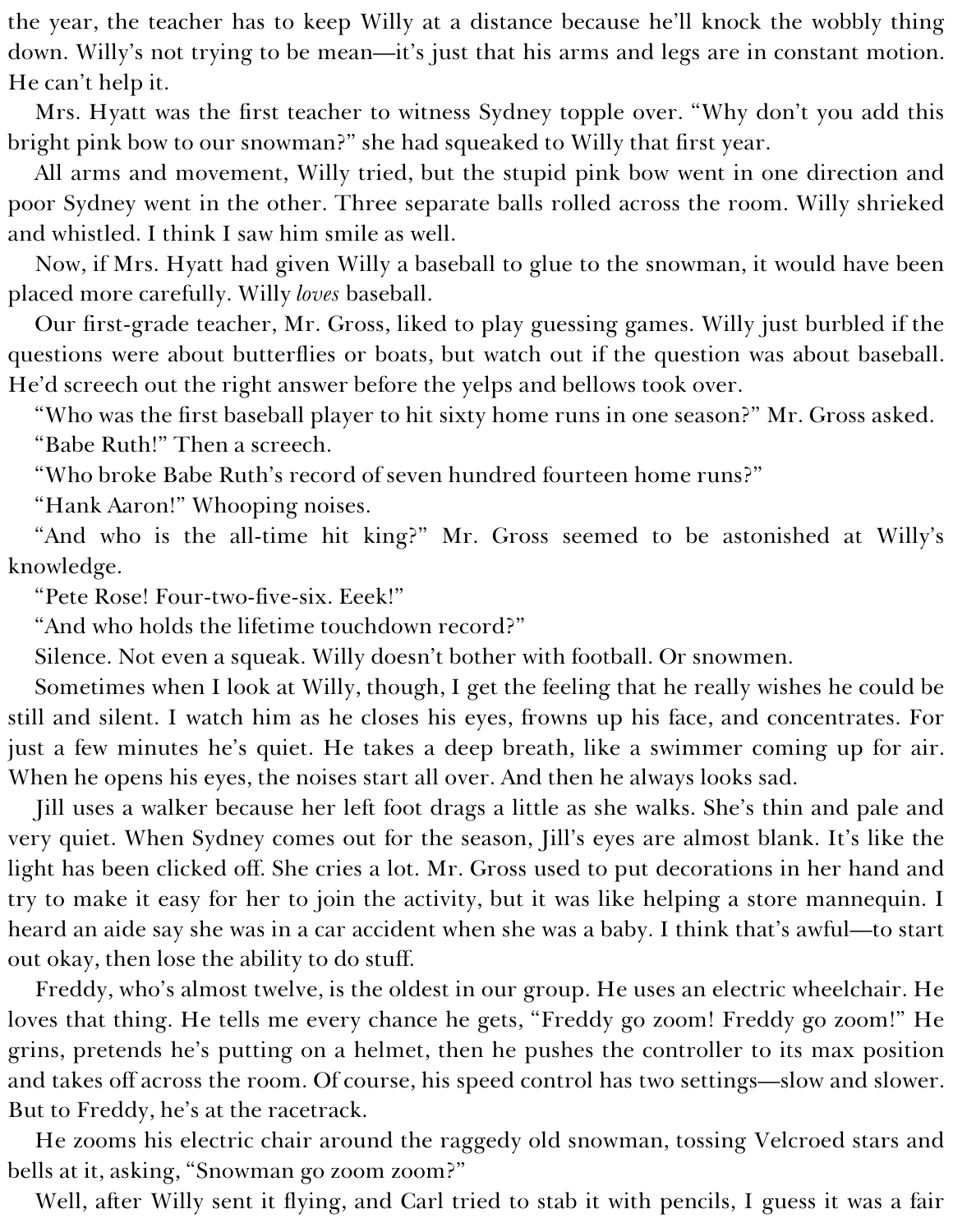question! Every year Freddy adds his own touches to the snowman— NASCAR and NASA decals like the ones on his chair. If you ask Freddy what date it is, he can't tell you. But if you want to know who won the Daytona 500, Freddy will know.

And then there's me.

I hate the stupid snowman. But I toss tinsel at it like they ask me to. It's easier than trying to explain.

I have a large Plexiglas tray that fastens to the arms of my chair. It serves as a food tray as well as a communication board. When I was younger, Mom pasted dozens of words on it, but I was still limited to only a handful of common nouns, verbs, and adjectives, some names, and a bunch of smiley faces. There are also a few necessary phrases, like, *I need to go to the bathroom, please* and *I'm hungry*, but most people—even little kids—need to say more than that in a day. Duh!

I've got *please* and *thank you, yes, no*, and *maybe* close together on the right-hand side. On the left are the names of people in my family, kids in my class, and teachers. The name "Sydney" is not included.

There's an alphabet strip at the top, so I can spell out words, and a row of numbers under that, so I can count or say how many or talk about time. But for the majority of my life, I've had the communication tools of a little kid on my board. It's no wonder everybody thinks I'm retarded.

I hate that word, by the way. *Retarded.*

I like all the kids in room H-5, and I understand their situations better than anybody, but there's nobody else like *me*. It's like I live in a cage with no door and no key. And I have no way to tell someone how to get me out.

Oh, wait! I forgot about Mrs. V!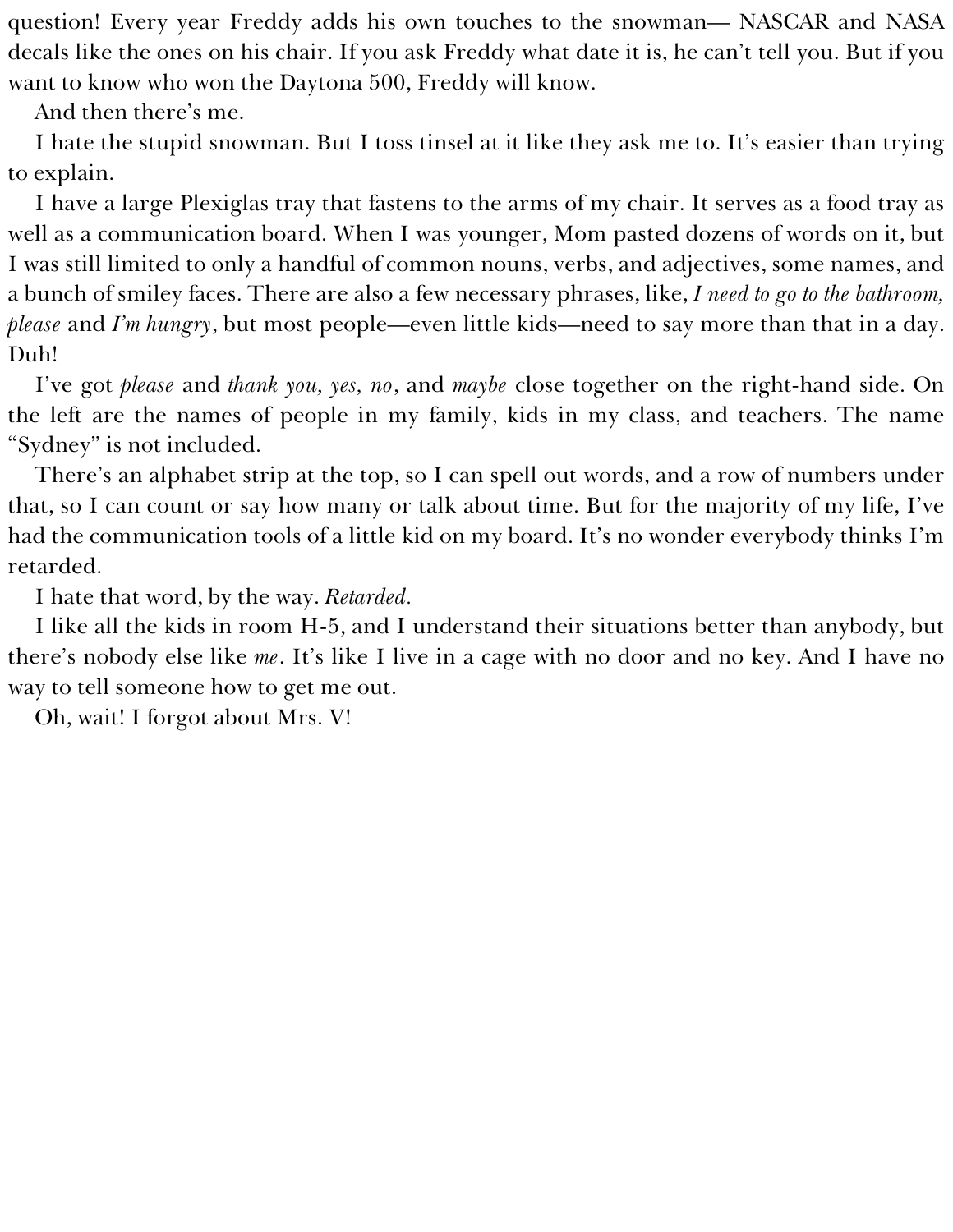<span id="page-22-0"></span>**Mrs. Violet Valencia lives next door to us. Violets are purple, and Valencia oranges are, well, orange! Purple oranges are just plain unusual, and so is she. She's a big woman—about six feet tall, with the biggest hands I've ever seen. They're huge! I bet she could put a full-size basketball in each of her palms and still have room left over. If Mrs. V is, well, like a tree, then my mom is a twig next to her.**

I was about two years old when I first started hanging out at Mrs. V's house. Mom and Dad hardly left me with anybody at first, but sometimes their work schedules overlapped, and they needed a third person to help out. Mom said Mrs. V was the very first visitor when I first came home from the hospital, the first person to just pick me up like any other baby. A lot of my parents' friends had been scared to even touch me, but not Mrs. V!

Mrs. V wears huge, flowing dresses—must be miles of material in those things—all in crazy color combinations. Bubble-gum pink, with fire-engine red, with peachy sherbet, with bright cinnamon. And all shades of orange and purple, of course. She told me she makes the dresses herself. I guess she'd have to. I have never seen anything like them in any store in the mall. Or in a hospital, either.

Mrs. V and Mom used to work together as nurses at the hospital. Mom told me the children there had been crazy about her. She wore the same bright outfits in the preemie ward, the kids' cancer ward, the children's burn unit. "Color brings life and hope to these children!" she'd announce boldly, daring anybody to disagree. I guess nobody did.

I remember sitting on Mrs. V's porch that very first time. Mom and Dad looked concerned, but Mrs. V held me tightly and bounced me on her knees. She must have a hidden microphone under those flowing clothes—she has one of those voices that can make anybody shut up, turn, and listen.

"Of course I'll watch Melody," she'd said with certainty.

"Well, Melody is, well, you know, really special," Dad said hesitantly.

"*All* kids are special," Mrs. V had replied with authority. "But this one has hidden superpowers. I'd love to help her find them."

"We can't possibly pay you what this is worth to us," Dad began.

Mrs. V had shrugged and said with a smile, "I'll appreciate whatever you can give me."

My dad looked sheepish. "Well, thanks. And I'll get that ramp finished this weekend. I just need to make one more trip to the lumberyard."

"Now, *that* will be a big help," Mrs. V had said with a nod.

"Melody can be a handful," Mom had warned.

Mrs. V lifted me into the air. "I've got big hands."

"We want her to reach her highest potential," Dad added.

"Oh, gag me!" Mrs. V said, startling him. "Don't get bogged down in all those touchy-feely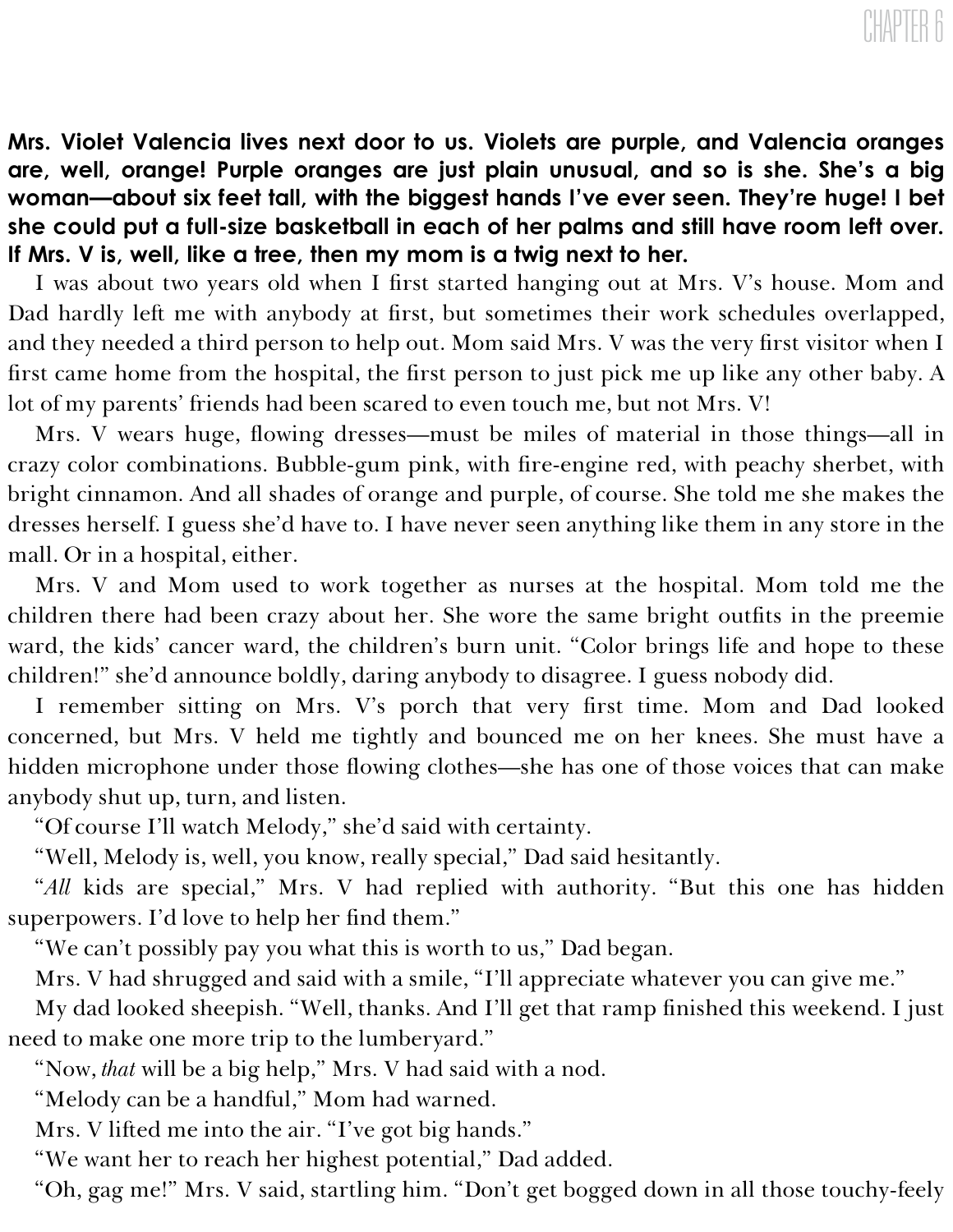words and phrases you read in books on disabled kids. Melody is a child who can learn and will learn if she sticks with me!"

Dad looked embarrassed. But then he grinned. "Bring her back in twenty years."

"You'll have her back home by suppertime!"

So most workdays I'd end up at Mrs. Valencia's place for a couple of hours until Mom or Dad could get home. When I got older, I went over to Mrs. V's every afternoon after school. I don't know how much they paid her, but it couldn't have been enough.

From the very beginning, Mrs. Valencia gave me no sympathy. Instead of sitting me in the special little chair my parents had bought for me, she plopped me on my back in the middle of the floor on a large, soft quilt. The first time she did that, I looked up at her like she was crazy. I cried. I screeched. She ignored me, walked away, and flipped on her CD player. Loud marching band music blared through the room. I liked it.

Then she came back and put my favorite toy—a rubber monkey—a few inches from my head. I wanted that monkey. It squeaked when you touched it. But it may as well have been a million miles away. I was on my back, stuck like a turtle. I screamed louder.

Mrs. V sat down on the quilt. "Turn over, Melody," she said quietly. Sometimes she can make her voice really soft.

I was so shocked, I stopped yelling. I couldn't turn over. Didn't she know that? Was she nuts?

She wiped my nose with a tissue. "You can turn yourself over, Melody. I know you understand every word I say to you, and I know you can do this. Now roll!"

Actually, I'd never bothered to try very hard to roll anywhere. I'd fallen off the sofa a couple of times, and it hurt, so I usually just waited for Mom or Dad to move me to a comfortable position.

"Look at how you're lying. You're already on your side—halfway there. Use all that screaming and hollering energy you've got to take you to another position. Toss your right arm over and concentrate!"

So I did. I strained. I reached. I tried so hard, I farted! Mrs. V cracked up. But slowly, slowly, I felt my body rolling to the right. And then, unbelievably, *plop!* I was on my stomach. I was so proud of myself, I screeched.

"I told you so," Mrs. V said, victory in her voice. "Now go get that monkey!"

I knew better than to protest. So I reached for it. The monkey was now only two inches from my hand. I tried to scoot. My legs kept doing the opposite of what my head wanted them to do. I wiggled. I grabbed a fistful of the quilt and pulled. The monkey got closer!

"You're a smart little cookie," Mrs. V told me.

I gave the quilt another tug, and finally, gradually, I had the monkey in my hand. I clutched it, and it squeaked as if it were glad to see me. I grinned and made it squeak again and again.

"After that workout, you must be hungry," she said. She fed me a vanilla milk shake first, then my vegetables and noodles. Mrs. Valencia *always* serves dessert first. And I always eat all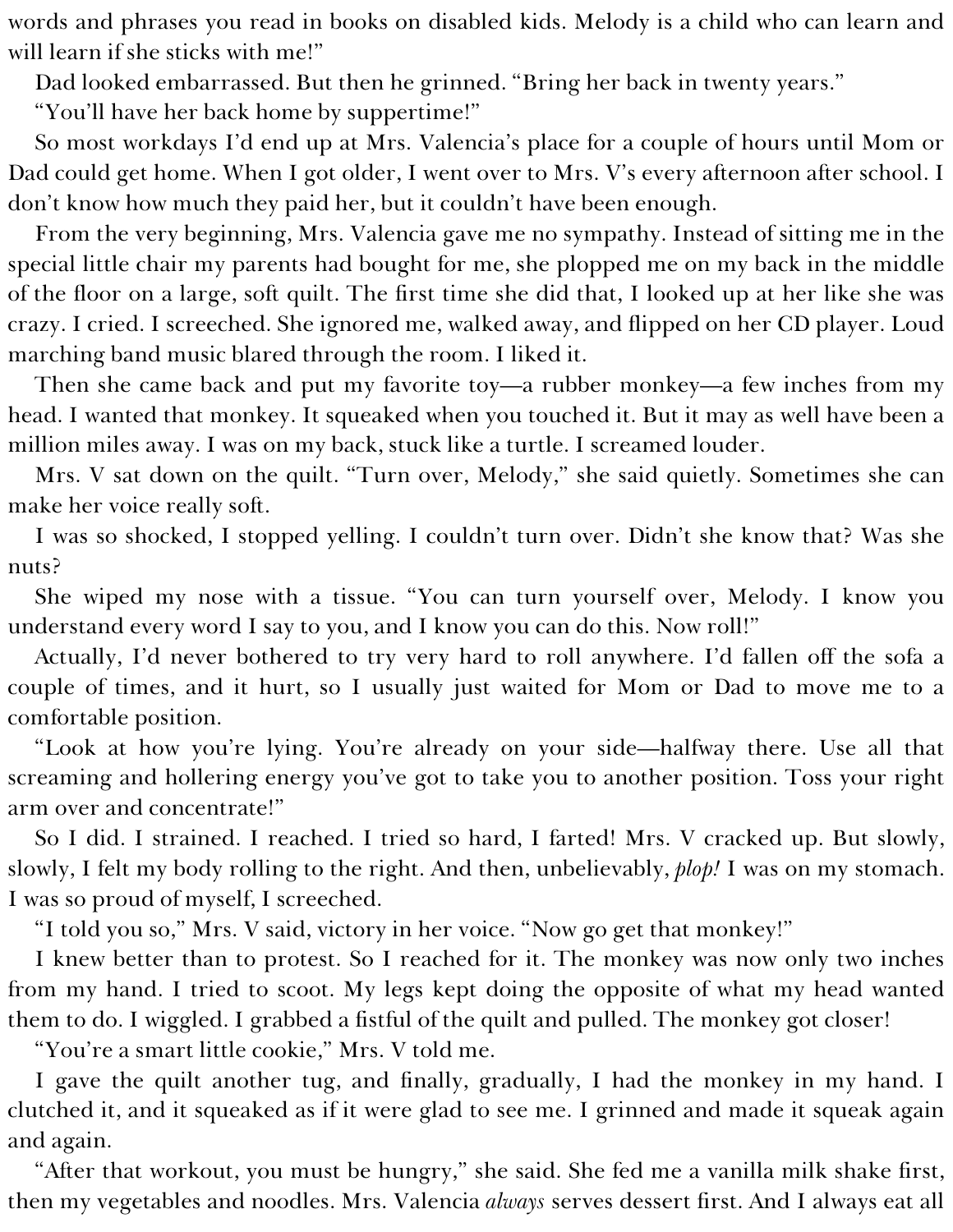my food—the healthy part, and the yummy part, too. It's our secret.

Mrs. V is the only person who lets me drink soda. Coke. Sprite. Tahitian Treat. I love the nose-tickling burp. Mom and Dad mostly give me milk and juice. Mello Yello is my favorite. Mrs. V even started calling me that.

At Mrs. V's house I learned to scoot and then to crawl. I'd never win a baby-crawling contest, but by the time I was three, I had learned to get across a room. She made me figure out how to flip myself over from front to back and back to front again. She was tough on me. She let me fall out of my wheelchair onto pillows so I could learn how best to catch myself.

"Suppose somebody forgets to fasten that seat belt of yours," she said in that voice that sounded like she was chewing gravel. "You better know what to do, or you'll bust your head wide open."

I didn't want a busted head, so we practiced. She'd send me back home, tell Mom I had a good dinner and a good poop—I have no idea why parents think that's so important—then wink at me. I was like her secret mission.

Once I started school, however, I discovered I had a much bigger problem than just falling out of my chair. I needed words. How was I supposed to learn anything if I couldn't talk? How was I supposed to answer questions? Or ask questions?

I knew a lot of words, but I couldn't read a book. I had a million thoughts in my head, but I couldn't share them with anybody. On top of that, people didn't really expect the kids in H-5 to learn much anyway. It was driving me crazy!

I couldn't have been much more than six when Mrs. V figured out what I needed. One afternoon after school, after a snack of ice cream with caramel sauce, she flipped through the cable channels and stopped at a documentary about some guy named Stephen Hawking.

Now I'm interested in almost anything that has a wheelchair in it. Duh! I even like the Jerry Lewis telethon! Turns out Stephen Hawking has something called ALS, and he can't walk or talk, and he's probably the smartest man in the world, and *everybody* knows it! That is so cool.

I bet he gets really frustrated sometimes.

After the show went off, I got real quiet.

"He's like you, sort of, isn't he?" Mrs. V asked.

I pointed to **yes** on my board, then pointed to **no**.

"I don't follow you." She scratched her head.

I pointed to **need** on my board, then to **read. Need/read. Need/read.**

"I know you can read lots of words, Melody," Mrs. V said.

I pointed again. **More.** I could feel tears coming. **More. More. More.**

"Melody, if you had to choose, which would you rather be able to do—walk or talk?"

**Talk.** I pointed to my board. I hit the word again and again. **Talk. Talk. Talk.**

I have *so* much to say.

So Mrs. V made it her new mission to give me language. She ripped all the words off my communication board and started from scratch. She made the new words smaller, so more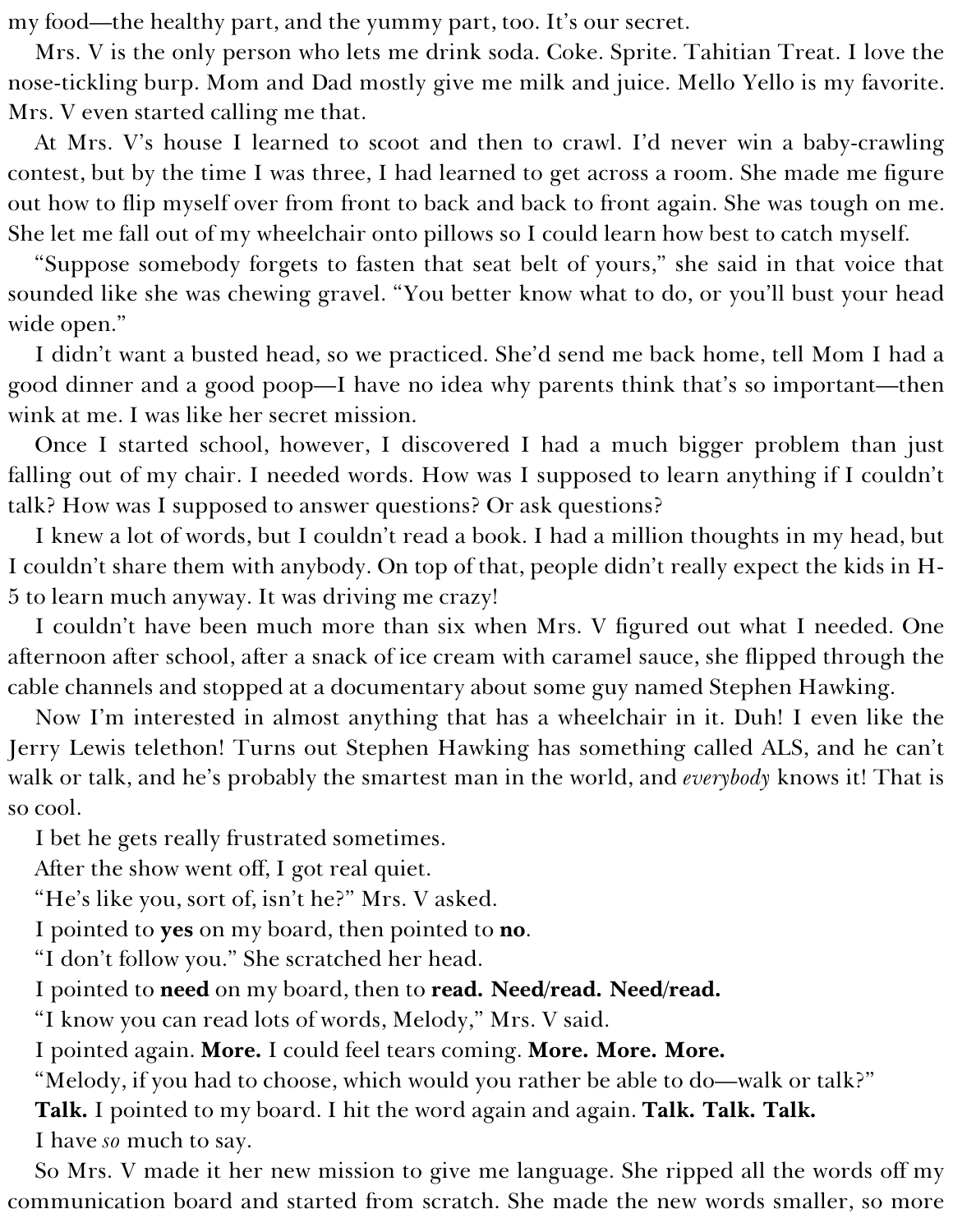could fit. Every single space on my talking board got filled with names and pictures of people in my life, questions I might need to ask, and a big variety of nouns and verbs and adjectives, so I could actually compose something that looked like a sentence! I could ask, *Where is my book bag?* or say, *Happy Birthday, Mom*, just by pointing with my thumb.

I have magic thumbs, by the way. They work perfectly. The rest of my body is sort of like a coat with the buttons done up in the wrong holes. But my thumbs came out with no flaws, no glitches. Just my thumbs. Go figure.

Every time Mrs. V would add new words, I learned them quickly, used them in sentences, and was hungry for more. I wanted to READ!

So she made flash cards.

Pink for nouns.

Blue for verbs.

Green for adjectives.

Piles and piles of words I learned to read. Little words, like *fish* and *dish* and *swish*. I like rhyming words—they're easy to remember. It's like a "buy one, get the rest free" sale at the mall.

I learned big words, like *caterpillar* and *mosquito*, and words that follow crazy rules, like *knock* and *gnome*. I learned all the days of the week, months of the year, all the planets, oceans, and continents. Every single day I learned new words. I sucked them in and gobbled them up like they were Mrs. V's cherry cake.

And then she would stretch out the cards on the floor, position me on a big pillow so I could reach them, and I'd push the cards into sentences with my fists. It was like stringing the beads of a necklace together to make something really cool.

I liked to make her laugh, so I'd put the words into wacky order sometimes.

*The blue fish will run away. He does not want to be dinner.*

She also taught me words for all the music I heard at home. I learned to tell the difference between Beethoven and Bach, between a sonata and a concerto. She'd pick a selection on a CD, then ask me the composer.

**Mozart.** I'd point to the correct card from the choices she'd set in front of me. Then I'd point to the color blue on my board.

"Huh?" she asked.

When she played a selection from Bach, I'd point to the correct composer, then once again touch the color blue on my board. I also touched purple.

She looked confused. I searched around for the right words to explain what I meant. I wanted her to understand that music was colorful when I heard it. I finally realized that even Mrs. V couldn't figure out everything in my head.

We kept going.

Sometimes she'd play hip-hop music, sometimes oldies. Music, and the colors it produced, flowed around her as easily as her clothing.

Mrs. V took me outside in all kinds of weather. One day she actually let me sit outside in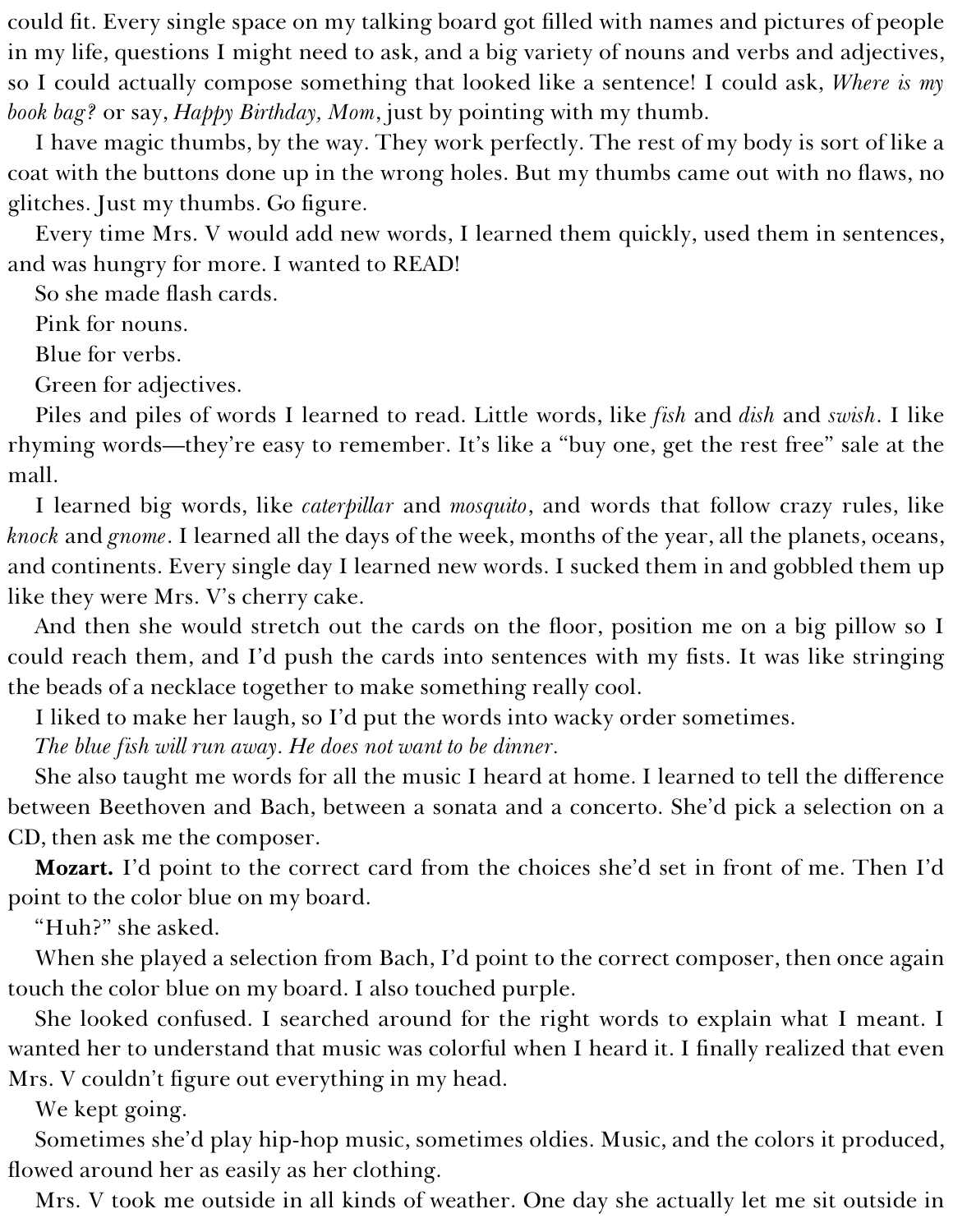the rain. It was steaming hot, and I was sticky and irritable. It must have been about ninety degrees outside. We were sitting on her porch, watching the storm clouds gather. She told me the names of all the clouds and made up stories about them. I knew that later she'd have the names of every kind of cloud on word cards for me.

"Big old Nimbus up there—he's black and powerful and can blow all the other clouds out of the sky. He wants to marry Miss Cumulus Cloud, but she's too soft and pretty to be bothered with such a scary guy. So he gets mad and makes storms," she told me.

Finally, old Nimbus got his way, and the rain came down around me and Mrs. V. It rained so hard, I couldn't see past the porch. The wind blew, and the wet coolness of the rain washed over us. It felt so good. A small leak on Mrs. V's porch let a few drops of rain fall on my head. I laughed out loud.

Mrs. V gave me a funny look, then hopped up. "You want to feel it all?" she asked.

I nodded my head. *Yes, yes, yes.*

She rolled me down the ramp Dad had built, both of us getting wetter every second. She stopped when we got to the grass, and we let the rain drench us. My hair, my clothes, my eyes and arms and hands. Wet. Wet. Wet. It was awesome. The rain was warm, almost like bathwater. I laughed and laughed.

Eventually, Mrs. V rolled me back up the ramp and into the house, where she dried me off, changed my clothes, and gave me a cup of chocolate milk. She dried off my chair, and by the time Dad came to pick me up, the rain had stopped and everything was dry once more.

I dreamed of chocolate clouds all night.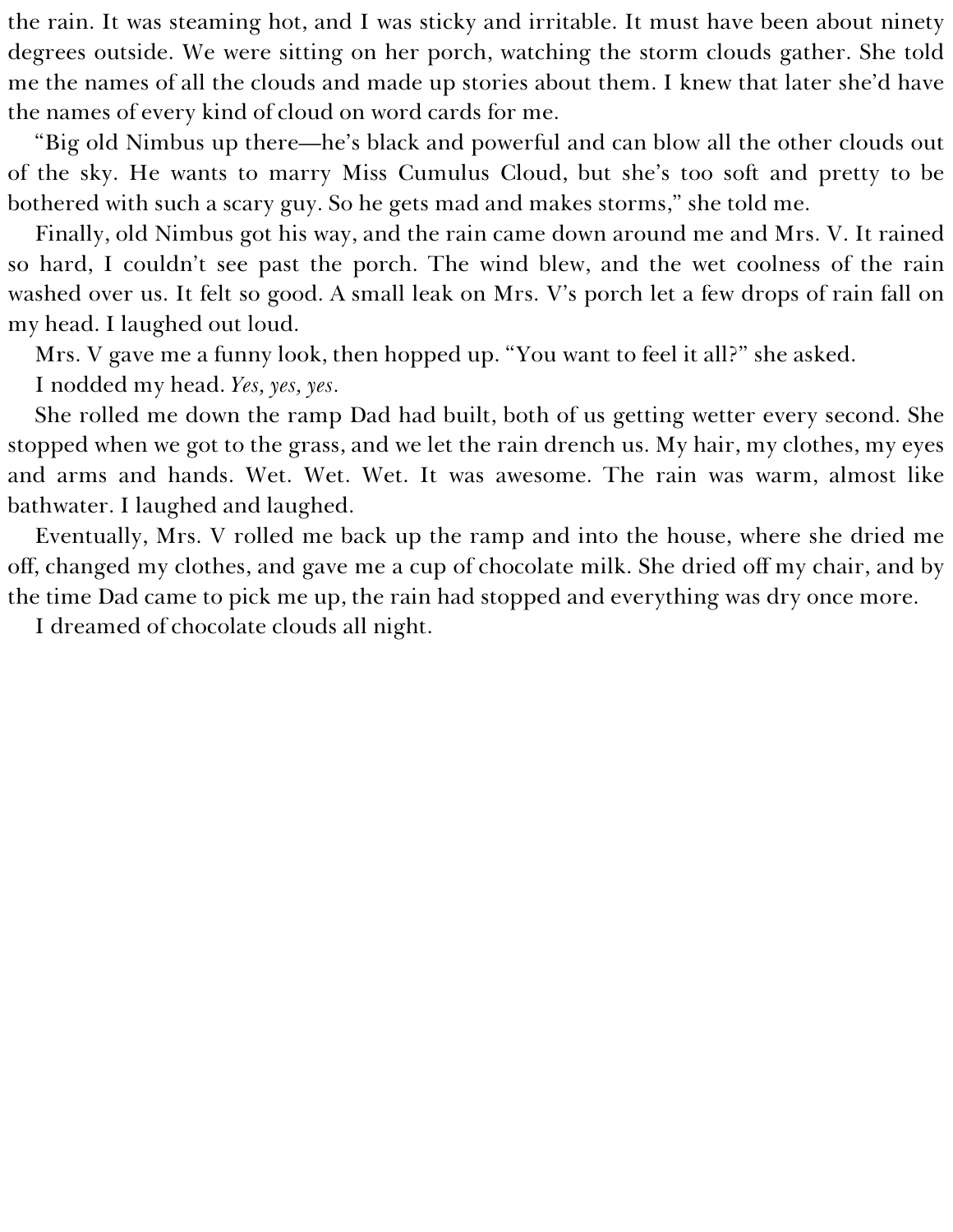<span id="page-27-0"></span>**When I sleep, I dream. And in my dreams I can do anything. I get picked first on the playground for games. I can run so fast! I take gymnastics, and I never fall off the balance beam. I know how to square-dance, and I'm good at it. I call my friends on the phone, and we talk for hours. I whisper secrets. I sing.**

When I wake up in the morning, it's always sort of a letdown as reality hits me. I have to be fed and dressed so I can spend another long day in the happy-face room at Spaulding Street School.

Along with the assortment of teachers we've had in room H-5, there have been more classroom aides than I can count. These aides—usually one guy to help with the boys and one lady to help with the girls—do stuff like take us to the bathroom (or change diapers on kids like Ashley and Carl), feed us at lunch, wheel us where we need to go, wipe mouths, and give hugs. I don't think they get paid very much, because they never stay very long. But they should get a million dollars. What they do is really hard, and I don't think most folks get that.

It's even hard to keep good teachers for us. I guess I don't blame them for leaving, because, like I said, we're a tough bunch to handle sometimes.

But once in a while we get a good one. After squeaky Mrs. Hyatt for kindergarten and game-show Mr. Gross for first grade, Mrs. Tracy breezed into our room for second grade.

She figured out I liked books, so she got some earphones and hooked me up with audiobooks on CD. She started with baby stuff, like Dr. Seuss, which my father and I had read when I was two, so after I tossed those on the floor a couple of times, instead of punishing me, she figured out I needed something better.

I listened to all of the Baby-Sitters Club books and those goofy Goosebumps books. She asked me questions after each book, and I got every single question right. Things like, "Which of these helped to solve the mystery?" Then she'd show me a pebble, a starfish, and an ink pen. The pebble, of course. She'd cheer after we'd gone through the questions and then hook me up to another book. That year I listened to all the books by Beverly Cleary and all the books about those boxcar kids. It was awesome.

The next year it all unraveled. I know teachers are supposed to write notes to the next teacher in line so they know what to expect, but either Mrs. Tracy didn't do it or Mrs. Billups, our third-grade teacher, didn't read them.

Mrs. Billups started every morning by playing her favorite CD. I hated it. "Old MacDonald Had a Farm," "Twinkle, Twinkle, Little Star," "The Itsy-Bitsy Spider"— all sung by children who could not sing, the type of music grown-ups think is all kinds of cute, but it's awful!

Mrs. Billups put it on—at full volume—every single morning. Over and over and over. No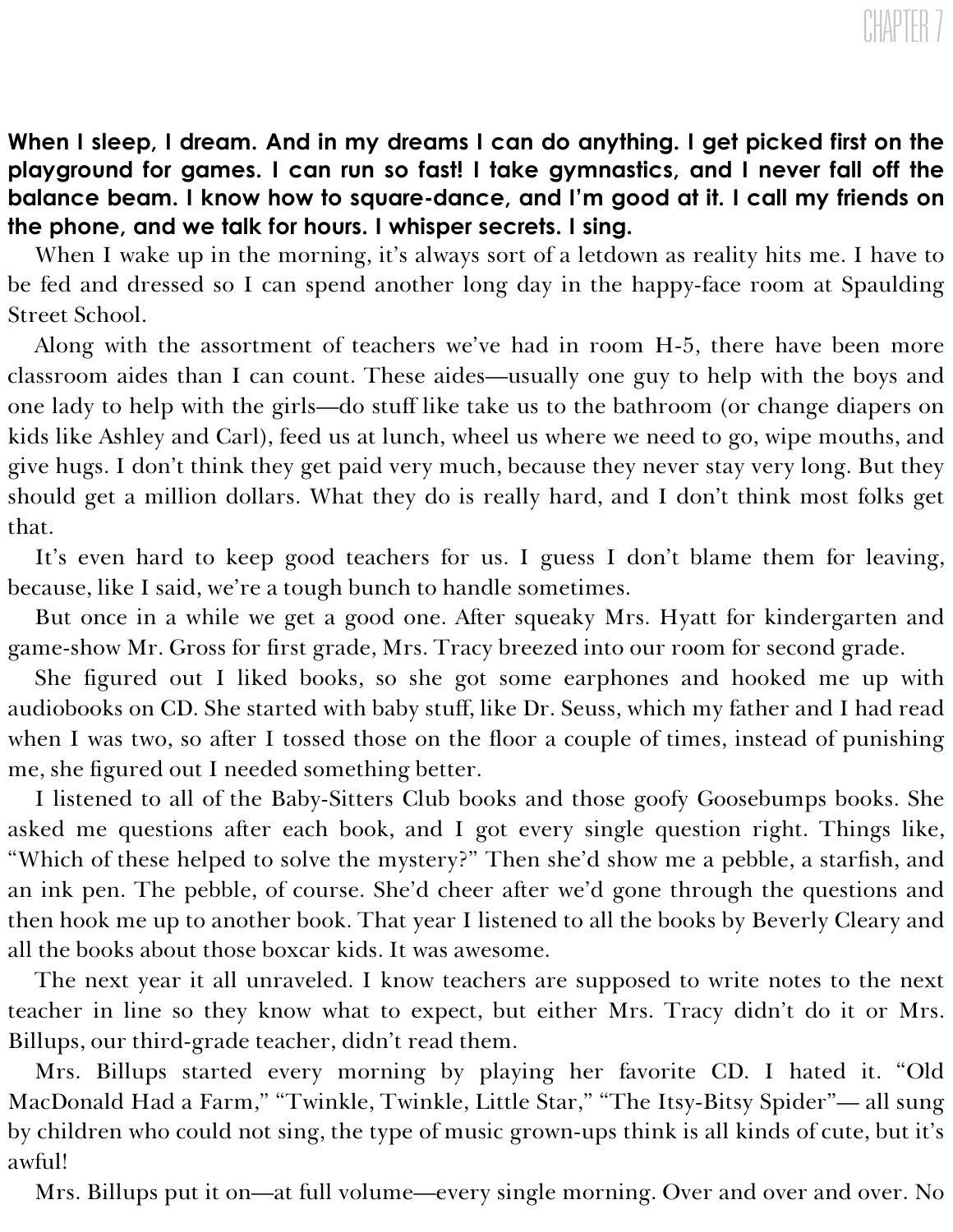wonder we were always in a bad mood.

Once she had the tin-pan band on, Mrs. Billups went over the alphabet. Every single day. With *third* graders.

"Now, children, this is an 'A.' How many of you can say 'A'? Good!"

She'd smile and say "good" even if nobody in the class responded.

I wondered if she would teach able-bodied third graders the same way. Probably not. The more I thought about it, the angrier I got.

"Now let's move on to 'B.' This is the letter 'B.' Let's all say 'B.' Good!"

Again to silence. She didn't seem to care. I glanced with longing at the books on tape and the earphones, which had been shoved into a corner.

One day I guess I'd had enough. Mrs. Billups had expanded from saying the letters to making the sound of each one.

"Buh!" she said loudly, spitting a little as she did. "'Buh' is the sound of the letter 'B.' Let's all say 'buh' together, children."

Then Maria, who is always in a good mood, started throwing crayons. Willy began to babble. And I bellowed.

I may not be able to make clear sounds, but I can make a *lot* of noise.

I screamed because I hated stuff that was just plain stupid.

I screeched because I couldn't talk and tell her to shut up!

And that made me cry because I'd *never* be able to tell *anybody* what I was really thinking.

So I screamed and yelled and shrieked. I cried like a two-year-old. I would not stop.

Then my tornado explosion took over. I flailed and jerked and basically spazzed out. I kicked so hard that my shoes popped out of the foot straps on my chair. That made me tilt to one side, and I screamed even louder.

Mrs. Billups didn't know what to do. She tried to calm me down, but I didn't *want* to be calmed. Even the aides couldn't stop me. Jill and Maria started to cry. Even Ashley, dressed all in yellow that day, looked upset. Freddy spun his chair around in circles, glancing sideways at me fearfully. Carl hollered for lunch. Then he pooped in his pants again. The whole class was out of control. And I kept screeching.

The teacher called Mrs. Anthony, the principal, whose eyes got wide as she opened our door. She took one look at the situation and said tersely, "Call her mother." She could not have left more quickly.

A moment later the teacher had my mother on the phone. "Mrs. Brooks, this is Melody's teacher, Anastasia Billups. Can you come to the school right away?"

I knew my mother had to be worried. Was I sick? Bleeding? Dead?

"No, she's not ill. She's fine, we think," Mrs. Billups was saying in her most professionalsounding teacher voice. "We just can't get her to stop screaming. She's got the whole class in an uproar."

I could picture my mother on the other end of the line trying to figure out what was going on. Luckily, it was her day off. I knew she'd be there in a few minutes. So I gradually calmed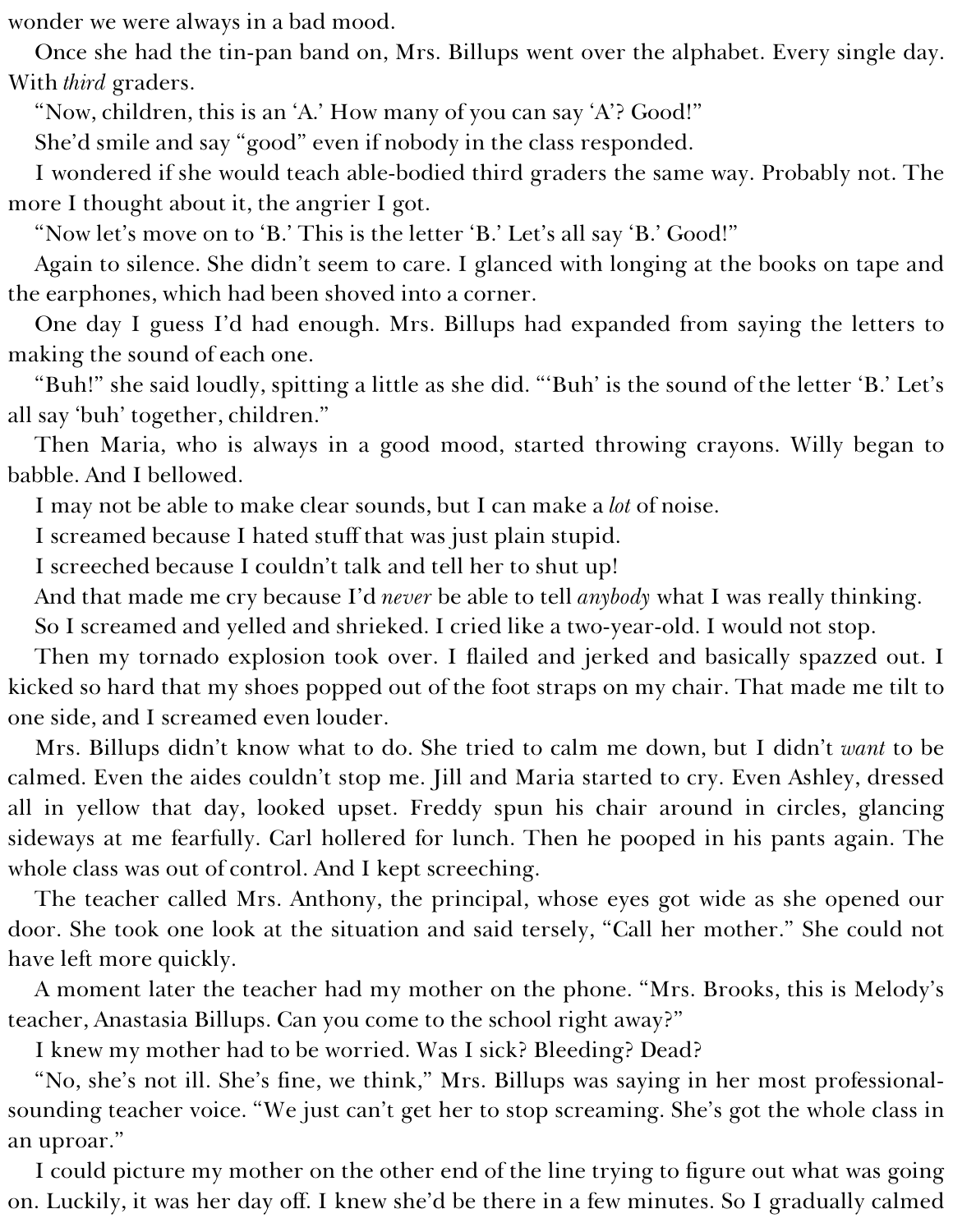down and finally shut up. The other kids quieted down as well, like somebody had clicked the off switch.

"Old MacDonald" continued to play.

My mother arrived faster than I thought possible. When I saw her jeans and dirty sweatshirt, I realized she'd dropped everything and jumped in the car. She ran over to me and asked what was wrong.

I took a few deep, shuddering breaths, then I pointed to the alphabet on my talking board and screeched some sounds of frustration.

"This is about the alphabet?" my mother asked.

**Yes.** I pointed, then pounded on the answer.

She turned to Mrs. Billups. "What were you working on before all the screaming started?"

Mrs. Billups replied, in that superior tone that teachers dressed in nice red business suits use when they're talking to mothers with dirty shirts on, "We were reviewing the alphabet, of course. The sound of the letter 'B,' if I recall. I always start with the basics. These children need constant review because they don't retain information like the rest of us."

My mother was getting the picture. "So you were going over the ABCs?"

"Correct."

"It's February."

"I beg your pardon?"

"School started in August. You haven't gotten past the letter 'B' in six months?" Mom was balling and unballing her fists. I've never seen my mother hit anything, but when I see her doing that, I always wonder if she might.

"Who are you to tell me how to run my class?" the teacher asked angrily.

"And who are you to bore these children with mindless activities?" my mother snapped back.

"How dare you!" the teacher gasped.

"I dare anything for my daughter," Mom replied, her voice dangerous, "and for the rest of these children!"

"You don't understand—," the teacher began.

Mom interrupted her. "No, Mrs. Billups, it is *you* who does not understand!" Mom looked like she was trying to calm herself down, because she then said, "Look. Have you ever said to yourself, 'If they show that stupid commercial on TV one more time, I think I'll just scream'?"

Mrs. Billups nodded slowly.

"Or, 'If I have to sit five more minutes in this traffic jam, I'll simply explode'?"

"Yes, I suppose," she admitted.

"Well, I think that's what happened to Melody. She said to herself, 'If I have to go over those letters one more time, I'll just scream.' So she did. I really don't blame her, do you?"

Mrs. Billups looked from my mother to me. "I guess not, now that you explain it that way," Mrs. Billups finally said, her voice now as calm as my mother's.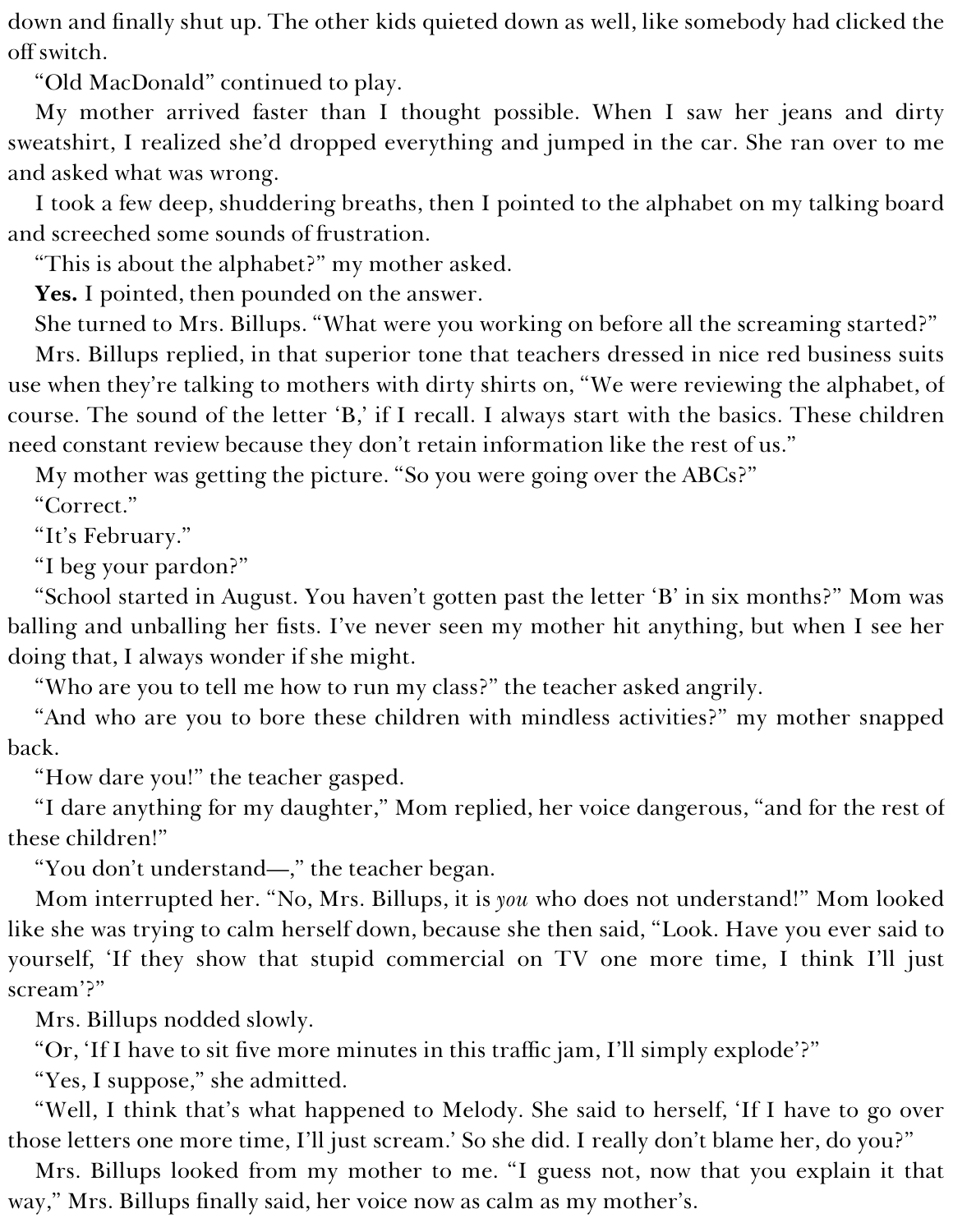"Melody knows her alphabet, all the sounds of all the letters, and *hundreds* of words on sight. She can add and subtract numbers in her head. We discussed all this at our last parent conference, didn't we?" I could tell my mother was trying to control her temper.

"I thought you were exaggerating," the teacher said. "Parents are not always realistic when it comes to these children."

"If you call them 'these children' one more time, *I* might scream," my mother warned.

"But Melody *does* have mental and physical limitations," Mrs. Billups argued, trying to put Mom in her place, I guess. "You have to learn to accept that."

And the fire was back. "Melody can't walk. Melody can't talk. But she is *extremely* intelligent! And *you* better learn to accept *that*!" Mom spat out.

The teacher backed up an inch or two.

"Didn't you read her records from last year?" Mom demanded. "Melody loves listening to the books on tape."

"I try to approach each child with an open mind and not be influenced by other teachers. All the records are in a box someplace."

"Maybe you should find that box," my mother said, her lips tight.

"Well, I never!" Mrs. Billups countered.

"Maybe that's your problem!" Mom replied with a grin. Then she tilted her head and turned toward the CD player. "Oh, one more thing. May I see that wonderful CD you're playing?"

"Of course," Mrs. Billups said, smiling a little. "The children love this."

"Do they?" Mom asked.

The teacher lifted the disc from the player.

Twinkle, twinkle, silence.

Willy sighed out loud.

Mom took the CD, dug down in her purse for a moment, gave Mrs. Billups a five-dollar bill, and deftly snapped the disc in half.

"That music was cruel and unusual punishment!"

Freddy and Maria cheered.

Gloria whispered, "Thank you."

For a moment I almost felt sorry for Mrs. Billups. She looked so confused. She just didn't get it.

Mom walked over to the sink in our room, turned on the warm water, and soaked a stack of paper towels under the faucet. She came back to me and gently wiped my face with the warm, soggy wad. Nothing had ever felt so soothing. She then brushed my hair, adjusted the straps and buckles on my chair, gave me a quick hug, and went home.

Mrs. Billups quit her job after spring break, so we ended up with a series of subs till the end of the year. I think she had figured it would be easy to work with people who were dumber than she was.

She was wrong.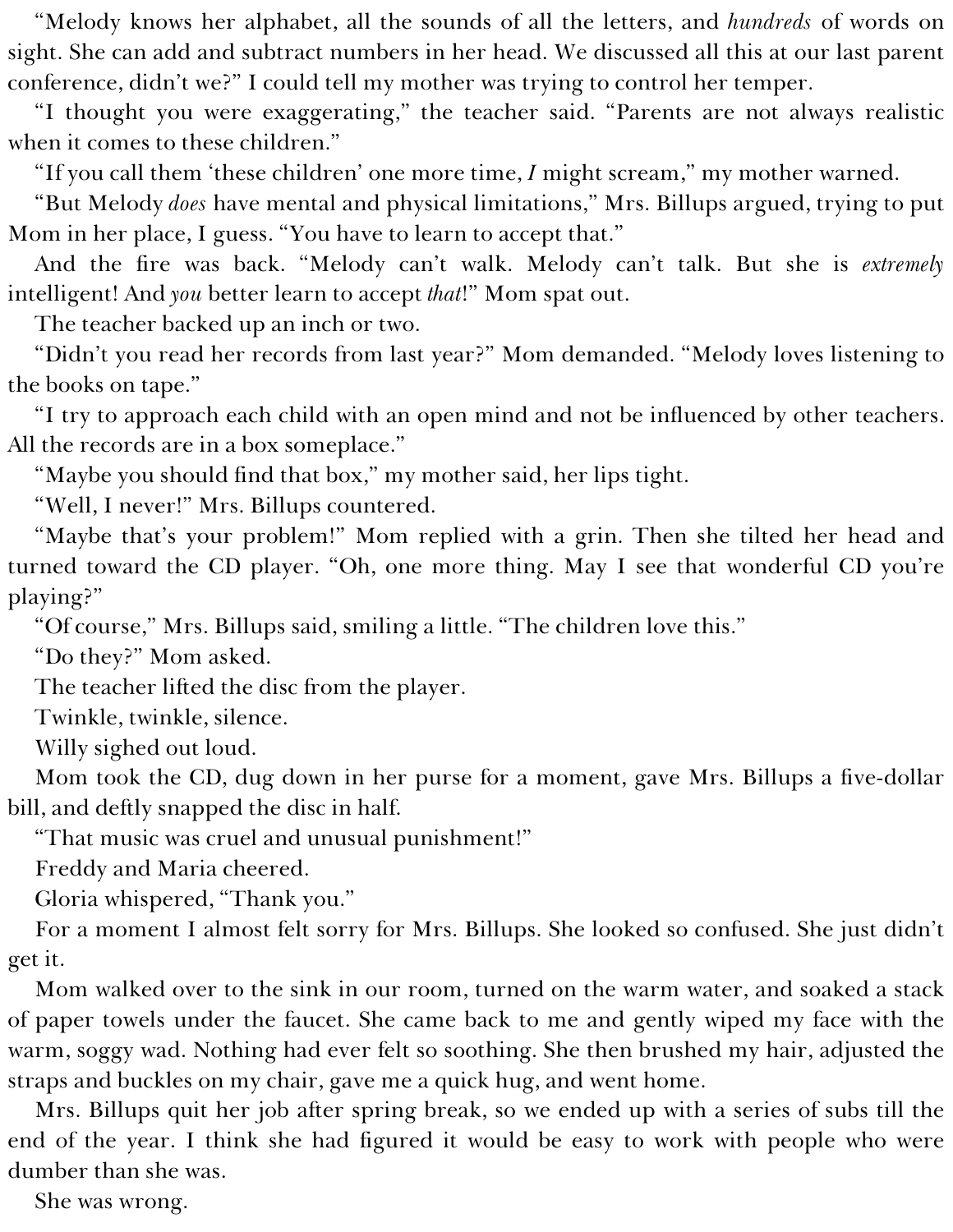<span id="page-31-0"></span>**For a long time it was just me, my mom and dad, and my goldfish, Ollie. I was five years old when I got him, and I had him for almost two years before he died. I guess that's old for a goldfish. Nobody knew Ollie's name but me, but that's okay. Ollie had been a prize from a carnival Dad had taken me to, and I think Ollie's life was worse than mine.**

He lived in a small bowl on the table in my room. The bottom of the bowl was covered with tiny pink rocks, and a fake plastic log sat wedged in the rocks. I guess it was supposed to look like something from under the sea, but I don't think there are any lakes or oceans that really have rocks that color.

Ollie spent all day long swimming around that small bowl, ducking through the fake log, and then swimming around again. He always swam in the same direction. The only time he'd change his course was when Mom dropped a few grains of fish food into his bowl each morning and evening. I'd watch him gobble the food, then poop it out, then swim around and around once again. I felt sorry for him.

At least I got to go outside and to the store and to school. Ollie just swam in a circle all day. I wondered if fish ever slept. But any time I woke up in the middle of the night, Ollie was still swimming, his little mouth opening and closing like was he trying to say something.

One day when I was about seven, Ollie jumped out of his bowl. I had been listening to music on the radio—Mom had finally figured out I liked the country-western station—and I was in a good mood. The music was sounding orangey and yellowish as I listened, and the faint whiff of lemons seemed to surround me. I felt real mellow as I watched Ollie do his thing round and round his bowl.

But suddenly, for no reason I could figure, Ollie dove down to the bottom of his bowl, rushed to the top, and hurled himself right out of the bowl. He landed on the table. He gasped and flopped, and I'm sure he was surprised he couldn't breathe. His eyes bulged, and the gills on his side pulsed with effort.

I didn't know what to do. He'd die without water— really fast. So I screamed. Mom was downstairs, or maybe outside getting the mail, but she didn't come right away. I screamed again. Louder. I cried out. I yelled. I screeched. Ollie continued to flop and gasp, looking more desperate. Ollie needed water.

I howled once more, but Mom didn't come running. Where could she be? I knew I had to do something, so I reached over to the table and stretched out my arm. I could just barely touch Ollie's bowl. I figured if I could get the fish wet, at least a little bit, I might be able to save him. I hooked my fingers on the edge of the fishbowl, and I pulled. Water splashed everywhere—all over the table, the carpet, me, and Ollie. He seemed to flop a little less for a second or two.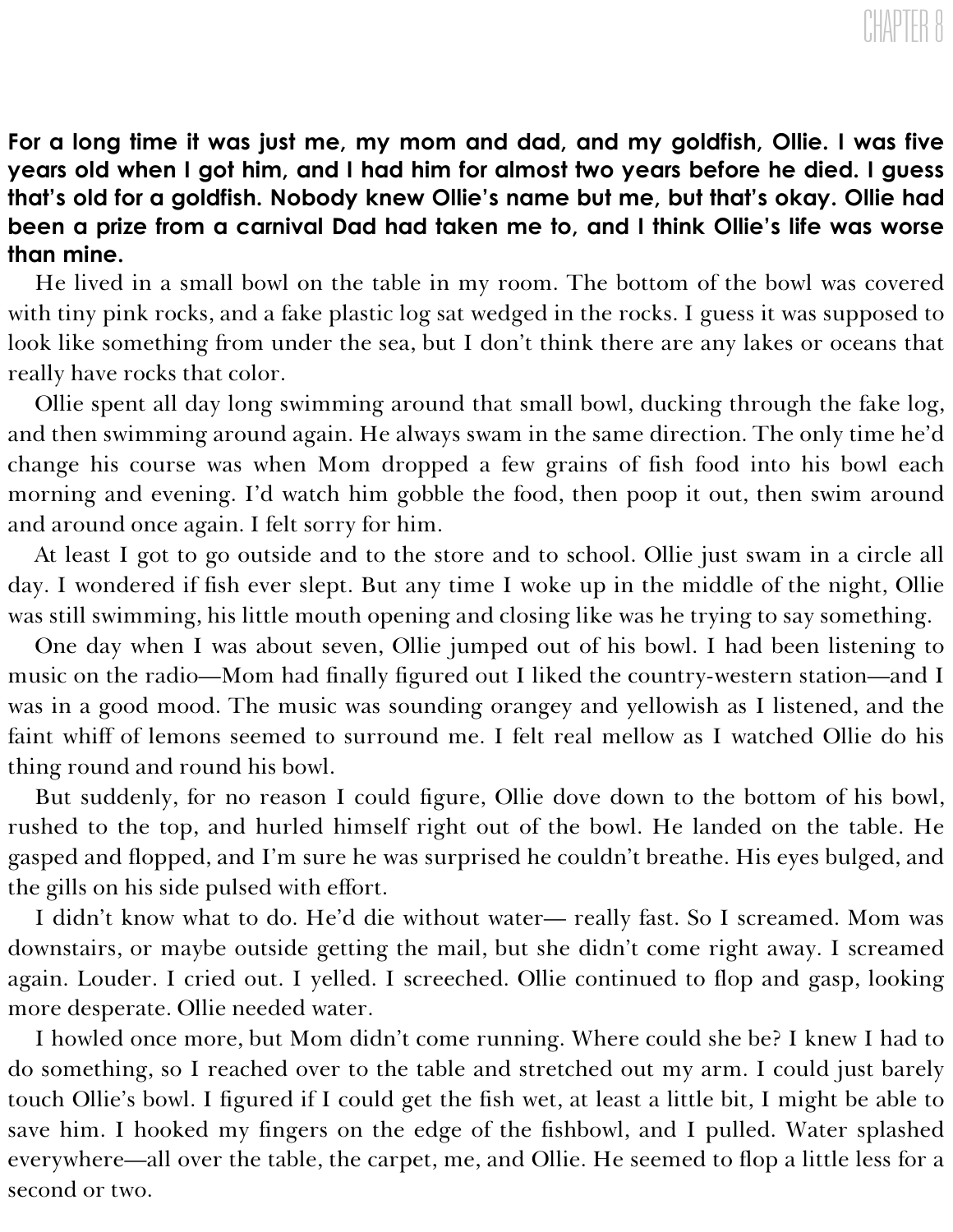And I kept wailing. Finally, I heard my mother thundering up the stairs. When she came through the door, she took one look at the mess and the dying goldfish and shouted, "Melody! What have you done? Why did you knock over the fishbowl? Don't you know a fish can't live without water?"

Of course I knew that. I'm not stupid. Why did she think I'd been screeching and calling for her?

She scurried over to the mess, scooped up Ollie, and gently placed him back in the bowl. Then she ran to the bathroom, and I heard her running water. But I knew it was too late.

Either because of the time out of the bowl or because the bathroom water wasn't the right temperature, Ollie didn't survive.

Mom came back in and scolded me once more. "Your goldfish didn't make it, Melody. I don't get it. Why would you do that to the poor little fish? He was happy in his little world."

I wondered if maybe Ollie wasn't so happy after all. Maybe he was sick and tired of that bowl and that log and that circle. Maybe he just couldn't take it anymore. I feel like that sometimes.

There was no way I could explain to Mom what had happened. I really *had* tried to save Ollie's life. I just looked away from Mom. She was angry, and I was too. If she hadn't been so slow, Ollie might have made it. I didn't want her to see me cry.

She cleaned up the mess with a sigh and left me with my music and an empty spot on my table. The colors had vanished.

It was a long time before I was ready for another pet. But on my eighth birthday my father brought a big box into the house. He seemed to have trouble holding on to it. When he set it on the floor in front of me, out exploded a flash of wriggling gold fun. A puppy! A golden retriever puppy! I shrieked and kicked with joy. A puppy!

The clumsy little dog raced around the room, sniffing in every corner. I watched her every move—loving her right away. After exploring every table leg and piece of furniture, the puppy stopped, made sure all of us were watching, then squatted and peed right there on the carpet! Mom yelled, but only a little. That's when the dog knew she was in charge.

She checked out Dad's bare toes, but she stayed away from Mom, who was trying to soak the spot out of the rug with paper towels and that spray stuff she uses in the kitchen. Finally, the puppy circled my wheelchair around and around, like she was trying to figure it out. She sniffed it, sniffed my legs and feet, looked at me for a minute, then jumped right up onto my lap like she'd done it a million times. I barely breathed, not wanting to disturb her. Then, wow, wow, wow, she turned around three times and made herself comfortable. I think she made a noise like a sigh of satisfaction. I know I did. I stroked her soft back and head as gently as I could.

I was the one who named her. Mom and Dad kept suggesting dumb names like Fuzzy and Coffee, but I knew as soon as I saw her what her name should be. I pointed to the bowl on the table, which held my most favorite, favorite candies—butterscotch caramel. They're soft enough to melt in my mouth, so I don't have to chew, and oh, are they delicious!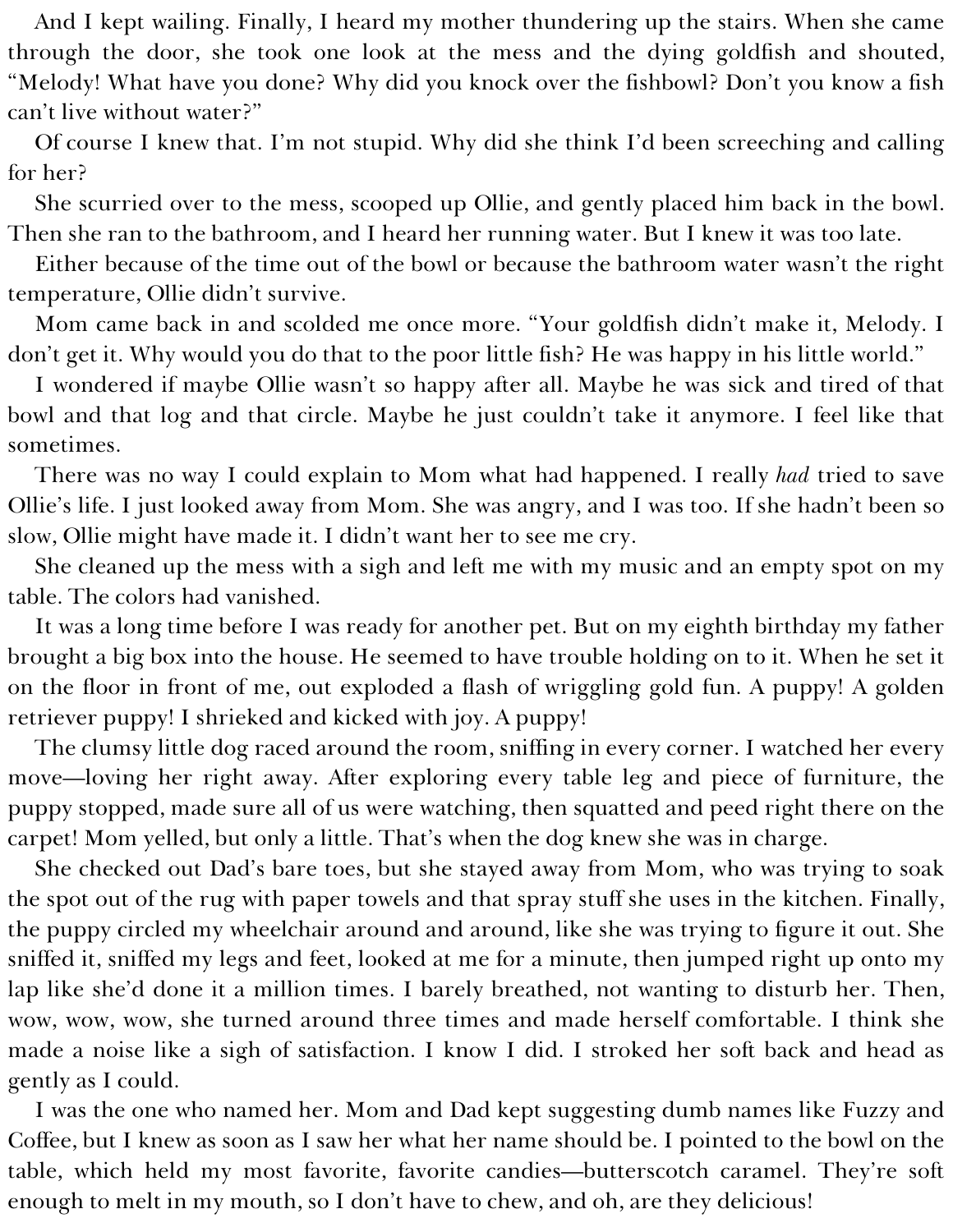"You want to call her Candy?" Dad asked. I shook my head no, gently, so the sleeping puppy wouldn't wake up.

"Caramel?" Mom asked.

I shook my head once more.

"Why don't we call her Stinky?" Dad suggested with a grin. Mom and I just glared at him. I continued to point to the candy dish.

Finally, Mom said, "I know! You want to call her Butterscotch?"

I wanted to shriek, but I forced myself to stay calm. I tried real hard not to do anything that would knock the puppy off my lap. "Uh," I said softly as I continued to stroke the dog's silky fur. I didn't know that anything could be so soft. And she was all mine. It was the best birthday I ever had.

Butterscotch sleeps at the foot of my bed every night. It's like she read the book on what a great dog ought to do: bark only when a stranger is at the door, never pee or poop in the house (she got over that puppy stuff), and keep Melody happy. Butterscotch doesn't care that I can't talk to her—she knows I love her. She just gets it.

One day, a few months after I got her, I fell out of my wheelchair. It happens. Mom had given me lunch, taken me to the toilet, and wheeled me back into my room. Butterscotch trotted behind—never in the way, just close by me all the time. Mom popped in a DVD for me and made sure my hands were properly positioned so I could rewind and fast-forward the film. She didn't notice my seat belt wasn't fastened, and neither did I.

She traveled up and down the stairs doing several loads of laundry—I'm awfully messy and I guess she had started fixing dinner. The rich aroma of simmering tomato sauce floated up the stairs. Mom knows I love spaghetti.

She peeked her head in to check on me and said, "I'm going to lie down for a couple of minutes, Melody. Are you okay for a few?"

I nodded and pointed my arm toward the door to tell her to go ahead. My movie was getting good anyway. Butterscotch sat curled next to my chair; she'd outgrown my lap. So Mom blew me a kiss and closed the door.

I was watching something I'd seen a million times— *The Wizard of Oz*. I think most people in the world can quote sections of that movie—no extra brains required— because it's one of the movies that gets played over and over again on cable channels. But I know every single word in it. I know what Dorothy will say before she even opens her mouth. "I don't think we're in Kansas anymore, Toto!" It makes me smile. I've never been to Kansas or Oz or anywhere more than a few miles away from home.

Even though I knew it was coming, when the movie got to the part where the Tin Man does that stiff little dance to the music of "If I Only Had a Heart," I cracked up. I laughed so hard, I jerked forward in my chair and found myself facedown on the floor.

Butterscotch jumped up immediately, sniffing me and making sure I wasn't hurt. I was fine, but I couldn't get back up in my chair. Worse, I was going to miss the part where the Cowardly Lion gets smacked on the nose by Dorothy. I wondered how long Mom's nap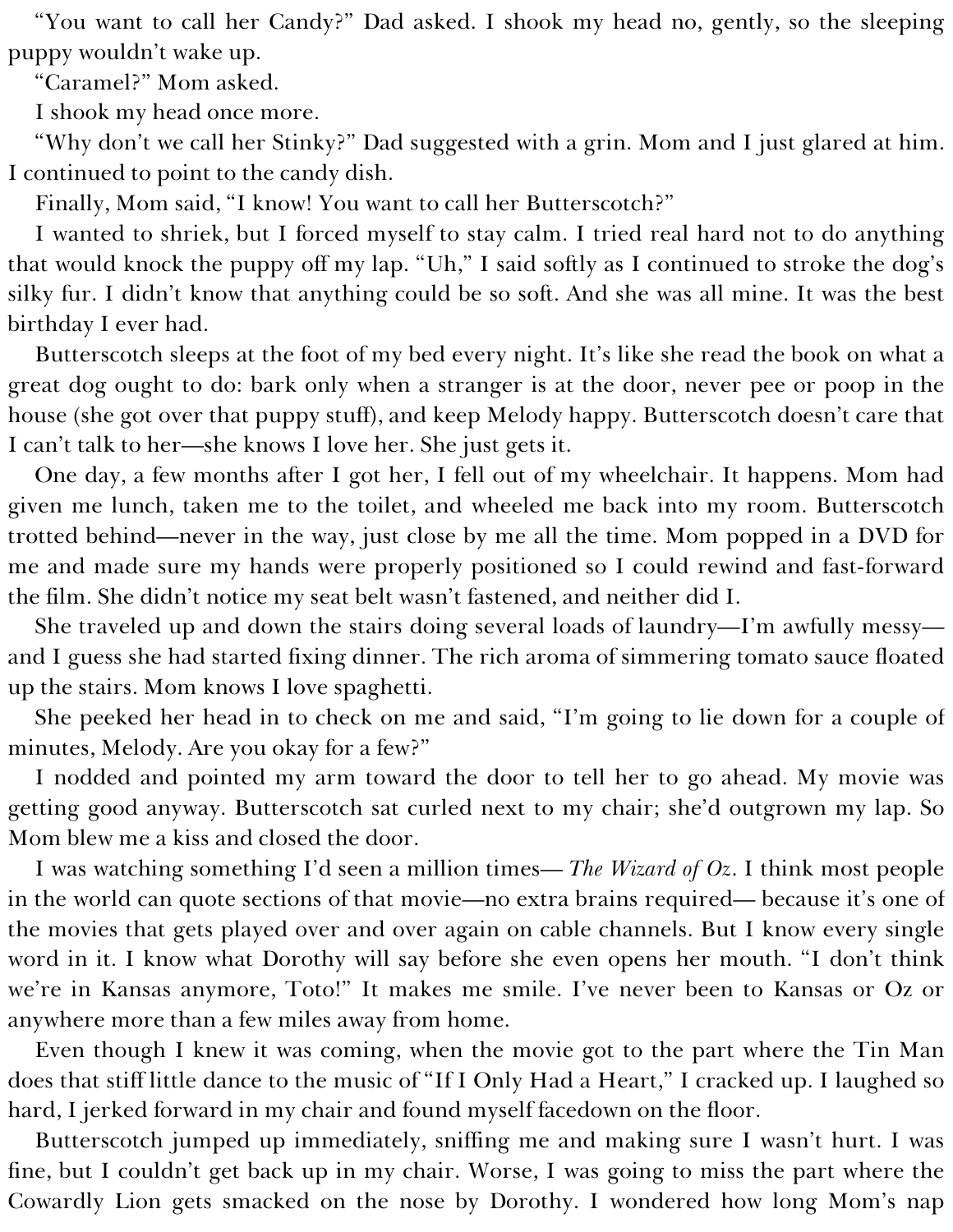would last.

I didn't scream like that time Ollie had jumped out of the bowl. I wasn't upset, just a little uncomfortable. I tried to flip over, but I couldn't from the position I had landed in. If I could have seen the television from where I had fallen, I might have been okay on the floor for a little while. Butterscotch makes a great pillow.

But Butterscotch went to the closed door and scratched. I could hear her claws ripping at the wood. Dad wouldn't be happy when he saw that. But Mom didn't come. So Butterscotch barked—first a couple of tentative yips, then louder and more urgent. Finally, she jumped up and threw her whole body against the door, making loud thuds. She'd bark, then thud. Bark, then thud. Mom couldn't ignore all that racket.

I'm sure it was only a few minutes, but it seemed like longer. Mom came to the door, looking groggy. Her hair was all messed up. "What's going on in here?" she began. Then she saw me. "Oh! Melody, baby! Are you okay?" She ran to me, sat down on the floor, and lifted me onto her lap.

She checked everything—my arms and legs, my back, my face, my scalp, even my tongue. I wanted to tell her I was fine. All she needed to do was put me back in my chair, but she had to do the Mom thing and double-check.

"Butterscotch, you're a good, good girl!" she said as she petted the dog and hugged me tight. "Doubles on the dog food tonight!"

I'm sure Butterscotch would have preferred a nice thick bone instead, but she can't talk either, so both my dog and I get what they give us. Mom carefully put me back in my chair and made sure my seat belt was latched correctly. Butterscotch curled up right in front of me, making sure, I guess, that if I slid out again, she'd be there to soften the fall. That dog is amazing.

Mom restarted the video from the beginning, but somehow that yellow brick road had lost some of its magic glow. Nobody *really* gets wishes granted by the Great Oz.

As I watched, I wondered if *I* were blown to Oz with *my* dog, what would we ask the wizard for?

Hmmm. Brains? I've got plenty.

Courage? Butterscotch is scared of nothing!

A heart? We've got lots of heart, me and my pup.

So what would I ask for? I'd like to sing like the Cowardly Lion and dance like the Tin Man. Neither one of them did those things very well, but that would be good enough for me.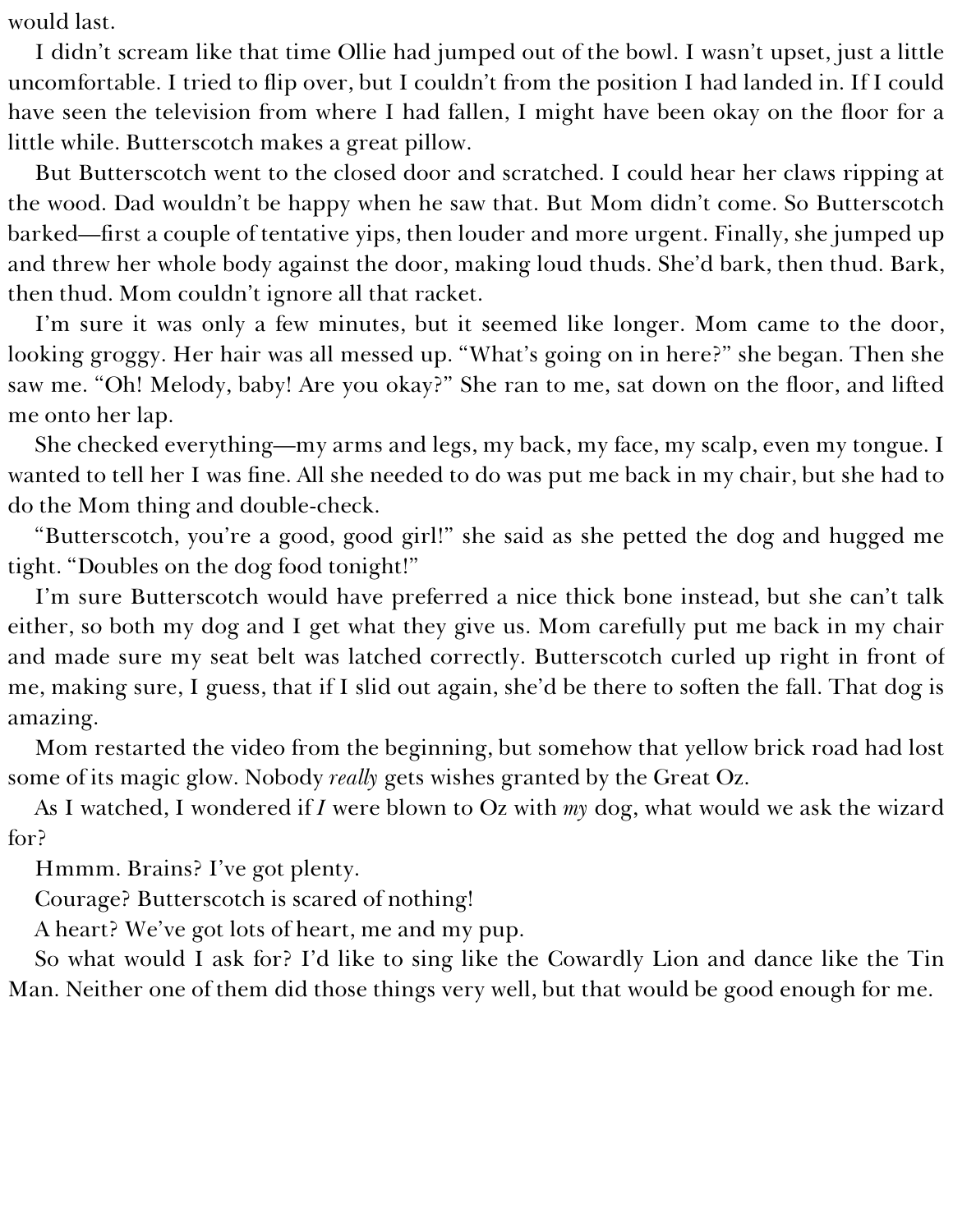

#### <span id="page-35-0"></span>**When I was eight, things changed.**

I think I knew Mom was going to have a baby even before she did. She smelled different, like new soap. Her skin felt softer and warmer.

She picked me up out of bed one morning, then almost let me fall back on the mattress. "Whew!" she said. "You're getting awfully heavy, Melody. I'm going to have to start lifting weights!" Her forehead had broken out in sweat.

I don't think I'd gained any weight. It was Mom who was different. She sat down on the chair next to my bed for a few minutes, then suddenly ran out of the room. I heard her throwing up in the bathroom. She came back a few minutes later, looking pale. Her breath smelled like mouthwash. "I must have eaten something funky," she mumbled as she got me dressed. But I think she knew even then. I bet she was scared.

When Mom finally figured it out, she sat down with me to break the news. "Melody, I have something wonderful to tell you!"

I did my best to look curious.

"You're going to have a baby brother or sister real soon."

I grinned and did my best imitation of surprise and excitement. I reached out and hugged her. Then I patted her stomach and pointed to myself. She knew what I meant.

She looked me right in the eye. "We're gonna pray that this little one is fat and fine and healthy," she told me. "You know we love you, Melody—just as you are. But we're hoping this child doesn't have to face the challenges that you do."

*Me too.*

From then on, she put Dad in charge of lifting me. And although she never talked about it again in front of me, I knew she was worried. She gobbled gigantic green vitamin pills, ate lots of fresh oranges and apples, and she had this habit of touching her bulging belly and mumbling a prayer. I could tell that Dad was scared too, but his worry showed up in funny little ways, like bringing Mom piles of purple irises—her favorite flower—or fixing her gallons of grape Kool-Aid or big plates of grapes. I don't know what made Mom crave purple stuff.

Instead of watching hours and hours of the Discovery Channel, I found myself in my room staring at an empty TV screen—just thinking in the silence.

I knew that a new baby was really time-consuming. And I also knew *I* took up a lot of time. How would my parents ever have time for both of us?

Then a really horrible thought popped into my brain. What if they decided to look into Dr. Hugely's suggestions? I couldn't make the thought go away.

One Saturday afternoon a few months before the baby was born, I was curled up on our sofa, dozing. Mom had put pillows around me to make sure I didn't fall off. Butterscotch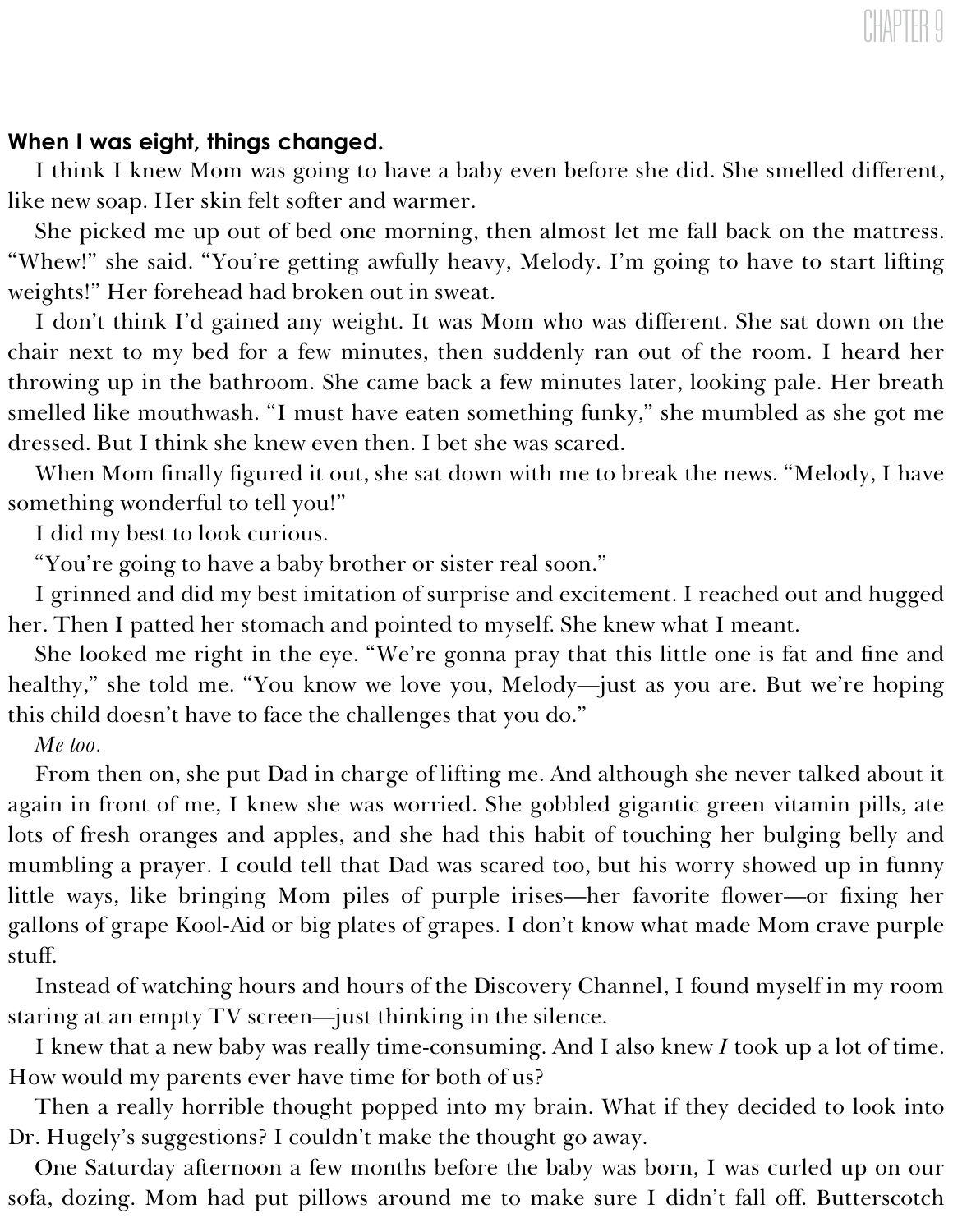slept nearby, and Dad's favorite jazz station played a saxophone snoozer. Mom and Dad sat together on the smaller sofa, talking together quietly. I'm sure they thought I was asleep.

"What if?" Mom said, her voice tight.

"It won't be. The chances are *so* small, honey," Dad replied, but he sounded unsure.

"I couldn't *bear* it," Mom told him.

"You'd find the strength," he said calmly. "But it's not going to happen. The odds are—"

"But what *if*?" she insisted, interrupting him, and for only the second time I could remember, my mother started to cry.

"Everything is gonna be fine," my father said, trying to soothe her. "We've got to think positive thoughts."

"It's all because of me," my mother said softly.

I perked up and listened harder.

"What do you mean?" Dad asked.

"It's my fault that Melody is like she is." Mom was crying really hard then. I could hardly make out her words.

"Diane, that's crazy! You can't hold on to that kind of guilt. These things just happen." I could tell Dad was trying to be reasonable.

"No! I'm the *mother*!" she wailed. "It was my *job* to bring a child into the world safely, and I screwed it up! Every other woman on the planet is able to give birth to a normal baby. There must be something wrong with *me*!"

"Sweetheart, it's not your fault. It's not your fault," and I could hear him pull my mom to him.

"But, Chuck, I'm so scared this baby is going to be messed up too!" she said in a shuddering breath.

"Please don't go there—don't even think like that," Dad murmured. "Statistically, what are the chances? Two children who . . ."

And I suddenly couldn't hear him anymore because my head was pulsing with the things I wanted to say but couldn't.

I wanted to tell Mom that I was sorry she was so sad and so scared.

That it wasn't her fault.

That I was just the way I was and she had nothing to do with it.

The part that hurt the most is I couldn't tell her any of it.

During Mom's entire pregnancy, however, my parents' attention to me never wavered, even though, yeah, I worried that it would. Dad did lots more as Mom got closer to her due date. He did some of the laundry, most of the cooking, and all the lifting and carrying. I got to school on time every day, got my stories read to me every night, and the three of us waited and hoped and prayed.

But Penny was born perfect and copper-bright, just like her name. From the minute she came home from the hospital, she was a really happy baby. Mom truly did carry a little bundle of joy into the house.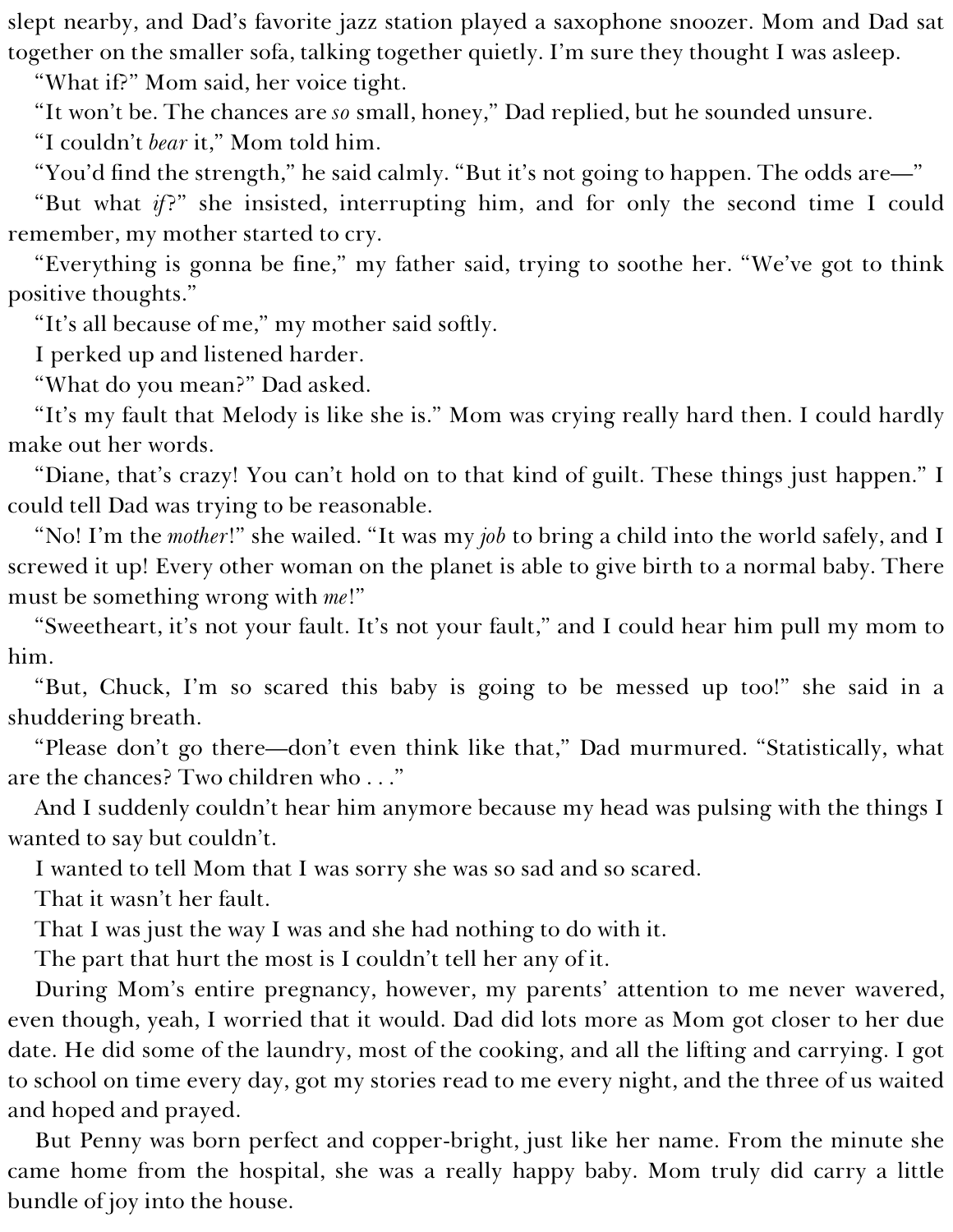But I guess a new baby is rough on any parents, especially if they already have a kid like me at home. Sometimes there would be arguments. I could hear them through the bedroom wall.

"I need more help around here, Chuck," Mom would say, trying to keep her voice low.

"Well, you pay more attention to the baby than you do to me!"

"If you'd help more, I'd have more time for you! With two kids, and one of them Melody, it's not easy!"

"I have to go to work, you know!"

"I have a job too! Don't throw that in my face. Plus, I'm up twice a night to nurse the baby!"

"I know. I know. I'm sorry, Diane." Dad always softened and let Mom win.

"It's just I'm so tired all the time," Mom would say, her voice muffled.

"I'm sorry. I'll do better. I promise. I'll take off work tomorrow and take care of both girls. Why don't you go catch a movie or take Mrs. Valencia out to lunch?"

It would get quiet once more, but even so, somehow I always ended up feeling a teeny bit guilty. Life sure would be easier if they had only one child—one with working parts.

I once got one of those electronic dolls for Christmas. It was supposed to talk and cry and move its arms and legs if you pushed the right buttons. But when we opened the box, one of the arms had come off, and all the doll did, no matter which button you pushed, was squeak. Mom took it back to the store and got her money back.

I wonder if she ever wished she could get a refund for me.

But Penny! Penny really was a perfect baby. After just a few months she was sleeping through the night and smiling through each day. She sat up exactly when infants are supposed to, rolled over right on schedule, and crawled on cue. Amazing. And it seemed so easy! Sure, she fell on her face a few times, but once she got it, she was off.

Penny zoomed around like a little windup toy. She learned that the toilet was fun to splash in and that lamps will fall if you grab the cord. She learned that golden retrievers are not ponies, peas taste funny, dead flies on the floor are a no-no, but candy is really good. She laughed all the time. She learned her sister, Melody, couldn't do what she could do, but she didn't seem to care. So I tried not to care either.

Dad and his camcorder followed Penny around like the paparazzi follow a rock star! We have hundreds of hours of footage of Penny being cute and doing adorable things. And, well, I admit it, sometimes I got kinda sick of watching a new video every time she learned something new. It sorta sucks to watch a baby do what you wish you could do.

Penny holding her own bottle.

Penny feeding herself teeny-tiny Cheerios from her high-chair tray.

Penny saying "ma-ma" and "da-da" just like the babies on *Sesame Street*.

Penny crawling on the floor and chasing Butterscotch.

Penny clapping her hands.

How did her little brain know how to tell her to pull herself up to a standing position? To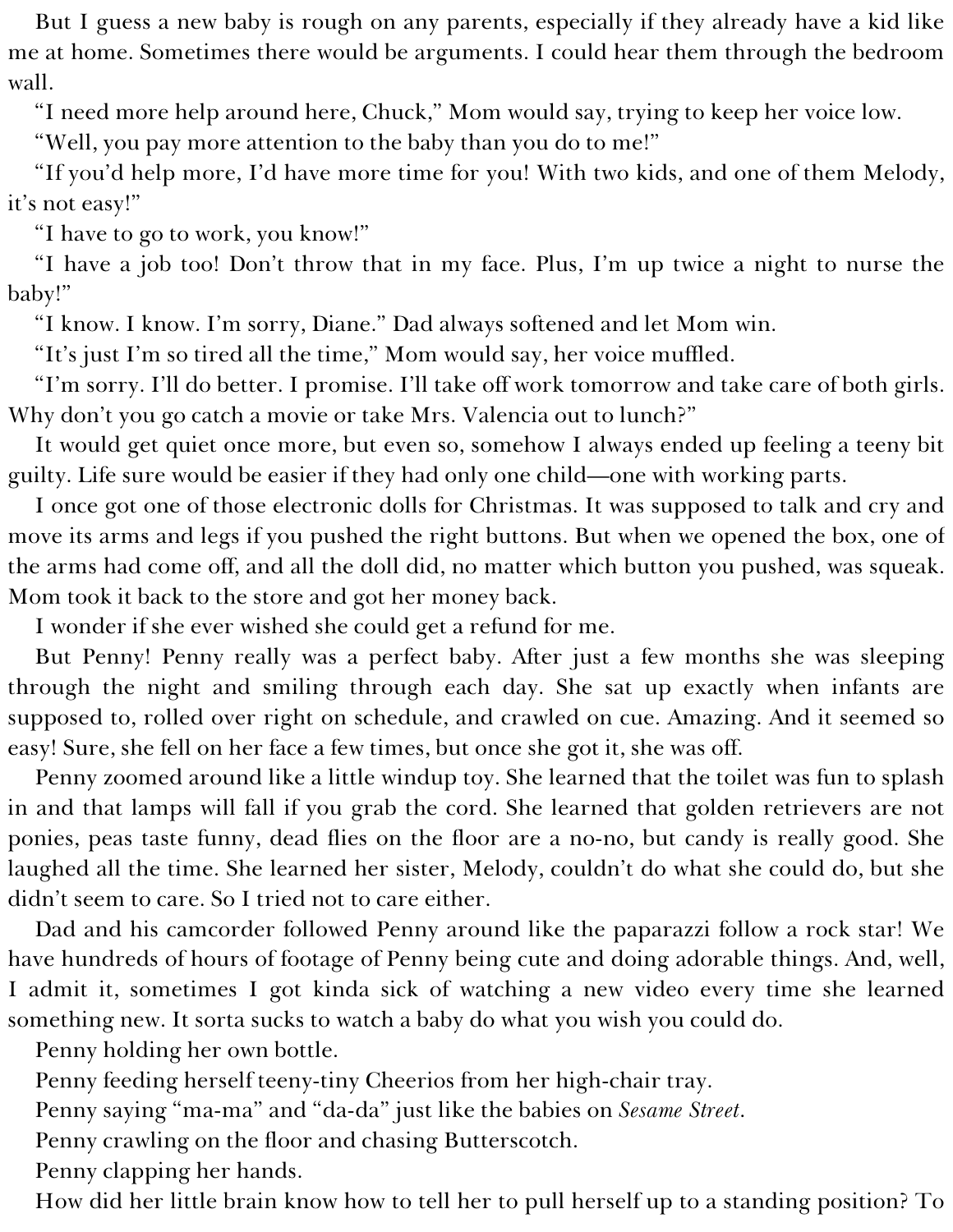hold on to the sofa for balance? How did she know how to stand on her own? Sometimes she'd fall over, but then she'd pop right back up. Never ever did she lie there, stuck like a turtle on its shell.

Dad still did our nighttime reading, but now it was Penny who snuggled on his lap. I was too big and too hard to balance, so I sat in my wheelchair, my dog at my feet, as the two of them read the stories I knew by heart. Butterscotch still slept only in my room. I liked that.

It really did make me glad to know Penny was learning the same books I loved so much. I wondered if she was memorizing them. Probably not. She didn't need to.

I think Penny's third word was "Dee-Dee." She couldn't quite say "Melody," but she got the last part! I loved it when Mom put Penny in bed with me after her morning bath. She'd grab me and plant wet, baby-powder-smelling kisses all over my face. "Dee-Dee!" she'd say again and again.

By the time she was one year old, Penny could walk. She wobbled all over the house on her fat little legs. She fell a lot, dropping down on her butt, and laughing every time she did. Then she'd get back up and try it again.

That was something I'd never get to try.

With two kids in the house, our family routines changed. It took twice as long to get everybody ready each morning. Mom made sure Penny was dressed in pretty little outfits every day, even though she was just going next door to Mrs. V's house.

My clothes were okay, but I was noticing that lately they were more useful than cute. Mom seemed to be choosing them by how easy they'd be to get on me. It was kind of a bummer, but I knew I was getting heavier and heavier to lift, and so changing me was harder.

I probably should mention that feeding me is a real process. I can't chew very well, so I mostly get soft foods like scrambled eggs or oatmeal or applesauce. Since I can't hold a fork or spoon—I try, but I keep dropping them—someone has to place the food into my mouth, one spoonful at a time. It's slow.

Spoon, slurp, swallow.

Spoon, slurp, swallow.

Lots of food falls on the floor. Butterscotch likes that. She's like a canine vacuum cleaner.

Drinking stuff is hard for me too. I can't hold a glass and I can't sip from a straw, so somebody has to very carefully hold a cup to my lips and tip a little bit of liquid into my mouth so I can swallow. Too much and I choke and cough, and we have to start all over. It takes a long time to get a meal in me. I hate the whole process, obviously.

And some mornings were really stressful.

"Chuck! Can you bring me Melody's pink T-shirt from the clean clothes basket? She spilled juice all over her shirt!" Mom yelled up the stairs.

"Didn't you put a bib on her, Diane?" Dad yelled back. "You know she makes a mess! Why don't you wait and dress her *after* she eats?"

"So you want me to feed her naked? Just bring the shirt!" Mom snapped. "And a diaper for Penny. She's got a stinker."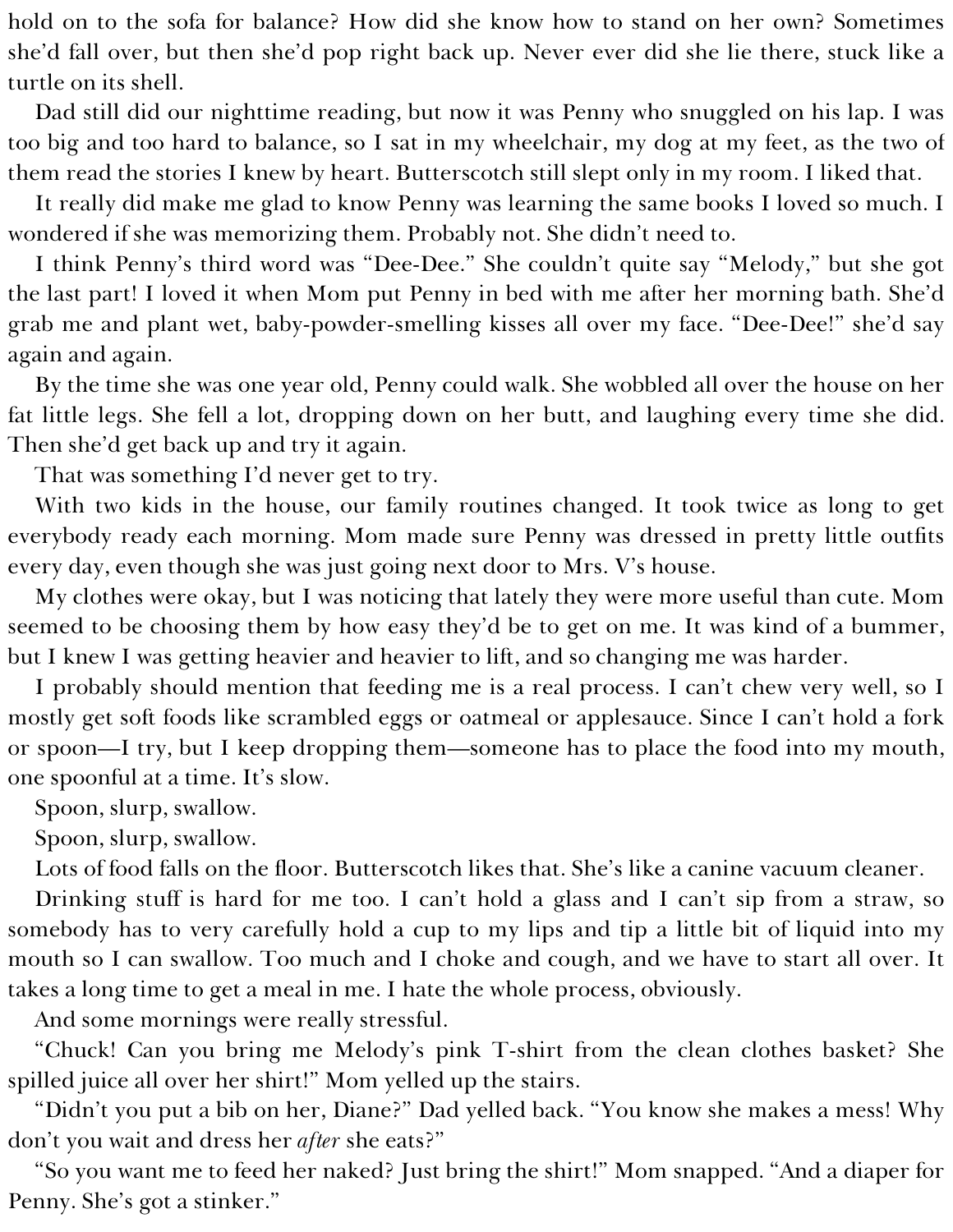"She's two—isn't she old enough to be potty trained?" Dad asked, coming downstairs with a blue T-shirt I had outgrown in one hand and a diaper in the other.

"Right. I'll get to potty training tonight—on the twenty-fifth hour of my day!"

Dad picked Penny up. "Uh-oh, that's a bad one," he said, his nose scrunched up. "Did you give her sweet potatoes again last night? I thought we stopped giving her those because they always give her the runs."

"Well, if *you* had gone to the grocery store like I asked, I could have given her something different! And that shirt is blue, not pink, and too small for Melody!"

Mom stormed out of the kitchen and up the stairs.

"Sorry, girls," Dad said to us. He whistled softly while he cleaned Penny up, threatening to call the Haz-mat team. That was funny.

Then he finished feeding me breakfast, not caring that my oatmeal was getting all over the juice-stained shirt. "Why not? May as well make a real mess and make it worth all the stress!" he said with a laugh.

I smiled at him and smeared oatmeal on my tray.

Mom came back down with fresh makeup and a freshly painted-on smile, her hair done, and with my pink shirt. She and Dad hugged in the kitchen, both took a deep breath, and we actually made it out of the house on time.

We had lots of days like that.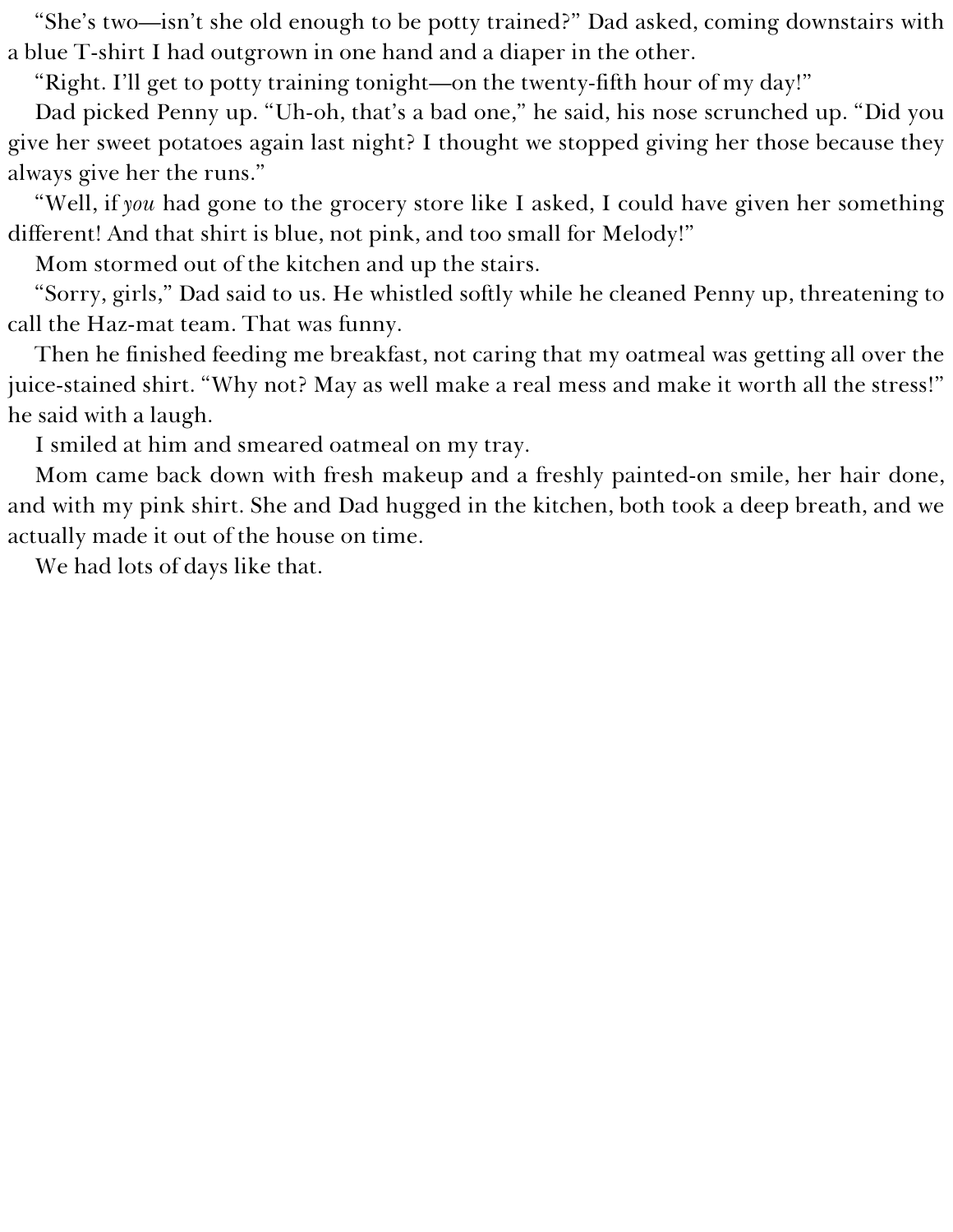**Penny wakes every morning asking for her "Doodle," a soft, brown stuffed animal that might be a monkey or maybe a squirrel. It's so beat-up, nobody knows for sure what it really is. She drags it everywhere. "Doodle!" she cries if it's been caught in her blankets. "Doodle!" she cries if it's right next to her. Of course, it sounds more like "doo-doo" when she says it. That makes Dad crack up.**

I smile when I hear footsteps outside my door. Big ones and little tiny ones. My mom and Penny. And Doodle, of course. Sometimes my legs and arms are stiff from being in the same position all night, and sometimes my toes tingle. My bedroom door opens—Dad never gets around to fixing that squeak.

Mom traces a finger along my cheek. Maybe she's checking to see if I'm still breathing. I am. I open my eyes. I wish I could say, *Good morning*, but I just grin instead. She pulls me up and hugs me, rarely stopping to sit in the rocking chair anymore, and rushes me to the bathroom because I usually have to go really bad first thing in the morning.

Penny trails behind us, wearing a huge red and white hat like the one in *The Cat in the Hat* —the girl has a major hat obsession—and always with her Doodle. Butterscotch is never far from her. She lets Penny put hats on her and somehow endures Penny's hugs, which can sometimes feel more like choke holds. I've gotten a few! She barks to alert Mom or Dad if Penny gets too close to an electric plug or the front door.

Our bathroom is painted ocean blue and is large enough for Penny, Butterscotch, me and Mom—and my chair—without feeling crowded. That's a good thing, because we spend lots of time in there. Penny and I make pretty big messes. But at least I don't have to wear diapers. It's bad enough that someone has to put me on the toilet, but diapers? Yuck!

Even though the doctors said it would be impossible, by the time I was three, Mom had me potty trained like any other kid my age. I hated sitting in dirty diapers, and she hated changing them, so I figured out a way to let her know I had to go, and she'd hustle me to the toilet.

Mom and I can sometimes talk without words. I point to the ceiling, and she somehow just knows whether I'm talking about the ceiling fan, the moon, or the dark spot where the rain leaked through during the last thunderstorm. She can tell if I'm sad, and she can sense when I need a hug. She rubs my back and makes me relax when I'm tense and upset. She tells dirty jokes sometimes when Dad isn't listening, and we both crack up.

One morning, as she was getting me dressed for school, I pointed to her stomach, then covered my eyes as if the sight were too much to look at. It was shortly after Penny had been born, and she still had a good-size baby bulge.

"You calling me fat?" she asked, acting insulted.

I laughed a little and said, "uh," which is the closest thing I've got to a *yes.*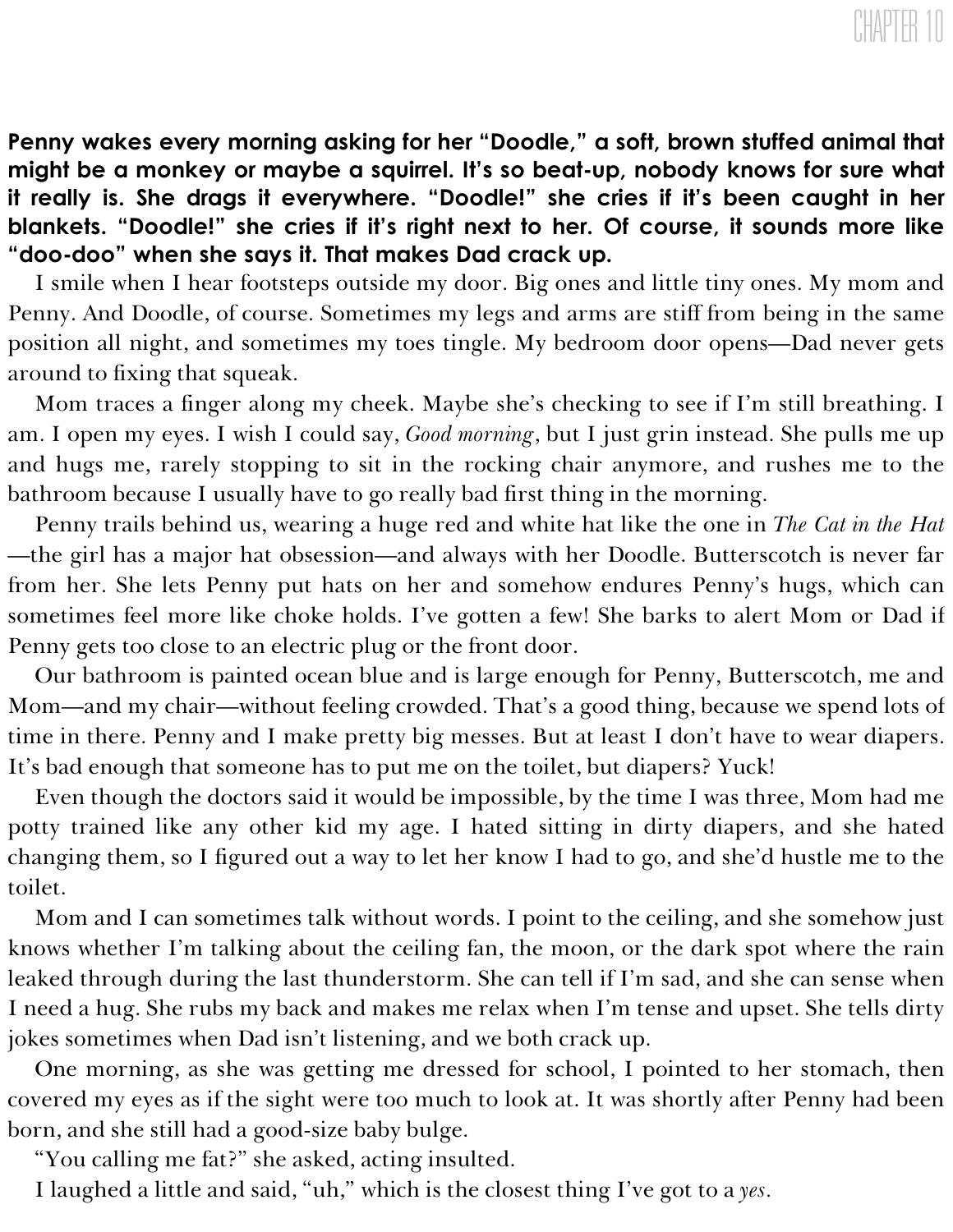"Take it back!" she said, tickling the bottom of my feet.

Instead, I held my arms out like I was making a big circle and laughed out loud. *Huge! Enormous! Like an elephant!* I could tell she knew what I was thinking.

We both rolled with laughter, and then she hugged me tight. I wish I could tell her I loved her.

Mom knows when I'm hungry or thirsty, and whether I need a glass of milk or just some water. She can tell if I'm really sick or simply faking it, because sometimes I do pretend I don't feel good just so I can stay home. She can tell what my temperature is just by feeling my forehead. She only uses the thermometer to prove she's right.

I can tell stuff about what she is thinking too. By the end of the day, after she's been at the hospital all day, then fixed dinner, then bathed Penny and me and put me in bed, I can tell she's kinda reached her max. She breathes hard. Her forehead is sweating. I sometimes reach out and touch her hand with mine. I can feel her calm down, and she'll trace her fingers along my cheek, just like she does in the morning, and give me a kiss good night.

Every Saturday morning after I've been fed, Mom reads the newspaper while she has her coffee and Penny smashes bananas on her high-chair tray. Butterscotch doesn't like fruit, but she stays close by, just in case somebody drops a piece of bacon. Mom's off on weekends, so she relaxes. She sometimes reads articles to me or tells me about the latest hurricane or uprising or explosion in the world.

"More fighting in the Middle East," she says.

I've seen it on TV. Bombs and tears and faces of fear.

"There's a new Superman movie coming out soon," she reads as she shakes the newspaper flat. "Maybe we can go catch a matinee."

I love superheroes. I guess Superman is my favorite because he can fly. How great would *that* be?

Mom reads me the comic pages also. I like Garfield.

"Garfield is cheating on his diet again," Mom says. "He ate Jon's lasagna and Odie's meatballs."

I laugh and point at Mom's hips.

"You calling me fat again, Miss Dee-Dee? Just because I finished off your spaghetti last night?"

I grin.

"You'll be sorry when I start feeding everybody lettuce for lunch!"

We both laugh. Mom's not even close to being fat, but I like to tease her.

For my tenth birthday I got a whole book of Garfield cartoons—now, that's what's up! I made Dad read it to me over and over. Garfield is a cat who has a lot to say, but all his words are written in little circles above his head. He can't really talk, of course—he's a cat!

But sometimes that's how I feel—like wouldn't it be cool if I had somebody to write the words over my head so people would know what I'm thinking? I could live with that—large floating bubbles above me, speaking for me.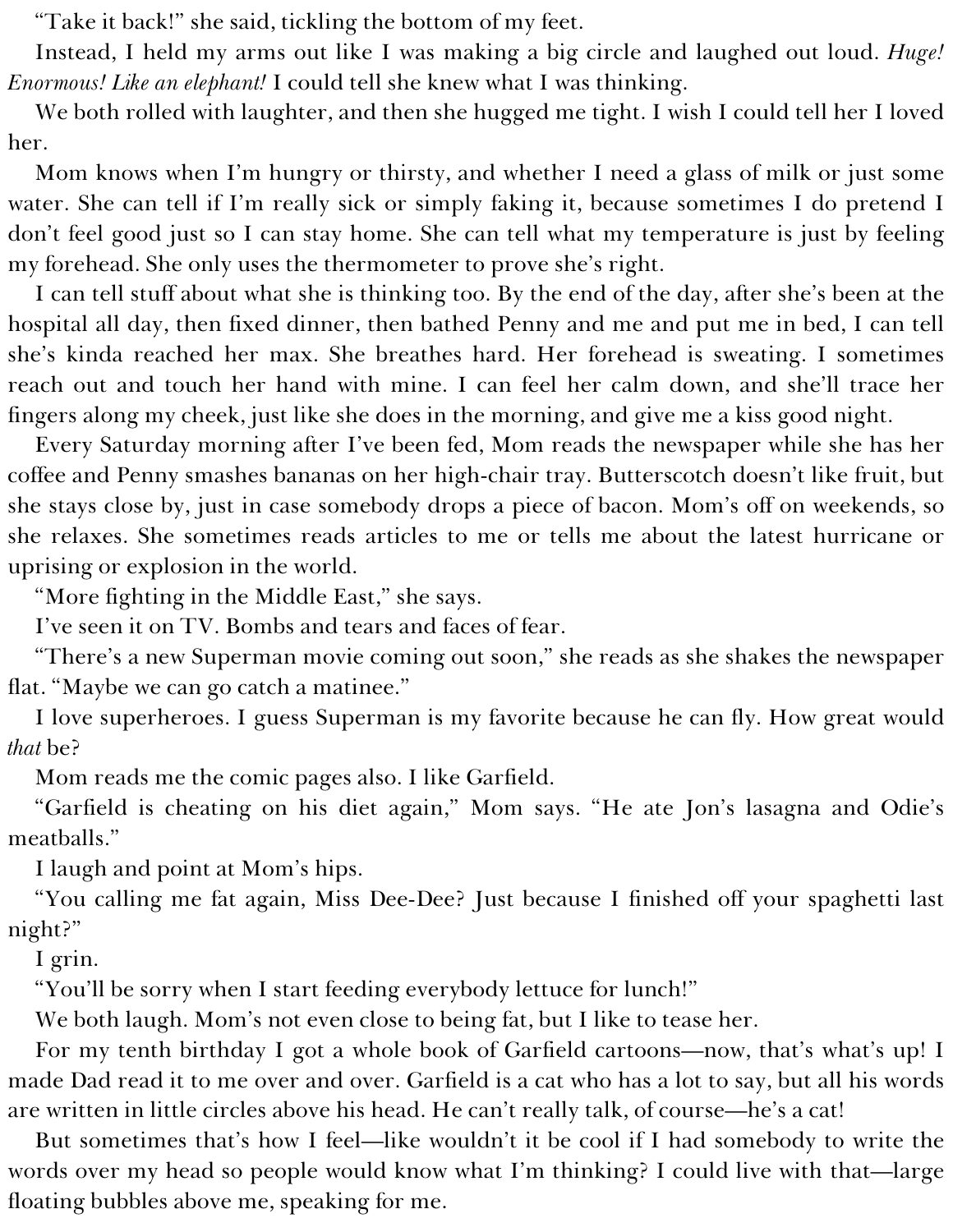Wouldn't it be cool if somebody could invent a bubble-talking machine before fifth grade starts in a couple of weeks? Hah!

When I try to talk, the words are exploding in my brain, but all that comes out are meaningless sounds and squeaks. Penny can say lots of words and pieces of words. But my lips won't come together to make even simple sounds like that, so most of my noises are vowels. I can say "uh" and "ah" pretty clearly, and, if I concentrate, sometimes I can squeeze out a "buh" or a "huh." But that's it.

My parents can usually figure out what I need just by listening carefully. To outsiders, I probably sound like one of those children who was raised by wolves. My communication board, even with everything Mrs. V has added to it—well, it sorta sucks.

For example, one afternoon earlier this summer, I had a taste for a Big Mac and a shake. Vanilla. I love fast food. Mom wasn't home, and getting my father to figure out what I want is sometimes a big job. I pointed to the picture of my dad, the word **go**, the word **eat**, and a happy face. That's all I had to work with. I gotta give him credit—he tried. He asked me a million questions, so I could point to **yes** or **no**.

"Are you hungry?"

#### **Yes.**

"Okay, I'll fix you some tuna salad."

**No.** I pounded on the tray.

"I thought you said you were hungry. Do you want some spaghetti?"

**No.** Gentler this time.

"So what do you want?"

No answer. Nothing on my board could describe it. I pointed to **go** again.

"You want me to go in the kitchen and cook you something?"

#### **No.**

"You want me to go to the grocery store?"

**No.** I was starting to get upset, pounding the board with my right thumb once more.

"I don't get it. You said you wanted me to get you something to eat."

**Yes.** Once again I pointed to Dad's picture, then **go**, then **eat**, then happy face.

I could feel one of my tornado explosions starting. I started to kick, and my arms got all tight. It was driving me *crazy* that I couldn't tell him about a stupid Big Mac.

"Calm down, sweetheart," Dad said softly.

My jaws felt like steel bars. I knew I was breathing hard, and my tongue wouldn't stay in my mouth. I hit my board once more, aiming at no word in particular.

"Argwk!" I screeched.

"I'm sorry, Melody, but I can't figure out what you mean. I'm going to fix you some noodles and cheese. Will that be okay?"

I sighed, gave up, and pointed to **yes**. I calmed down while he cooked. The noodles were pretty good.

A couple of weeks later my dad and I were in the car and we passed by a McDonald's. I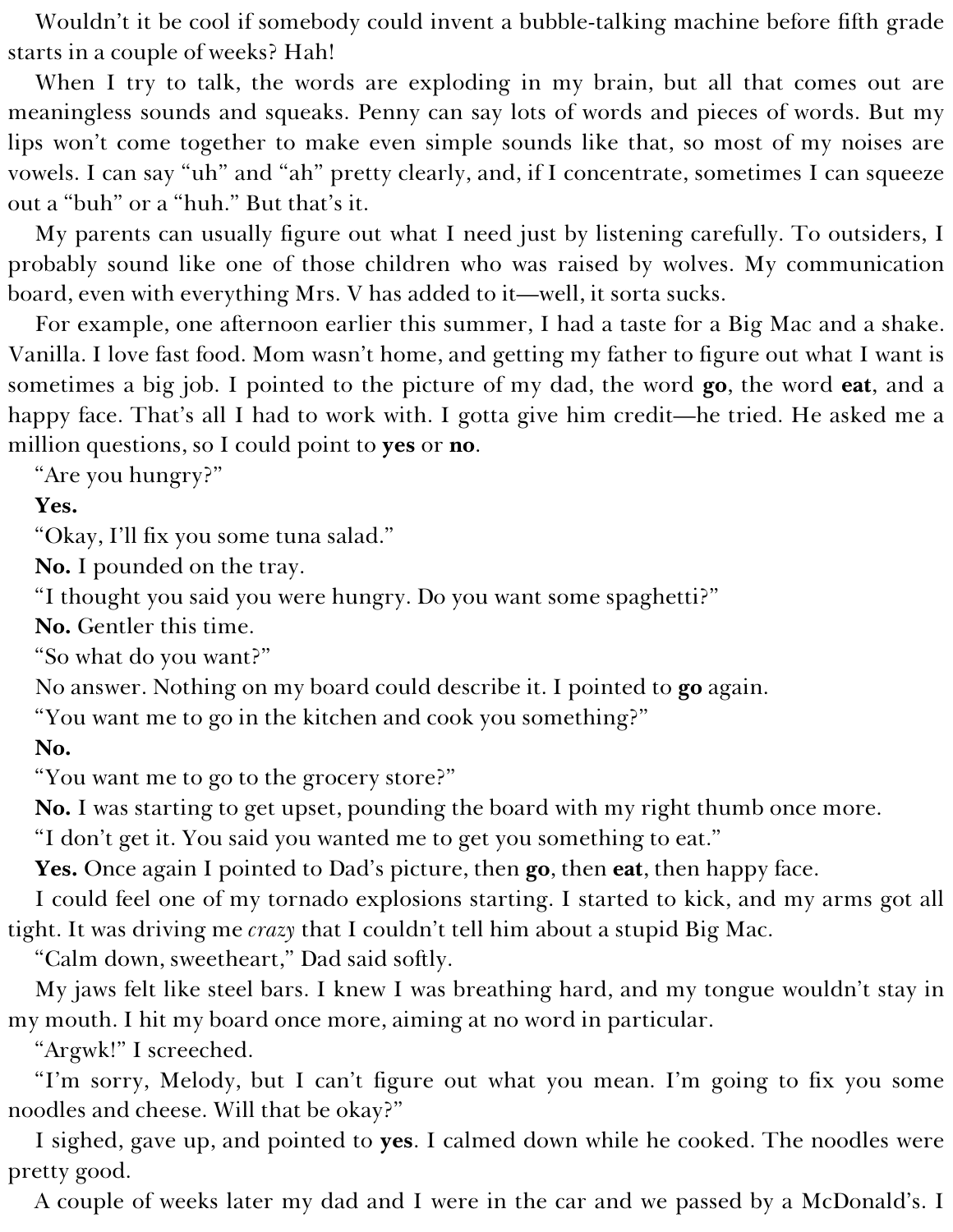screeched and kicked and pointed like Godzilla was coming down the street. Dad must have thought I was nuts. Finally, he said, "Would you like to stop and get a Big Mac and a shake for dinner tonight as a treat?"

I shouted, "Uh!" as loud as I could, and kept on kicking with absolute delight as he pulled into the drive-through. He never did make the connection between that fast-food stop and my request a couple of weeks earlier. But that's okay. Even though it took us an hour to finish, it was one of the best hamburgers I've ever had.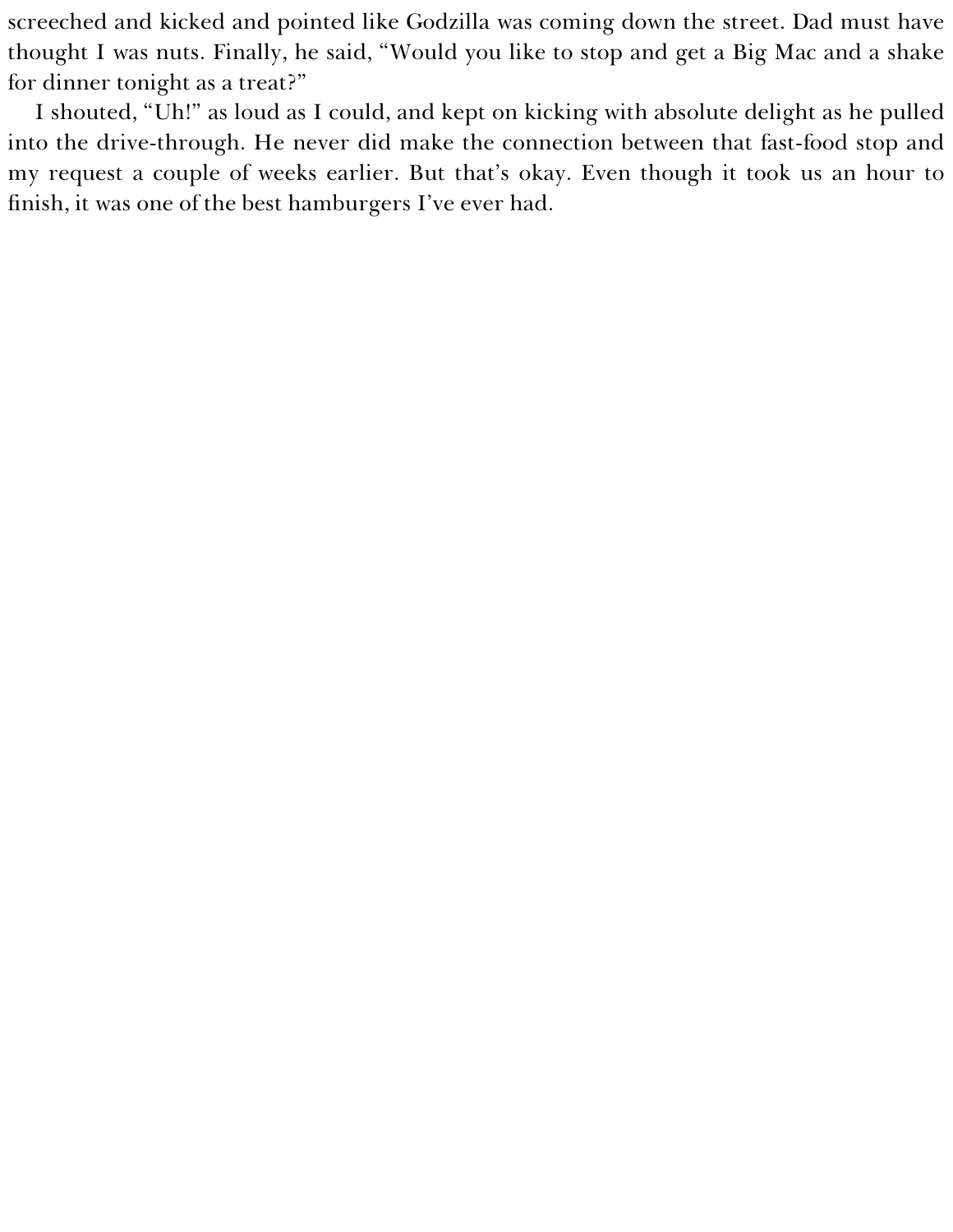**Fifth grade started a few weeks ago, and a couple of cool things have happened. Well, I didn't get a gadget that makes Garfield-like speech bubbles over my head, but I did get an electric wheelchair, and our school began something called "inclusion classes." I thought that was funny. I've never been included in anything. But these classes are supposed to give kids like me a chance to interact with what everybody else calls the "normal" students. What's normal? Duh!**

Comparing my new chair to my old one is like comparing a Mercedes to a skateboard. The wheels are almost like car tires, which makes the ride smooth and easy, like riding on pillows. I can't go very fast, but I can propel myself down the hall with just a little lever on the handrail. Or, if I flip the switch to manual, I can still be pushed if necessary.

When Freddy first saw it, he shouted, "Woo-hoo!" like I'd just won the Indy 500. "Melly go zoom zoom now! Wanna race?" He spun his own chair in excited circles around me.

I'm sure he could beat me, even at the subatomic speeds our chairs are set to.

My electric chair is a lot heavier than my manual chair, and it's almost impossible for Mom and Dad to lift anywhere. "When you decide to switch to a rocket ship for transportation," Dad joked at first, rubbing his back, "you're gonna need to hire Superman to get it in the car!"

I grinned. But I know he saw the thanks in my eyes.

So he bought a set of portable wheelchair ramps that fold and fit in the back of our SUV. With those, he can roll the new chair into the back of our car and still have back muscles left over.

For me, it's all about the freedom. Now I don't have to wait for somebody to move me across the room. I can just go there. Nice. So when they decided to start mainstreaming us into the regular classes, the electric chair was really helpful.

Our fifth-grade teacher in room H-5 reminds me of a television grandmother. Mrs. Shannon is pudgy, wears lavender body lotion every single day, and I think she must be from the South because she talks with a real strong drawl. Somehow it makes everything she says seem more interesting.

She told us on the first day, "I'm gonna bust a gut makin' sure y'all get all you can out of this school year, you hear? We're gonna read, and learn, and grow. I believe every one of y'all got potential all stuffed inside, and together we're gonna try to make some of that stuff shine."

I liked her. She brought in stacks of new books to read to us, as well as games and music and videos. Unlike Mrs. Billups, Mrs. Shannon must have read all our records because she dusted off the headphones and even brought in more books on tape for me.

"Ya'll ready for music class?" she asked us one morning. "Let's get this inclusion stuff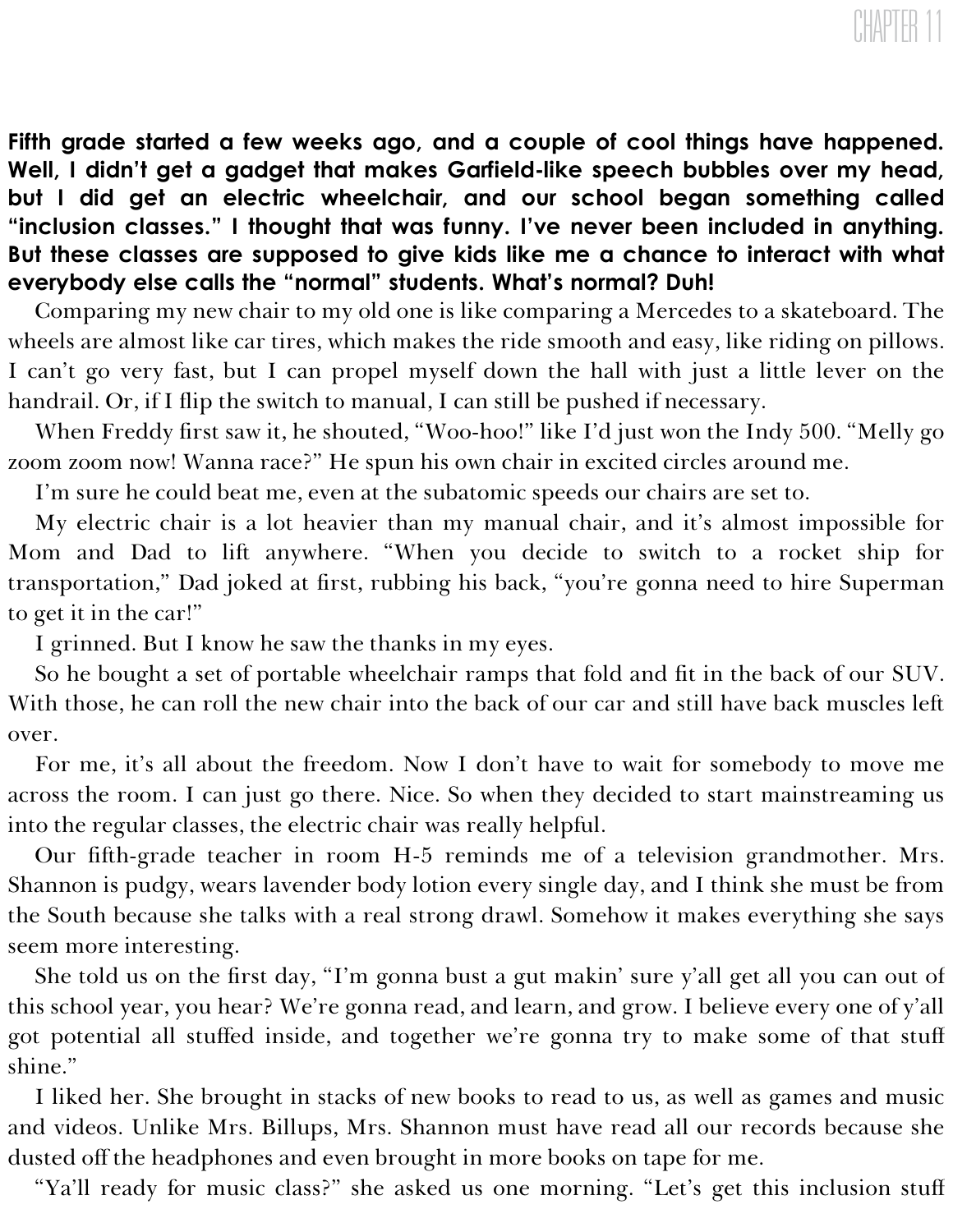goin'!"

I jerked with excitement. As the aides helped us down the hall to the music room, I wondered if I'd get to sit next to a regular kid. What if I did something stupid? What if Willy yodeled, or Carl farted? Maria was likely to blurt out something crazy. Would this be our only chance? What if we messed this up? I could barely contain myself. We were going to be in a *regular* classroom!

The music teacher, Mrs. Lovelace, had been the first to volunteer to open her class to us. The music room was huge—almost twice as large as our classroom. My hands got sweaty.

The kids in there were mostly fifth graders too. They'd probably be surprised to know that I knew all their names. I've watched them on the playground at lunch and at recess for years. My classmates sit under a tree and catch a breeze while they play kickball or tag, so I know who they are and how they work. I doubted if they knew any of *us* by name, though.

Well, the whole thing was almost a disaster. Willy, probably upset and scared about being in a new room, started yelping at the top of his lungs. Jill began to cry. She held tightly to the hand grips of her walker and refused to move past the doorway. I wanted to disappear.

All of the "normal" children in the music class— I guess about thirty of them—turned to stare. Some of them laughed. Others looked away. But one girl in the back row crossed her arms across her chest and scowled at her classmates who were acting up.

Two girls, Molly and Claire—everyone knew them because they were mean to almost everybody on the playground—mimicked Willy. They made sure they stayed just out of the teacher's line of sight. But I saw it. So did Willy.

"Hey, Claire!" Molly said, twisting her arms above her head and bending her body so it looked crooked. "Look at me! I'm a retard!" She laughed so hard, she snorted snot.

Claire cracked up as well, then let spit dribble out of her mouth. "Duh buh wuh buh," she said, crossing her eyes and pretending to slip out of her chair.

Mrs. Lovelace finally noticed them, because she said sternly, "Stand up please, Claire." "I didn't do anything!" Claire replied.

"You stand as well, Molly," Mrs. Lovelace added.

"We were just laughing," Molly said defensively. But she stood up next to Claire.

Mrs. Lovelace took both girls' chairs and slid them over to the wall.

"Why'd you do that?" Claire cried out in protest.

"You have perfectly good bodies and legs that work. Use them," Mrs. Lovelace instructed. "You can't make us stand the whole class!" Claire moaned.

"The board of education requires that I teach you music. There is nothing in the rule book that requires you sit down while I do it. Now stand there and be quiet, or I'll send you to the office for showing disrespect to our guests."

They stood. In the middle of the third row of chairs, where everyone else was seated comfortably, they stood.

*This teacher is awesome!*

After that, things went more smoothly. Jill, who had continued to cry, had been taken back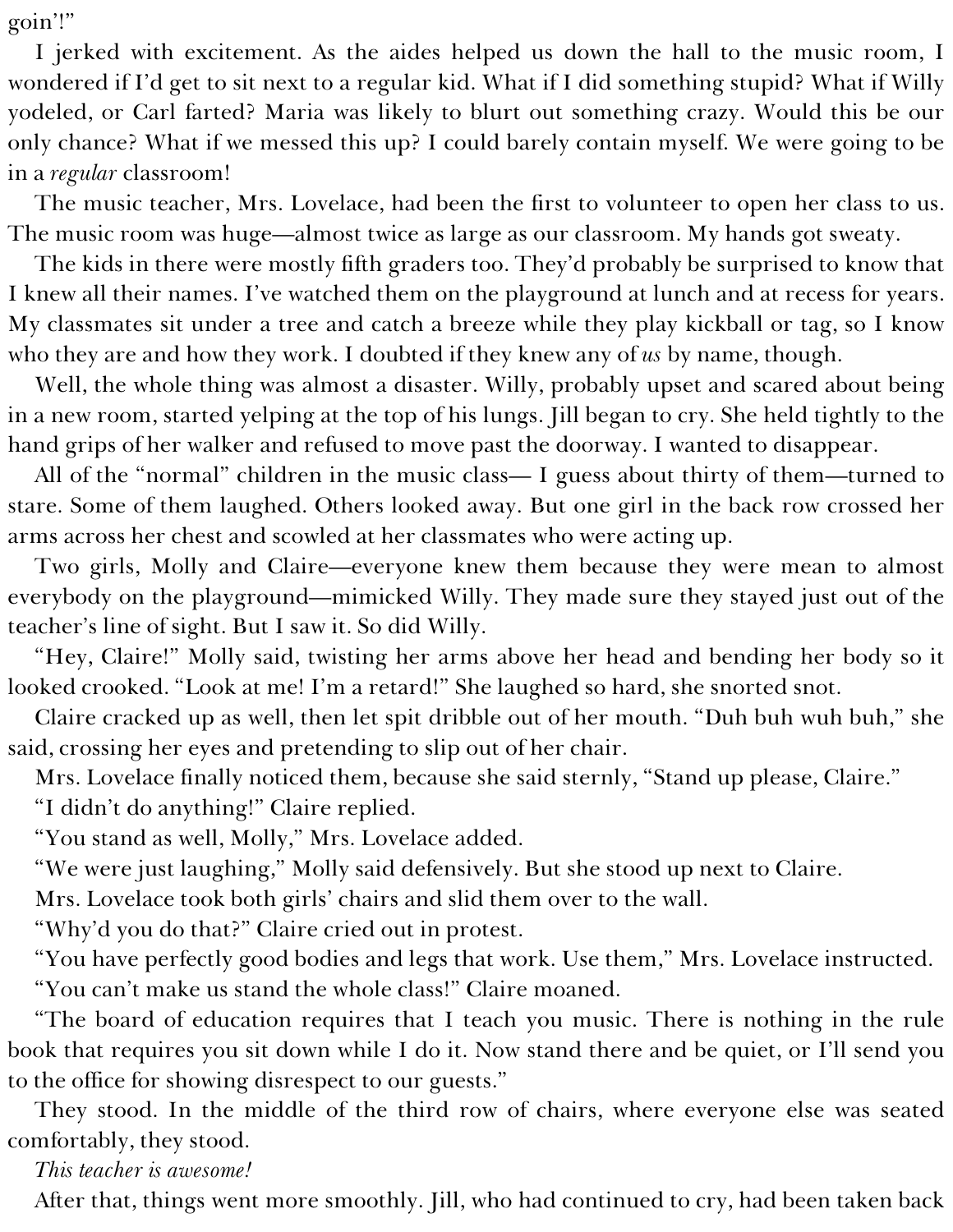to our room by one of the aides. The rest of us sat quietly in the back of the room.

Mrs. Lovelace began class once more. "I think we need a moment to gather ourselves, children." She sat down at her piano and began to play "Moon River," and then she switched to the theme song from one of those new vampire movies. Oh, yeah, she knew what we liked. When I started seeing the colors, I knew she was good. Forest green, lime green, emerald.

I glanced over at Gloria. Instead of sitting all curled up like she usually did, her arms were outstretched like she was trying to catch the music and bring it to her. Her face was almost glowing. She began to sway with the music.

Then Mrs. Lovelace completely changed tempo and played the opening notes to "Take Me Out to the Ball Game." Willy clapped his hands wildly.

Finally, the teacher started to play "Boogie Woogie Bugle Boy." Dad would have loved it. Kids started to shimmy in their seats. Maria got up and started dancing! She clapped loudly, never quite on the beat, but to a rhythm that was all her own.

Mrs. Lovelace paused at the end of the song. "Music is powerful, my young friends," she said. "It can connect us to memories. It can influence our mood and our responses to problems we might face."

She cut her eyes at Claire and Molly, who still stood in the empty places where their chairs had been.

I wanted to tell Mrs. Lovelace I liked music too. I wanted to know if she'd ever heard the song "Elvira" or if she would teach us how to make our own music. I tried to raise my hand, but she didn't notice me. It must have looked like just another one of those random movements that kids like me seem to make. But I had the feeling that Mrs. Lovelace was someone who'd take the time to figure me out.

The teacher went on. "Before I continue with the lesson, let's make this a real inclusion experience. Perhaps our friends from room H-5 would like to sit with the rest of us instead of being stuck in the back."

Freddy heard that and took his chance. He put his chair into gear and zoomed to the front of that big room and shouted, "I am Freddy. I like music. I go fast!"

The class laughed. I can tell the difference between people making fun of us and people being nice to us. Freddy could too, so he joined in the laughter. Mrs. Lovelace looked momentarily startled, then went over to Freddy, shook his hand, and welcomed him to the class. She sat him right there in front, next to a boy named Rodney. Rodney gave Freddy a high five, and the two of them grinned at each other. Okay, I had to admit it—I was jealous.

Mrs. Lovelace asked an aide to bring Gloria down front close to the piano. A girl named Elizabeth glanced at Gloria nervously, but she didn't move away when Gloria was wheeled next to her.

Elizabeth's best friend is a girl named Jessica. At recess they sit together near the fence and share granola bars. I've always wondered what they whisper about. I also noticed that everything Elizabeth does, Jessica tries to outdo. Like, if Elizabeth beats her running to the fence, Jessica insists they run again so she can win too. Or if Elizabeth gets a new book bag,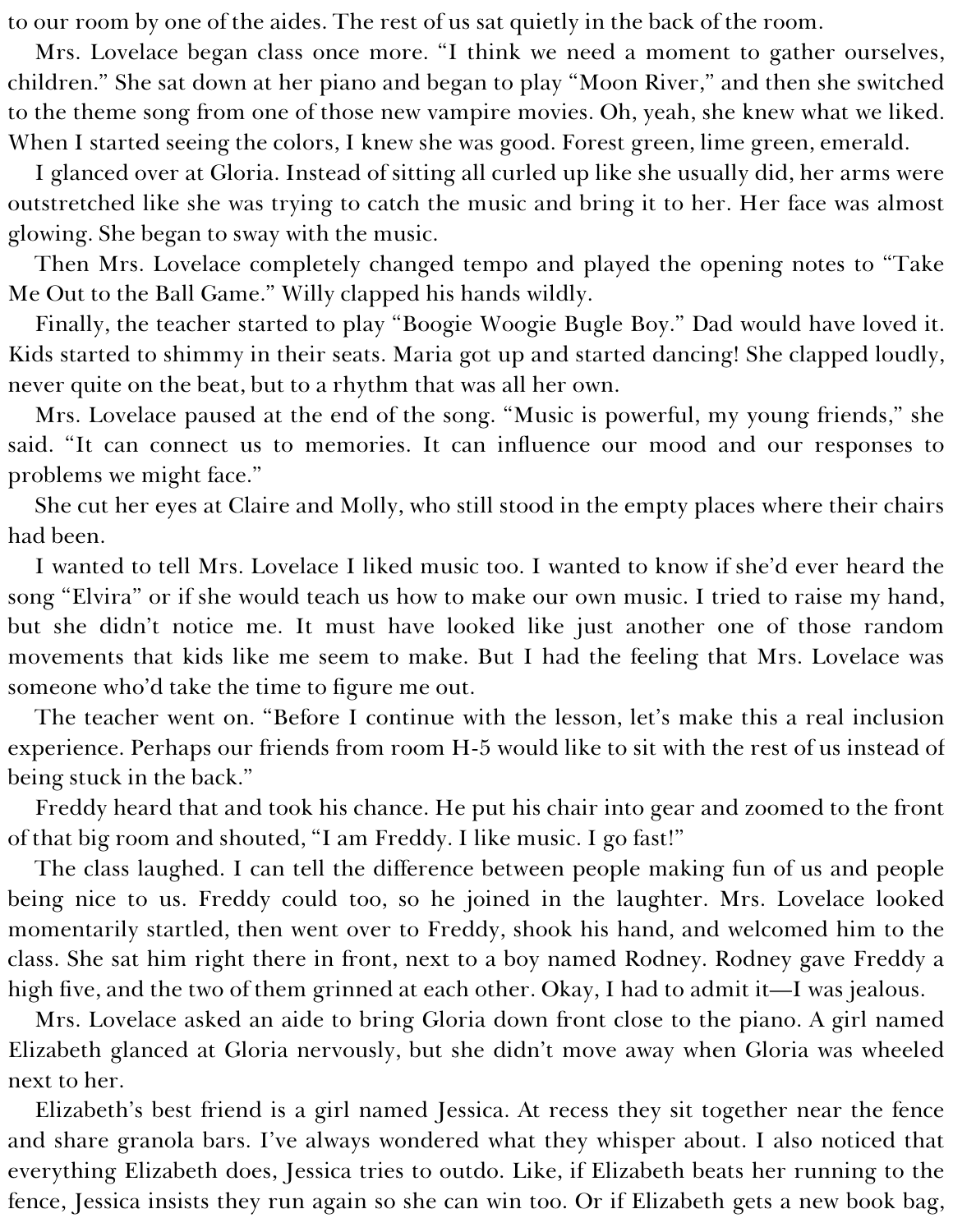Jessica will have a new one the next day.

So when Elizabeth started talking to Gloria, who looked terrified, Jessica raised her hand and asked if one of the H-5 kids could sit next to her.

Maria might have trouble figuring out some stuff, but she's a real friendly person. "I wanna sit by the blue-shirt girl. I wanna sit by the blue-shirt girl," she demanded. She stomped down to Jessica's seat and sat down next to her. Then she jumped back up and gave Jessica a hug, then gave a hug to the kids sitting closest to Jessica. One kid stiffened up when she touched him, but I was surprised that most of them let her hug them. Molly and Claire, since they were standing, had no choice.

"Ooh, yuck!" Claire whispered.

"Cooties!" Molly whispered back.

Mrs. Lovelace raised an eyebrow, then cleared her throat. "It seems you two like to stand. You'll continue to do so the rest of this week."

"Aw, man! This sucks!" I heard Claire say.

Molly had sense enough to say nothing.

Maria didn't notice. She even kissed Claire on the cheek. That was funny.

Willy ended up next to a large, friendly boy named Connor.

Ashley and Carl were absent that day, so that left me sitting in the back of the classroom by myself. The room got real quiet. I suddenly felt cold, like the air-conditioning had been cranked up real high. I got goose bumps.

The teacher looked around the room, expectation on her face, I guess hoping that somebody would volunteer to take me. At that moment I would have given anything to be back in our bluebird room instead of sitting there with thirty kids staring at me.

Finally, a girl got up out of her seat and walked over to my chair. She squatted down and looked me directly in the face. Then she smiled. It was the girl with the long hair who had frowned at her friends for laughing. "I'm Rose," she said, her voice soft.

I smiled back, and I tried really hard not to kick or grunt or make a noise that would scare her away. I held my breath and thought about calm, quiet things, like ocean waves. It worked. I inhaled deeply and slowly, then pointed on my board to **Thank you**. Rose seemed to understand.

I showed her I could power my own chair, and I rolled to where she'd been sitting. We sat together for the rest of that class. And I didn't do a single embarrassing thing! It ended way too soon.

But ever since, every Wednesday, our little class of outcasts gets to join Mrs. Lovelace's music class. It's awesome!

Jill, Ashley, and Carl eventually became a part of the group. Each one of us has been assigned a "buddy" to sit next to and interact with.

Once they met her, all the girls rushed to be Ashley's buddy. I think it's like playing with a pretty little doll for them, but Ashley seems to like the attention.

Claire and Molly eventually got their chairs returned, but they haven't chosen to be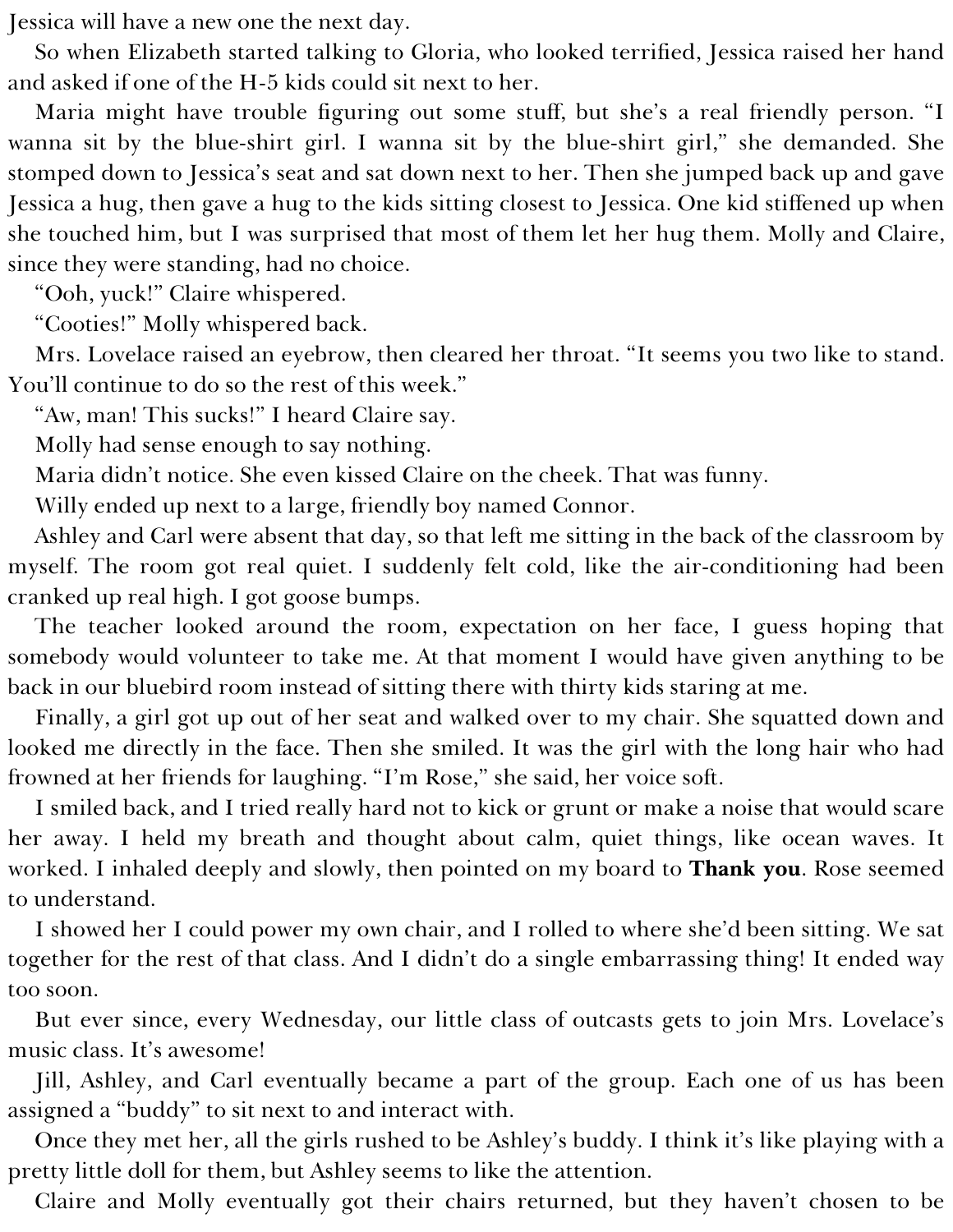buddies for anybody yet. That's fine with me.

Elizabeth and Jessica have stuck with Gloria and Maria. Jill sits contentedly next to a girl named Aster Cheng. Rodney actually comes over at recess and talks to Freddy. Sometimes he pushes Freddy really fast in his chair. Freddy loves that.

And I get to sit with Rose every single Wednesday. On Tuesday, I can hardly sleep because I'm so excited. I make my mother pick out my nicest clothes on Wednesday morning—cool outfits like the other kids wear. I screech at her until she gets just the right combination. I make sure she brushes my teeth so my breath won't stink.

I think about Rose all the time. I worry that she will change her mind and not like me. But Rose talks to me like I understand, and she tries to figure out what I'm saying as well. One day I pointed to **new** and **shoes** and **nice** on my communication board, then down to her feet, to let her know that I had noticed she got new sneakers and that I liked them. At first she seemed surprised that I could do this. Especially since it sometimes takes me a long time to make my thoughts make sense using my board. One day I pointed to **music** and **bad** and **stinky**, then I started laughing. Rose didn't get it at first. So I pointed to the words again, then pointed to Mrs. Lovelace, who was playing some kind of jazz music on the CD player. I'm like Mom—not a big jazz fan; it confuses me because it doesn't have a tune.

Rose finally figured it out and said, "Oh! You don't like jazz? Me neither!" We both laughed so hard, Mrs. Lovelace had to put her finger to her lips to tell us to hush. Never in my life have I had a teacher tell me to be quiet because I was talking to somebody in class! It was the best feeling in the world! I felt like the rest of the kids.

Rose tells me secrets sometimes. I know she bites her fingernails, and she hates milk. She goes to church every Sunday but falls asleep until it's over. Me too. She has a younger sister just like I do. She even likes country music. Sometimes she tells me about trips to the mall with her friends.

It would be so tight to be able to do that.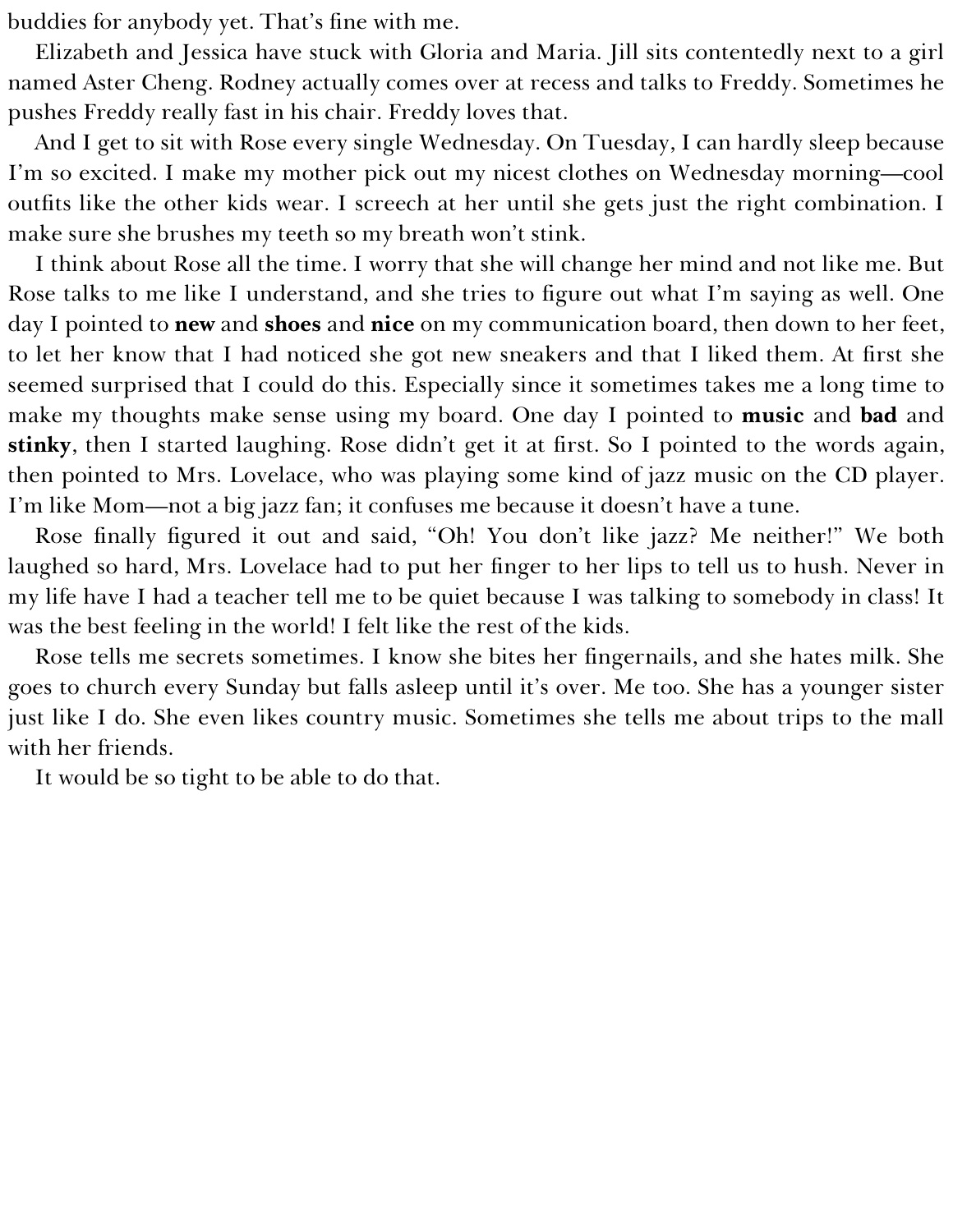# **By the end of October the inclusion program has been expanded. Maria and Jill have been added to art and gym classes, and Freddy and Willy go to science. Me— it's the first time I've ever gotten to change classes for different subjects in my life!**

Now when the bell rings, instead of wondering what's happening out there in the halls, I'm out there too. It's awesome. I plow through the crowds in my electric chair like a power mower in thick grass.

Sometimes kids wave or say, "What's up?" Every once in a while someone will even walk with me to the next class. Cool.

But "inclusion" doesn't mean I'm included in *everything*. I usually sit in the back of the room, going crazy because I know answers to things and can't tell anybody.

"What's the definition of the word 'dignity'?" one of my teachers asked a few days ago. Of course I knew, so I raised my hand, but the teacher didn't notice the small movement I'm able to make. And even if she were to call on me, what then? I can't very well yell out the answers. It's really frustrating.

During parent conferences earlier this month, my parents came in to meet Mrs. Shannon and the other teachers. Instead of leaving me on my own in a corner somewhere, Mrs. Shannon pulled me into the circle of teachers who are involved in the inclusion program. She is so great!

She patted the arm of my chair and smiled. "This child's got some serious smarts! She's going to be our star in this program."

I did my usual screeching and kicking. I think I would have kissed her if I could, but that would have been pretty sloppy, I guess.

"Well, it's about time somebody recognizes what we've always known," my dad told Mrs. Shannon. "We really appreciate the opportunity to let her show what she can do."

Mom was especially pleased to find out I'd been assigned a "mobility assistant"—an aide of my own.

"Finally!" Mom said, relief in her voice. "We've been asking for this for years."

"Budget-bustin' paperwork. A system that runs on grits instead of good sense. I'm so sorry," Mrs. Shannon replied, shaking her head. "I'm trying to get all the students in H-5 the services they need. But I smacked an aide for Melody way up on top of my list, so we'll see how it goes. I'm expecting a wonderful school year!"

**So cool,** I tapped on my board.

An aide! Wow. This person's job would be to take me to classes, sit with me, and help me participate. I wondered what she'd look like. Or maybe I'd get a guy. Would he be young and cute, or old and grumpy?

The very next day my new aide was at school before I was, chatting with Mrs. Shannon in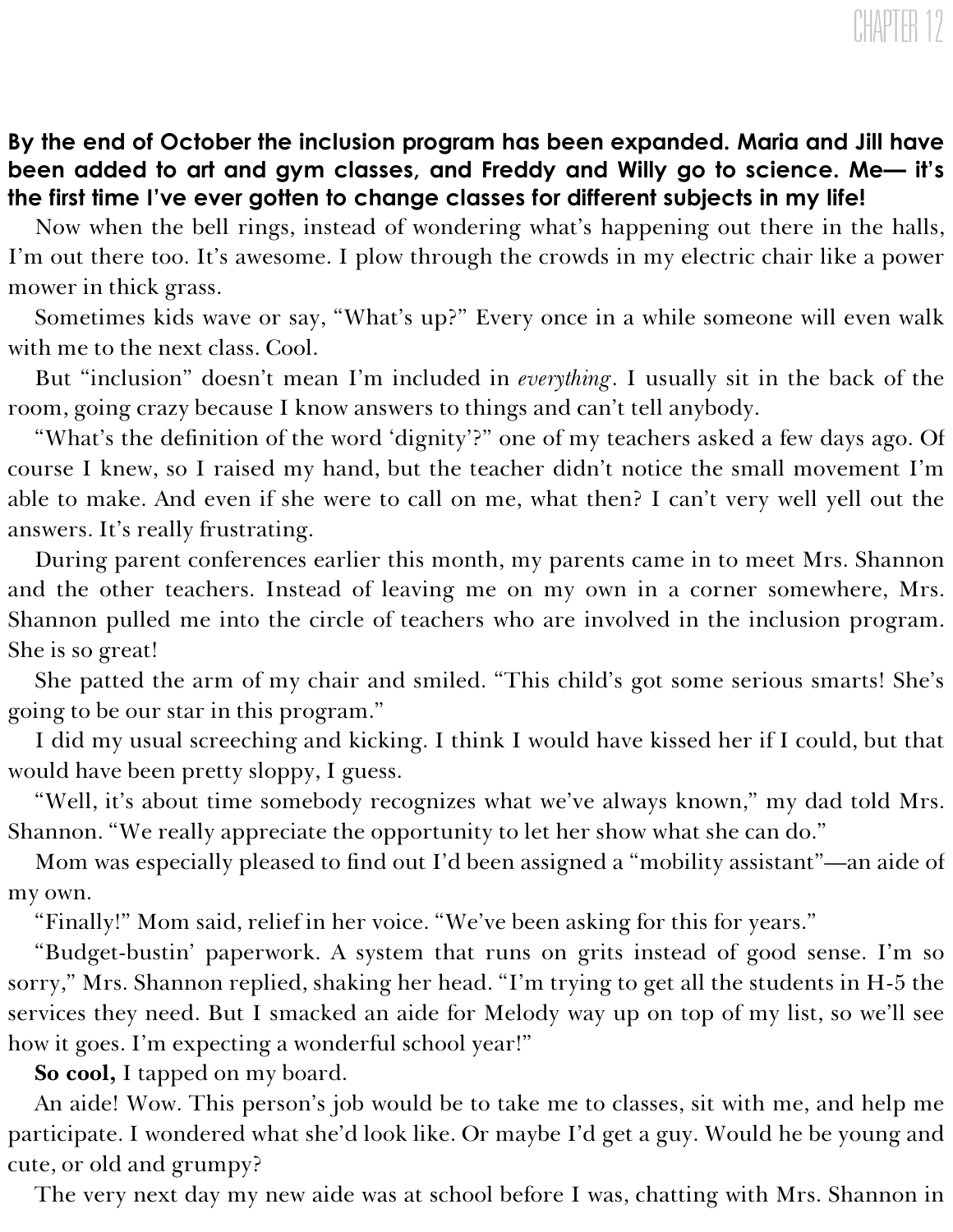room H-5 as we kids were wheeled in. She came right over to me and took my hand. "Hi, Melody. I'm glad to meet you. My name is Catherine. I go to the university, and I'm gonna be your deals and wheels every day."

She talked to me like I was just like any other student, not a kid in a wheelchair. I tried not to kick, but it was hard to hold in my excitement.

"Cute T-shirt," she said as she checked out Tweety Bird on the front of the new lavender top Mom had bought for me.

I pointed to **thanks** on my board.

"What's your favorite color?" she asked then.

I pointed to **purple**, but then quickly slid my thumb over to **green**. I grinned at her.

"You're quick, Melody. I can see we both like weird colors. We're going to get along just fine." Catherine was dressed in purple tennis shoes, green tights, a purple suede skirt, and the ugliest green sweater I've ever seen.

I wanted to tease her about her outfit, but I didn't want her to think I was mean. After all, I'd just met her. I searched all over my board for a way to jokingly make fun of her clothes, but I couldn't think of a way to do it. So I gave up. It is *so* hard to say stuff.

So now it's Catherine who helps me at lunch so I don't make a mess. And Catherine who reads off the answers I point to on my board. She's added some more words and phrases to it. And she helped Mrs. Shannon order the books I need to read. She even makes sure the headphones don't fall off my ears.

The "regular" fifth-grade language arts teacher, Miss Gordon, is not much older than Catherine. She almost explodes with energy and makes books seem like live-action plays. She jumps up on the table. Sometimes she sings. She lets the class act out parts of stories, and sometimes she even turns books into games.

"Vocabulary bingo!" Miss Gordon announced one morning. "Doughnuts to the winning team!"

As they played, my classmates broke their necks to get the right definition, screamed out answers, and groaned when they messed up. In just half an hour every student in the room knew all twenty vocabulary words. Miss Gordon gave doughnuts to the losing team, too, but the winners got the ones with the chocolate sprinkles.

I knew all of the definitions, but the other kids moved too fast for me. Chocolate would have made a mess of my clothes anyway.

One unusually warm day this week, Miss Gordon brought in fans and spray bottles of water and let us eat Popsicles in class. Orange ones, of course, in honor of Halloween, while she read poems about pumpkins and ghosts. Catherine held my Popsicle for me with a paper towel under my chin. We didn't spill one drop!

Miss Gordon does other cool things too. Like when she decided the class would read the story of Anne Frank, she had kids take turns squeezing into a small space she had built under a table so they could understand how Anne might have felt. I couldn't do that, but I got the idea.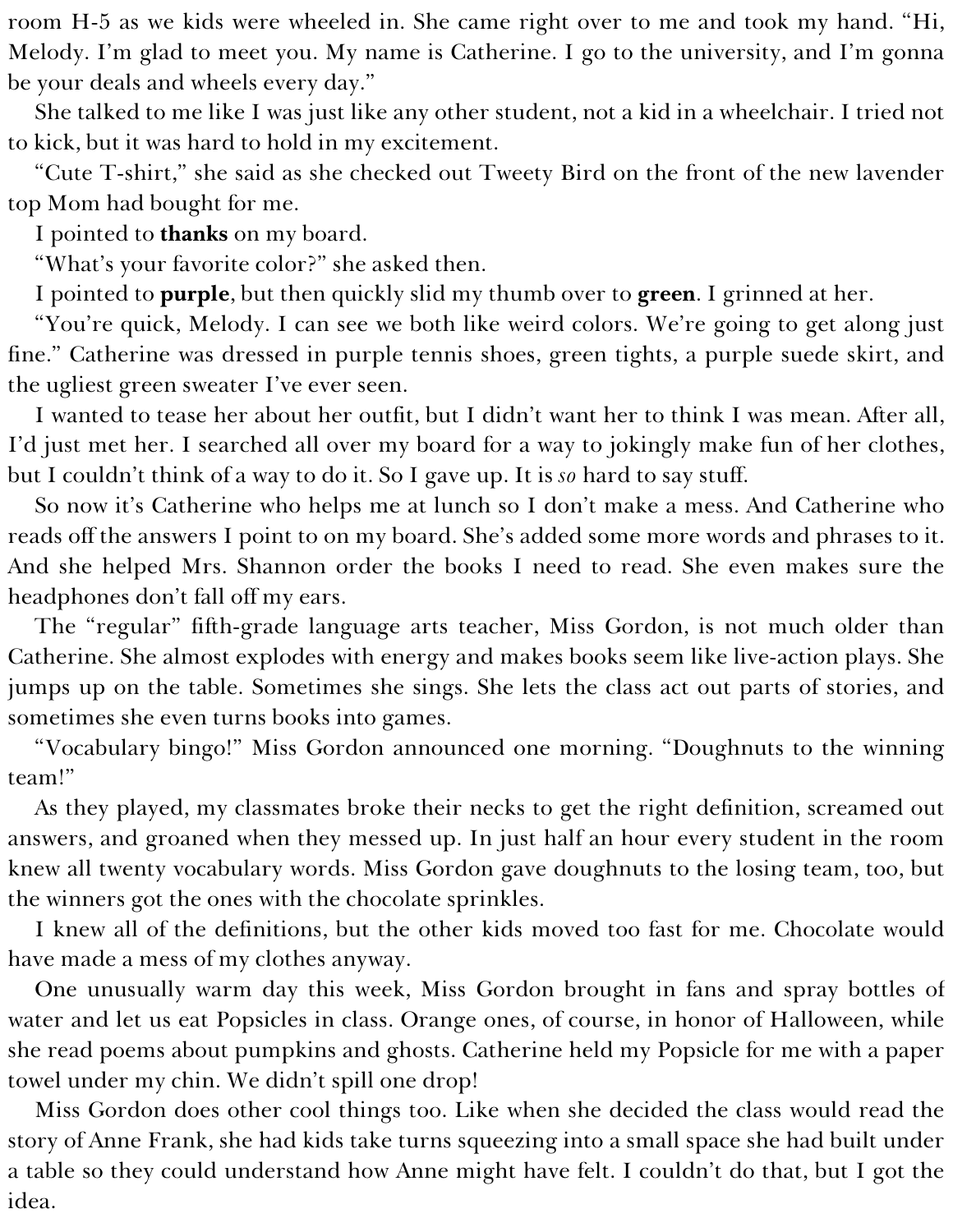And she's assigned other great books this semester. I'm reading —well, listening to—*Shiloh* by Phyllis Reynolds Naylor and *The Giver* by Lois Lowry. And there's one called *Tuck Everlasting*—the kid never gets to grow up. Staying a child forever is not as cool as folks may think.

Because of Mrs. V, I could actually read the books. But the print is usually very small, and it's hard for my eyes to stay on the right line. And nobody has figured out the best way for me to hold on to a book without it falling on the floor a million times, so I usually choose the audiobook instead of the written version.

I even take tests now! Catherine reads me the questions, and I point to the answers on the sheets she places on my tray. I pass every single test, and she doesn't help me one single bit. I would probably get 100 percent on each one, but some of the questions require long answers I just can't explain with the words on my board.

One time, in spelling, Miss Gordon read the words aloud, and I pointed to the letters on my board. Catherine wrote down what I pointed to so I could follow along with the test. Claire and Molly, who are always watching me, it feels like, began to complain.

"It's not fair!" Claire cried, waving her hand to get Miss Gordon's attention.

"Catherine cheats for her!" Molly added.

What *is* it with those two? It's like they're jealous of me or something. And that's just plain crazy.

At the same time, I realized that they actually thought I had it easier! That sure was a first.

Last Monday morning Miss Gordon told the class, "As some of you may know, because I do this every year, our long-range fifth-grade project this year is our biography unit. We will read the biographies of famous people, do a report on a famous person of your choosing, and each of you will also write your own autobiography."

"Well, it's gotta be short. What can you do in eleven years?" Connor, the big kid, shouted out. Everybody laughed.

"In your case, Connor," Miss Gordon replied, "I'm sure you'll think of way too much."

"Can I do my report on the guy who invented hamburgers?" Connor asked to more laughter.

"I doubt if we know who made the first burger, but you *can* do your report on the person who founded McDonald's. He got rich off hamburgers and fries."

"Awesome. My kind of dude," Connor said.

Rose raised her hand. I love the fact that she's in all my inclusion classes. "Miss Gordon, when is all this due?"

Rose is the type of student who takes all kinds of notes in a bright red spiral planner and never misses a homework assignment.

"Relax, Rose. We've got until the end of May, and I'll walk you through each segment, one step at a time. Tomorrow we'll talk about how to write your memories."

Rose seemed satisfied, but I noticed she scribbled almost a whole page in her notebook. I'd give anything to do that. But working on stuff the teachers in the regular classes assign is just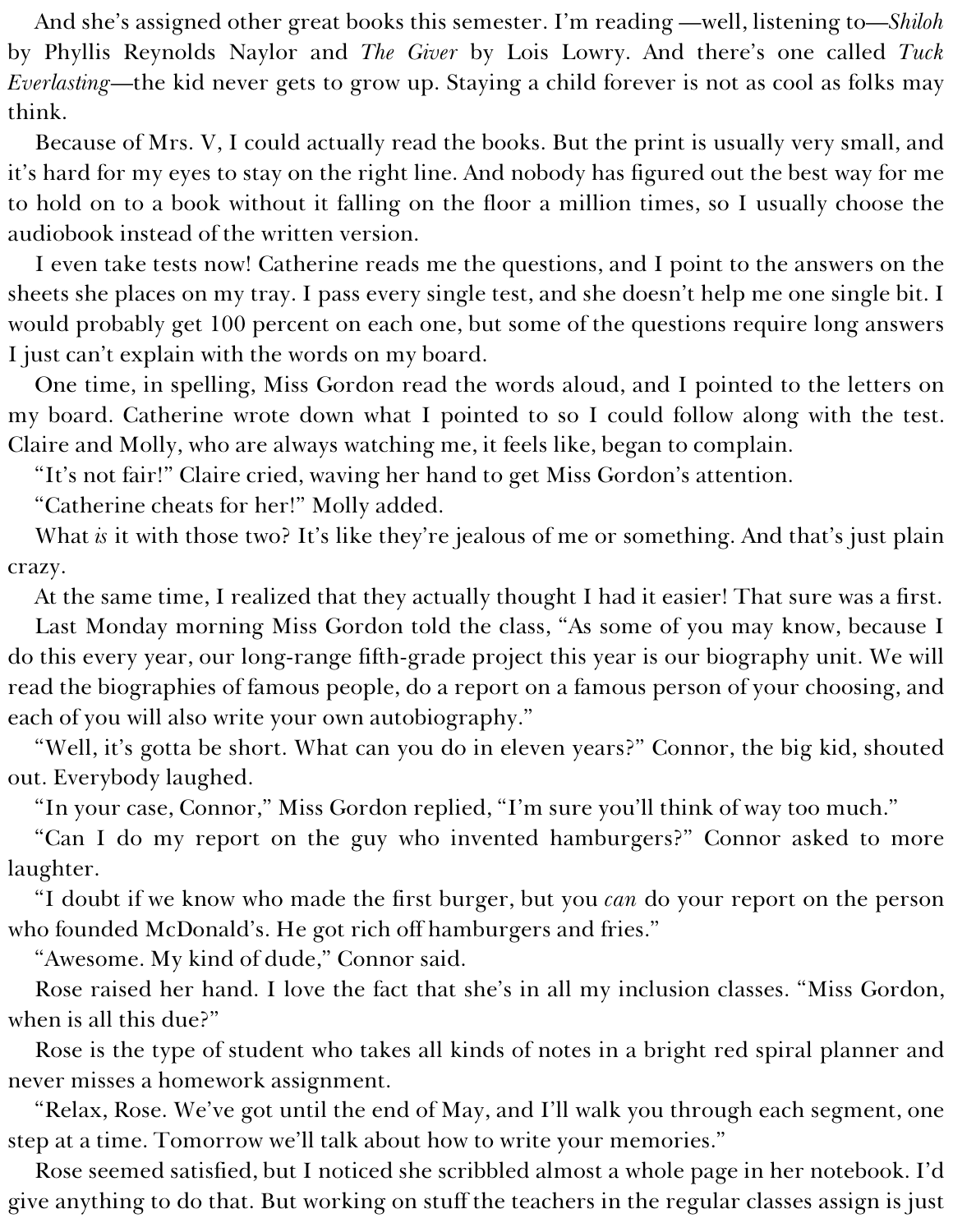plain awesome.

History class is even better than language arts class, even though the teacher, a man named Mr. Dimming, has none of Miss Gordon's spark. Balding and pudgy, he's been teaching at the school for over twenty years, and kids say he's never been absent—not even once. Clearly, he loves what he does. His car is always in the parking lot when our bus rolls in and always there when we leave for the day. He dresses like a TV preacher—in three-piece suits with vests most days. I've never seen him without a crisp white shirt and a colorful tie. I wonder if his wife picks them out—some of them are really sharp.

Mr. D loves history. He can quote facts and dates and wars and generals like somebody on a game show. I bet he could win on *Jeopardy*.

The other students don't seem to like Mr. Dimming much. They call him "Dimwit Dimming" behind his back. I think that's sorta mean because Mr. D is really smart—smart enough to run the quiz team.

When Mr. Dimming got to American presidents in class, I rocked! He gave the students a list of presidents and all their vice presidents and told us there would be a test in a week. Catherine read the names to me several times.

"I've never even heard of some of these men," she admitted to me as we went over the list the first time. "Hannibal Hamlin was Abraham Lincoln's first vice president. Who knew?"

I memorized them all.

When Mr. Dimming gave the test, all I had to do was point to the right answers. He checked to make sure that Catherine wasn't helping me. I even finished before some of the others.

While Mr. D was returning the test papers, he gave the class a few minutes of free time to sharpen pencils or stretch or talk. I was surprised to see Rose walking toward my desk.

"How did you do on the test, Melody?" she asked. "I only got a seventy-five." She looked disappointed.

I'd gotten an eighty-five, but I was so excited that she'd come over to me that I got all mixed up. So I pointed to **5** and then **8** on my board.

She touched my arm, her eyes full of sympathy. "Don't worry," she said. "You'll do better next time."

And she did this right in front of Molly and Claire and the rest of the class. There was no way I was going to tell her what I really got on the test.

I tried to think of something to say so she'd stay longer. **Pretty** and **shirt** was all I could come up with using my lame board. I sure could use a word choice that said *Cool outfit*, but somehow Mrs. V had overlooked that one.

But Rose beamed. "You look nice today too!"

I really didn't. I had on a faded blue sweatshirt and matching sweatpants. Mom hardly got me anything else these days. But I *hate* sweat suits. If I could choose, I'd wear blue jeans with sparkly decals, a blouse with decorated buttons, and a vest!

But I had no way to tell Rose that, so I just pointed to **thank you**. Incredibly, she touched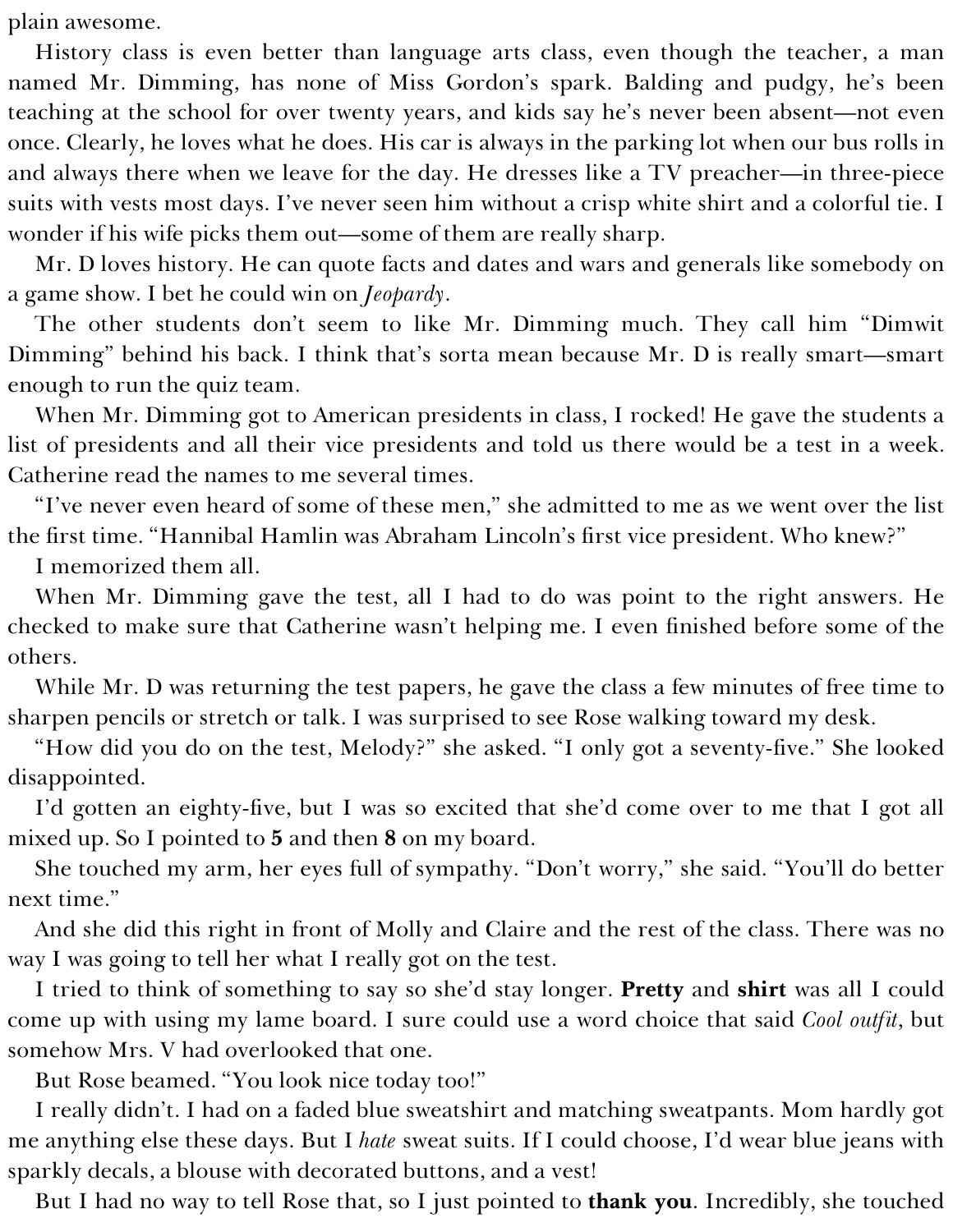my arm one more time, then she went back to her seat and her friends.

Then the bell rang, class was over, and I had to go back to H-5. No more inclusion, no more Rose. And four more hours of school left. Even Catherine left. She had afternoon classes at the university and hurried to get there on time.

Mrs. Shannon was out sick that day, so I sat quietly with Ashley and Maria and Carl and Willy while we watched *The Lion King*—again. I've seen it a million times—I can quote it. Then the substitute teacher gave us a math lesson. Addition—again. When am I ever gonna get to long division?

I wondered what Rose was doing. It was a very long afternoon.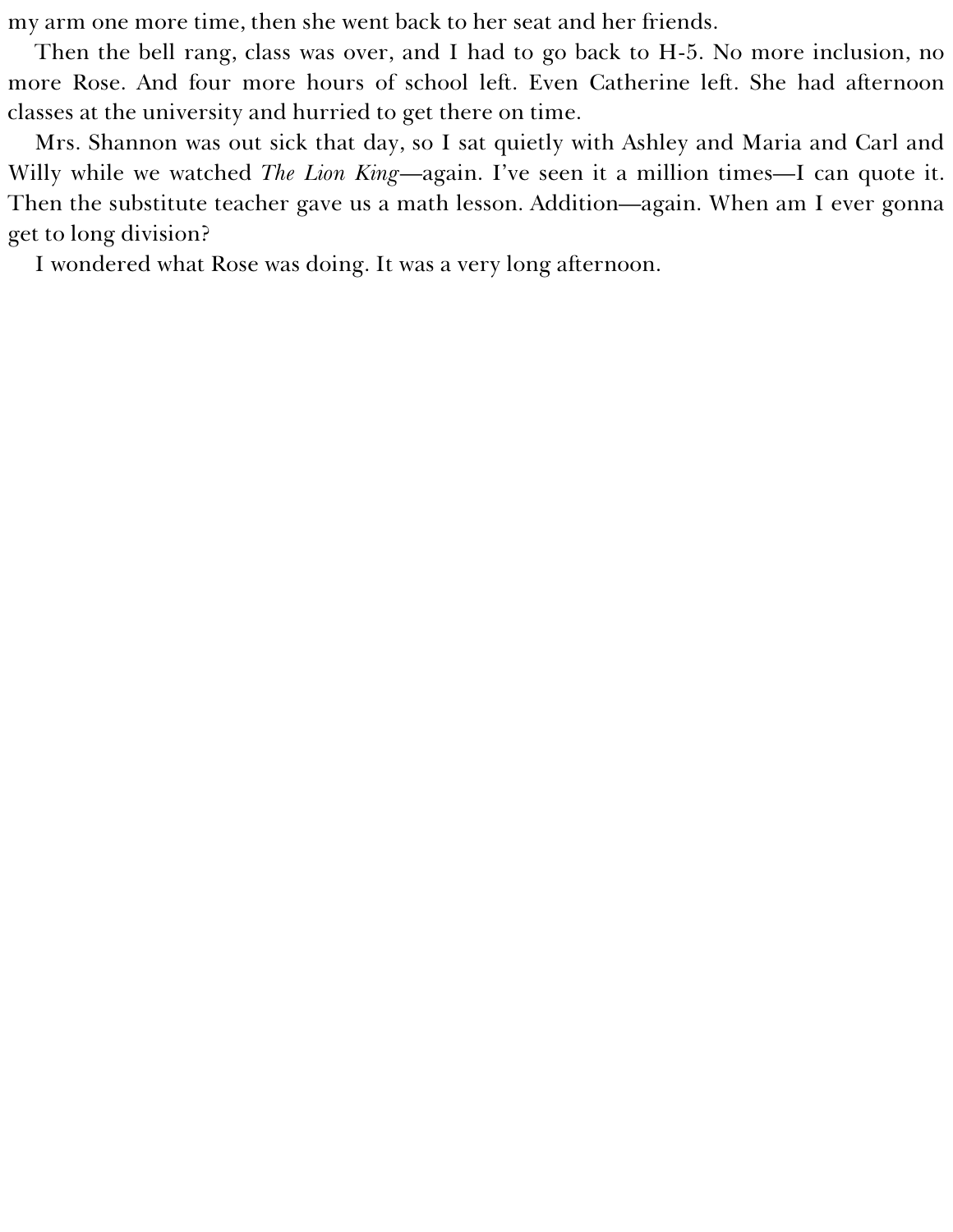#### **"Penny! Nooooo!" Mrs. V calls out.**

Dragging Doodle behind her, Penny has scooted out of Mrs. V's front door and is halfway down the ramp from her porch, shouting, "Bye-bye!" from under her green baseball cap. Butterscotch, at home in our backyard, would be having a doggie fit if she could see Penny trying to bolt.

It's one of those early November days that an artist would love. Red-bronze leaves. Bright gold sunlight. Leftover summer. I don't blame Penny for trying to bolt.

Mrs. V scoops her up and brings her back in the house.

"Goin' work." Penny pouts.

"Not today, honey buns," Mrs. V says firmly as she locks the front door.

Penny loves wearing hats and playing dress-up. Mom rarely buys fancy church-lady hats for herself, but for Penny, she'll sometimes pick out a crazy-looking straw hat with bows and ribbons and bring it home.

At home Penny spends a crazy amount of time in front of the hall mirror with a couple of Mom's plastic necklaces hanging down almost to her shoes, a purse on each arm, and a hat tilted sideways on her head. "Gotta go work," she'll say, with one hand on her hip.

"Who has she ever seen dressed like that going to work?" Mom asks as we all crack up.

"She's only two! I'm not going to be able to afford the kid when she's old enough to go shopping on her own," Dad always says. He snaps every cute pose she makes with his cell phone camera.

When Mrs. V sets Penny back down, Penny pokes her lips out, throws Doodle on the floor, and wraps both her arms around her chest. I laugh. I wish I had enough coordination to have "attitude"!

"Here, Penny, why don't you just sit down and draw me a picture instead," Mrs. V says, whipping out a box of crayons.

Attitude forgotten, Penny grabs a handful and promptly begins to scribble all over the coloring book, as well as Mrs. V's table.

I wish I could use crayons. I'd draw a rose, with a velvety red bloom and a green stem and yellow-green leaves coming from it. I can see it so clearly in my mind, but, of course, when I put a pencil or crayon in my stupid-tight little fingers, all I can manage are squiggly lines. Nothing that looks even close to a rose.

I want to draw it for Rose. She has rose designs on her notebooks and book bag. I don't know where her mother finds such cool stuff. Rose's name really fits her—she's pretty and delicate and nice to be around. If she has thorns like real roses do, I've never noticed.

While Penny is busy with her crayons, Mrs. V checks her mail. She opens several envelopes, then gasps with surprise. "Guess what, girls?" she exclaims. "I've won a contest!"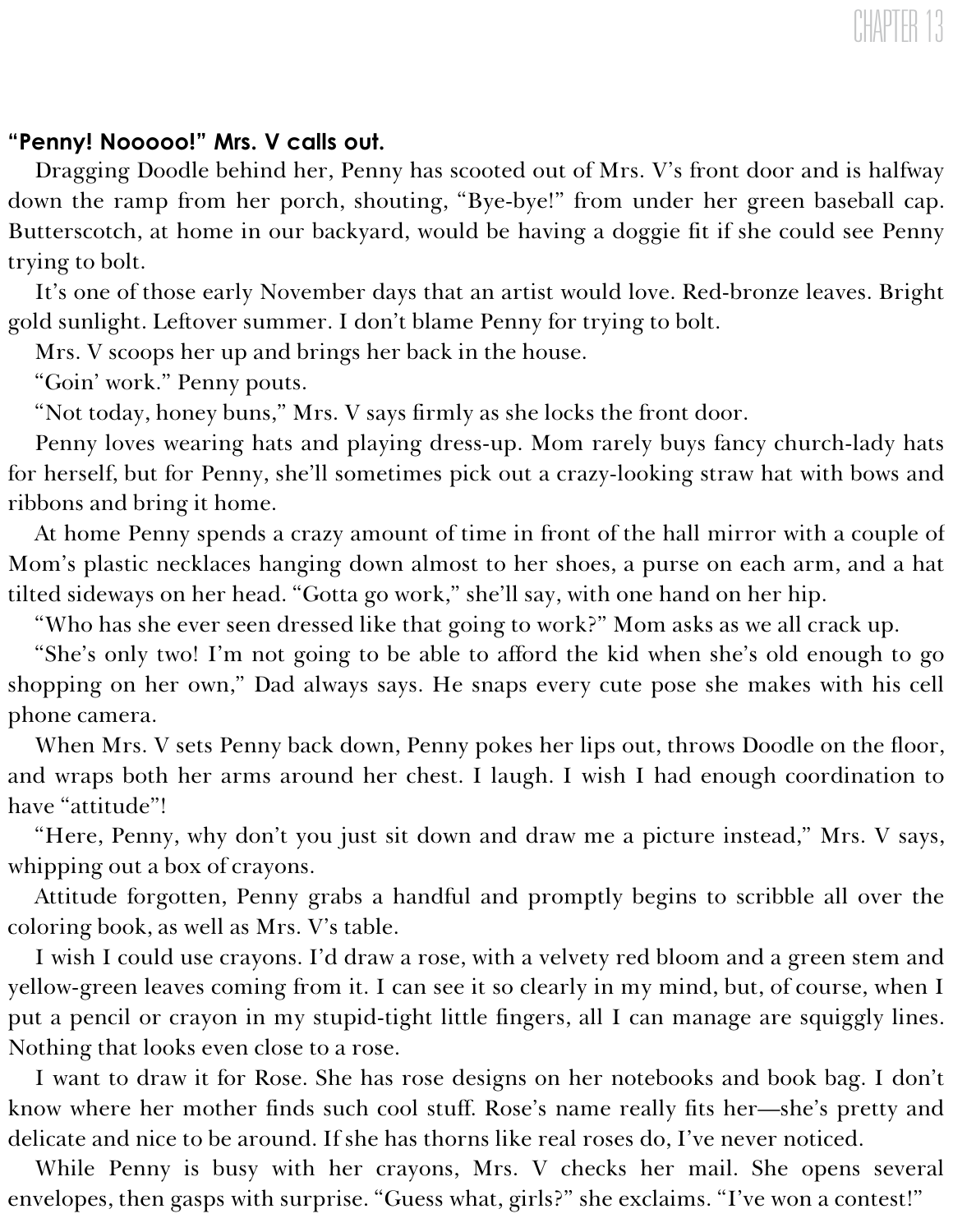I look at her with interest. Penny continues to scribble, ignoring both of us.

"I entered an essay contest at the bookstore in the mall," she explains to me. "The topic was why fish are important in our world ecology."

I point to **food** on my board and smirk.

"No, silly." She reaches over and tickles me. "I wrote something about oceans and the balance of nature— I don't honestly remember what I said—but I won first prize: a trip for six to the new downtown aquarium. All expenses paid. Stupendous!"

I've seen the commercials on television for the aquarium—it's supposed to have sharks and turtles and penguins and a million other sea animals. **Go?** I ask by pointing on my board.

"Well, besides me, I don't know who else to take," she says, scratching her head and grinning.

I kick my foot straps loose. *Me! Me!* I want to scream. Instead, I point to myself.

"Hmmm. Who could I take?" Mrs. V teases, looking around the kitchen. I can tell she's trying hard not to laugh.

*Me! Me!* I jab.

"Well, of course I'll take you, Mello Yello," Mrs. V says, smiling. "Just think of all the new words we'll gather. I'm going to write down the names of every single fish for you to learn!"

I slap my head, pretending to be upset.

"So, if I take you and Penny, your mom and dad, and me, that's five. I wonder who else we could take?" She scrunches up her face, thinking.

I know immediately. Rose could go with us! I spell out her name. **R-O-S-E**. And again. **R-O-S-E**. Then I hit **Please**.

"Hmmm. Your friend Rose from school?" I buck and kick with excitement. "I think that's a great idea, Melody. I'll ask your parents and her parents, and if she's willing, we'll have a wonderful day."

I can't stop kicking my feet!

It takes several weeks before both Mom and Dad are off work on a Saturday, but Thanksgiving weekend ends up working out for everybody. I have trouble sleeping the night before. Rose's parents seem really nice from what I could tell from listening to Mom's end of the conversation. I couldn't believe Rose wanted to come! She wanted to come with me, the kid in the chair!

At school Rose whispered with me about the trip, just like I'd seen other kids do when they have secrets. I felt like a real girl.

Now that the Saturday is finally here, we all pile into our SUV early in the morning. Even though the weather has turned pretty chilly, I made sure Mom put a really nice outfit on me —cute jeans and no sweats. Rose hasn't said anything about what I'm wearing, but she keeps cooing over Penny.

"Your sister is adorable, Melody!" Rose says. I smile and nod.

Penny reaches out her chubby little hands and claps. "Wo-sie," she says.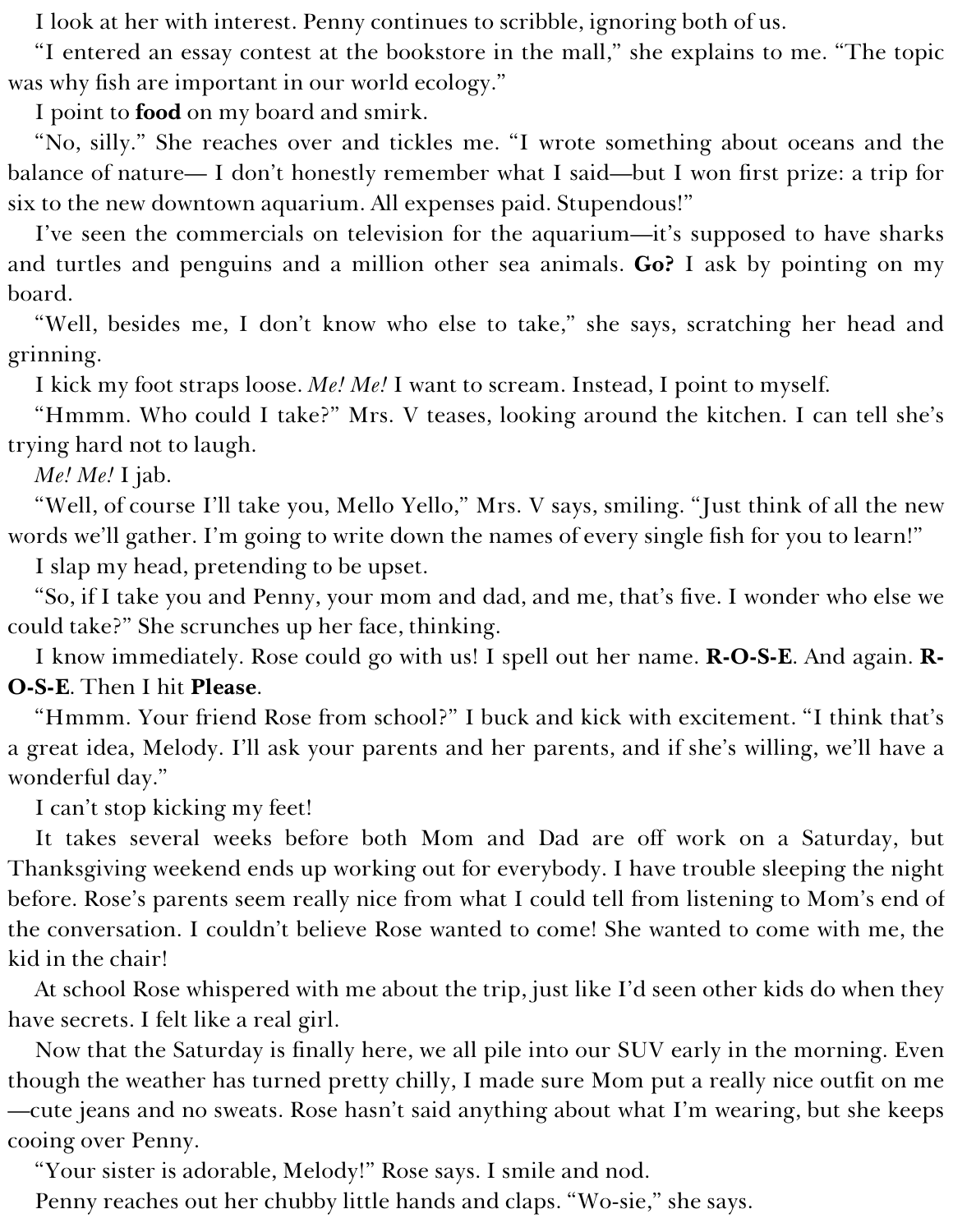"I think she said my name!" Rose exclaims. "Your sister is not only cute, she's a genius!"

As we drive, Rose chatters with my parents and Mrs. V like she's known them all her life. I watch it all silently, thinking this has to be the best day of my life.

When we get to the aquarium, Dad unloads my chair and eases me into it while Mom gets Penny's stroller out and straps her in. Rose pushes Penny as Mom pushes me, so we can be side by side.

The place is crowded—I guess because it's a holiday weekend. Nobody pays any attention to me, which is perfect. I can almost forget who I am.

Inside, fish tanks go from floor to ceiling. I think of Ollie. He might have been happy here. In one tank sharks swim overhead, just like we're actually looking up from the ocean floor. Okay, so Ollie might not have been so happy in *that* tank.

I've never seen so many fish—from all over the world, it seems. Fish with spikes and spots. Fish with markings so beautiful, they look painted.

Penny slaps at the glass whenever a fish comes close. "Fishies! More fishies!" Mrs. V, as promised, writes down names of species and takes pictures so I can remember when we get back home. Mom and Dad whisper together like teenagers. I've never seen them so relaxed.

We stop in front of every tank. I love the jellyfish, which remind me of streams of shiny cloth, and the lion-fish, which really do look a little like swimming lions. At the sea horse tank Rose observes that their heads point backward! She seems to be having a great time.

Then, from around the corner, come the two people I'd least want to run into: Molly and Claire. They are with a Girl Scout troop. They're fake bumping into each other, not paying much attention to their group leader, who is telling them about the percentage of salt found in ocean water.

Molly and Claire, dressed exactly alike in jeans, long-sleeved T-shirts, and Scout vests, look at Rose with surprise.

"Hey, Rose! You here with your mom?" Claire asks.

"Uh, no," Rose says evasively, walking away from us and toward them.

"Your dad?" Molly says, looking at me like I smell bad. And she's acting like my parents are invisible.

"I'm here with Melody and her family," Rose mumbles.

"On purpose?" Claire shrieks. Both she and Molly start laughing loudly.

"It's not so bad," Rose says quietly. But I heard her.

Mom starts to say something to the girls, but Dad takes her arm. "They're children," he tells her. "Let them work it out themselves."

Mom has those daggers in her eyes—the sharp points she shoots at people who say dumb things about me—but she stays quiet. Her fists are balled.

Mrs. V, however, isn't going to let anybody stop her. From her almost-six-foot height, she towers over Molly and Claire. "You! Girl with braces on her teeth!" Claire looks up at her, stunned.

"Yes, ma'am?" Claire has sense enough to say.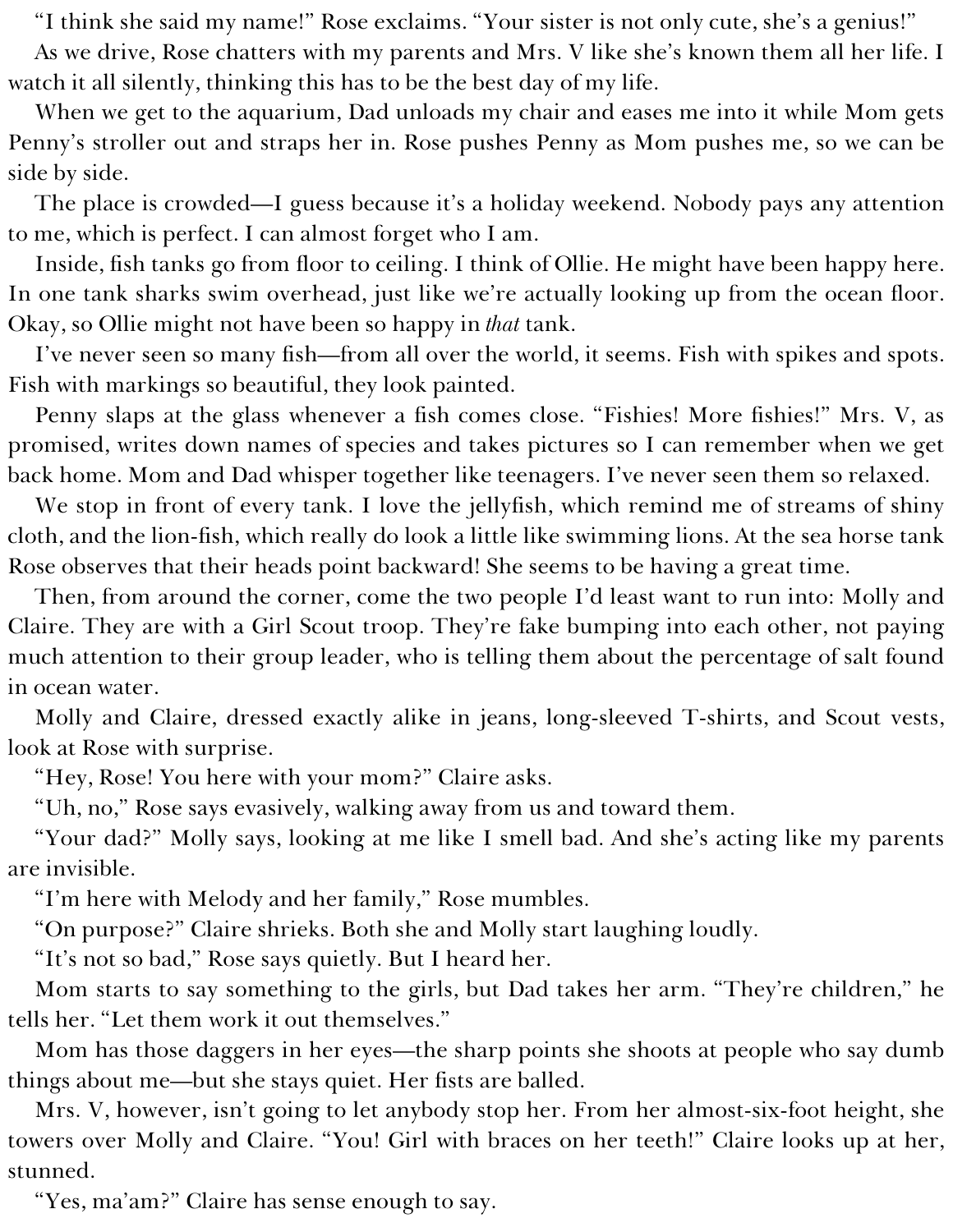"Why do you think your parents spent good money getting you braces?"

"Huh?" Claire looks confused. Molly has quietly disappeared into her Scout troop.

"Your teeth were imperfect, so your parents got you braces. One day you'll thank them when you get a date for the prom," Mrs. V roars. The whole Scout troop, plus a few other visitors to the aquarium, stop to listen to her.

"What do my teeth have to do with anything?" Claire asks, looking around nervously.

"Some people get braces on their teeth. Some get braces on their legs. For others, braces won't work, so they need wheelchairs and walkers and such. You're a lucky girl that you only had messed-up teeth. Remember that."

"Yes, ma'am," Claire says again. Then she scurries off to join her friends.

Rose walks back to us then, a little embarrassed, I think. "Claire can be clueless," she whispers to me.

#### *You think?*

After a few more tanks Penny gets tired and starts to whine, so we leave the aquarium before we even get to see the penguins. We take Rose home and she thanks us properly and says she had a real good time.

But did she?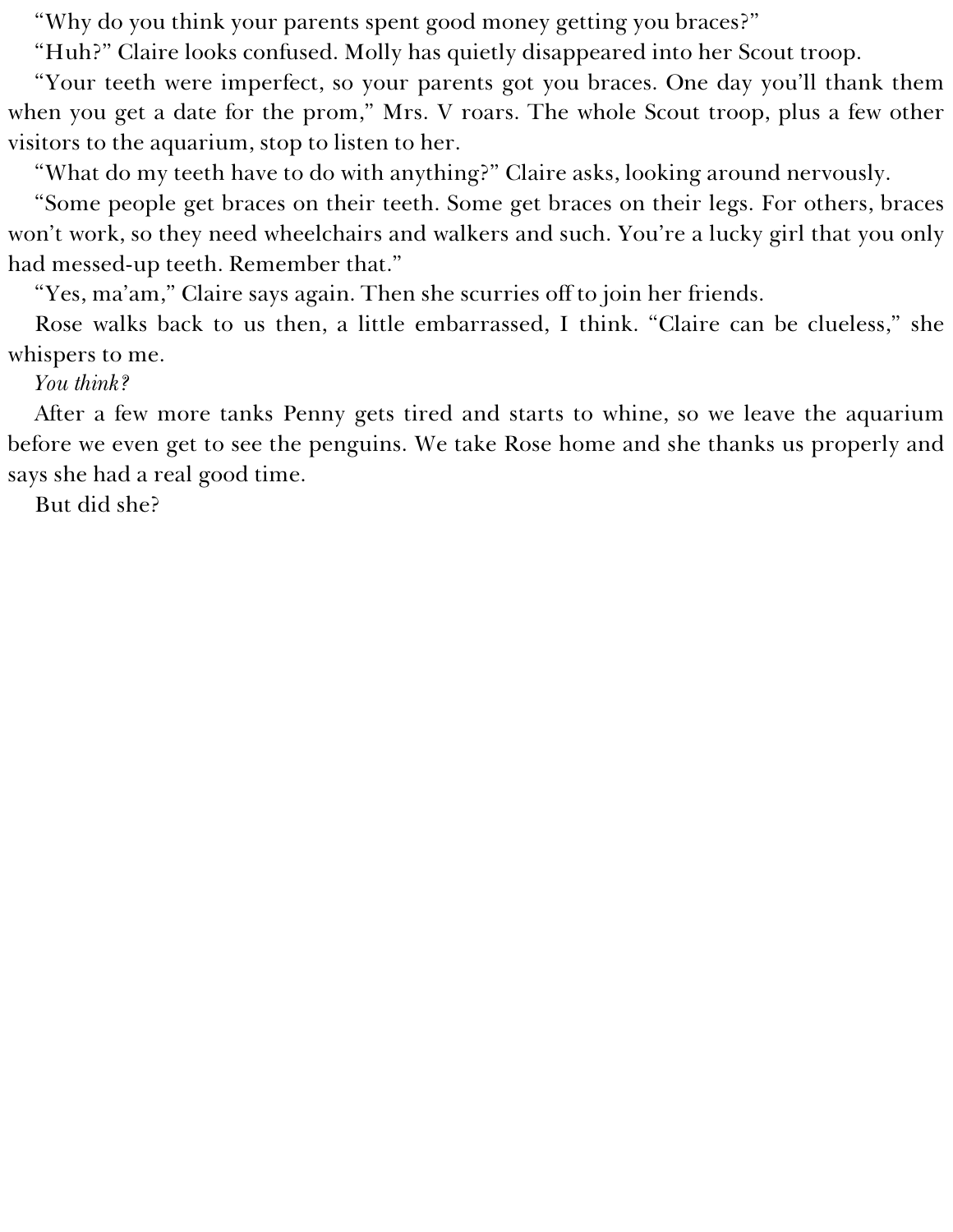**The Monday following Thanksgiving break, Catherine and I roll into Miss Gordon's language arts class a few minutes before the bell. It doesn't look like I'll ever find out what Rose really thought about the trip to the aquarium because she clearly has more exciting things on her mind.**

Everyone is huddled around her desk.

"Awesome!"

"I love the color—I didn't know they come in lime green!"

"Oh, man, that's what's up!"

"How many songs have you downloaded so far?"

"What's your new e-mail address?"

"You got IM?"

"Videos! That's so tight!"

"I wish my mom would get me a laptop like that."

I roll closer. Rose is showing off a brand-new laptop computer.

"I can get on the Internet and find stuff for school and type up all my homework," she's telling the group around her. "I've already uploaded pictures of my dog, and I've got my own MySpace page!"

I just shake my head as Catherine takes me back to my usual place in the back of the room. A laptop. I'm still pointing to words and phrases that Mrs. V and my mother have taped to a board that's strapped to my wheelchair, and Rose has the Internet—I guess that means the whole universe—at her fingertips.

I close my eyes, trying not to cry, dreaming of the perfect Melody-made computer. First of all, it would talk! Oh, yes. People would have to tell me to shut up! And it would have room to store *all* my words, not just the most common ones that have gotten pasted on my dumb plastic board.

It would have big keys, so my thumbs could push the right buttons, and it would connect to my wheelchair. It would not have to be lime green.

I open my eyes with a start. Such a thing *has* to exist, right? Or something like it? Maybe?

I grab Catherine's arm and point to Rose's computer. **Me too,** I punch on my board. I do it several times.

"You want a computer like Rose's?" Catherine glances over at Rose's laptop. "It really is nice. Even I don't have one as cool as hers."

**No,** I point.

"Wait, you don't want a computer?" Catherine sounds confused.

I have learned to be patient with people. Once again I point to Rose's computer and then to the words **me too.** I search all over my communication board, and the words *better, nicer*,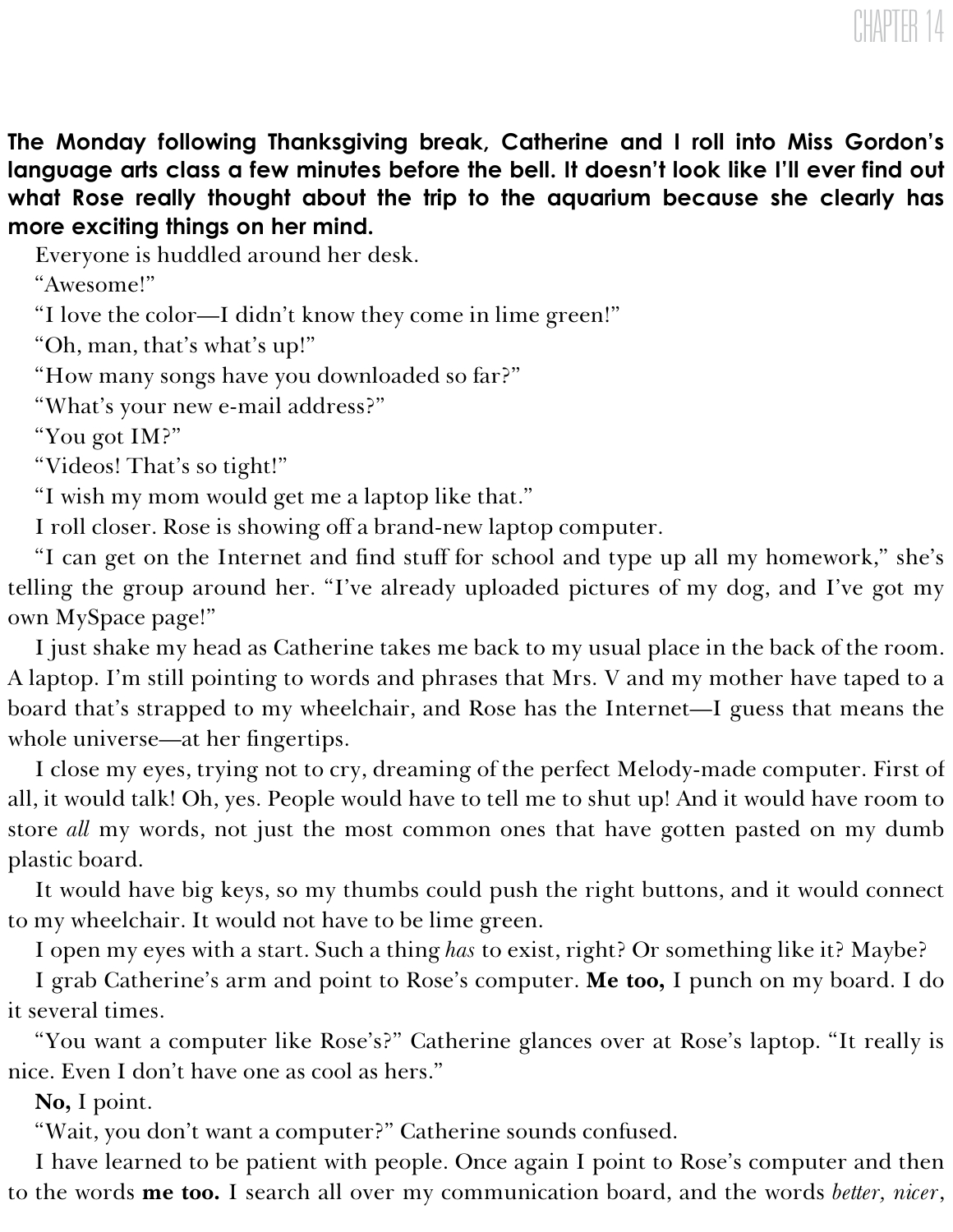and *cooler* just aren't there. So I point to **good**, then go to the alphabet strip and then jab at the letters **E** and **R. Good-er**. I sound like a doofus.

"Oh!" Catherine says finally. "You want a better computer than Rose's?"

**Yes!** I pound on the board. Then I point to **for** and **me**.

"I get it!" Catherine cried. "You want something specially designed for you! That's just plain brilliant, Melody!"

I spell out **D-U-H**, and we laugh.

Miss Gordon starts class then, reminding everyone about due dates for the biography project.

"Tomorrow," she announces, "class will meet in the media center so that you can make final choices about the person you will write about. And next week we will begin making outlines of your life stories. Any questions?"

Connor, always the class clown, raises his hand. "I found out the guy who invented the flush toilet was named Thomas Crapper. Can I do my report on him?"

Kids crack up. Rodney laughs so hard, his whole face turned red.

Miss Gordon shushes Rodney and the others. "Sorry, Connor. I get this request every year. The flush toilet was invented in 1596 by John Harrington. No funny name. Do you still want to research him?"

Connor looks deflated. "Nah, I guess I'll stay with the folks who started McDonald's. If I've got to spend a lot of time looking up stuff, burgers are better than toilets."

Rodney tries to bust out laughing again, but Miss Gordon silences him with a look.

"Who will you choose to write about?" Catherine asks me as Miss Gordon walks around the class talking to students about their projects.

I think for only a minute. **S-T-E-P-H-E-N H-A-W-K-I-N-G**, I spell out.

I want to know how he does ordinary stuff, like eating and drinking. After all, he's a grown man. Does his wife put him on the toilet? He has kids. How does he manage to be a dad?

And I want to know about his talking devices, the supercool computers that help him talk and do really hard math problems, like finding black holes in space.

I tap out the question for Catherine: **Computer for me?**

"I have no idea!" she replies. "Let's check it out."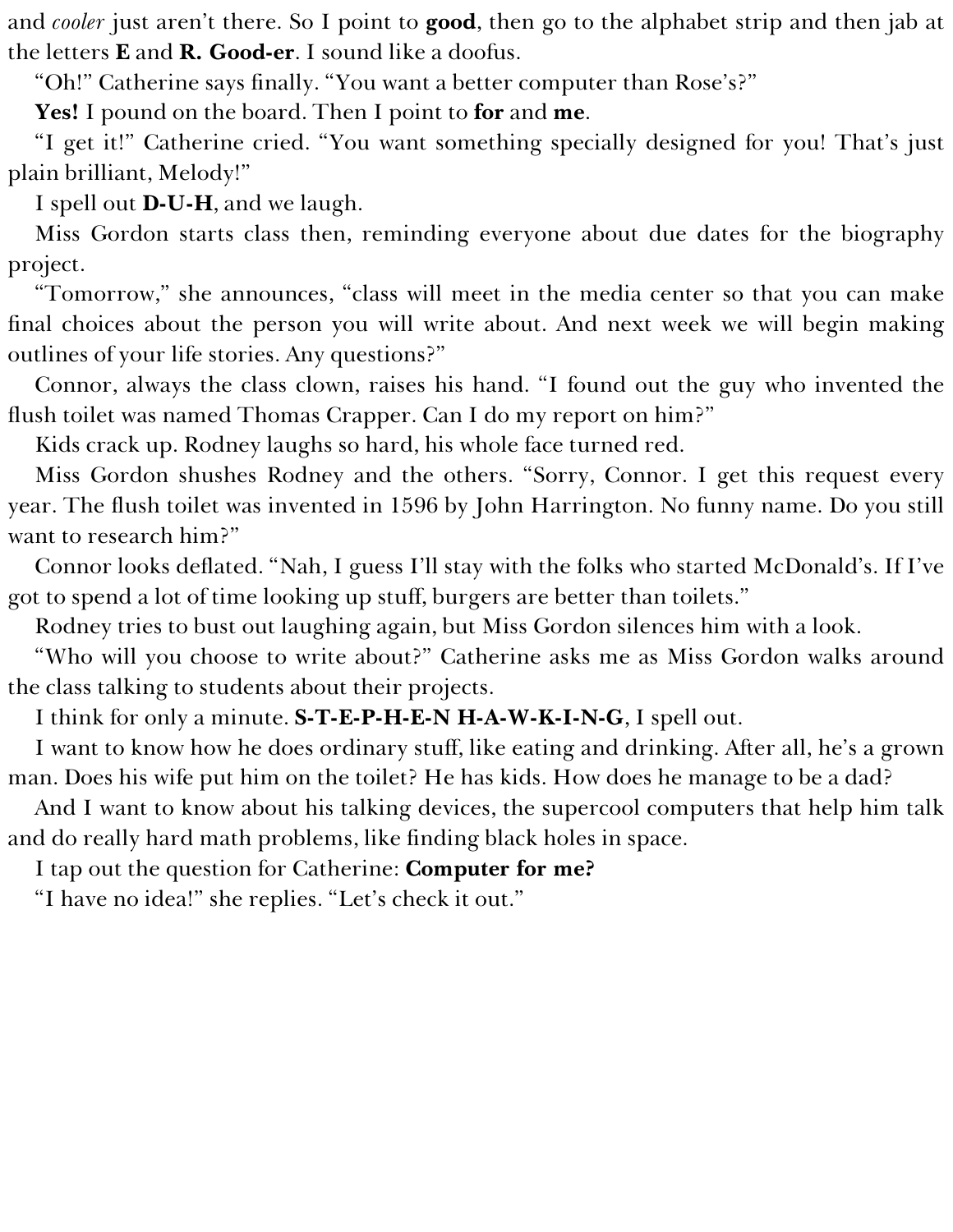## **The next morning we get the first snowfall of the season. Big, fat flakes fall outside the windows of room H-5.**

Freddy zooms over and touches the window. "Nice," he says.

Mrs. Shannon rolls all of us closer so we can watch the snow accumulate on the grass and trees. It's really pretty. Even Jill seems to relax.

"We gonna play in the snow?" asks Maria.

"No, Maria. It's too cold to play outside, but guess what? It's gettin' close to Christmas!" Maria cheers.

"I've heard it's some sort of a tradition round here to decorate this old Styrofoam snowman," Mrs. Shannon continues. She makes a face as she pulls Sydney's head out of his box.

Maria starts to hug it, but Mrs. Shannon stops her and says, "I believe in the smell of fresh pine trees at holiday time, and real candy canes, and popcorn garland. Tomorrow I'm bringing in a real tree and we're going to make it beautiful!"

Freddy and Carl slap palms. Maria looks disappointed for a moment, but she seems to forget about the snowman as Mrs. Shannon gives everyone a soft piece of chocolate candy. She wisely stuffs Sydney back into his box.

While Mrs. Shannon shows the rest of the class how to make paper snowflakes, Catherine and I sit together in front of the one clunky classroom computer and do Web searches on communication devices. It's soooo slow. Sometimes it gets jammed up and stalls, and we have to reboot it and start all over. Room H-5 always gets the big old leftover computers that the other classrooms no longer want.

Catherine and I research all kinds of electronic talking and communication devices that have been designed for people like me. Lots of them seem as clunky and awkward as our room computer. Some look really complicated. All of them are expensive. Crazy expensive. Some of the websites don't even list the prices—like they're afraid to specify how much the things cost.

The devices that use standard computer keyboards wouldn't work. I'd have no way to hit the individual keys. I need something that would work with just my thumbs.

We find adapted computers, talking boards that speak the words, push-button systems, and even devices that work with blinks or head nods. Finally, we find something called a Medi-Talker that looks like a possibility. It has spaces big enough for my thumbs to get into and millions of words and phrases built into it!

I watch an online video of a boy about my age using one, and even though he clearly has no voice of his own, this little box lets him tell all the details of his recent birthday party! I get so excited that my legs start kicking and my arms start flailing and I look like some kind of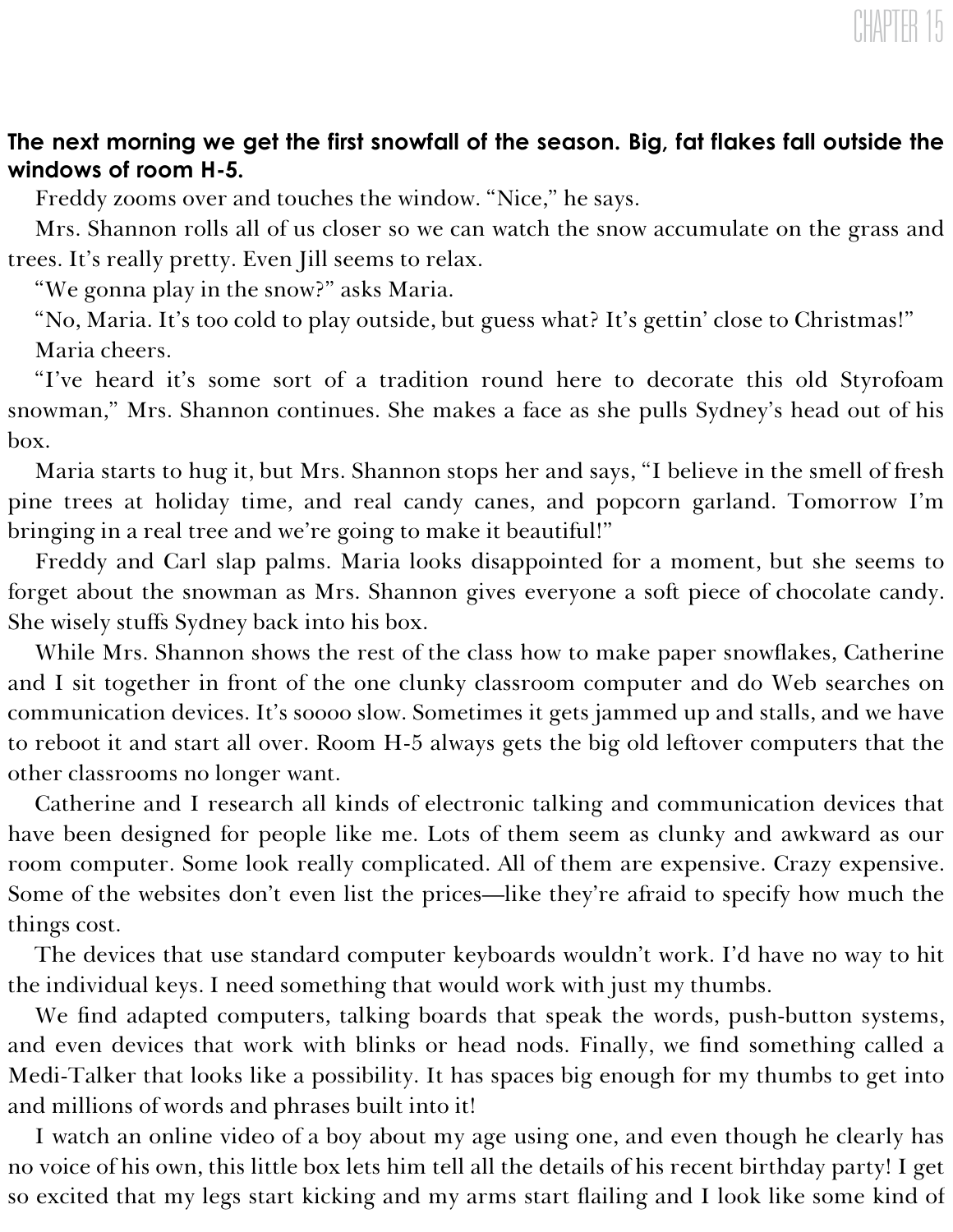crazy human helicopter.

Catherine prints out the information and tucks it into the book bag that is attached to the back of my chair. "Good luck, Melody!" she whispers as she leaves for the day.

When I get off the bus after school, Mrs. V is waiting for me as usual. I almost twist out of my seat trying to point to my bag to let her know I have something important in it.

"Hold your horses!" Mrs. V says. "Since when are you excited to do homework? What's got you all in a tizzy today?"

I just grin and kick. After my snack of caramel candy (first) and tuna melt (last), and after Penny, who has just gotten up from her nap, eats her applesauce, Mrs. V *finally* pulls the papers out of my bag.

"Well, this is *exactly* what you need," Mrs. V says, slapping the printouts onto the table after reading them. "No wonder you're all fired up."

**Yes! Yes! Yes!** I point. Then I point to the individual words: **Talk. To. Mom. And. Dad. Talk. Talk. Talk.**

"I'll do just that, just as soon as they get home from work, Melody," Mrs. V promises.

I can hardly wait. While Penny watches Cookie Monster gobble carrots instead of cookies on *Sesame Street*, I dream of talking, talking, talking.

When Mom picks us up, Mrs. V, true to her word, not only shows Mom the printouts, but even has her computer already set to the Web page where the Medi-Talker is advertised and sold. Penny sits on Mom's lap and keeps pushing computer keys, messing up the display, which is getting on my nerves. But Mom watches the video that shows people actually talking and cracking jokes and even going to college by using that machine.

Mrs. V explains to Mom how this is exactly right for me, and Mom, instead of being practical and sensible and thrifty like she usually is, seems to agree.

"Looks like insurance will cover about half the cost," she muses as she navigates the website. "Let me talk to Chuck. This is long overdue."

**Tonight?** I ask from my board.

"Yep! Tonight!" Mom says, giving me a squeeze.

But nothing happens right away in my world. Mom fills out the online application for the machine the next day and sends it in. I wait.

Then we have to ask my doctor to fax in a prescription. I've heard of prescriptions for antibiotics, but for machines? That seems crazy. Who'd ever want this machine unless they needed it? I wait.

Next, we have to get approval from our insurance company. More paperwork and phone calls, more questions and answers. I wait.

A parental financial statement has to be turned in. You gotta be kidding! Why do they make it so complicated? I wait.

The medical form was missing one signature and has to be resubmitted. I wait.

One last approval form from a school official has to be turned in. I wait.

I realize I've been waiting for this thing all my life.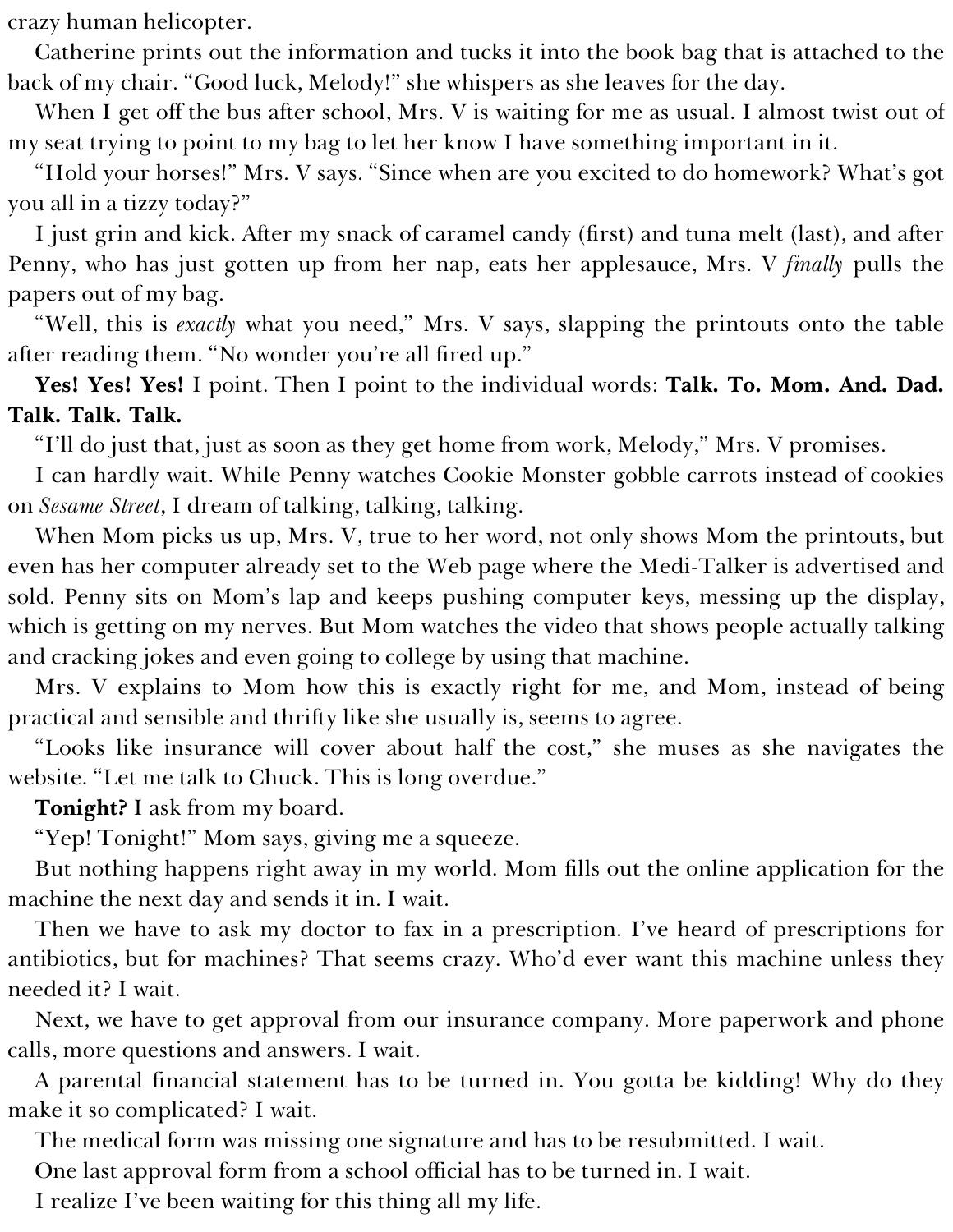Finally, finally, finally, on the Wednesday before Christmas, the Medi-Talker arrives. I need no other gift.

When I get home from school, Mrs. V tells me that she hurried to my house when she saw the UPS truck pulling up in our driveway. She signed for the package and brought it to her house for safekeeping. The huge brown box sits there taped and secure. And it is addressed to *me*!

I wiggle and squeal and insist we open it right away. I can feel one of my tornadoes coming on. *Spastic City, here I come!*

"Calm down, Mello Yello," Mrs. V says, placing a hand on my shoulder, but I can't relax.

### **Open! Open! Open!** I tap.

"Well, your mom knew you'd be impatient," Mrs. V says, "so when I called her to say it arrived, she told me it was okay for us to open it."

I feel like I'm going to have a heart attack watching Mrs. V carefully open the edges of the box. She lets me pull at the brown paper inside. Then, under about a mile of bubble wrap, there it is. The Medi-Talker. Smaller than I expected, it's only the size of my wheelchair tray, but it's sleek and shiny and cool to the touch. It is like a butterfly ready to unfold its wings.

Boy, oh, boy. I can't wait to try it.

Mrs. V plugs it into a wall outlet to charge the battery, then pulls out the *huge* booklet of directions. "Whew!" she says. "This will take a year to read and understand." She flops down in a soft easy chair with Penny on her lap and begins to read.

And I begin to wait. And wait. And wait. Finally, when I just know I'm going to explode, I wheel over to the table where the Medi-Talker sits.

I've seen the kids at school play video games they've never seen before, and I've seen them program their phones and computers without touching a book of instructions. So I take my right thumb and push the on button. The board whirs and glows, and then a welcome message appears on the screen.

I push another button, and a voice that sounds like an Englishman with a really bad head cold blurts out, **"Welcome to Medi-Talker!"**

Mrs. V jumps up from the couch. I shriek with joy. "It looks like you're way ahead of me, Melody. Not that I'm surprised." She sets Penny down. "Now let's see what this machine can do!"

I feel like Christopher Columbus bumping into America. It had been there all the time, but he was the first one from his world to find it. I wonder if his heart had beat as fast as mine is.

We quickly discover that the Medi-Talker has more than a dozen levels, all easily reached with just one button. So on level one we program in the names of everyone I know—my name, all the members of my family, kids and teachers at school, my doctors, the neighbors, my parents' friends, and, of course, Mrs. V. On the second level she insists we add all the vocabulary words we've been collecting on our multicolored three-by-five-inch flash cards.

Type, save. Type, save. Mrs. V's fingers fly as she keeps adding words for me. Lots of our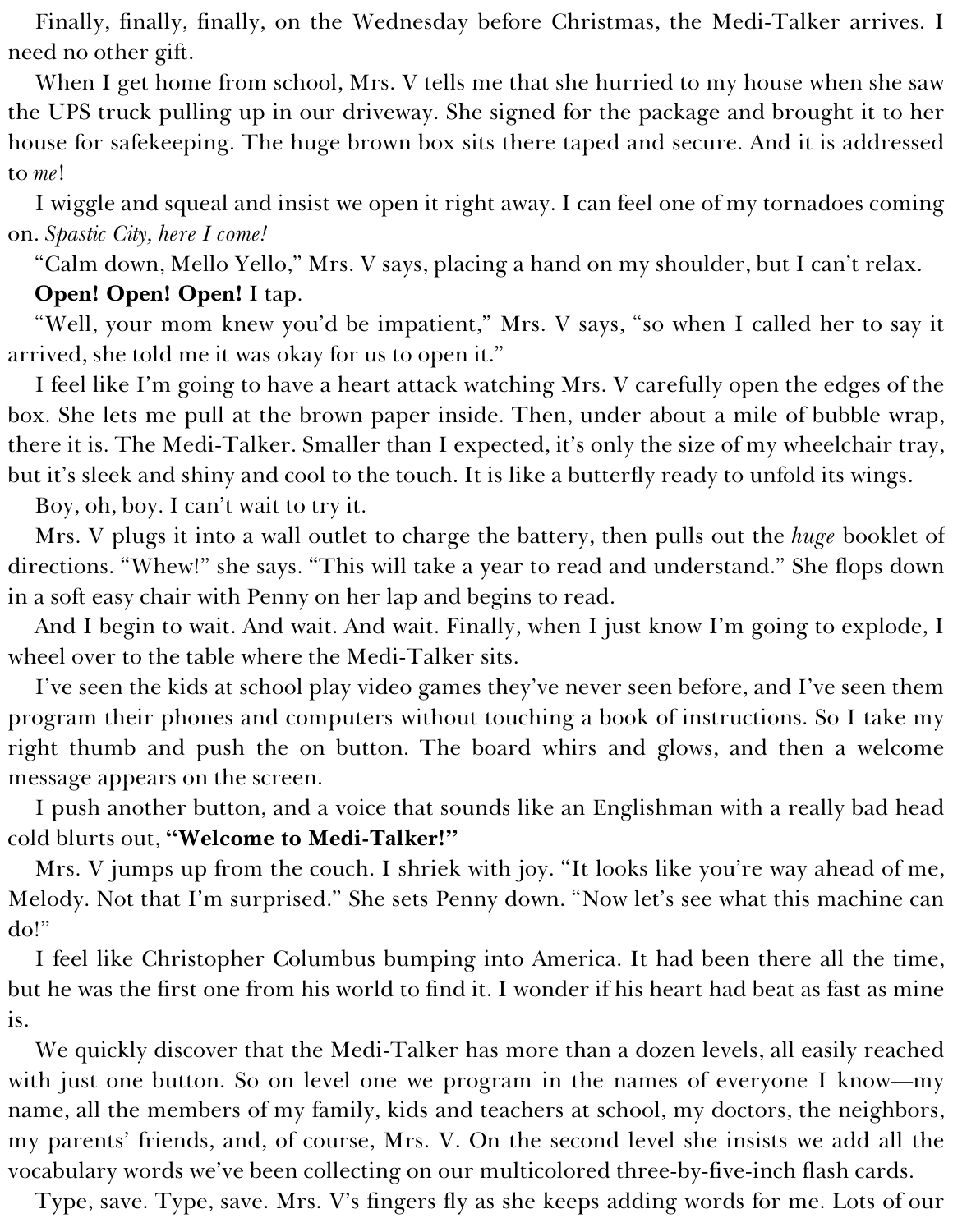vocabulary words are already in the machine's memory, but she gives me more. More. More.

Nouns, verbs, adverbs, and adjectives—thousands of them—as well as a cool sentencemaker that is located on another level. We can prepare hundreds of phrases and sentences and get to them with just a touch.

*Have you heard their latest song? That's what's up!*

*How did you do on the spelling test?*

Ordinary words. Normal conversation. I've never had that. Awesome.

Another level is for numbers and even computation—I'll be able to do math now. Maybe I won't tell the teachers about that one.

And there's a level full of corny jokes and silly sayings, with room left for us to add more. Another level plays music! I can connect the device to a computer and download any song I want. I can't wait to search iTunes. Maybe I can ask Rose which songs are hot.

Rose! I can actually talk to Rose now!

We stop programming after a while. Penny needs to be changed and kept occupied. But I'm much too excited to rest.

So after Mrs. V gets Penny set up with her dollhouse at the foot of the couch, we add even more words and phrases. Finally, she stops typing and says, "Would you like to try it out?"

The room is absolutely quiet. I stroke the edge of the machine softly, then push two buttons.

**"Thanks, Mrs. V, "** the computer's voice says.

She blinks real fast. I do too. She reaches for a tissue. We both need it.

Mrs. V tucks the tissue into her pocket, then begins reading again from the instruction manual. "Hey, listen to this!" she says. "With that connector cord, you can also save longer things you want to write—like stories or poems—on the computer!"

"Wow," the machine says.

Mrs. V nods in agreement. "This is going to be fun. But you're gonna need lots of practice to make it say what you want, kid."

She's right.

Many levels have been left blank for users to input their own information—words, sentences, phone numbers, even pictures. Information can be typed directly into the machine, or it can be downloaded from a computer. It's a little overwhelming.

"We can design this to fit *you*, Melody," Mrs. V tells me. "This will be *your* world, so let's take our time and make it exactly what you need."

I am so happy—I almost feel like hugging the machine, but that would look silly. Instead, I name it. That's probably pretty dumb, but sometimes it's good to have something that nobody else knows but you. I'm not going to type the name into the machine, because it's personal, but in my mind I'm going to call the Medi-Talker "Elvira," after that song I like. Yep, my heart's on fire for Elvira!

While Mrs. V plays with Penny for a while, I continue to explore what Elvira can do. One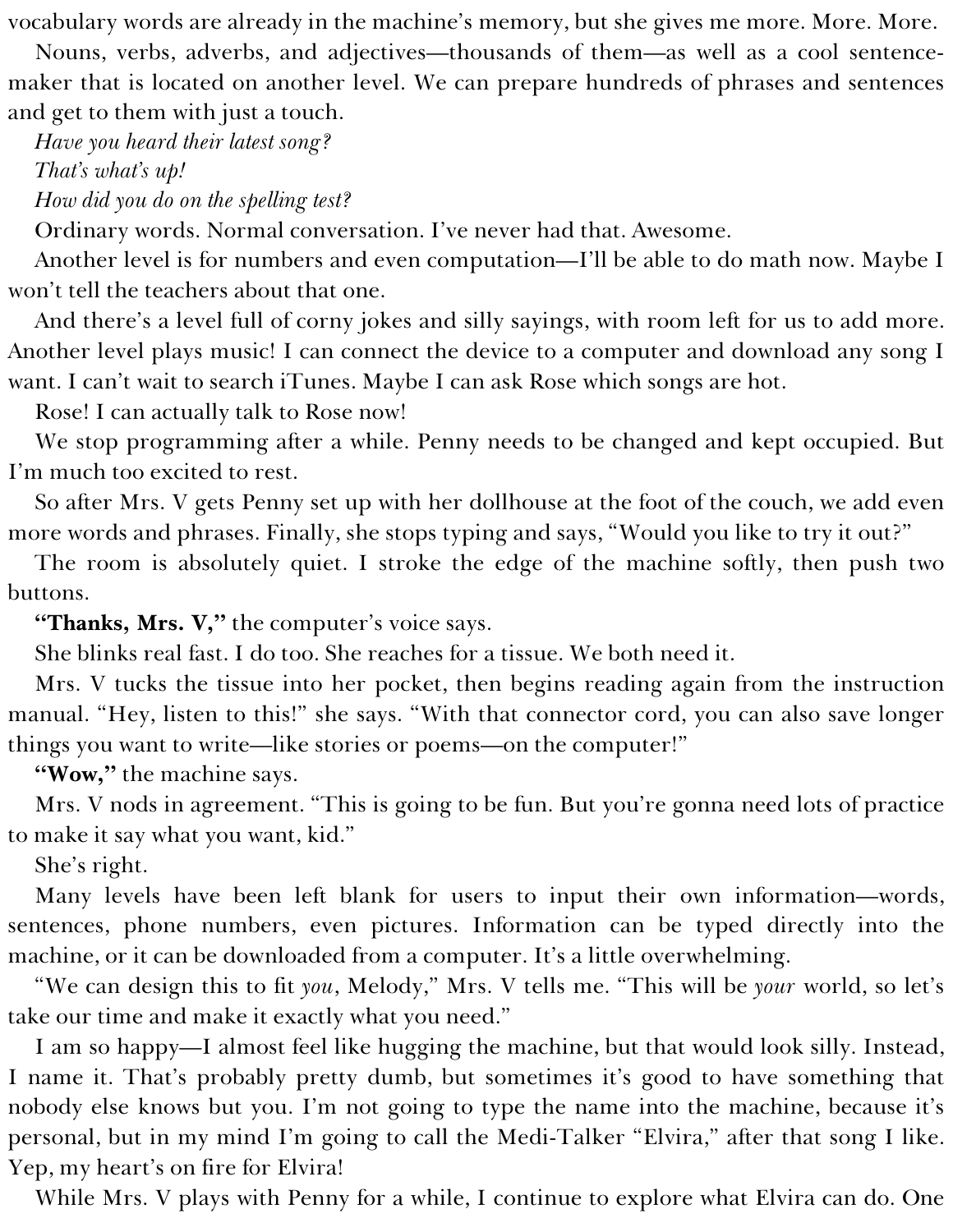of the first changes I want to make is the hello message and the voice that speaks it. The computer-produced greeting sounds really fake. But the machine offers several female voices to choose from, as well as a bunch of different languages.

I pick the voice called "Trish." She actually sounds like a girl, not a grown-up. I wouldn't mind sounding like her if I could talk.

*"Bienvenue,"* Trish says in French. I know that means "welcome." I push the button for German and she says, *"Willkommen."* I even find something that sounds like *"Foon ying"* when I touch the button for Chinese.

I stop for a minute and stare at the board. It has never occurred to me that there are kids like me in Germany and China and France who need a machine to help them talk.

Mrs. V returns to me and helps me change the original welcome message from the very mechanical-sounding **"Welcome to Medi-Talker"** to Trish's voice saying, **"Hi! I'm Melody. Talk to me!"** I can't wait to take it to school and introduce *my* new computer to everybody there. I wonder what Rose will say.

By now both Mom and Dad have called to check on how we're doing, how much progress we've made. They're both anxious to get here and see the device for themselves, so while we wait, Mrs. V suggests that we just keep programming it, adding more and more. She thinks I should practice using it for a couple of weeks before taking it to school. I don't really want to wait, but I have to agree with her that this is going to take some time. I want to be able to use the system to talk like ordinary kids. Sort of.

So we return to words—I want to input thousands of them: *Notebook. Marker. Homework. Assignment. Test. Positive. Negative. Fingernail. Nail polish. Outfit. Backpack. Purse. Scared. Excited. Purple.*

Then we type in more phrases—hundreds of them: *to the mall, from a distance, in the middle of, as a result, the reason why.*

Lastly, we get to some sentences—dozens of them: *What time is it? What's up with that? You crack me up. I'm so excited.*—before the doorbell rings.

When Dad and Mom come in to pick us up, Dad is ready with his camcorder. His hands are shaking a little. "Show us how it works, honey," he says.

I can't believe Dad is making a video of me saying my first words. It's almost like when he filmed Penny's first words—well, not really.

I type very carefully and push the button to make the machine speak.

## **"Hi, Dad. Hi, Mom. I am so happy."**

Mom gets all teary-eyed, and her nose gets red. She is looking at me all soft and gooey.

When I think about it, I realize I have never, ever said any words directly to my parents.

So I push a couple of buttons, and the machine speaks the words I've never been able to say. **"I love you."**

Mom completely loses it. She bubbles up with tears and grabs Dad. I think he might be sniffing back a couple of tears himself.

But he has recorded it all.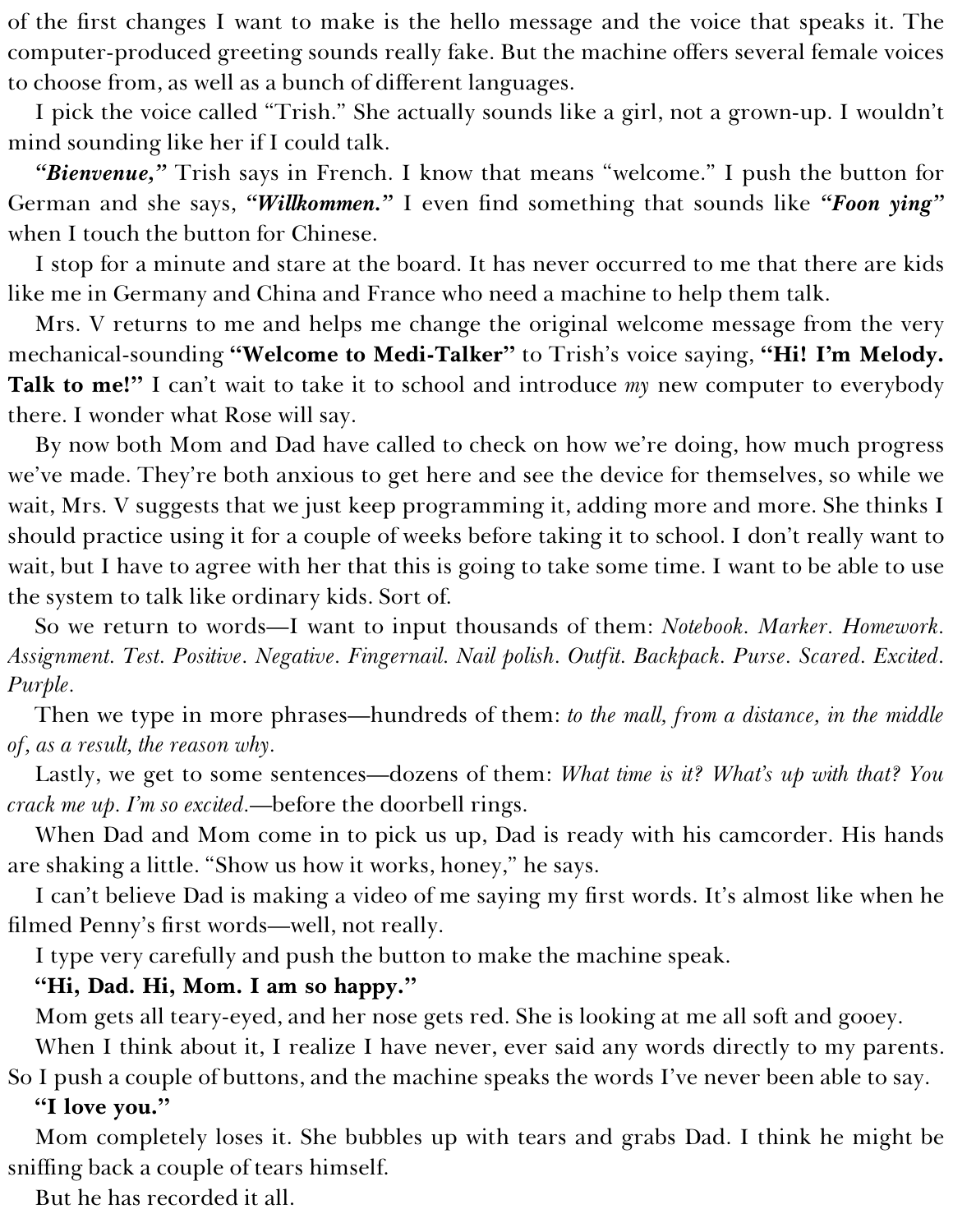**I wait until after the holiday break to take the machine into school. I have practiced with Mrs. V every single day of Christmas vacation. Learning how to push the right buttons, how to switch smoothly from one level to another, how to make contractions. I had to figure out how to say** *isn't* **instead of** *is not***, or** *there's* **instead of** there is. It was hard. I kept messing up, but Mrs. V wouldn't let me quit. I didn't want **to.**

So on that first Monday back, Elvira is the star of the day, making me the center of attention. And not because of something embarrassing I did, like throwing up or spilling my food, but for something really cool instead. Unbelievable!

Even the teachers seem impressed. "Watch out, world!" Mrs. Shannon announces when she sees me in the hallway. "Melody is ready to rock, y'all!"

I grin, push a button, and a song from the latest teen musical begins to play.

"Girl, you really got it goin' on! Music and everything!" Mrs. Shannon starts sashaying down the hall in rhythm to my music. I crack up.

In room H-5, Maria is glued to me all morning. "Cool beans, Melly-Belly," she keeps repeating. "Cool beans. Can I play?" She wants to touch the glowing lights and shiny buttons, but Mrs. Shannon steps in and distracts her with a new computer game she's loaded on the classroom machine.

When Catherine comes in, just before the bell for language arts class, I'm ready for her. She's wearing a green plaid shirt, a blue skirt, and orange knee socks. I planned the first thing I wanted to say to her, so Mrs. V and I had programmed it in ahead of time. I push a button and smile. **"Let's go shopping."**

Catherine gasps, then laughs so hard, she almost can't catch her breath. Then she runs over to me and hugs me. "I'm so happy for you, Melody! You really needed this! And, yes, we're gonna have to find a day so you can teach me some fashion sense!"

**"We need hurry, "** I type in. I am in a great mood.

"You're a coldhearted woman!" Catherine declares, still laughing. "But for now, let's get you to your inclusion classes and show off this cool new machine!"

I shiver with excitement. When I roll into Miss Gordon's room, as usual, nobody looks up, except for Rose, who flashes me a smile.

But then I turn the volume up real loud and I push a button: **"Hi, everybody. I have a new computer."**

Heads turn and voices whisper.

"They make computers for the special eddies?"

"It talks? Mine doesn't do that."

"You don't *need* yours to talk!"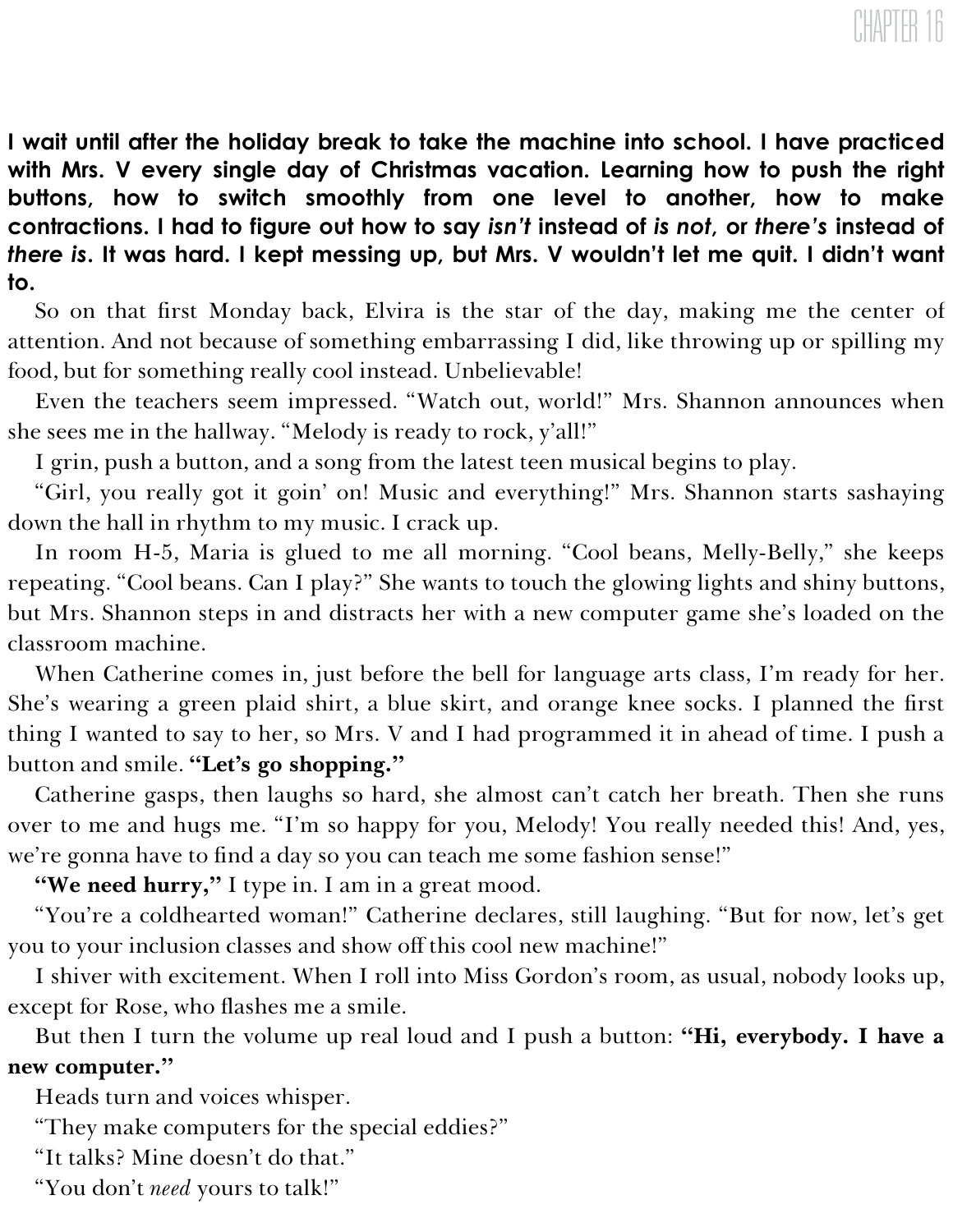"It sounds weird."

"So do you."

"What could she possibly have to say, anyway?"

But Connor jumps up, his shaggy blond hair flopping into his eyes, and says loudly, "That's awesome, Melody!"

And because he's one of the popular kids, and probably the biggest and tallest kid in the fifth grade, I think because he gives his okay, the rest of the students decide to leave it alone.

Well, most of them. Claire, who was the first in the class to get her own laptop and who makes sure everybody knows it when she gets a new iPhone or a Wii game, sniffs and says, "That sure is a funny-looking computer! But I guess it's perfect for a kid like you." She and Molly exchange looks. I swear they think I am blind.

Miss Gordon, who looks like she wants to squeeze Claire like an empty toothpaste tube, tells her, "Claire, I don't allow rudeness in my classroom. Now sit down and hush!"

But even Claire can't dim my good mood. I push another button for a sentence Mrs. V and I prepared ahead of time. Somehow I knew I would need it! The machine says, **"I talk to everybody now—Claire, too!"**

I see her scowl, but everyone else laughs. They all want to touch the machine or push a button or try to operate it, but Catherine keeps them away and lets me do all the demonstrating.

I go to the green level—the jokes. **"Knock, knock!"**

"Who's there?" several people reply together.

**"Isabel, "** the Medi-Talker says.

"Isabel who?" the kids surrounding me reply.

## **"Isabel out of order? I had to knock!"**

Everybody laughs at the silly joke with me. Even though my arms and legs flail out and I drool a little as I laugh, it is the first time in my entire life that I feel like I'm part of the group.

I wish I could click a save button so I could play this moment over and over and over again.

I type in, **"Today is Monday. It is cold, "** then push a blue button on the machine. It whirs a little, then, like a tongue sticking out, a thin sheet of paper erupts from the side of it. Printed on it are the words I just typed.

"Whoa!" says Rodney, the champion video game player in the class. "It's got a printer! That's too slick!"

Miss Gordon nods with encouragement as Catherine passes the printout around so everyone can read my words. Then Catherine tells the class, "Melody's Medi-Talker is a combination computer, music player, and speech device. It's got HD, high-tech guts, and it's designed to rock her world and connect you to it. Take the time to listen to what she has to say."

Claire raises her hand.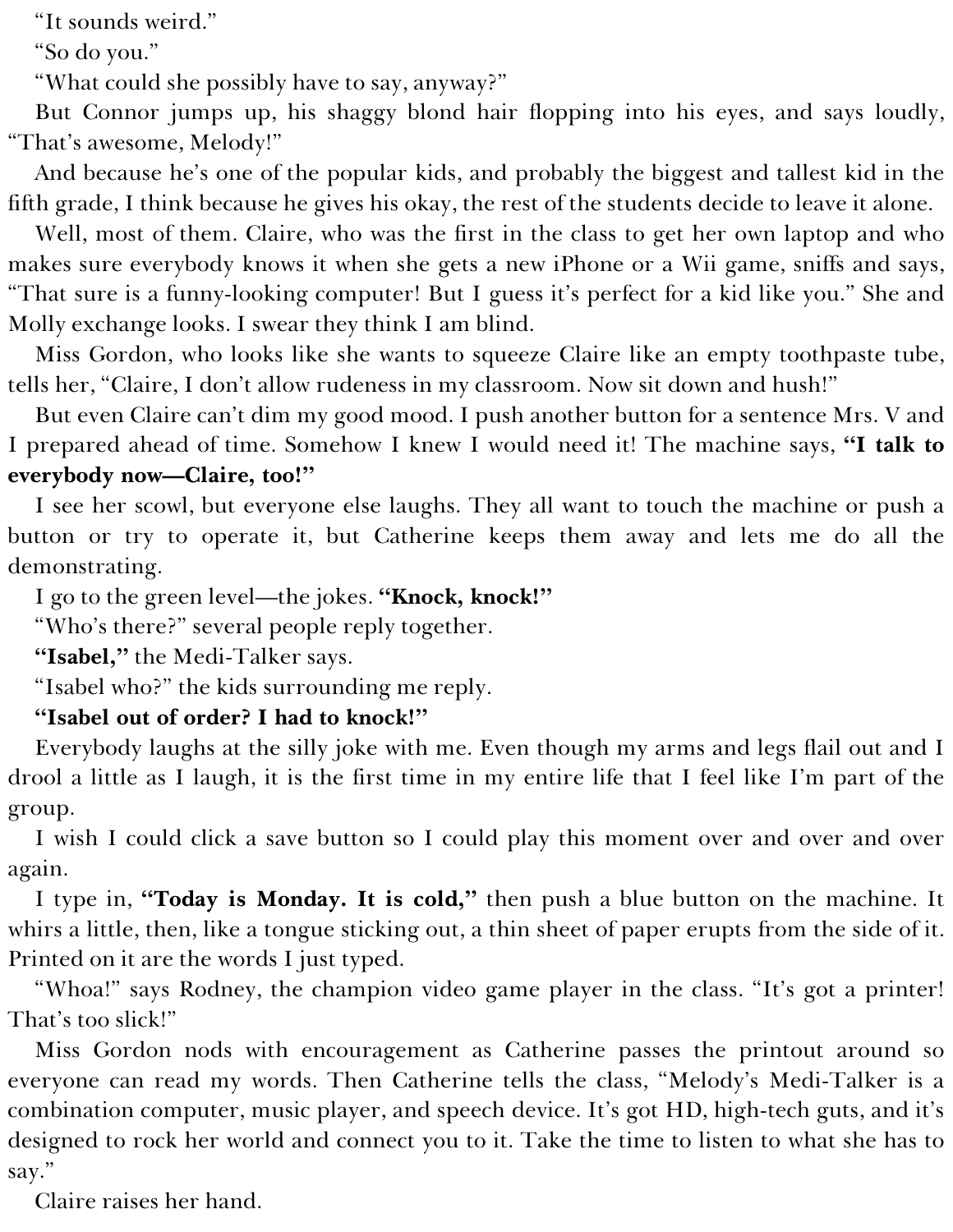"Yes, Claire," Miss Gordon says, a look of warning in her eyes.

"I'm not trying to be mean—honest—but it just never occurred to me that Melody had thoughts in her head."

A couple of other kids nod slightly.

Miss Gordon doesn't raise her voice. Instead, she responds thoughtfully: "You've always been able to say whatever came to your mind, Claire. All of you. But Melody has been forced to be silent. She probably has mountains of stuff to say."

**"Yes. Yes. Yes, "** I make the machine say.

I give Miss Gordon a smile of thanks, then I show Rodney and Connor a video game that came with my Medi-Talker. I doubt if I'll ever be fast enough to play Space Soldiers, but it's nice to know it's there. Rodney could probably master it in a hot minute.

Miss Gordon checks out the various levels and looks impressed. "What a huge vocabulary you have now, Melody!" she says to me. "I know you feel like a ton of bricks have been lifted from you."

I nod. **"Way cold, "** the machine says loudly. Oops! I meant to say *Way cool*. I feel my face getting warm as I hear Claire and Molly snicker.

But Rose pulls her desk close to my chair. "This is so awesome, Melody," she says softly, and I let her touch the shimmery keys.

**"Oh, yes, "** I reply. Then I look at her. **"Friends?"** I type.

"Friends!" she answers without hesitation.

"Happy," I type, then I tense. I hope I won't do anything stupid like knock something over with excitement.

Rose is looking intently at me. "I can't imagine what it must be like to have all my words stuck inside," she finally says.

**"It sucks!"** I type in.

Rose chuckles. "I feel you!"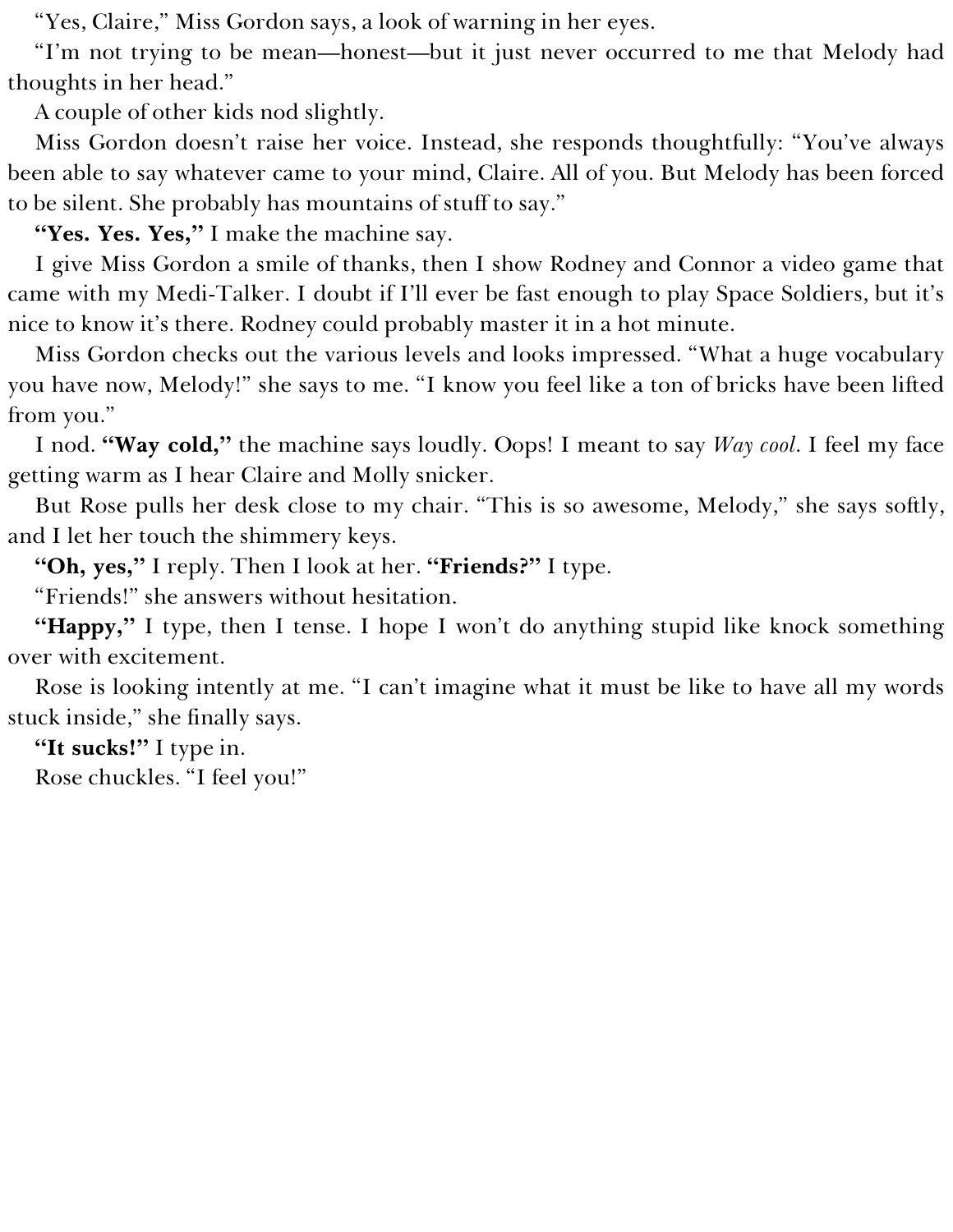## **As I've been getting used to using Elvira over the last month, life at school has been almost pleasant. Almost. I can ask Connor about a TV show that came on the night before or tell Jessica that I like her new shoes.**

It's been snowing—just flurries—almost every day. Late one January afternoon I typed, **"I hope we have a snow day—no school."** Everybody agreed. For once, I got to speak for the class.

I can answer questions in class lots better with Elvira to help me. For the first time, instead of "pretend" grades that teachers would give me because they weren't quite sure if I knew the answer or not, I get real grades recorded in the teachers' grade books that are based on actual answers I've given. Printed out and everything!

But at recess I still sit alone. It's been too cold to go outside, so we sit in the far corner of the overheated cafeteria until it's time to go back to class. None of the girls gossip with me about some silly thing a boy has said. Nobody promises to call me after school. Nobody asks me to come to a birthday party or a sleepover. Not even Rose.

Sure, she'll stop and chat for a minute or two, but as soon as Janice or Paula calls her to come and look at a picture on a cell phone, Rose will say, "I'll be right back!" then skip away as if she's glad she has a reason to cut out on me.

I just smile, hope I wasn't drooling, and pretend I didn't notice. After a few minutes of faking it, I push the button for the sentence **"Go back to H-5, "** and Catherine and I roll back down the hall.

One afternoon near the end of January, Mr. Dimming announced, in a voice that sounded like he'd been chewing on dry toast, "Instead of regular class today, I think we'll have a practice round for the Whiz Kids quiz team."

Everybody cheered because, otherwise, we would have had a lesson on the Sahara Desert. Talk about toasty and dry!

Every year our school sends a team to the Whiz Kids competition. The local rounds, with teams from elementary schools all around the city and county, are held downtown at a hotel. Last year our school got to second place in the whole district. The principal was so proud, she bought pizza for the entire school, even though the team was only for grades four, and five and six.

The first-place teams from across the state go to Washington, D.C., for the nationals. It's televised and is a really big deal.

Rose scooted her desk closer to mine. "I was on the Whiz Kids team last year," she told me.

**"I know, "** I typed. **"You're smart."**

She beamed, then leaned closer. "Connor will probably get picked again too. He's a little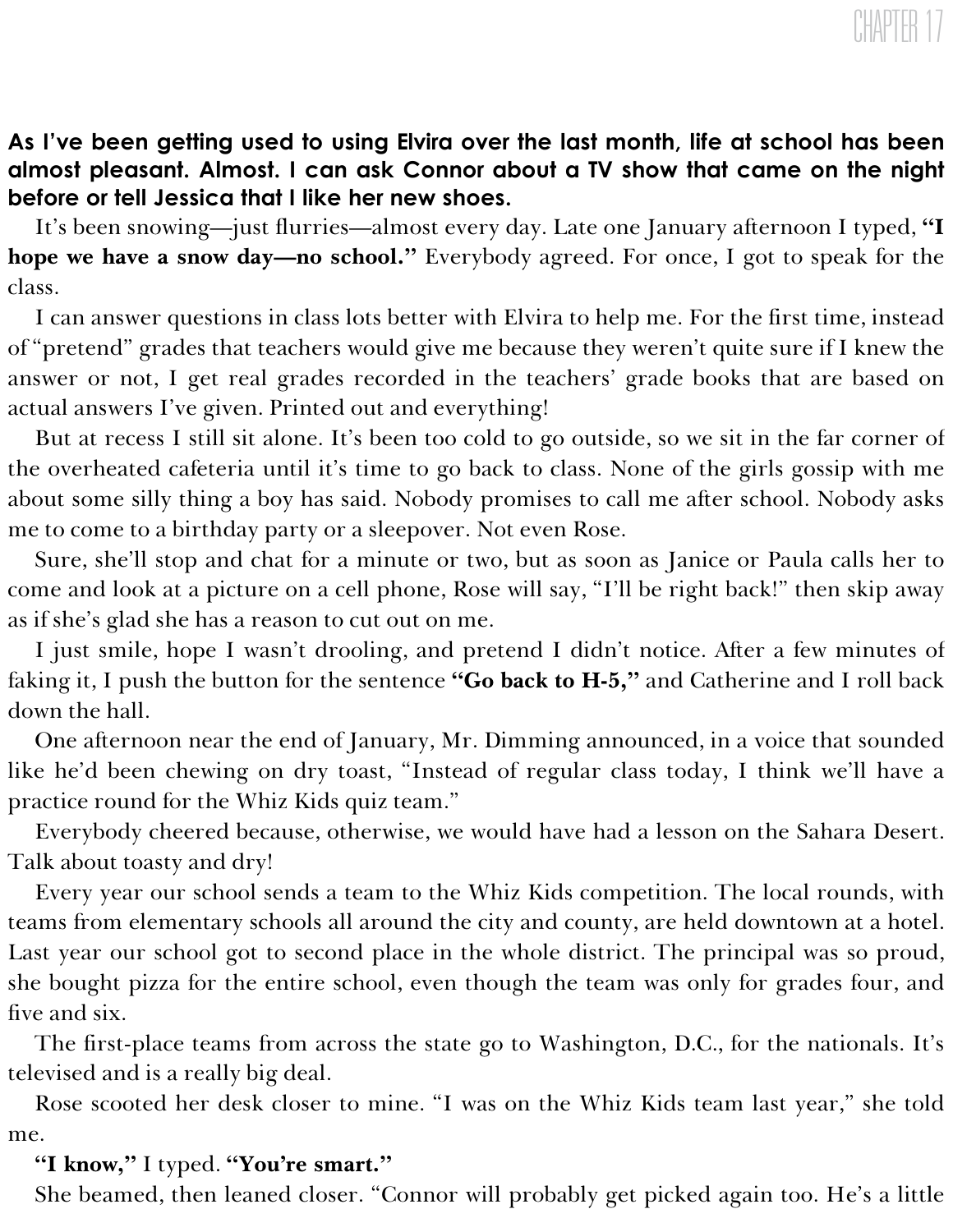hard to handle, but he's great with trivia."

I glanced over—Connor was boasting to his friends about last year's competition. "You ought to *see* the room in the hotel where they hold the contest. Gold chandeliers! Richlooking stuff everywhere! And kids from all over looking smart. But we smoked them all!"

"All but one team, dude," Rodney shouted out good-naturedly. "They tore you up!" The class hooted.

"Yeah, but this year we're gonna win! Right, Mr. D?"

"We're certainly going to try, Connor," Mr. Dimming replied. "The rules have changed slightly, so our team this year will be made up of just grades five and six. That gives us strength because some of you competed last year. Now let's just see how good we are. Let's do a set of sample questions just for fun, shall we?"

"You got prizes?" Rodney asked.

"Not every competition results in a prize, Rodney," Mr. D replied.

"Yeah, but it's more fun with good stuff at the end," Connor added. "Please?"

"Okay, okay! One slightly squished Butterfinger candy bar from my lunch bag," the teacher said, holding it up. Everyone laughed once more.

"Chocolate gives you zits," Rose teased Connor. "I don't want candy—I want to win!" She moved her desk back to her own row.

Catherine sat on the other side of me. "Do you want to play the practice round with them?" she asked.

**"Yes! Yes! Yes!"** I typed. **"Answers—A, B, C, D. Easy."**

She grinned. "Okay, easy! Let's see what happens!"

Mr. Dimming cleared his throat and smiled. "Whiz Kids time is my favorite event of the year," he admitted. "Let's see if we can go all the way this year!"

The class cheered.

"I will read the questions first, then the choices for the answers. You will write down the correct letter. Does everyone understand?"

Connor raised his hand, then called out even before Mr. Dimming noticed him. "Don't give us easy ones, Mr. D. I've got brains of steel!"

"And a mouth to match," I heard Rose whisper.

"Number one," the teacher began. "Which planet is closest to the sun?

A. Venus

B. Earth

C. Mercury

D. Mars

E. Jupiter."

"Baby questions!" Connor protested.

"Please, Connor. Silence," Mr. D said sternly. Connor finally shut up.

I pushed the letter *C* on my machine and waited for the next question.

"Number two," Mr. Dimming continued. "How many sides are on a heptagon?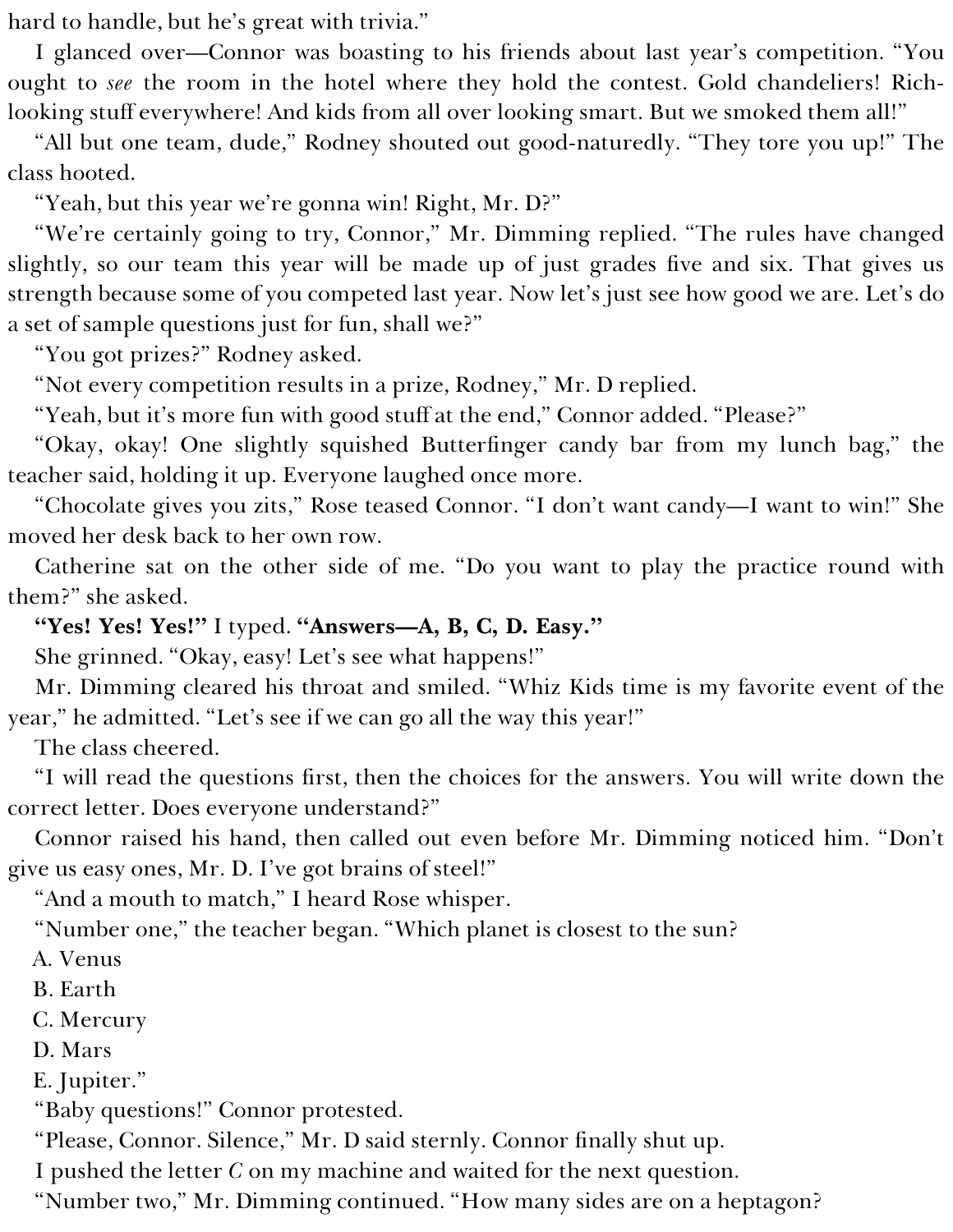A. Four

B. Six

C. Seven

D. Eight

E. Nine."

I typed in the letter *C* again. Would the same letter come up twice in a row? Why not? I knew I was right.

"Question number three," Mr. D. said. "How long is one regular term for a U.S. representative?

A. One year

B. Two years

C. Three years

D. Four years

E. Six years."

Hmmm. That one could be tricky. It seems like the same politicians are on the news all the time. But I typed in *B* as my answer.

Mr. D gave us fifty questions in all. Several were math problems. Others had to do with science and grammar. The last question was about geography.

"In what state would you find the Grand Canyon?" he asked.

A. California

B. Arizona

C. South Dakota

D. New Mexico

E. Utah."

I've never been there, but I've seen specials on the Travel Channel, and I'm almost positive it's in Arizona. I typed in the letter *B*, pushed the print button, and Catherine took my paper to the teacher's desk.

"Melody participated?" Mr. Dimming asked as he took the printout. He glanced from me to the paper in his hand. "How nice."

I didn't like the sound of his voice.

He scored the papers while we watched a movie about the pyramids in Egypt. I couldn't help stealing glances at him.

Finally, Mr. Dimming looked over his wire-rimmed glasses. "I've tallied the results. These are not official tryouts, but the students with very high scores today are Paula, Claire, Rose, and Connor."

Connor jumped from his desk and cheered. "I knew it! I'm the man! I'm hot! Lemme hold that piece of candy!" He started up the aisle toward the desk where the Butterfinger lay.

"Sit down, Connor!" the teacher said with exasperation. "You did well, but you don't get the candy."

"Who beat me?" Connor seemed amazed. "Rose? That's okay. I'll triumph in the real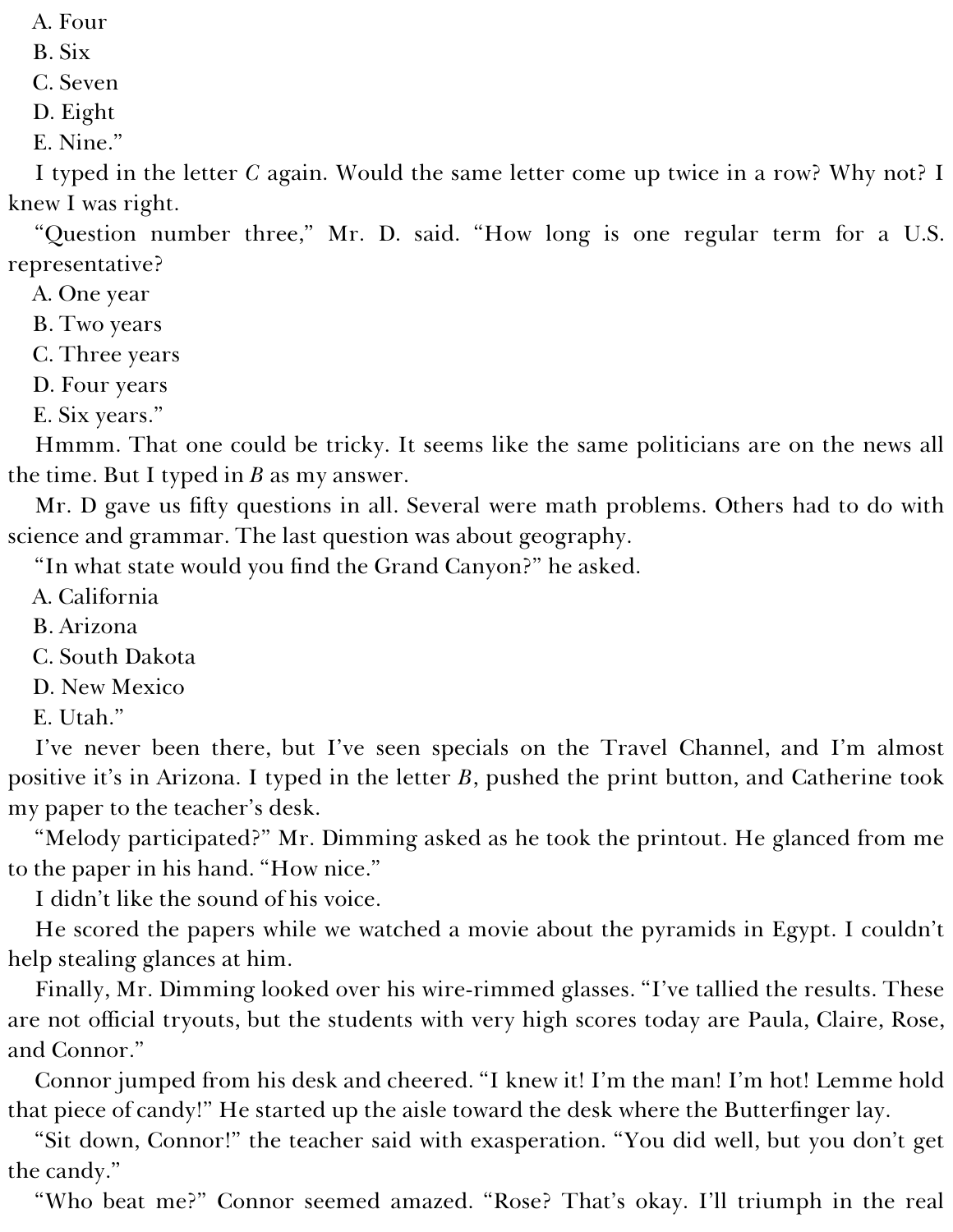tryouts."

I looked over at Rose. She smiled at me—a look of anticipation on her face.

Mr. Dimming was silent for a moment. He scratched his head. Finally, he cleared his throat and said, "The winner of today's competition, and the winner of the Butterfinger candy bar, with a *perfect* score, is . . ." He paused again, gave his head a shake, and started again. "The only person in the class who got every single question correct is . . . Melody Brooks."

Dead silence. No cheers. Just looks of disbelief.

"No fair!" Molly blurted out angrily. "Melody's got a helper who whispers the answers to her!"

"She musta cheated!" Claire added loudly.

Catherine jumped out of her chair and stormed over to where Claire and Molly were sitting, her new black leather boots clicking sharply on the tiled classroom floor. "I did *not* help her! Did it ever occur to you that she might have some smarts of her own?"

"She can't even sit up by herself!" Claire replied, her voice petulant.

"What your body looks like has nothing to do with how well your brain works! You ought to know that by looking in the mirror!"

"Ooh! She got you!" Connor said. That got a couple of laughs. But most of the kids were looking around uneasily. No one looked at me.

Claire said nothing in reply, and I guess Molly decided to shut up as well.

Catherine returned to where I sat, but the whole thing made me want to crawl under a table and disappear.

Mr. Dimming raised his hand for the class to be silent. "Melody, please come up and get your candy bar," he said. "I am very proud of you and your efforts today. And your classmates are as well. Let's all give Melody a round of applause!"

Everybody, except maybe Molly and Claire, clapped as I rolled slowly to the front of the room. The sound of my chair's motor whirred softly. They couldn't hear the sound of my thumping heart.

I figured the teacher offered me the candy to shut up Claire and Molly and to make me feel good that I accidentally got all the questions right. But it was no accident. I knew them all. Every single one.

Mr. Dimming placed the candy bar on my tray. Good. At least I wouldn't have to worry about dropping it in front of everybody. I rolled back to my place with my head down.

"I'm so proud of you! And you should be too!" Catherine whispered, holding her hand up for me to slap. But I didn't move.

**"Not, "** I typed.

"Why not? You beat them all."

It took me a very long time, but I typed, **"They think my brain is messed up like the rest of me."** I felt like crying.

"Then we'll just have to study and show them they're wrong!" Catherine said, a hint of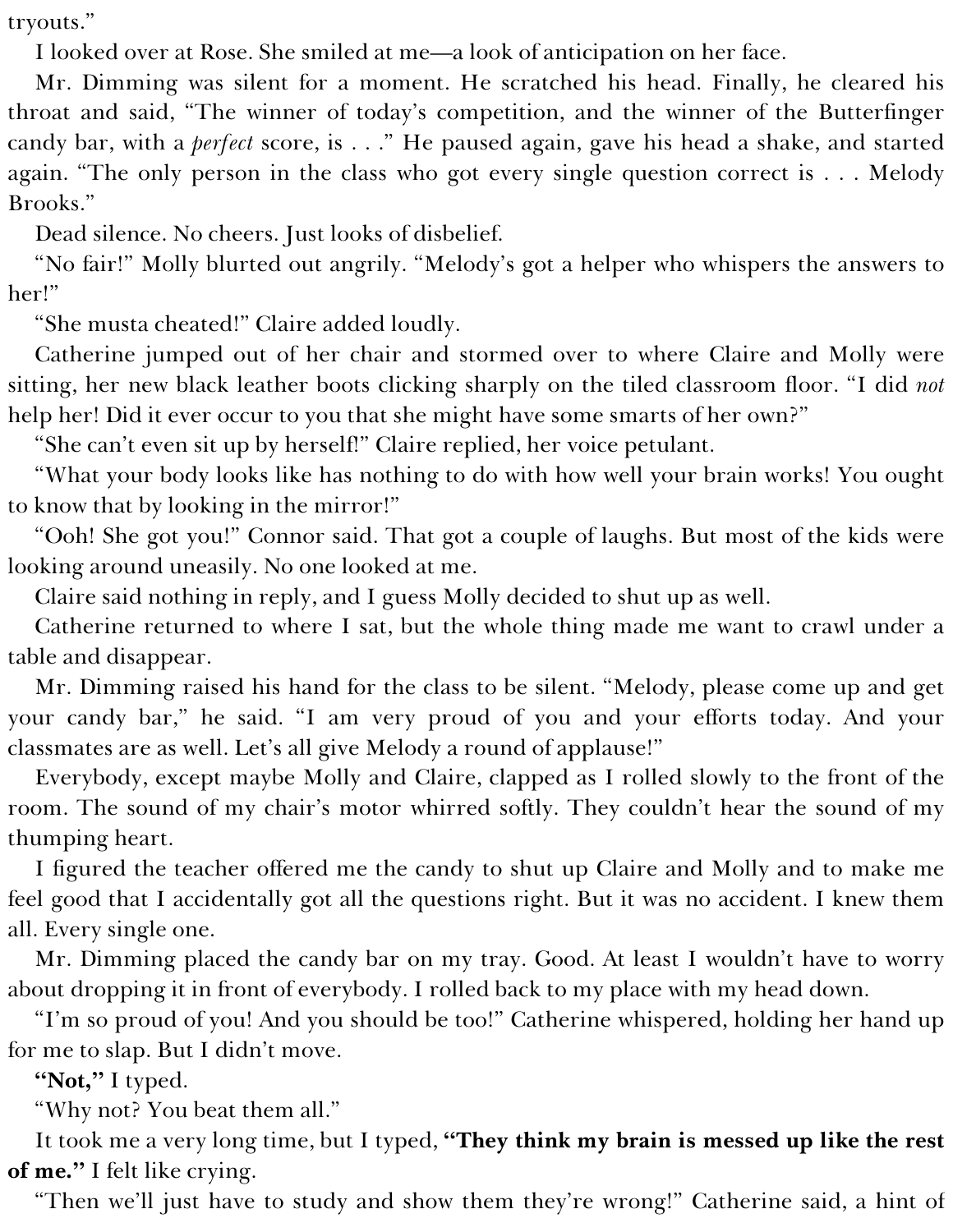defiance edging her voice.

**"Why?"** I asked.

"So you can be on the quiz team," she told me.

**"Never happen, "** I tapped.

Just as Catherine was about to reply, Mr. Dimming announced that the official tryouts for the quiz team would be held in one week. "Many of you scored quite well on this practice round," he said, "but remember you will have to compete against the sixth-grade students as well for the real competition. Go home and study. Only the best will be chosen."

"Like me?" Connor yelled.

"If you qualify," Mr. Dimming told him. "I'm taking a winning team to Washington, D.C., this year, class. Are you with me?"

"Yeah!" they all yelled.

I was amazed they'd get excited about studying for anything. But he rallied them like a football coach.

"Are you willing to study so we can be on television?"

"Oh, yeah!"

"You gonna buy a new suit if we win?" Connor blurted out.

Mr. Dimming actually laughed. "That's a promise. A new suit—maybe blue—with a red satin vest."

The whole class broke out in laughter and applause.

"Then, let's do our very best," Mr. D said. "I'm going to create extra-challenging questions so that we will be stupendously prepared this year."

"Well, he's already starting with the big vocabulary words," I heard Molly whisper to Claire.

"Hard questions?" Connor whined.

"Look at it this way," Mr. Dimming told Connor. "If Melody Brooks can win the first round, then my questions must not be difficult enough! We're all going to rally to win the competition!"

Everybody cheered.

Except me.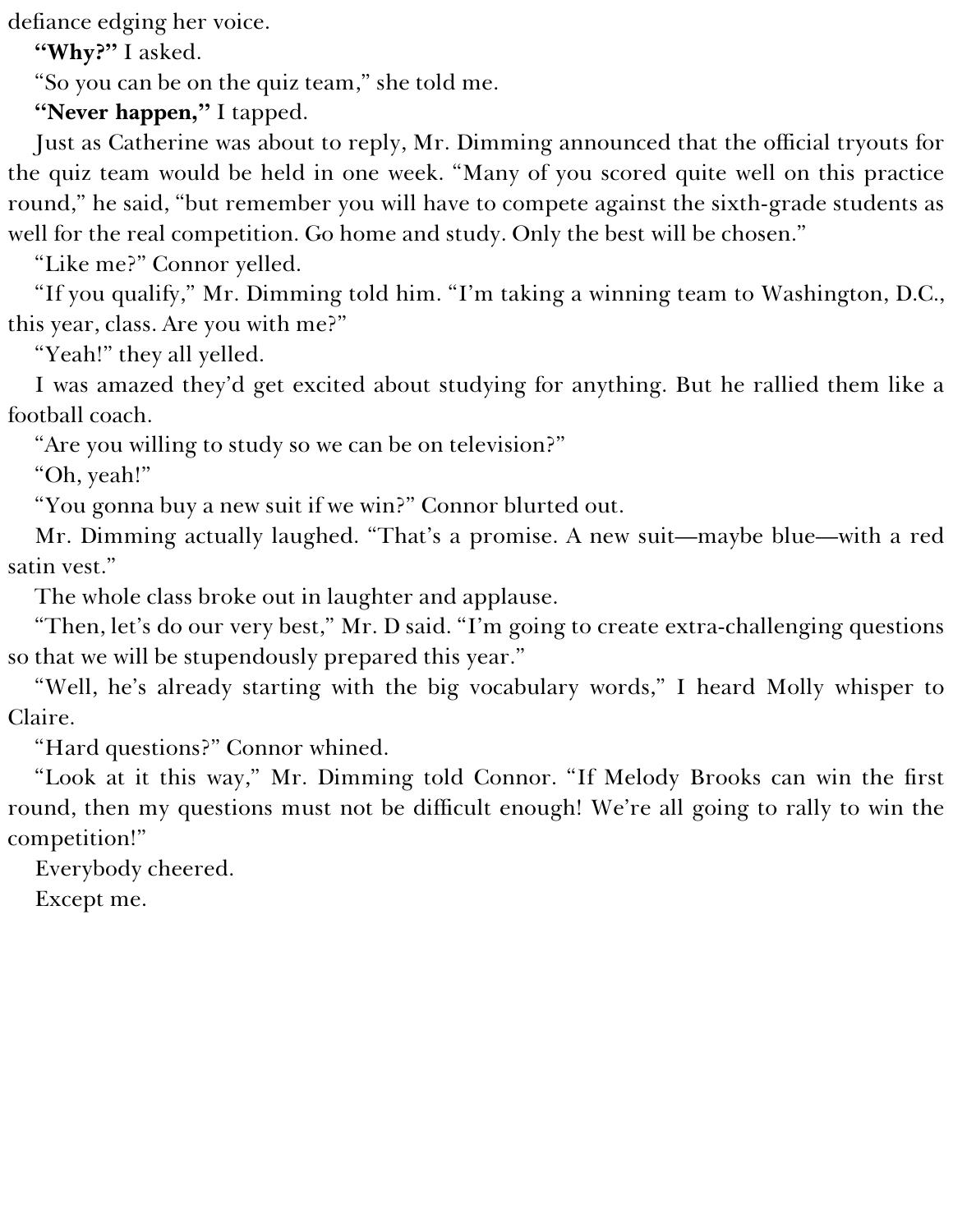**After school that day I was grumpy and mean. Mrs. V had prepared a new stack of word cards for me. Penny was wearing one of Mrs. V's turbans, and she looked ridiculous. Plus, she kept singing some stupid baby song at the top of her lungs. I took my arm and swept the whole pile of cards to the floor.**

"Who put salt in your Kool-Aid, Miss Thing?" Mrs. V asked. She did not pick up the cards. Penny stopped singing and stood there blinking at me.

I switched the Medi-Talker to off and looked away.

"Fine. Be like that. But you're going to pick up every single one of those cards!"

I stuck out my lip and stared at the wall.

Penny reached out and shook my arm. I tugged it loose. She didn't seem to care and started singing again:

"Happy, happy, happy, clap your feet,

Happy, sappy, pappy, blow your nose,

Biddy-boddy-bowdee, jump and jump."

She jumped. She stomped her feet. Then she sang the song again. And again.

She was really getting on my nerves. I wished she would just shut up! Talking all the time. Walking all the time. Jumping and bouncing and singing. *Just quit it! For just one moment, please STOP!*

But she wouldn't. "Hi, Dee-Dee," she said. She put Doodle on my tray.

I pushed the toy to the floor.

"Doodle, Dee-Dee." She picked up the stupid raggedy thing and placed it on my tray once more.

I knocked it off again. *Leave me alone!* I wanted to scream.

Penny was used to things falling off my chair, so she couldn't know I was being just plain horrible. The third time she put Doodle on my tray, I swept it off with such force that my arm brushed Penny's head. She toppled over and fell to the floor.

She looked at me, surprise on her face, grabbed Doodle, and ran to Mrs. V in tears.

"What's gotten into you, Melody?" Mrs. V asked as she rocked Penny on her lap. How could I explain?

I didn't want to cry, but I did. I turned my wheelchair so it faced the wall just as the phone rang. Mrs. V looked from me to the phone, sighed, and got up to answer it.

"Oh, hello, Catherine."

*Catherine?* I turned my chair slightly to listen better.

"Out of sorts?" Mrs. V asked. "Well, as a matter of fact, she does seem a little mopey this afternoon. No, I take that back. She's downright monstrous." Mrs. V caught my eye and made a funny face at me.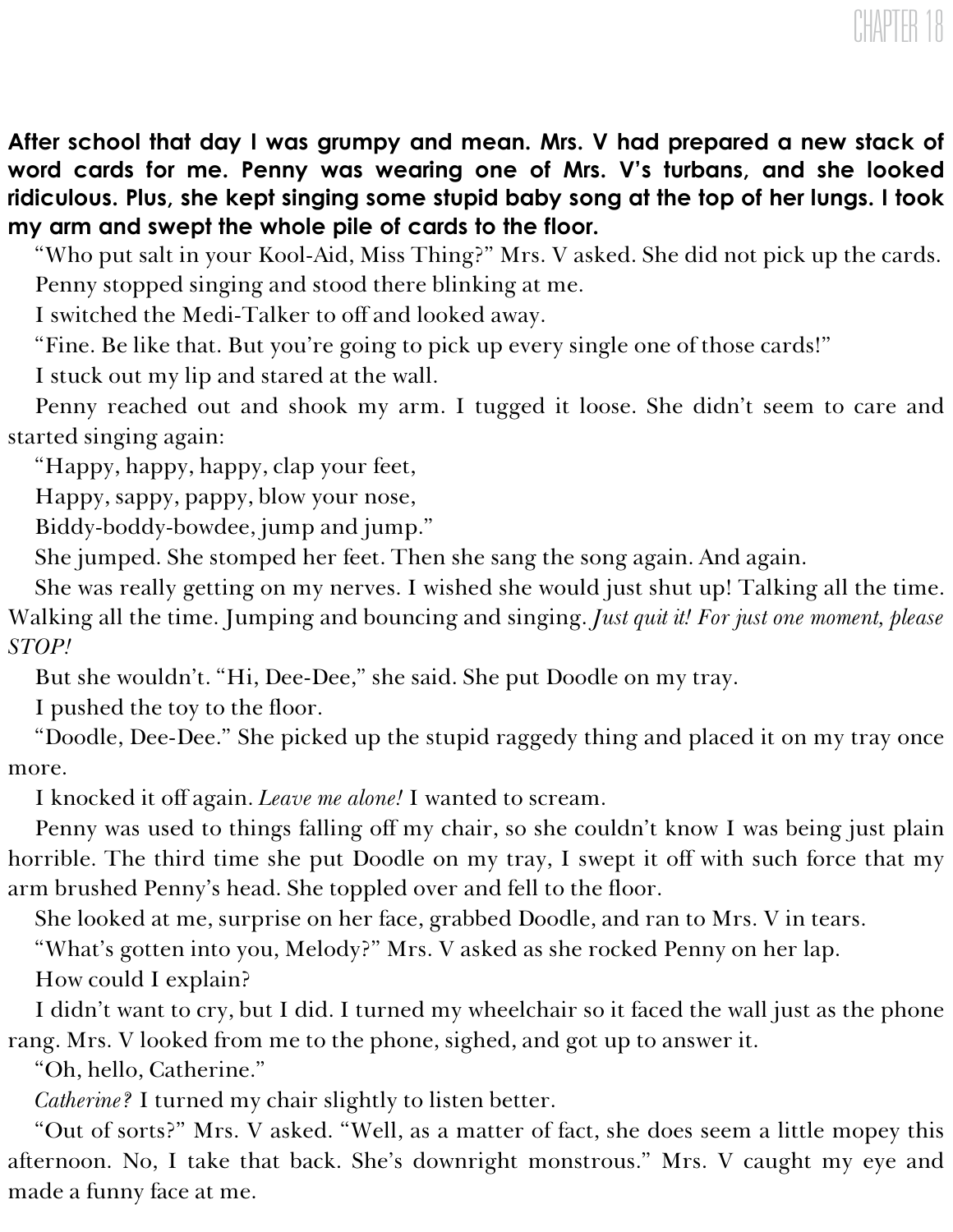I just glared at her.

"I'm not surprised she got all the questions right— the child is brilliant!"

*Lotta good it does me.*

"The teacher said *what*?"

Great, now *everybody* would know. Just thinking about it made me feel like pond scum again.

"In front of her classmates? What kind of professional is he supposed to be?" Mrs. V looked furious.

"How did she react? Never mind. I already know. She's sitting here looking like one of those blowfish we saw at the aquarium—all puffed up and spiny."

That's actually kinda close to how I felt.

"Thanks so much for calling, Catherine," Mrs. V said. "Yes, please call her parents this evening, and I'll be sure to talk to them as well. I am going to work on this problem right now."

With that, she hung up the phone, set Penny down on the floor, put her hands on her hips, and turned to look at me.

I figured here's where she hugs me and makes me feel better.

"So, you aced the quiz and then bombed the follow-up?" she said to me, indignation decorating her words. She flipped my talker back on.

Why did she sound mad at *me*? I looked up in surprise.

**"He hurt my feelings, "** I answered.

"So what?" Mrs. V spat back.

**"Kids laughed. Even Rose."** It was true, though I could hardly admit it. Even Rose had covered her mouth to stifle a laugh.

"Did you get the highest score in the class?" Mrs. V asked, completely ignoring my attempt to make her feel sorry for me. I should have known better.

**"Yes."**

"Did Catherine help you in any way—even a little bit?"

**"No."**

"Then let's get started."

I looked at her, a little confused. **"Started on what?"** I asked.

"On your study plan. You and I are going to practice, prepare, and push. I am going to quiz you, and you are going to answer. We're going to learn geography, science, math thousands of glorious tidbits of information!"

She sounded excited.

**"Why?"** I asked carefully.

"You know how athletes get ready for the Olympics? They swim early in the morning and late at night. They run around the track for hours and hours without a crowd to cheer them on."

**"I can't run very fast, "** I typed, then I grinned at her.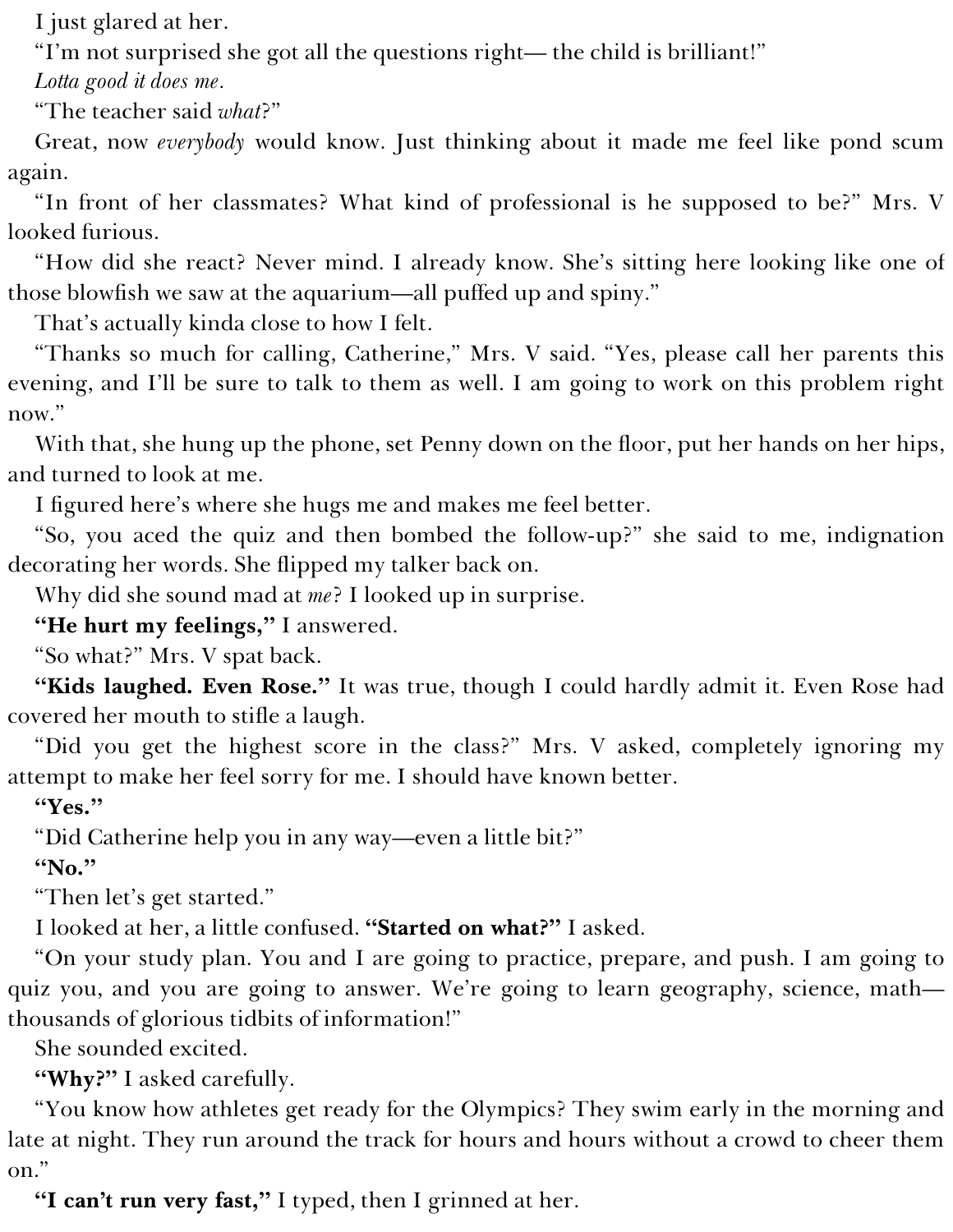"Maybe not, but you've got the fastest, strongest brain in that school, and you are going to try out for the quiz team next week."

**"They won't let me be on the team, "** I typed slowly.

"Oh, yes they will! They'll want you, all right. They'll *need* you, Melody. You are going to be their secret weapon."

## **"You think?"**

"I know. Now let's cut out all this fake feeling sorry for yourself and get started on studying. We have one week. I'm the coach, and you're my athlete. Get ready to sweat!"

## **"Sweat stinks!"** I told her with a laugh.

"So let's get stinky! But first you are going to pick up every single one of those cards."

I knew not to argue. She took me out of my chair, set me on the floor, and left the room while I pulled the cards that I'd knocked down into a messy pile on the floor. Penny helped.

Then Mrs. V put me back in my chair, and we got to work. She was gonna be a tough coach. "How is the test set up?" she asked me.

**"A, B, C, D, "** I tapped.

"Multiple choice! Wonderful! Piece of cake for you."

I wasn't sure about that, but I didn't disagree with her.

She went to her computer and found a Web page that listed every U.S. state and capital.

## **"Did those in school, "** I told her.

"Great! So we'll do them again!"

I fake groaned.

Mrs. V then looked up the capitals of all the major countries in the world. Gee, there sure are a *lot* of countries! But once she read them out loud to me, I had the info stuck in my head.

"What's the capital of Hungary?" she demanded.

I knew the answer was Budapest before she even gave me the four choices.

"A. Accra

B. Berlin

C. New Delhi

D. Budapest."

I pushed *D*, of course. Mrs. V didn't stop to cheer. She kept going.

I correctly answered that Tokyo was the capital of Japan, Addis Ababa the capital of Ethiopia, Ottawa the capital of Canada, and Bogotá the capital of Colombia. She quizzed me until Dad came to pick us up.

As Mrs. V stuffed Doodle and some unused diapers back into Penny's bag, she explained briefly what had happened at school and what she planned to do about it, what we were already doing.

"Are you sure?" Dad asked, glancing at me. "Maybe we're setting her up for failure, and she'll be hurt even worse."

"I am absolutely positive!" Mrs. V insisted. "Can Melody stay a little longer to study? I'll give her dinner and bring her home in a couple of hours. That will give you some one-on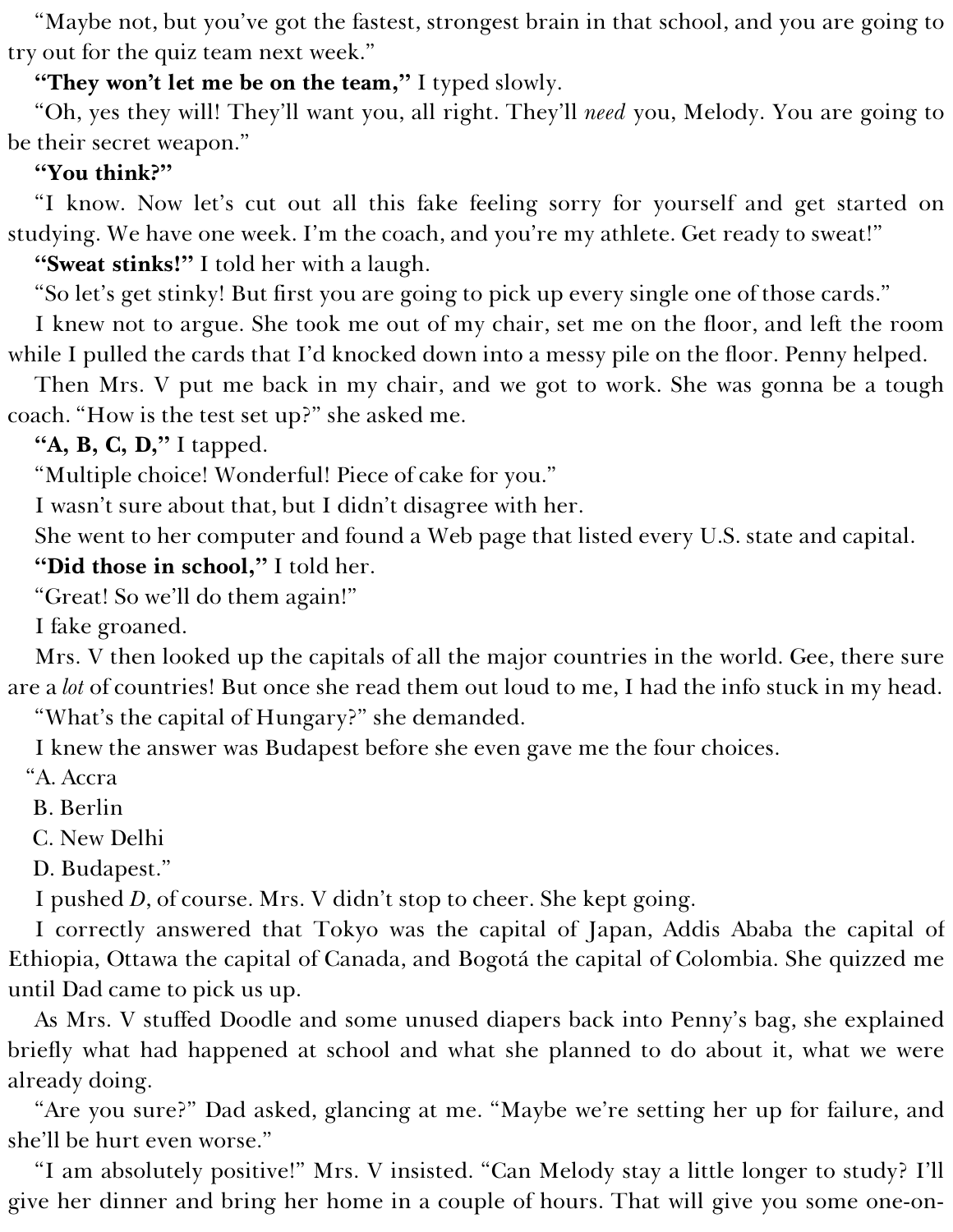one time with Penny."

"You cool with that?" Dad asked me.

**"Yes! Yes! Yes!"** I typed. **"I want to do this."**

"Go for it, my Melody," Dad said. He gave Mrs. V a thumbs-up sign and left with Penny.

After dinner we moved on to science. I learned that the bones in the leg are the femur, the tibia, the patella, and the fibula. Why can't they just call them something easy, like "knee bone" and "skinny leg bone"? But I memorized them.

I learned that insects are arthropods and that they have tibias too!

"The study of insects is called 'entomology,'" Mrs. V said. "That gives me an idea—let's learn all the words that end in 'ology'!"

I put my hand over my head and pretended to groan, but deep inside I was really jazzed.

"Which word means the study of words and their meanings?" she asked me after we had reviewed a very long list of "ology" words.

"A. Bibliography

B. Archeology

C. Histology

D. Lexicology."

I thought for a minute. I knew she was trying to trick me. *Histology* sounds like *history*, but for some reason, I think it has to do with skin. And *bibliography* has to do with books, not words. I typed in the letter *D*.

This time she did cheer. "Let me get you home, Melody. Top athletes need their sleep. We'll do some more tomorrow."

I grinned at her, tired and energized at the same time.

Mrs. V had called Catherine and explained the situation, told her to stuff information into my head along with the macaroni at lunch. So the next morning Catherine, of course, jumped right in.

While we were in room H-5, Catherine hooked me up on the earphones. I listened to an old audio cassette on volcanoes. It was scratchy and skipped a little, but it gave me information. Volcanoes were named for the Roman god Vulcan. I could've figured that one out myself. I found out about lava and ash. I learned about how the whole city of Pompeii got covered up when Vesuvius erupted. Surprisingly interesting stuff.

I listened to tapes on Australia and Russia, on constellations and on the planets.

"You learning anything from these oldies but goodies?" Catherine asked as she slipped in another tape for me. It was on diseases.

**"Info always good, "** I typed.

"I feel you," she replied. "Are you still upset about what happened in Mr. Dimming's class?"

**"Deleted the memory—need room for facts, "** I took the time to type.

She gave me a thumbs-up.

**"I'm a little scared, "** I admitted. **"Suppose I mess up?"**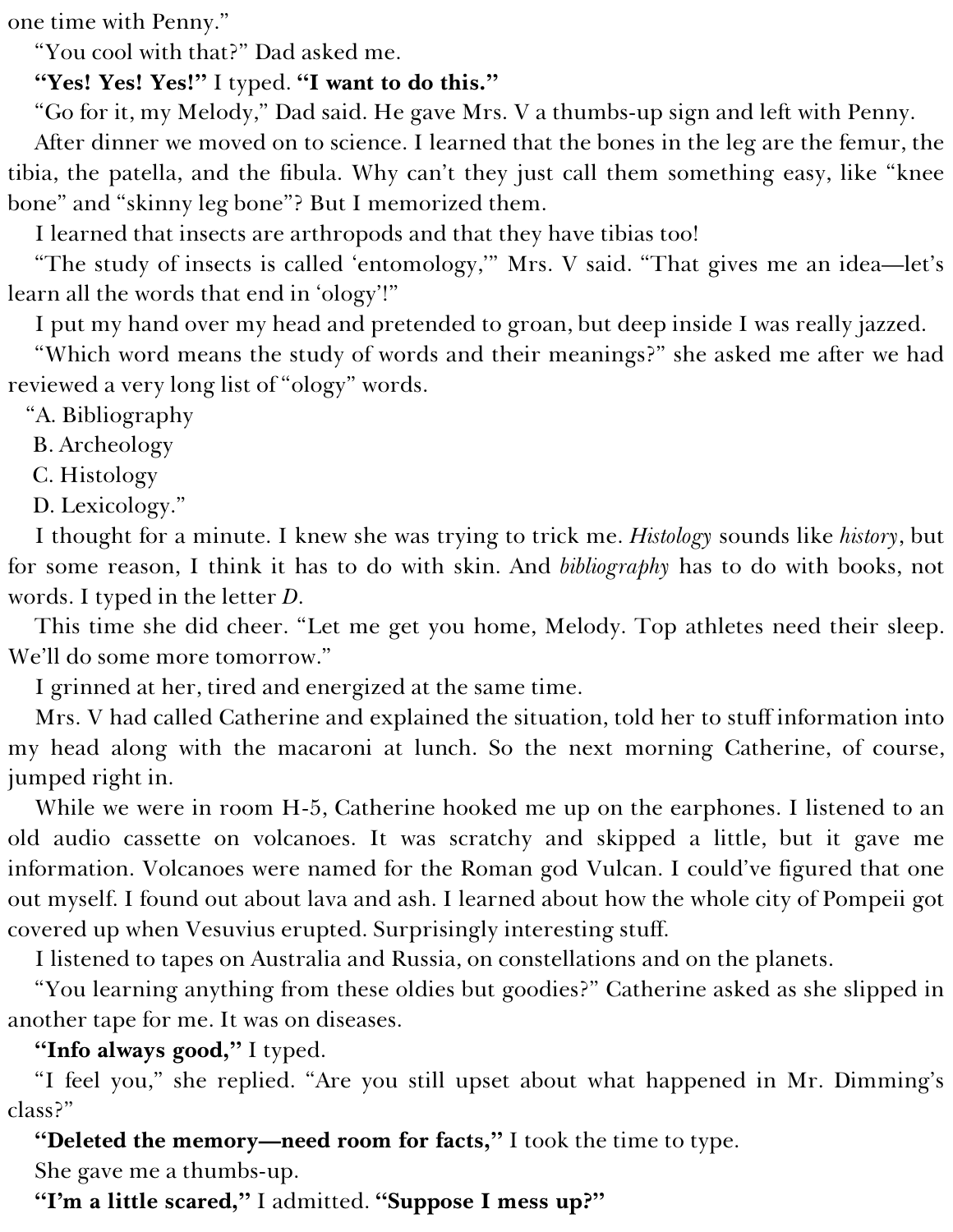"You can do this, Melody," she said sternly as she adjusted the earphones. "You certainly have enough smarts to be on the team."

#### **"Go away while I take the test, "** I typed. **"Keeps Claire quiet."**

"Gotcha!" Catherine said. She held her hand up to slap my palm. It wasn't much of a slap —more like a mushy grab—but we were on the same page.

Except for lunch and recess, I listened to tapes and worked with Catherine the rest of the day. She quizzed me on facts and dates and kings. And math. That might be hard for me. Words float easily into my head. But numbers seem to sink to the bottom like rocks. I don't know why.

"Let's do it again," Catherine said gently as I got mixed up on a math problem about trains and their speed.

Nobody rides trains anymore! Who cares?

But she kept at it until it made sense to me. I discovered that if I make numbers into a picture story in my mind, the answers come easier. I changed the figures to words. Magic!

Instead of going out for inclusion classes, I shook my head and told Catherine I didn't want to go. I wanted to stay and study instead.

Evidently, I wasn't missed. Nobody sent a frantic message to room H-5, wondering why Melody wasn't in class today. Nobody peeked their head in the door to see if I was absent or sick or maybe having a convulsion in the middle of the floor.

Nobody seemed to notice at all.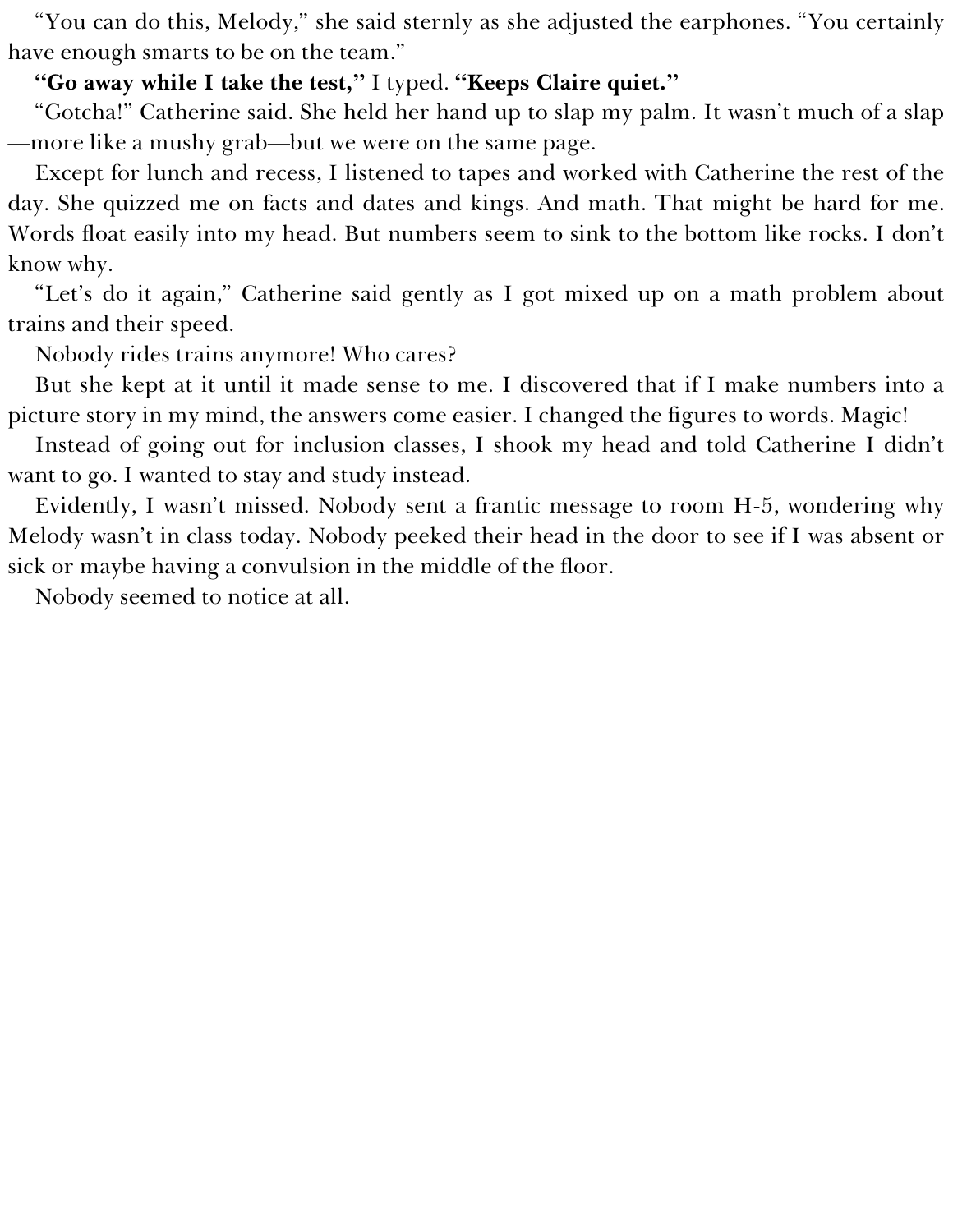**The week zipped by. I studied at school every day with Catherine, after school every day with Mrs. V, and every evening at home as well. I reviewed words from all the levels of my board. I practiced spelling long words and matching facts and dates. I made up my own games. Mom quizzed me about flowers and medical terms. Dad asked me questions about economics and retail management and sports. I swallowed it all.**

Sometimes I sit in my room and just type in new sentences for Elvira to say. One letter at a time. It takes hours. But once an entry is in, all I have to do is push one button and the whole sentence will be spoken for me.

I guess the question I get asked the most, in a lot of strange variations, is: "What's wrong with you?" People often want to know if I'm sick or if I'm in pain or if my condition can be fixed. So I prepared two answers— one that is polite but kind of wordy, and one that is a little smart-mouthed. To those who are genuinely concerned, I push a button to say, **"I have spastic bilateral quadriplegia, also known as cerebral palsy. It limits my body, but not my mind."** I think that last part is pretty cool.

To people like Claire and Molly, I say, **"We all have disabilities. What's yours?"** I couldn't wait to use that one. When I showed Mrs. V, she laughed so hard, she snorted.

Now it's the Saturday before the tryouts, and Mrs. V and I are sitting outside on her front porch. I'm wearing a light jacket, but it's one of those rare warm February days that fools the hyacinths into thinking spring is here. I want to warn the little buds and say, *Wait! It's gonna snow next week. Stay put for another month!* But every year the early spring flowers shiver in the last snow of the season.

We watch wisps of clouds hover over us. A canary-colored goldfinch is perched on the railing, looking at the empty bird feeder dangling above it. If he could talk, I bet he'd ask for thistle—and more warm days like this.

"What would you do if you could fly?" Mrs. V asks as she glances from the bird to me.

**"Is that on the quiz?"** I ask, grinning as I type.

"I think we've studied just about everything else." Mrs. V chuckles.

**"I'd be scared to let go, "** I type.

"Afraid you'd fall?" she asks.

**"No. Afraid it would feel so good, I'd just fly away."** It took me a long time to type that. She is quiet for a very long time. Finally, she says, "You *are* a bird, Melody. And you *will* fly on Monday when you take the test."

I hear our front door slam shut next door, and I wave to Mom and Penny as they wander over to the porch. Butterscotch, clearly happy to be unleashed, bounds next to them, sniffing the base of every tree.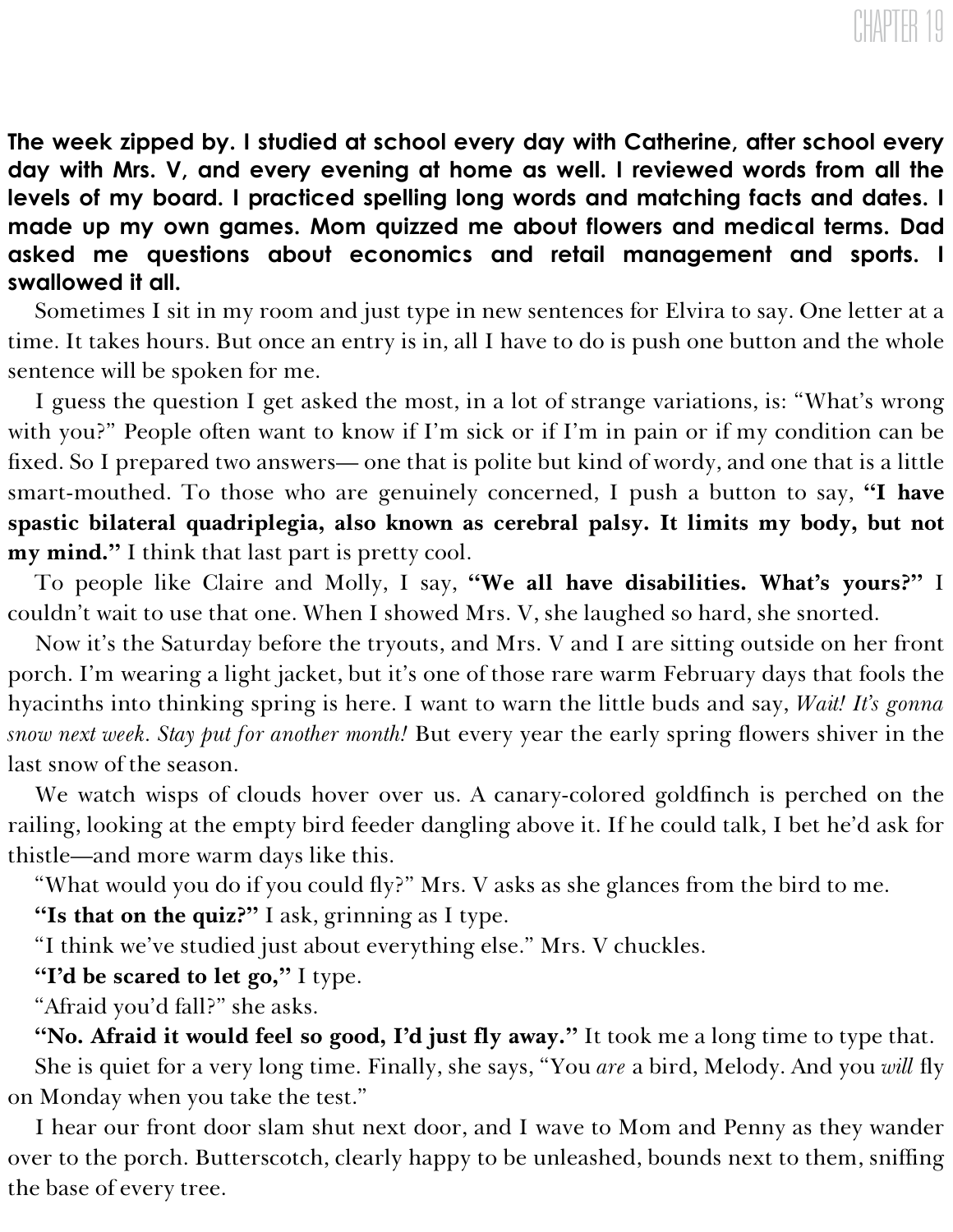Penny walks with such determination, her face alternating between frowns and smiles as she concentrates on marching down the path between our two houses, then climbing the front steps with both hands and both feet. She's wearing her puffy winter jacket and the hat of the day—a blue straw thing that is scrunched and crooked from her sitting on it so many times. Poor Doodle, of course, drags behind her.

"Dee-Dee!" she cries as she finally gets to the top step. I'm still boggled by how easily she does stuff.

I touch the sleeve of Mrs. V's dress as I think about what she asked me. **"Freedom, "** I type, pointing at Penny. **"Freedom."**

Mrs. Valencia nods. She understands.

"What a glorious day!" Mom says, breathing deeply. "You think we're done with winter?"

#### **"More cold coming, "** I type.

"You're right, but it sure is a nice preview," Mom says as she unzips Penny's jacket. "How's the study team progressing?"

Butterscotch rests at the bottom of the steps. I swear the dog looks like she's smiling.

**"Good, "** I say through my Medi-Talker.

"Violet, you're amazing," Mom says. "The time and effort you've put into teaching her and getting her ready for this test, and . . ." She breaks off, blinking hard. "You must have taught her *thousands* of words."

"Nobody seems to be amazed that Penny is soaking up and learning thousands of words," Mrs. V replies with a shrug. "Melody is no different."

Mom nods in agreement. "I know you're right, but— but . . . it's just so much *harder* for Melody."

"No, it's harder for *us.* We have to figure out what's in her head."

I'm getting tired of them talking about me like I'm in another room. I turn the volume on my machine up loud. **"Let's have cookies."**

"Cookies!" Penny repeats.

Mrs. V stands up. "I hear you, Penny babe. Let me find us some sweets!" As she heads into the house, she turns to Mom and says softly, "Miz Melody here has always had a special place in my heart."

#### **"Heartburn!"** I type.

That gets them both laughing.

Mrs. V returns a few minutes later with a plate of hot chocolate chip cookies and two servings of milk in red sippy cups decorated with Disney princesses. I hate to admit it, but a sippy cup makes it easier for me to drink.

"Cookies!" Penny screams. She reaches for the plate, but Mom pulls her arm back.

Mrs. V gives Mom two cookies on a paper towel. Mom blows on one, then gives it to Penny, who proceeds to stuff the whole thing in her mouth.

"Look at my little Penny pig," Mom says, laughing.

Mrs. V breaks my cookie into segments, then places a piece in my mouth. Although I'm a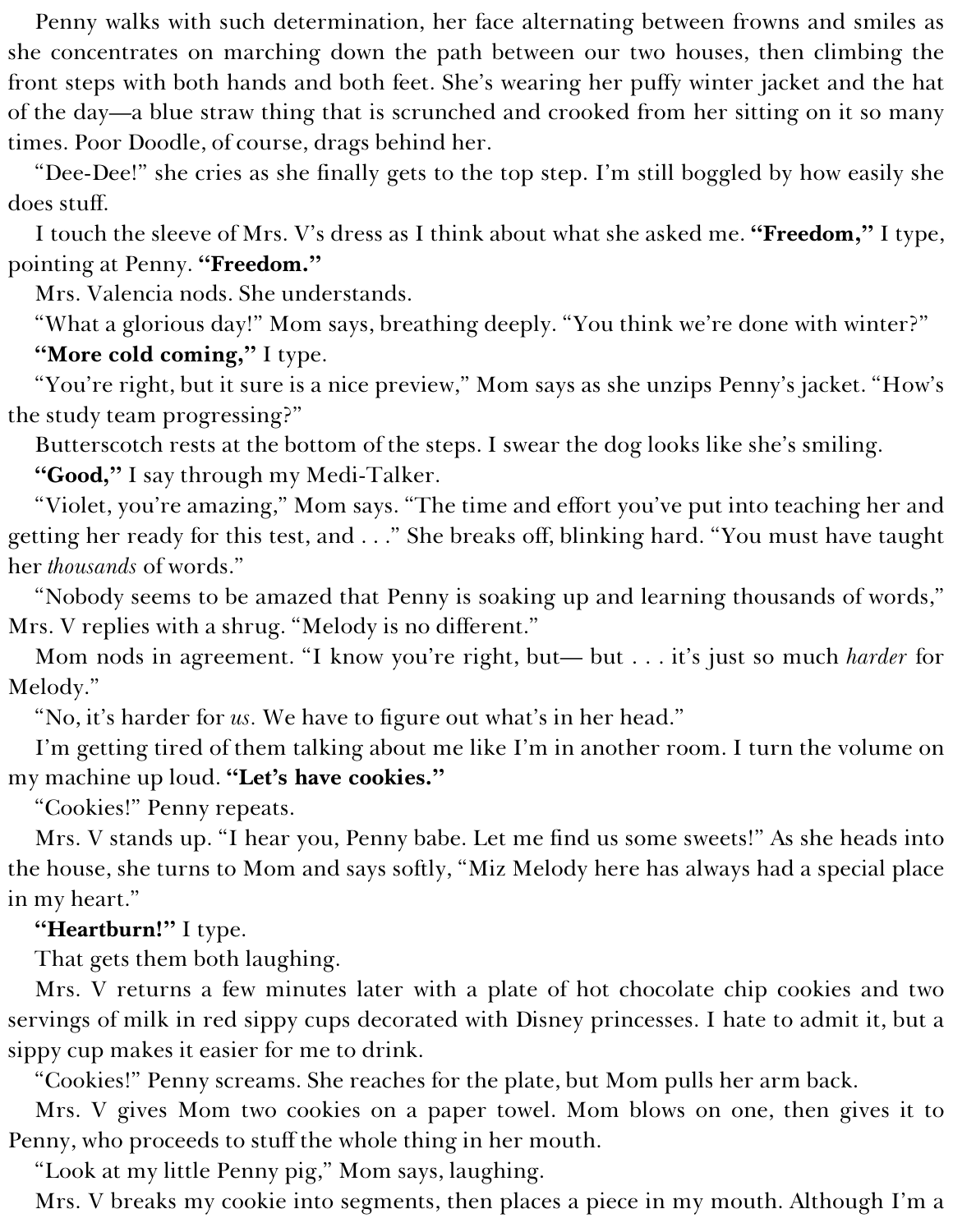caramel lover, these cookies must have been made in chocolate heaven. I swallow while Mrs. V gives me sips of cool milk. Cookies smoosh down so great with milk—I don't even have to try to chew. I'd love to have enough control to feed myself, but that's on my list of things I'd wish for— along with walking, and taking myself to the bathroom, and—oh, yeah—flying.

Interrupting my thoughts, Mrs. V asks, "What continent produces the largest crop of cacao beans, which give us this chocolate?"

"**Africa!"** I type.

She nods and gives me another sip of milk. "And which state produces the most milk?"

### **"California, "** I reply.

"I think you're ready, Melody!" Mrs. V announces.

Mom reaches over and strokes my cheek. "You're going to rock on Monday!"

### **"Then what?"** I type.

"Then you run for president!" Mrs. V interjects.

**"Yeah, right, "** I tap out.

Just then Dad pulls into our driveway. Boy, does our big old car need a trip to the car wash!

"I guess Chuck got off early today," Mom says, looking pleased. "Maybe we can get an early dinner."

Dad gets out of the car, stretches, and waves at us.

Penny's face lights up. "Daddy!" she calls out. Standing up, she looks at us with a devilish grin.

"Don't you dare!" Mrs. V warns, in her "I mean it" voice.

Penny ignores her. "Go bye-bye in car!"

She *loves* to ride in the car. It doesn't matter where— the store, the post office—as long as she gets to ride in her little car seat in the back. Doesn't make much sense to me—she falls asleep as soon as we turn the first corner.

She hurriedly bumps down a couple of the porch steps, then two more, waiting for a reaction from Mom.

"Penny Marie Brooks, you bring your little buns right back up here!" my mother cries out. When Mom uses all three names, it's serious.

Penny reaches the bottom of the steps, looks back at us, smirks, and says, "See Daddy! Gotta go to work!" Then, as fast as her short little legs will carry her, she bolts for Dad.

Mom, of course, has other ideas. So does Butterscotch, who jumps up, gives three short barks—almost like Mom using three names—and calmly walks in front of Penny to block her path.

"Good dog," Mom says. "Come back here, little cookie face!" By this time she has hurried down the porch steps and retrieved my sister. "This child," she says to my dad, who is ambling over to us, "is an escape artist! I need four sets of eyes with her!" She wipes the chocolate off Penny's face and nuzzles her.

"Good thing you've got Butterscotch," Dad says as he brushes the top of the dog's head.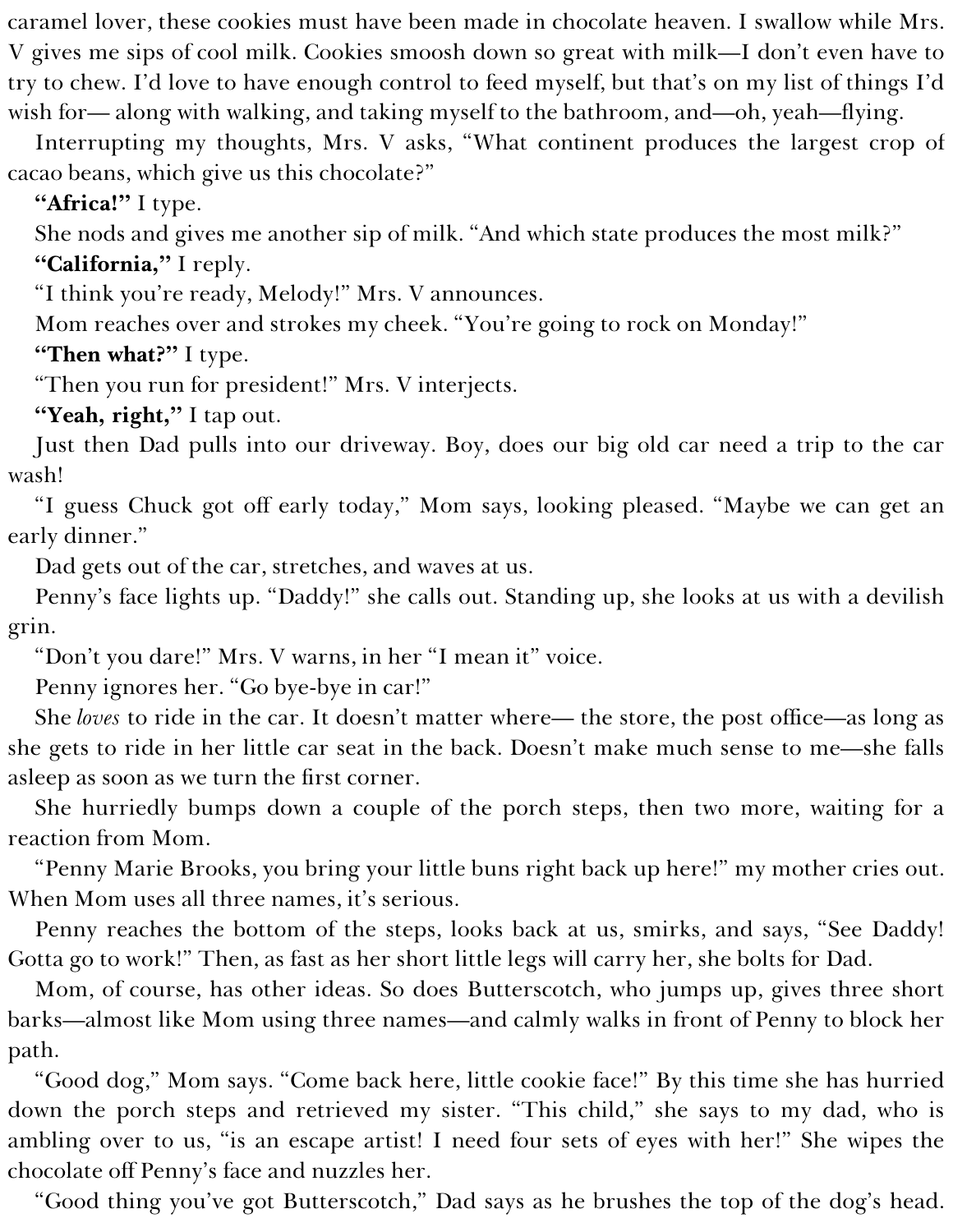"How's my shiny copper Penny today?" Dad kisses Mom on the cheek and takes Penny from her. Penny manages to rub the rest of the chocolate from her hands onto the front of Dad's shirt.

"Just what I always wanted," Dad says as he glances down. "Chocolate-covered clothes!" The napkin Mrs. V passes him only smears it more. Dad just laughs.

"Go work, Daddy?"

"Daddy just got home. Give me a break, kiddo." He hands Penny gently to Mrs. V, then sits with Mom on the porch swing. "And how's my favorite Melody?" he asks me.

**"Super, "** I type on my machine.

"Ready for your competition?"

**"Yep!"** I tap.

Dad gets up and squats in front of me. "You're going to ace that test and make that quiz team!" I can tell he means it.

I believe in me. And my family does. And Mrs. V.

It's the rest of the world I'm not so sure of.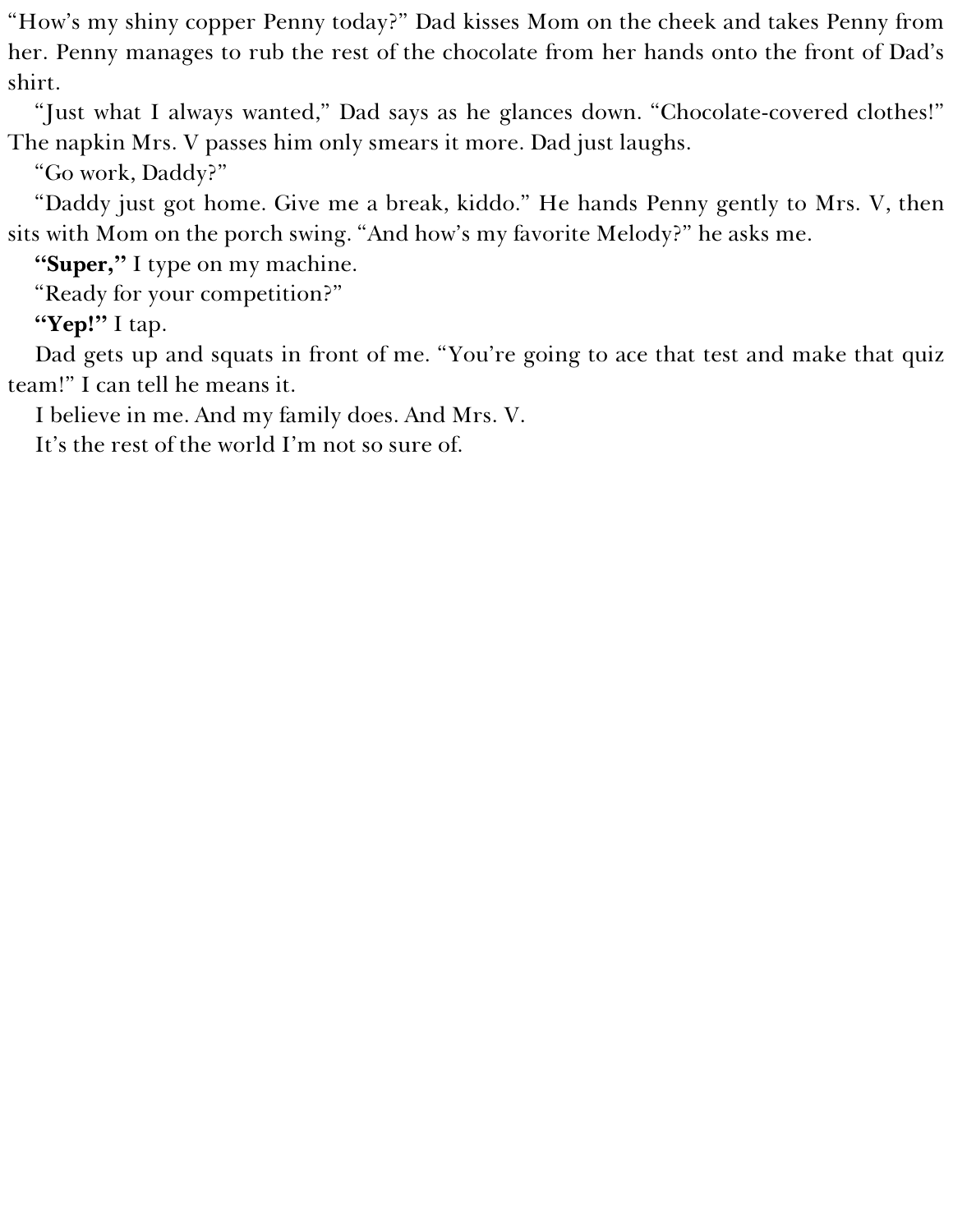## **I was right about the weather today. I hope the little crocus buds have tiny wool blankets because the temperature dipped back down to the thirties, and our classroom was chilly when we rolled in this morning.**

The public-address system blared the usual Monday-morning announcements about bake sales and soccer practice. Most of the time nobody in H-5, not even Mrs. Shannon, pays much attention to them. The craziness of our morning usually takes over.

Mrs. Shannon had managed to get us a Wii game system—I don't know how. Willy *loves* the baseball program. I have learned to keep out of his way while he pretends to hit the ball as he watches the screen. Sometimes his swings go wide. "A hit!" he'll cry out with triumph, then he'll try to run the bases in the classroom. Even Freddy can't keep up with him.

I usually sit in a corner with my headphones on, trying to tune it all out.

But today I listened carefully to the bulletin. My heartbeat sped up and I jerked my arms with excitement as I heard the principal say, "All students who wish to try out for the Whiz Kids quiz team, please report to Mr. Dimming's room after school."

I stayed nervous all day. I didn't tell Rose what I planned to do. I thought about it, then decided not to. Suppose she said it was a stupid idea? I didn't think I could take that.

Then I spilled tomato soup all over the front of my blouse at lunchtime. Even though Catherine tried to clean it up, you just can't get red stuff out of a white shirt. I felt like a slob. I wish I had thought of that this morning. I could have *told* Mom to pack a change of clothes for me. It's still hard to remember that I can *say* stuff like that now.

I didn't go out for inclusion classes all day—I wanted to study until the last minute—but as soon as the last bell rings, I grab Catherine's arm. **"Hurry!"** I type. **"To Mr. D's room."**

Even though I am in the electric chair, we set it to manual so she could push me. I am too nervous to drive.

When we arrive at Mr. Dimming's room, a group of kids from my history class are already there, whispering together and going over note cards. They look up in surprise when Catherine wheels me in.

"Hi, Melody," Rose says. "What are you doing here?" Her voice doesn't sound as friendly as usual.

#### **"Quiz team, "** I type.

"She can't be on the team," I hear Claire whisper to Jessica, wrinkling up her nose. "She's from the retard room!"

Molly thinks that's really funny. She screeches like a blue jay when she laughs.

I decide to ignore them even though I feel my anger rising. I have to stay focused. Several more students file into the room, from both grades five and six. I don't know the sixth graders very well—they have different recess times. I wonder if they're smarter. They've had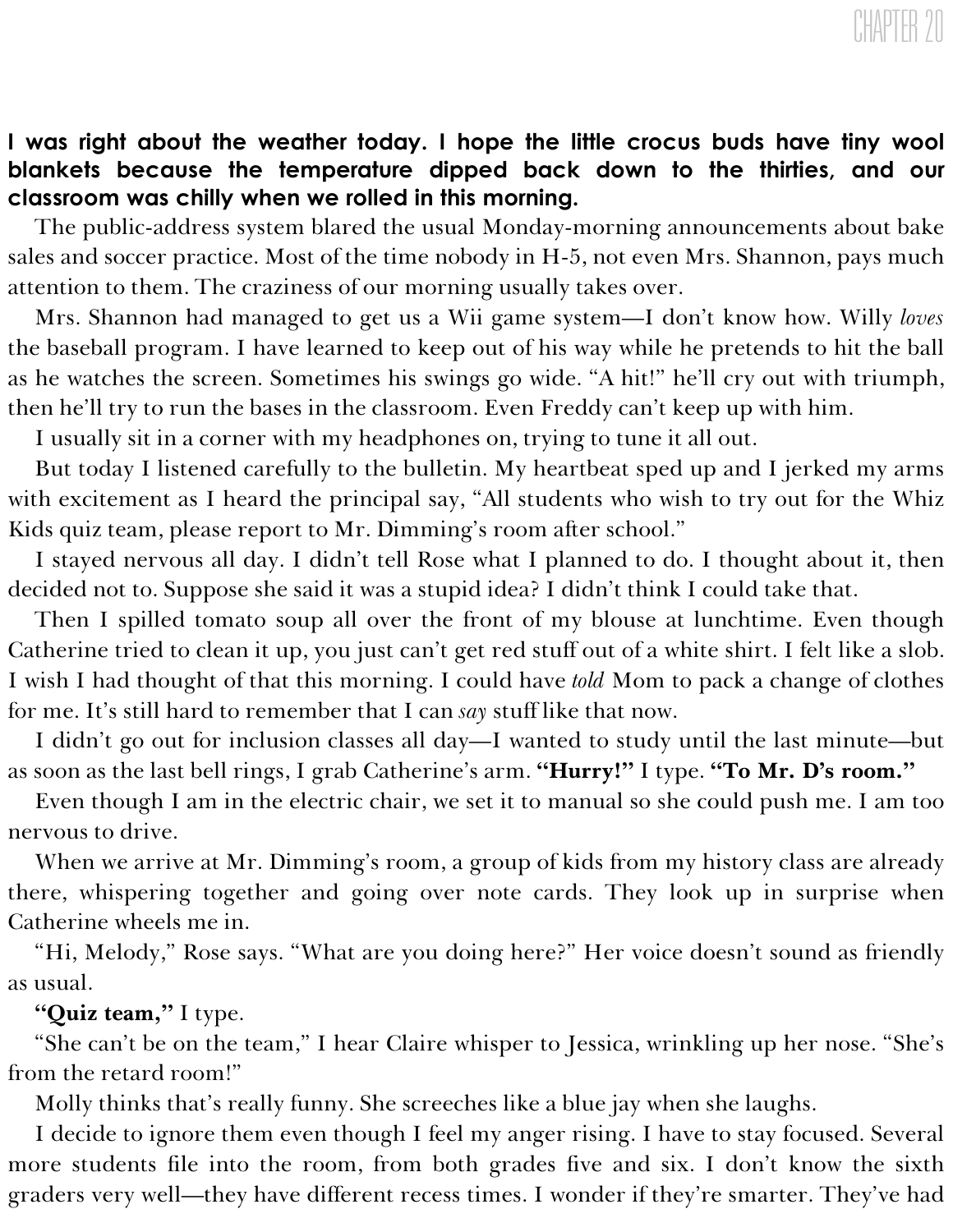more time to learn stuff.

A few kids point at me and whisper. When Mr. Dimming hurries in carrying a stack of papers sealed in plastic, he scans the room to see who's here. He frowns slightly when he sees me, but he sets the test papers on his desk and greets us all.

"Welcome," he says. "I'm so glad that so many of you have chosen to try out for the competition this afternoon. It's going to be challenging as well as fun. Are there any questions before we get started?"

Connor, of course, raises his hand.

"Yes, Connor," Mr. Dimming says with a good-natured sigh.

"Uh, will we get pizza and stuff during practice like last year?"

"Don't you think you need to make the team first?" his friend Rodney yells out.

"Rodney is right. Let's do one thing at a time." Mr. Dimming lifts the stack of test papers from his desk and holds them like a treasure.

"I hold in my hand the official test questions from the national Whiz Kids headquarters in Washington, D.C. I will be reading the questions to you, just as it's done in real competitions, and then—" He stops and stares.

Everyone looks around to see what has interrupted him. It's me.

Mr. Dimming taps the stack of papers for a moment, clears his throat, and addresses Catherine. "You know, I don't think it's appropriate for Melody to be here. This is not a recreational activity just for fun. The purpose of this meeting is to choose our official team."

He isn't even speaking to me. He's looking right over my head at Catherine, as if I were invisible. Now I am really mad.

I turn up the volume on my machine—very loud. **"I am here to take the test."**

Mr. Dimming blinks. "Melody, I don't want your feelings to get injured. The test is very hard."

#### **"I am very smart."**

"I just don't want you to be hurt, Melody." He sounds sincere. Sort of.

**"I'm tough, "** I type.

"You go, girl!" Rose suddenly says from the front of the room. A few other kids clap their support.

That makes me feel a little better. Just a little.

Catherine speaks up. "By law, she cannot be excluded. You know that, sir."

"Yes, but—"

"Read the questions to the students just as you had planned. They'll write their answers on notebook paper. Melody will record her answers, then print them out for you."

"How do we know you won't be helping her?" Claire asks.

"Because I won't be in the room," Catherine replies. "Too bad, because *you* might need some help!" Catherine grins at her, but Claire just looks away.

I tell Catherine, **"Go now."** I almost push her away. **"Thank you."**

"Your mom is coming to pick you up?"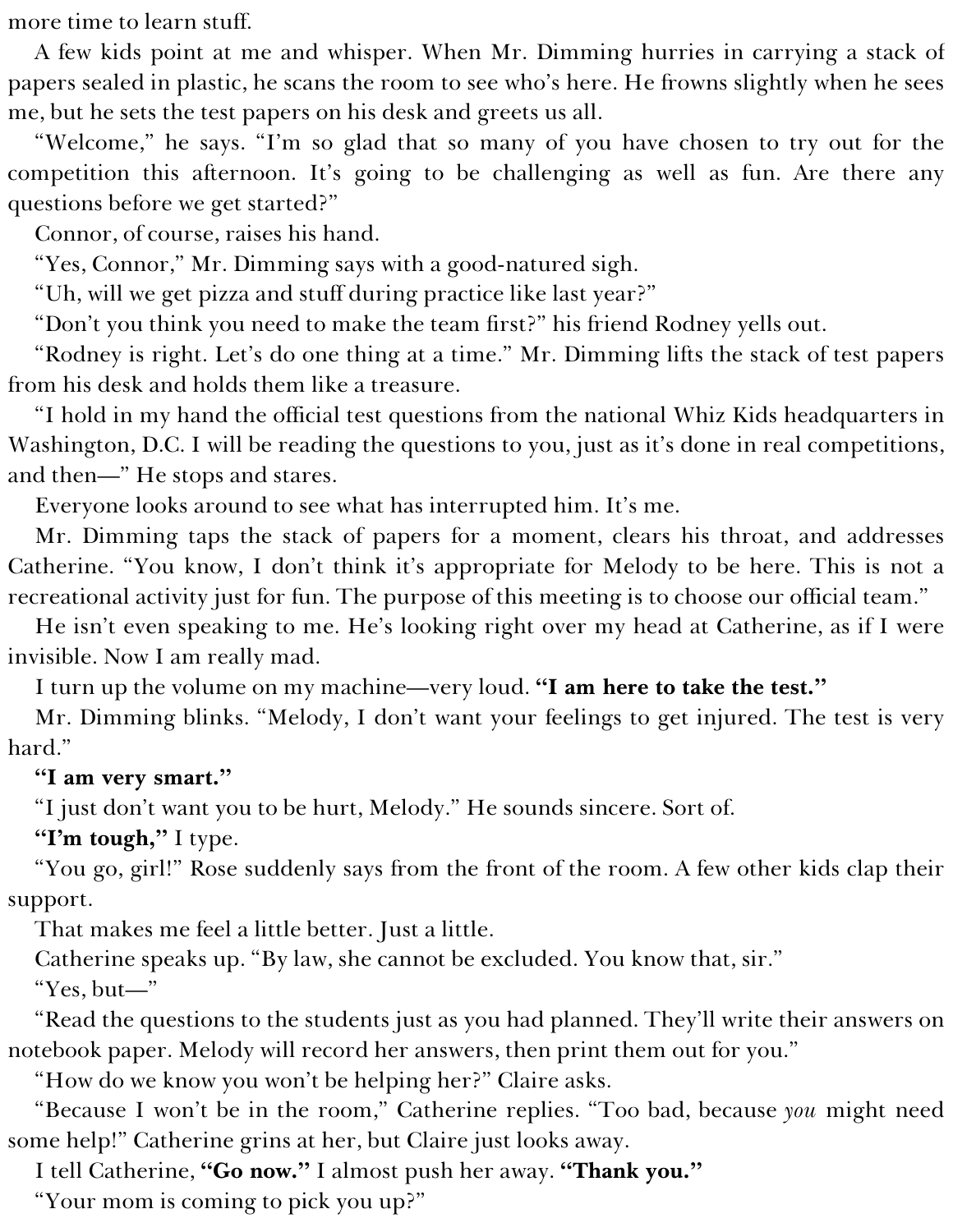**"Yes."**

"Good luck, Melody. You're my champ, no matter what, you got that?"

**"Got it!"** I wave as she leaves the room.

Mr. Dimming shrugs his shoulders and continues with the directions. "There are one hundred quiz questions. I will read each prompt one time and each answer only once. You will have thirty seconds to record each response. Please write only the capital letter: 'A,' 'B,' 'C, 'D,' and sometimes 'E.' Are there any questions?"

Claire's hand shoots up.

"Yes?"

"How do we know Melody doesn't have answers stored in her machine? Us normal people aren't allowed to use computers."

"Why are you so worried about Melody?" Rose answers before Mr. D has a chance to. "Are you scared she'll get a higher score than you?"

"No way!"

"Then be quiet so we can get started."

Mr. D smiles at Rose. "Students, get out two sheets of paper. One to write on. One to cover your answers. We believe in honesty, but an extra sheet of paper can't hurt."

Everyone shuffles to find paper and pens. Then a feeling of quiet expectation falls over the room. Mr. Dimming unseals the official test and opens to the first page.

"Let us begin," he says, his voice suddenly sounding *very* official. "Number one. The capital of Colombia is:

A. Brussels

B. Santiago

C. Bogotá

D. Jakarta."

He pauses while everybody scribbles their answers. I punch in the letter *C*. Good old Mrs. V and her capital quiz cards!

"Number two," Mr. Dimming continues. "Gerontology is the study of:

A. The elderly

B. Gerunds

C. Germs

D. Rocks and jewels."

I punched in the letter *A*. So far, so good.

The test continues for the next thirty minutes or so. He asks questions about atoms and clouds, about fish and mammals, about famous religions and dead presidents. Some of the questions I'm sure of. I guess on a couple. The math questions make me sweat. This is the hardest, most exciting thing I'd ever done.

The very last question is a killer.

"And number one hundred," Mr. D says, relief in his voice. "The small intestine of an average adult, if stretched out vertically, would measure about how long?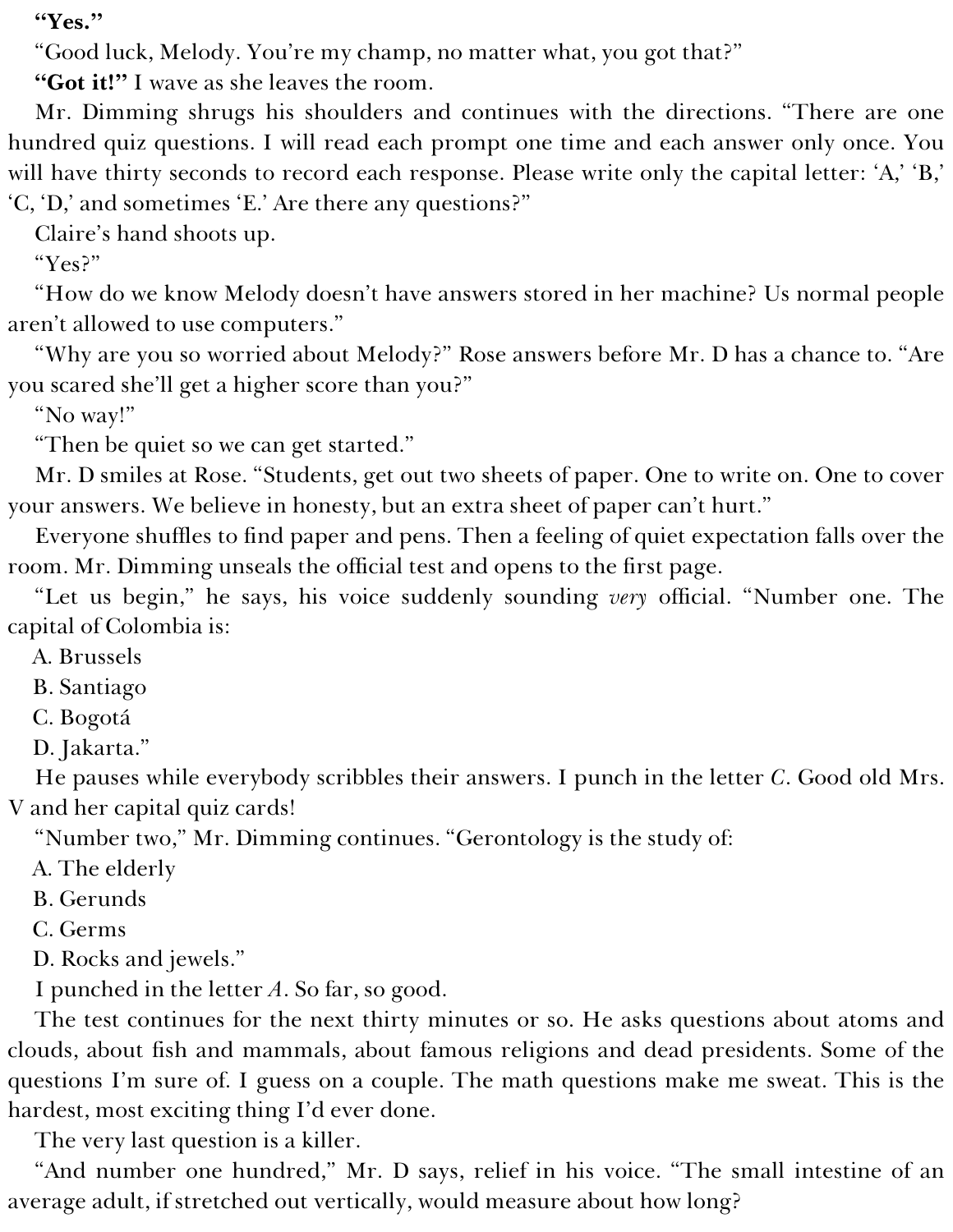A. Eight to twelve inches

B. One to two feet

C. Five to seven feet

D. Twenty to twenty-three feet."

I punch in the letter *D*, hoping I've guessed right, and breathe a sigh of relief. It was over.

"Pencils down, please," Mr. Dimming tells us. "Make sure your name is on your paper, then cover it with the cover sheet and pass it up to me."

As everyone gathers papers and scribbles their names hurriedly, I push the print button on my Medi-Talker. A slim sheet with my answers emerges from the side. Mr. Dimming walks back to where I sit and rips it off. He doesn't look at me.

"We're done here," he tells the class. "Your parents were told what time to pick you up, but if anyone has a problem with a ride, let me know. I won't leave the building until everyone has safely left school grounds."

I am the last one out. I know my mom will probably come in to get me, but I want to leave on my own power. I turn on my chair and wheel around to face the door.

"Melody," Mr. D calls.

I spin back around.

"I hope you were not discouraged by all this. I was only trying to protect you from being hurt."

**"I'm okay, "** I tell him.

"I'll be announcing the scores and the members of the team tomorrow. I just don't want you to be disappointed."

### **"I understand."** Then I ask him, **"Top eight scores get picked?"**

"Yes. Four team members and four alternates."

I am tired, and I've started to drool a little. I'm sure he thinks I'm a dunce—a sloppy one at that. I feel like the red stain on my blouse is screaming.

#### **"Okay. Good night."**

"Good night, Melody. See you tomorrow. And, uh, you might want to wipe your mouth."

I rub the sleeve of my shirt across my lips. The tomato-stained shirt. I can imagine what he was thinking.

I almost bump into my mom as she hurries in.

"How did you do, sweetie?" she asks breathlessly.

#### **"Okay, I guess."**

To Mr. D, she says, "Thank you for giving her the opportunity to participate."

"My pleasure, Mrs. Brooks. Melody is a delight, and I'm amazed she's been able to achieve as well as she has."

*Yeah, right. A delight with drippy lips and a dirty shirt.*

**"Let's go, Mom, "** I type. I need to go to the bathroom, and I want to go home.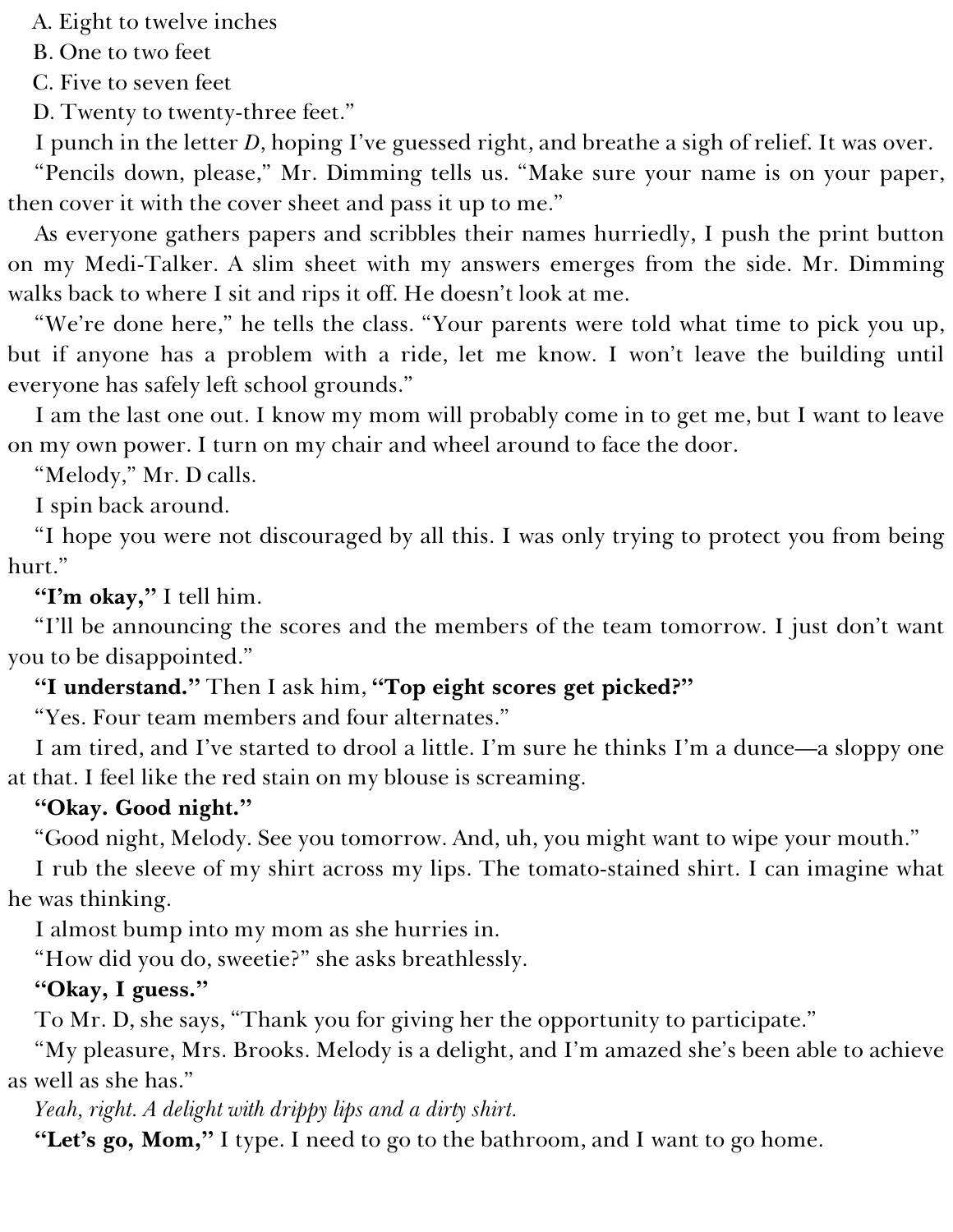## **Going to the bathroom at school just plain sucks. I have to be taken out of my chair, lifted onto the toilet, and held there so I don't fall. Then someone has to wipe me when I'm finished.**

It's not so bad when it's Mom, but it's awful when a classroom aide has to do that for me. She is required by law to wear plastic gloves—I guess in case I have some kind of infection or disease. It's completely embarrassing. I don't usually have to go first thing in the morning, but I'm so nervous on Tuesday, I ask to be taken twice.

Then I go to all my inclusion classes. The students who tried out for the quiz team can't stop chatting about the test. I listen to every word.

"I couldn't believe how easy it was," Connor boasts.

"I bet I got a higher score than you did," Claire says, her voice cocky.

"I thought the geography questions were off the map," Rose adds. "I never even heard of some of those countries."

Jessica shakes her head. "The math part wasn't much fun either."

"I can't believe we even *care* about a dumb test for a quiz team," Rodney comments.

"Because the competition is *on television*, man!" Connor replies. "Big-time TV coverage here in town, and if we make the finals, we go to D.C., where it will be televised all over the country. If we win, we get to be on *Good Morning America*. My grandma in Philly can watch me, and my auntie in Frisco. I'll be famous!"

"What do you mean, *if* we win, Connor?" Claire asks him. "Don't you mean *when* we stomp the competition?"

"Yeah, for sure. I already bought a new suit for when I'm on TV."

Rose rolls her eyes. "I thought this was a team contest, Connor," she reminds him.

"Hey! The team would be nothing without me!" He holds his hand up in the air for high fives.

I listen quietly from the back of the room. When the bell rings to indicate that it's time for Mr. Dimming's class, my palms feel sweaty.

Catherine pushes me into the room and whispers into my ear, "Relax. You rock."

Mr. Dimming gets the class quiet and takes attendance. Why do teachers go so slowly when you want something from them?

Finally, he removes a sheet of paper from his briefcase. "I graded your quiz team tests last night, and since many of those who tried out for the competition team are in this class, I'm going to share the results with you now. The teachers of the other classes who have students who tried out have been given this same list and are at this moment reading the results to them."

"So read the list!" Connor shouts, getting up from his desk.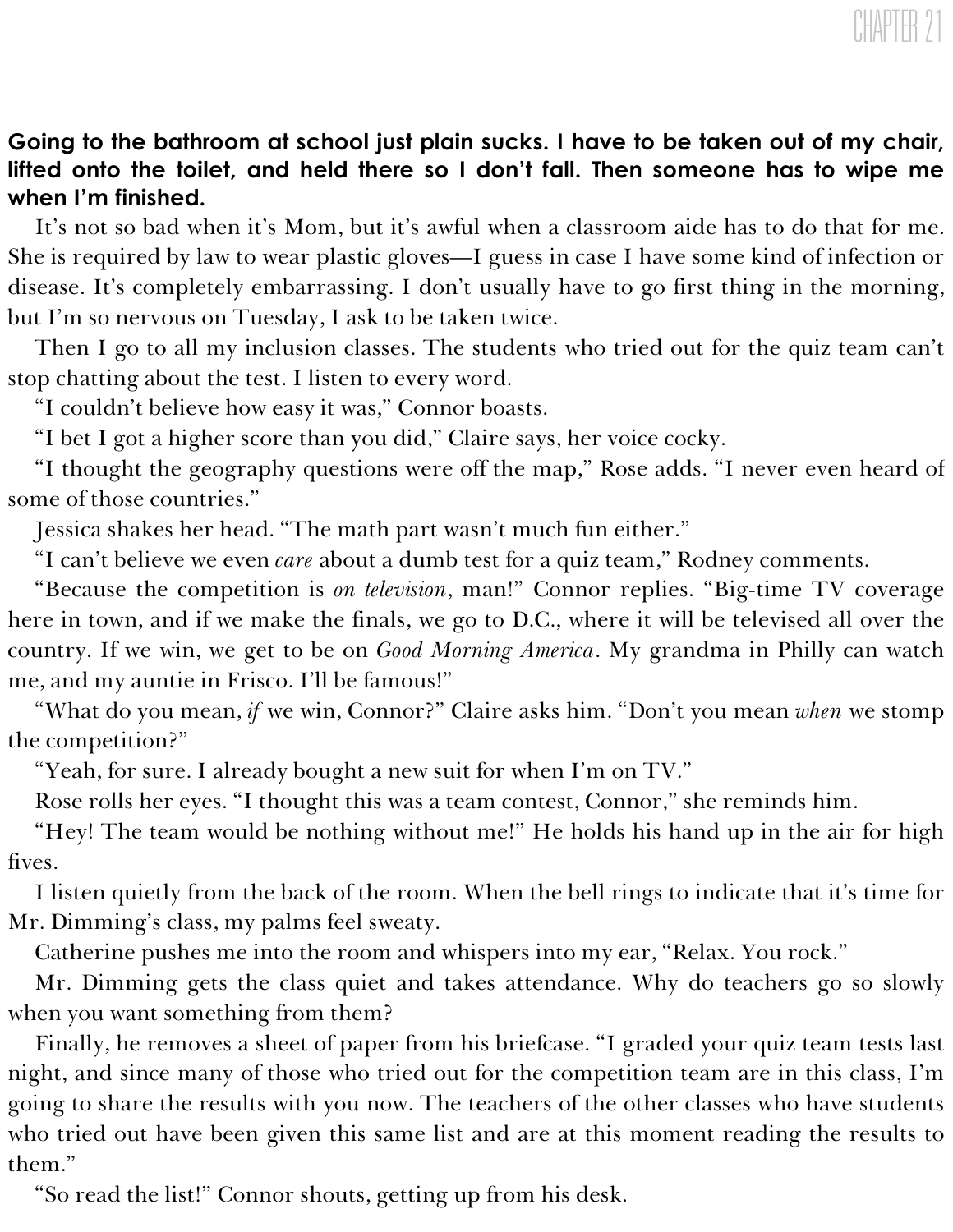"If classroom behavior were a determining factor for making the team, Connor, you might be in trouble," Mr. Dimming says. "Please quiet down for a moment."

That shuts him up, and he sits down heavily.

"First of all, I'm very proud of all of you who took the test. It was quite challenging, and you all did extremely well."

Rose raises her hand.

"Yes, Rose?"

"Can we see the questions and answers later so we know where we messed up?"

"Absolutely. As a matter of fact, we'll use this test as a learning tool to study for the real competition. But anyone is free to see the test and check their responses."

"*Please* read the names!" Connor says, as politely as I've ever heard him.

Mr. Dimming smiles. "Okay. Will do. I shall read the alternates first. Two fifth graders. Two from sixth grade. Amanda Firestone. Molly North. Elena Rodriguez. Rodney Mosul."

My heart falls to my shoes, which is not quite to the floor, but close. How could I have missed so many questions? Maybe my thumb slipped and I pushed the wrong letters. Catherine squeezes my hand.

Molly and Rodney screech with joy. Amanda and Elena are sixth graders. Connor is noticeably quiet.

"And now," Mr. Dimming continues, "the names of the four students who scored the highest and will represent our school at the local competition downtown. The alternates will accompany them and will be called upon if any of the team members are unable to participate in any way. Are we ready?"

"Ready," Connor says softly. I notice he has his fingers crossed behind his back.

"I'm proud to report that all four are from our classroom." He pauses. "To know all the finalists are from fifth grade blows me away. Way to go!"

"We torched grade six? Awesome!" Rodney says. "Now read the names before Connor wets his pants!" Connor reaches over and smacks Rodney on the back of his head.

Mr. Dimming takes a deep breath. "The top four scorers and members of our quiz team will be . . . Connor Bates—"

Connor interrupts him with a wild, whooping cheer. Of course.

"And if I may continue," Mr. D says over his glasses, "we also are pleased to welcome Claire Wilson and Rose Spencer."

Claire's smile is smug.

"But that's only three," Connor says, looking around in confusion.

"I can count, Connor," Mr. Dimming replies dryly.

"So who's the last person on the team?" Molly asks.

*Earthquake report: TV weather guys feel some strange activity coming from a local school. Could it be a girl's heartbeat—pounding too hard?*

Mr. Dimming clears his throat. "I must apologize. I think we have all underestimated a member of our class."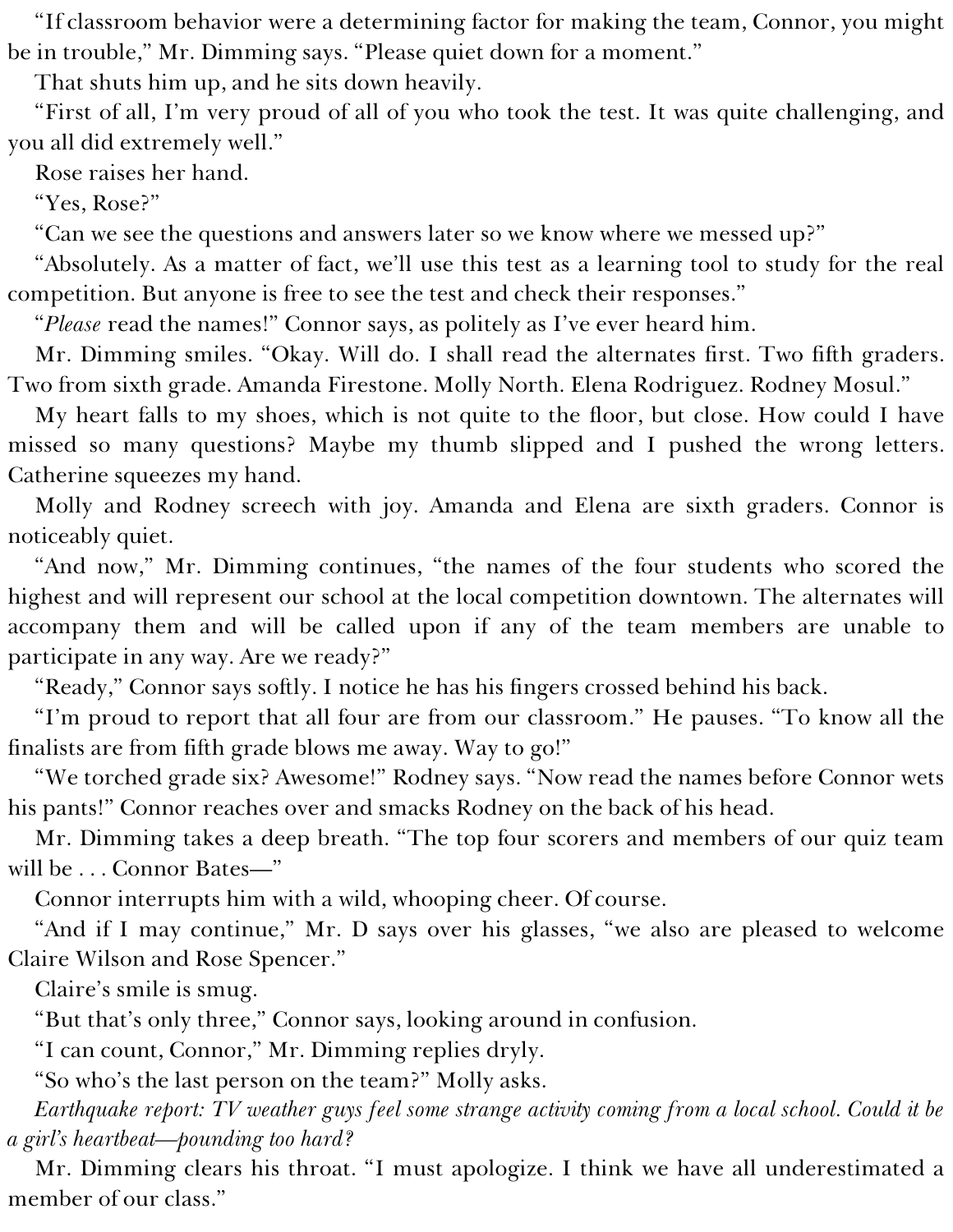#### *Earthquake report: This is the big one.*

He continues. "In my fifteen years of running this competition I have *never* had a student make a perfect score on the practice test. It is designed to be challenging, to weed out the weaker candidates. In a word, it's hard."

"Tell me about it," Connor mumbles.

"When Melody Brooks took that little practice quiz with us last week, I thought it was a lucky accident that she did so well. But yesterday Melody blew us all away. She got every single question right." He pauses, making sure everyone is taking this in, and then he says, "All of them."

*Earthquake report: Walls are tumbling everywhere!*

"So she's on the team?" Rose asks, disbelief in her voice.

"Yes, she's on the team."

"But . . . but . . . we'll look weird!" Claire counters. "Everybody will stare at us."

"I'm not going to have any of that kind of talk, do you understand?" Mr. D says sternly. "I'm very proud of Melody. I regret I underestimated her, and I'm glad to have her on our team."

*Earthquake report: Call the paramedics. A girl in fifth grade is about to explode.*

Everybody in the class turns to look at me. Catherine gives me a hug, Rose flashes me a smile, and I try not to kick and drip and make my teammates sorry that I'll be on the team with them.

"Will the Whiz Kids folks be cool with Melody?" Molly asks.

Mr. Dimming looks thoughtful. "I'll contact the quiz team officials and let them know about our special circumstances," he says. "But that's no concern of yours. Now listen up! Team members will meet every day after school for two hours for the next two weeks—right up until the first competition. Practice sessions are mandatory. Here is paperwork for your parents to read and sign. I need it back tomorrow."

*Earthquake report: Expect big aftershocks—nothing like this has ever been seen before.*

The more I think about it, the more excited I get. Television! Pressure! People looking at me! I can feel myself getting tense and tight. My arms and legs start doing the tornado spastic dance. My head jerks. I try not to, but I screech—just a little.

Everybody turns at the sound. I can see Molly and Claire jerking their hands, kicking their legs, and making crazy noises. A few people giggle. Mr. Dimming's face grows tight.

I aim all my energy at my thumb and point to **"Go."**

Catherine gets the message and hurries me out of there.

I want to find a hole and hide in it.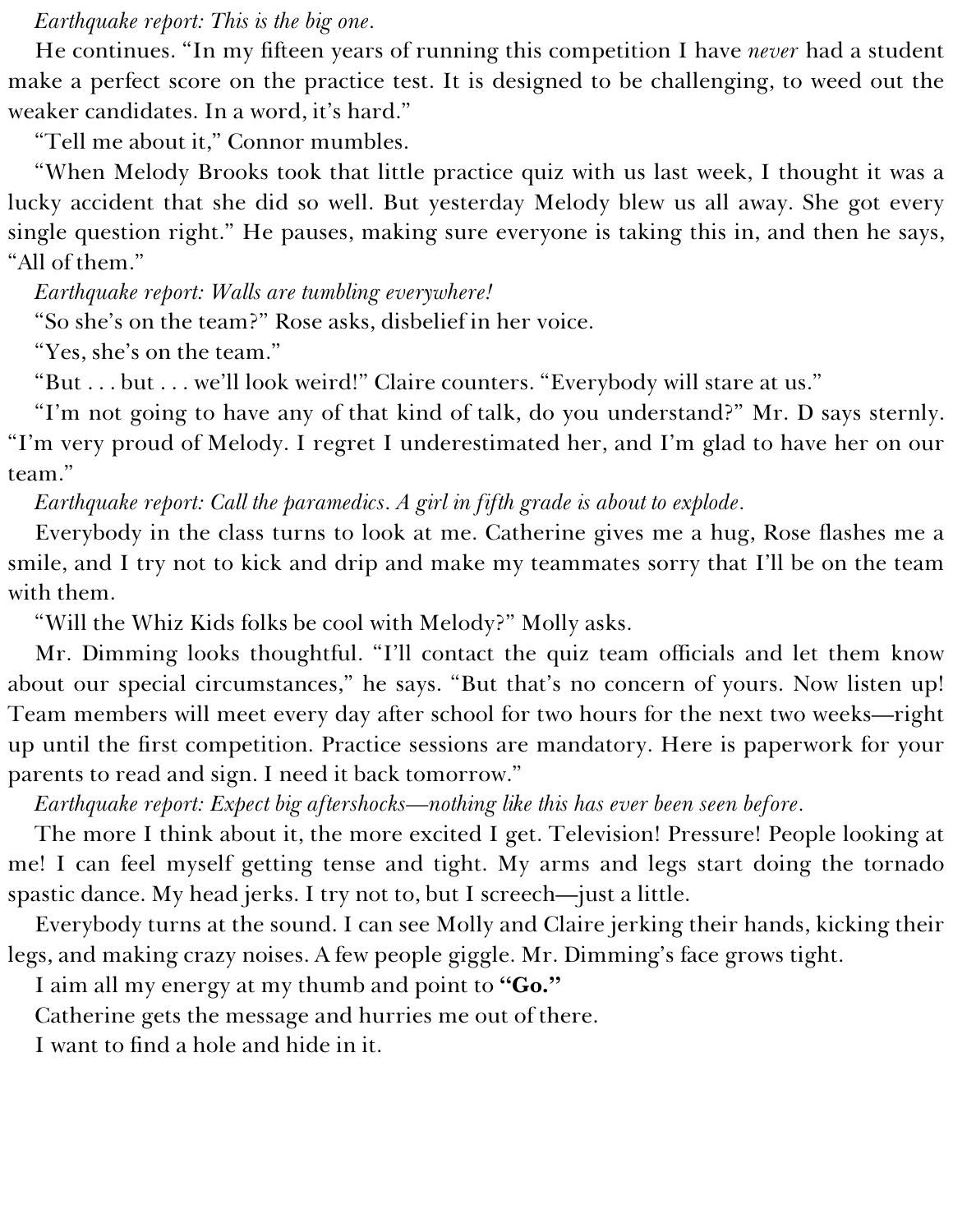### **The next two weeks pass in a whirlwind.**

In spite of my little display of weirdness that Tuesday in class, I showed up at practice on Wednesday afternoon as if nothing had happened. Maybe nothing had. I was just being me. I'm not sure what the others thought. They said nothing about it.

So, like all the other team members—alternates and regulars alike—I stayed every day after school to practice, from three thirty to almost six o'clock.

I still couldn't get over the fact I was part of the team. Okay. Truth. There was the team, and there was me, and we were in the same room. But we weren't quite a team. They appreciated the fact that I usually got the answers right, but . . .

When Mr. Dimming gave us multiple-choice questions to answer, I had to think for only a moment, then hit the correct letter on my machine. But lots of the preparation involved fastand-furious, back-and-forth discussions, and I had trouble adding anything to what was being said—most of the time.

"One of the longest one-syllable words in the English language is 'screeched'," Connor announced one afternoon as he chomped on a raspberry Twizzler.

"That's a good word for Melody," Claire said as she snatched his candy and took a bite. I couldn't respond, and nobody else bothered to.

"What do you call that dot that goes over the letter 'i'?" Elena asked the group.

I knew the answer, but it took me too long to spell out the word.

"It's called a 'tittle,'" Amanda answered quickly. "Like the brain of a fifth grader!"

"Ooh, snap!" said Rodney.

I had planned to type *snap* when she said that too, but I was too slow. The group had already zoomed on to another question.

Gee, they talk fast.

"Who was the first child born in the American colonies?" Rose asked, reading from a huge stack of three-by-five cards in her hand.

"Virginia Dare," Elena answered. "Okay, my turn." She flipped through her own cards color-coded. "Who was the first Miss America?"

"That's dumb," Connor said. "They're not gonna ask stupid girl stuff like that."

"You don't know the answer?" Claire asked him.

"Of course I know," Connor replied with a snort. "Margaret Gorman. In 1921. She was sixteen and probably looked better than you!" He and Rodney were the only ones to laugh.

Rodney jumped in then. "I've got a nasty question. What is 'pediculosis'?"

Without missing a beat, Rose answered, "When you've got a scalp full of head lice! Yeeww. Do you know that from personal experience?"

"Of course not. I was just looking for a hard word," Rodney told her. He and Connor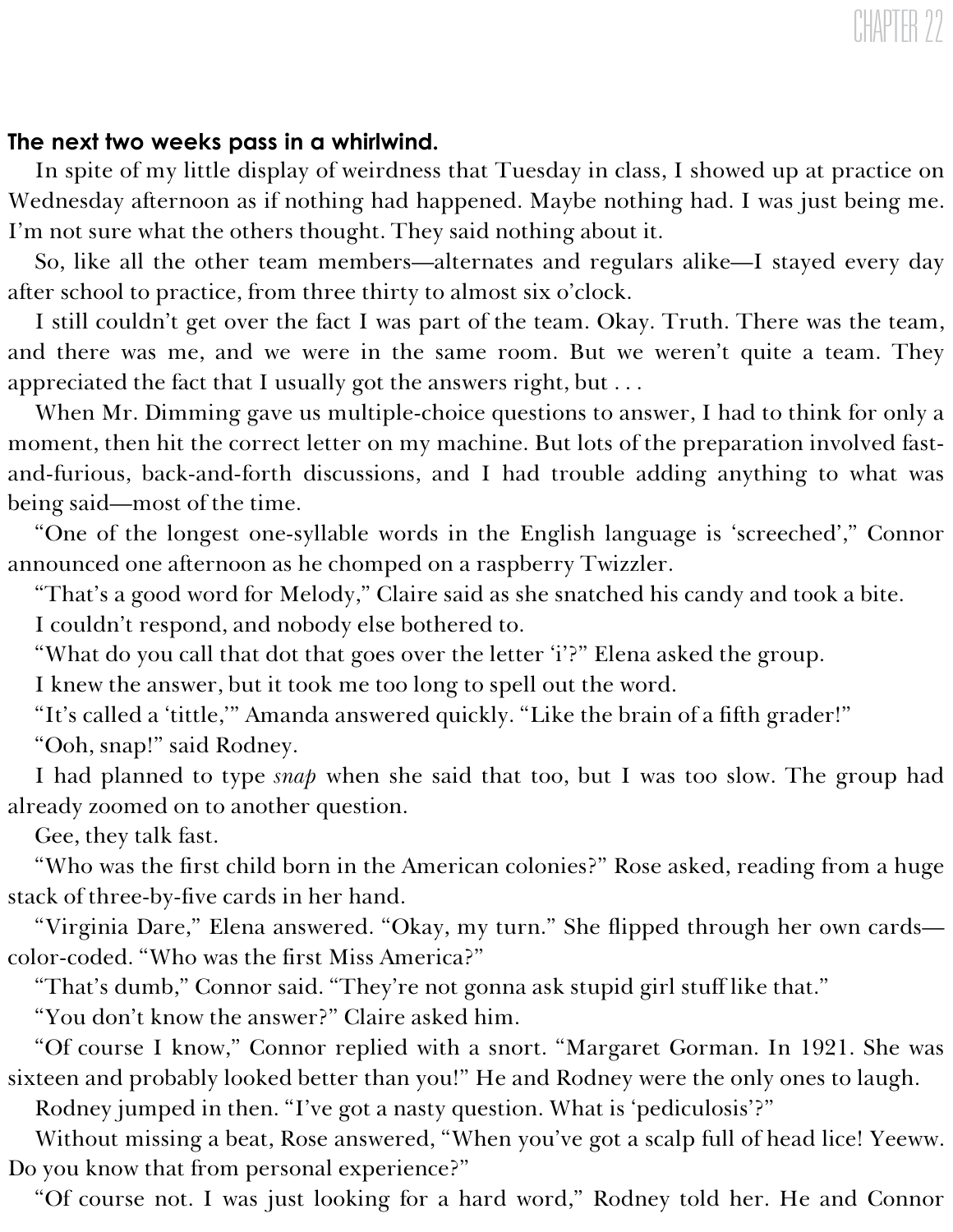didn't laugh that time.

"You want a hard word—I've got one," Amanda told the group. "What is 'hexadactylism'?" That seemed to stump all of them for a minute, so I had time to tap on the number 6,

followed by the word *fingers*, then I pushed play so they could all hear my answer.

"Good job, Melody!" Elena said.

"How does she know all this stuff?" Claire whispered to Rose.

"She's smart!" Rose said, flipping through more cards.

"But she'll look odd on TV, don't you think?" Claire continued, as if I couldn't hear her.

I was ready for her. I had typed a couple of things the night before, so all I had to do was push a button. **"TV makes lots of people look funny, "** I had the machine say. **"Maybe even you, Claire."**

"Ooh, look who's got snaps now!" Connor hooted. "Good one, Melody!"

If I could have danced, I would have!

But as quickly as that moment happened, it disappeared. The team zipped on at rocketpaced speed, feeding off one another's knowledge and skill. At the rate they were going, there was no way I could jump in quick enough. I listened, however, and remembered it all.

"What's the only rock that floats?"

"Pumice."

"How many chromosomes does a human have?"

"Forty-six."

"What was the first state to allow women to vote?"

"Wyoming."

```
"What's Mr. Dimming's first name?"
```
"Wallace!"

We all cracked up at that.

At the end of every prep session Mr. Dimming gave us another official quiz from national headquarters. Since those always consisted of multiple-choice questions, I always did well, but I wanted to be like the rest of them as we studied.

One Thursday in the middle of a practice session, Rose's mom ordered pizza for everyone and had it delivered to the school.

"Your mom rocks," Connor said.

"You're easy to please, Connor," Rose replied with a laugh.

Everybody rushed to get the hot, spicy-smelling slices from the box. I was starving like the rest of them, but I just sat there.

"Don't you want some pizza?" Elena asked me. "I'll go get a slice for you." She never said much during the practices, but she took lots of notes and she usually scored pretty high on our practice quizzes.

## **"Not hungry."**

How could I explain to her that without Catherine or my mom or Mrs. V, I wasn't able to eat? I had to be fed like a baby. And I made a mess even then.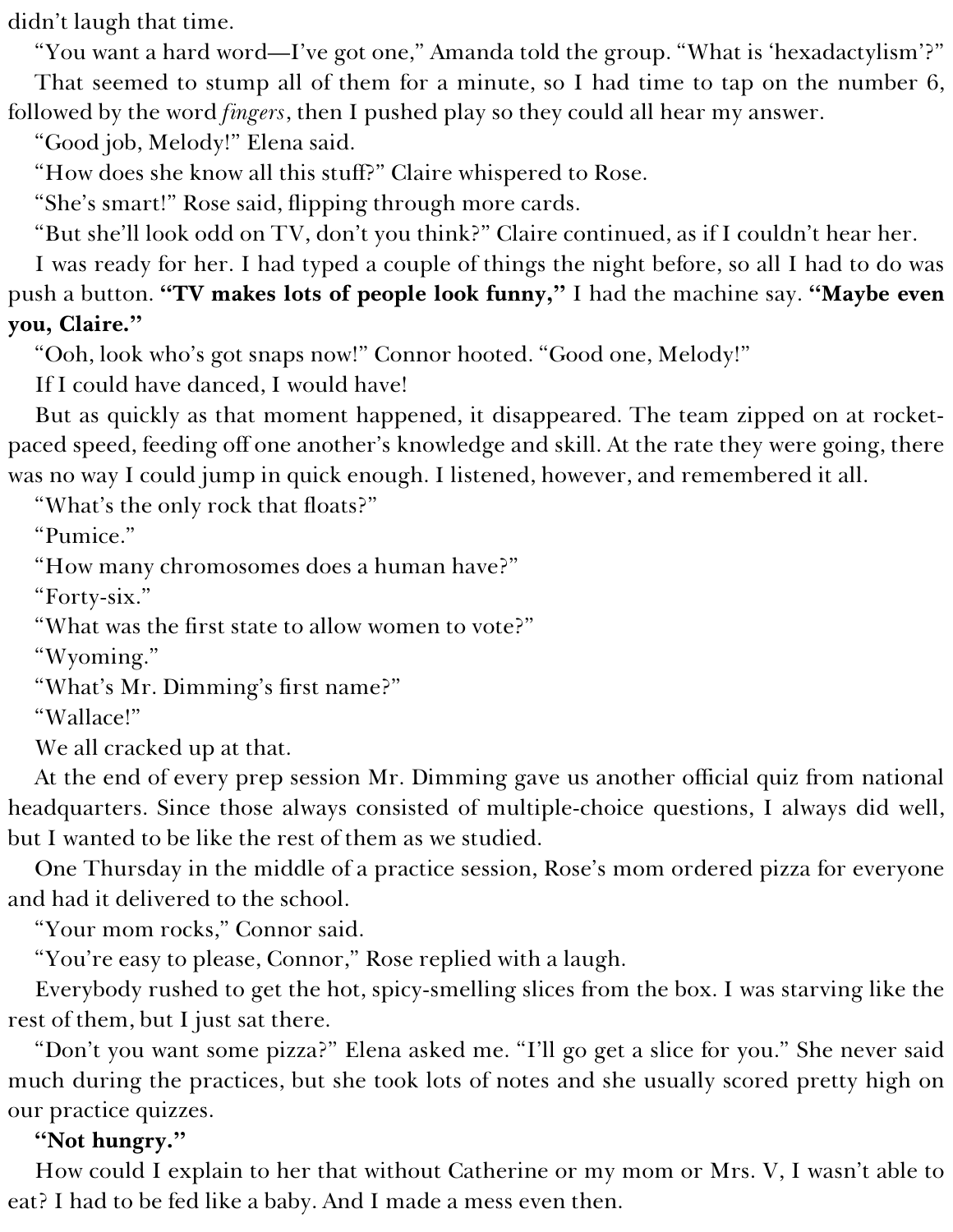When my mom came to pick me up, she asked me if I wanted to stop by Pizza Hut on the way home.

I just shook my head.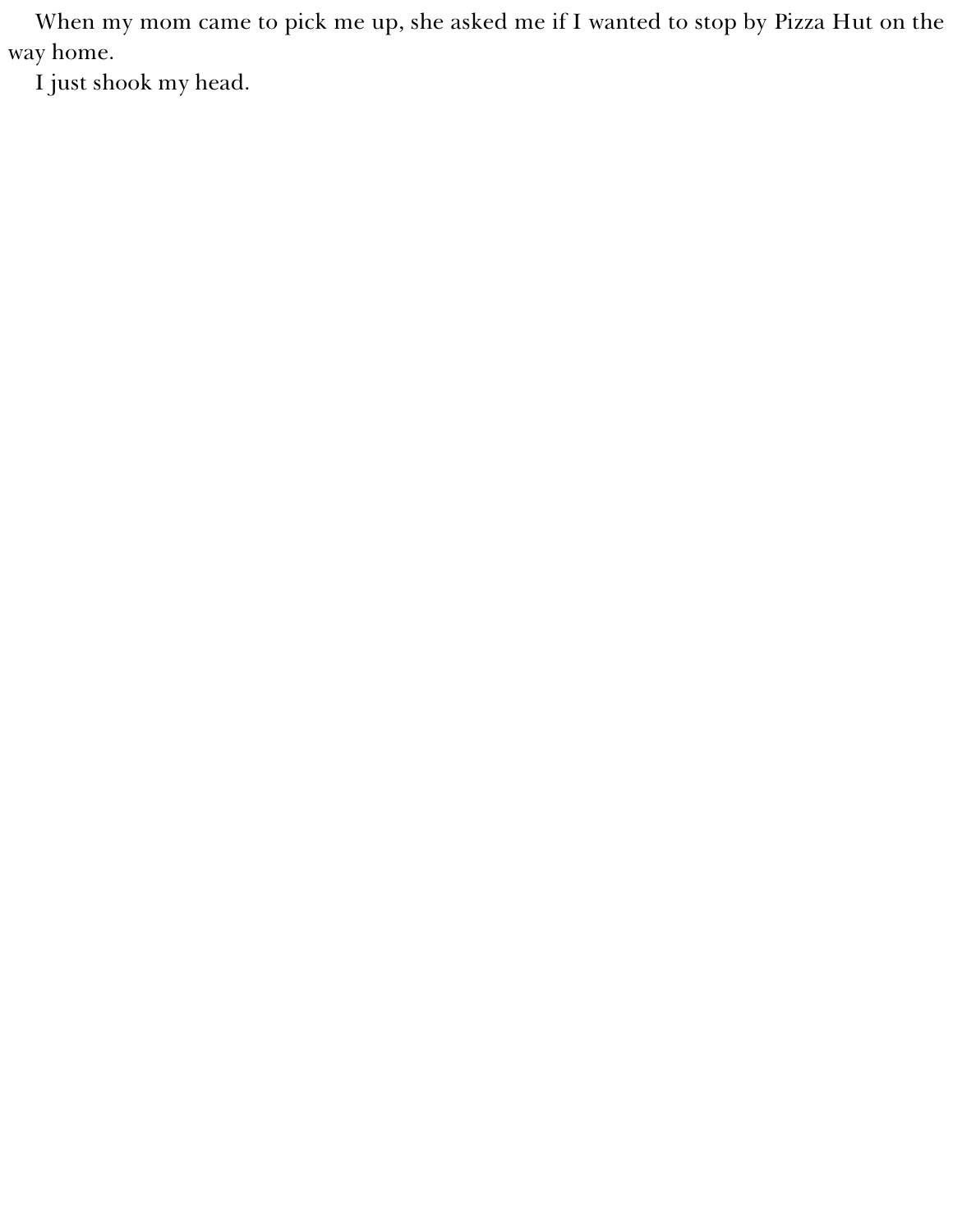**The day of the actual competition dawns bright and chilly. I shiver in the early March air as Mrs. V and I wait for my school bus. My jacket feels good. We've decided to use the manual chair today since the electric one, even with the car ramps, is a little too heavy for Mom to handle on her own.**

"You ready, Mello Yello?" Mrs. V asks me.

**"Oh, yeah!"**

"Your head feel like it's gonna pop with all those facts stuck inside?" she teases.

**"Oh, yeah!"** I grin at her.

"You'll do fine. Better than fine. Dynamite. Possibly awesome!" Mrs. V says.

**"Oh, yeah!"** I push again.

"We'll all be downtown in the audience cheering you on."

### **"And the team?"**

"There are others on the team?" she asks, smacking herself on her forehead. "I thought you were a solo act!"

#### **"And teams from other schools?"**

"Don't worry—you're smarter than all of them put together! So we'll be cheering the loudest—your mom and dad and me and Penny."

#### **"Do I look okay?"**

Mrs. V looks me up and down. "Like a television star!" she replies. "Your mom tucked an extra blouse in your bag, just in case. Catherine knows what to do."

I'm glad Catherine will be going with us, and I think Mr. Dimming is glad as well.

## **"Tell me the plan again."**

"Your mom will pick you up from school, take you to get a bite to eat, and get you to the TV studio about fifteen minutes before the rest of the contestants. Penny and your dad and I will meet you there."

#### **"TV folks won't freak out when I show up?"**

"They are well prepared for you. Actually, it's possible a few reporters might be there and want to talk to you."

**"Me? Why?"** I can't imagine why any newsperson would want to talk to somebody who can only talk through a machine. How boring.

"You're a wonderful human-interest story. Other people might be interested in knowing more about you."

**"They won't make fun of me?"** Just the thought of it makes my palms sweaty.

Mrs. V takes my hand in hers. "Not at all. They'll admire you, I'm sure. You are Spaulding Street Elementary School's own personal Stephen Hawking. They're lucky!"

#### **"Hope so."**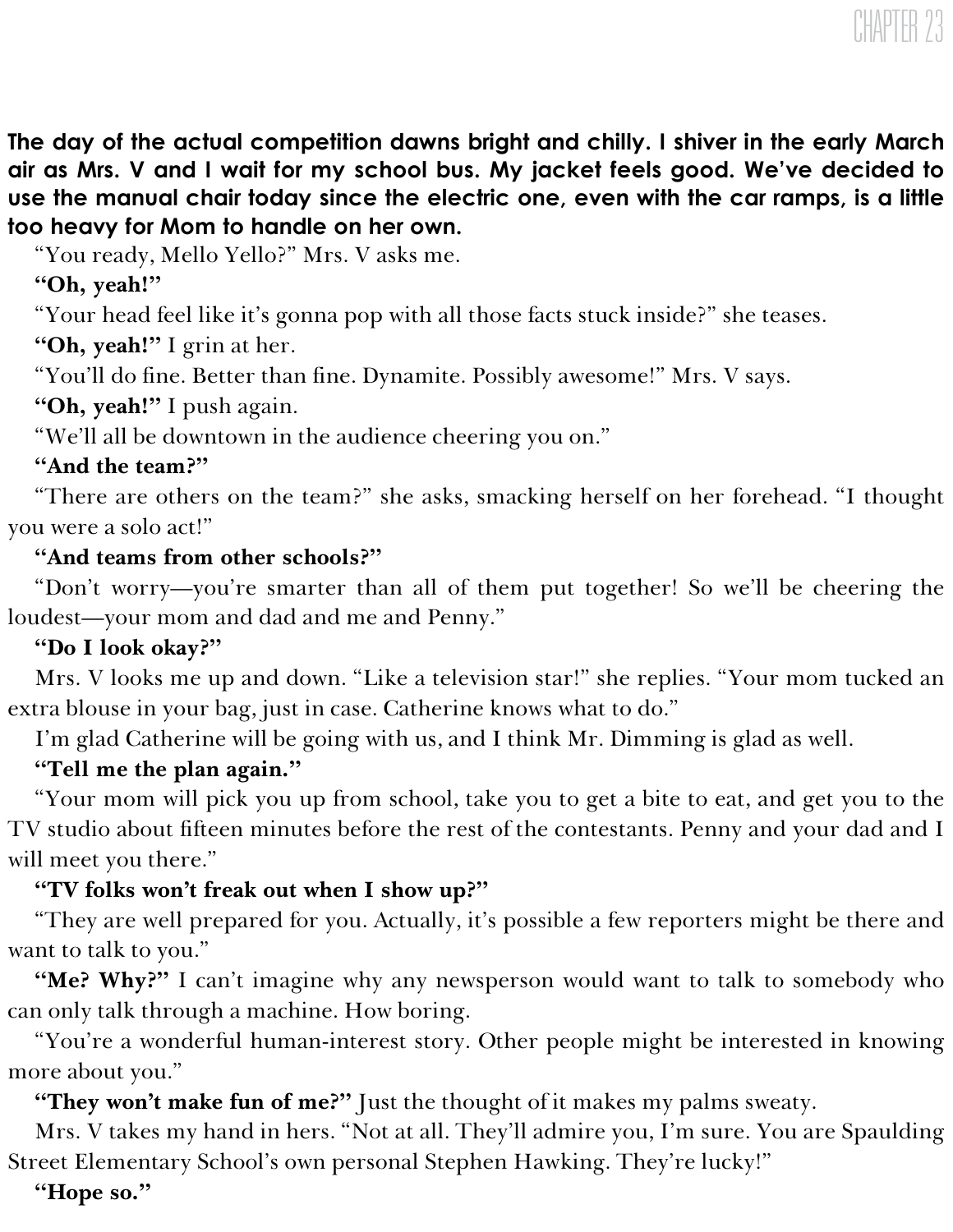"Here's your bus. Have a great day, Melody. I'll see you tonight."

I manage to get through the day without spilling anything on my clothes, and I'm relieved to see Mom when the last bell rings at school. After a quick meal of macaroni and applesauce in the car—smart Mom, nothing red—we head downtown.

We find a handicapped parking spot right in front of the studio, and after the usual unloading the chair down the car ramps, seating me and strapping me in, then attaching Elvira, we roll inside. The receptionist, a chunky, pleasant woman with lots of makeup and frizzy hair, directs us to the staging area.

I have to blink a little to figure it all out. Everything you see on TV is fake. I see the place where they film the news. When I watch it on television at home, it looks like the reporters are sitting in front of a huge window that shows all of downtown. But it's just a painting, and it's pretty small. So is the desk where the reporters sit. It seems so much bigger from home.

I recognize a couple of the reporters who I watch every day. I can't believe how *skinny* the morning lady is. On TV she looks normal-size. I'm going to look like a huge balloon when the cameras show me.

Speaking of cameras, *they* are huge—like giant, black mechanical space beings on wheels. Guys with headphones and women with clipboards run around checking stuff. The back part of the studio is dark, but the place where the contest will take place is lit brightly. I can see where the teams will stand and the big buttons they'll push for the answers.

In another room, behind all the cameras and the action, are the benches where the audience sits. Some people have already started to file in. I can see them through a large glass window.

I jump when Catherine taps me on the shoulder. "Fascinating, huh?"

## **"For real, "** I type.

She and Mom chat a bit before a man wearing jeans and a Cincinnati Bengals sweatshirt approaches us."Excuse me," he says to me, "but are you Melody Brooks?"

Surprised, I quickly hit **"Yes."**

"My name is Paul, and I'm the stage manager." His huge hand swallows mine as he shakes it. "I'm glad you're here early. Let's see if we have you set up correctly. We're really glad to have you participate."

He spoke directly to me, not Mom or Catherine! I like him right away.

We roll across the studio, careful to avoid cords and wires, and enter the area where the competition will take place.

"This is where the members of each team will stand," he explains. "They each have four large buttons to push. Red is for the letter 'A.' Blue is for the letter 'B.' Yellow is for the letter 'C.' And 'D,' of course, is green."

I nod.

"And here, Miss Melody, is where *you* will sit. Right next to your teammates. I have rigged a special answer board for you, so it's adjusted to the height of your wheelchair." He looks pretty proud of himself as he shows me the setup.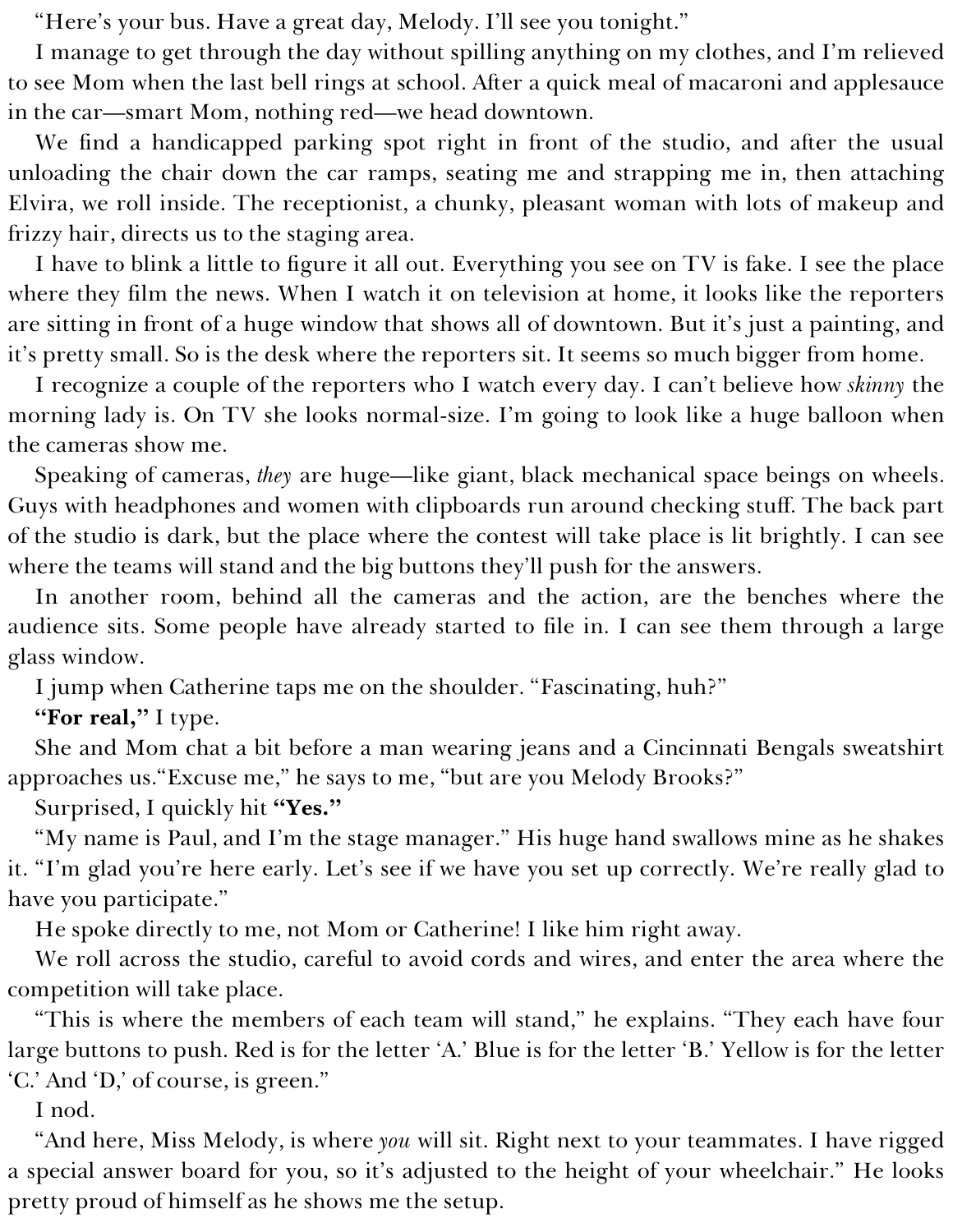## **"Wow!"** I type. **"This is perfect. How did you know?"**

"My son is in a wheelchair," he says with a shrug. "I build stuff for Rusty all the time, but there's no way he could do what you are about to do." He kneels down so he can look me in the eye. "Knock their socks off, champ! Rusty will be watching."

#### **"Okay!"** I type. **"For Rusty."**

He rolls me behind my answer board and lets me practice with the four color-coded buttons. Because they are so large, hitting the right one is actually easier than using my Medi-Talker. I don't even have to aim with my thumb—I can use my whole fist.

When I hit the red button, the letter *A* lights up on the screen in front of me to lock in the answer.

#### **"Thanks, Paul, "** I type. **"Very, very much."**

He winks, gives all of the buttons a quick punch to make sure they all light up, then tells me he'll see me later.

#### **"I can do this, "** I tell Mom and Catherine. **"I'm ready."**

The rest of our team starts to arrive. Connor, dressed in a black suit with a red tie, actually looks good. Rose, blushing and nervous, is wearing pale blue.

"Hi, Melody," she says. "Are you scared?

#### **"Nope! Not at all, "** I type.

"My mom made me wear this tie," Connor complains as he rolls his finger inside his shirt collar to loosen it. "I hope I don't choke on live TV!"

If he does, at least the attention will be on him instead of me. What if I do something stupid or I start to drool and the camera does a close-up?

Amanda, Rodney, Molly, and Elena—the alternates— look a little sad as they wander around the studio. They won't get a chance to participate unless something happens to disqualify one of the four of us. I guess that includes Connor fainting or me convulsing.

"Are you okay?" I hear Rose ask Amanda.

"Yeah. But it's just like I'm all dressed up with nothing to do."

"I feel you," Rose says.

"Break a leg," Amanda tells her.

"Really?" Rose smiles.

"That's what you're supposed to say for good luck," Amanda explains.

"I know. But look at it this way. At the finals in Washington, there are six people on the team. So that opens things up a little."

"So go out there and win!"

"Will do!"

Claire and Molly make funny faces in front of the cameras, pretending they are on the air. Neither speaks to me.

"Look, Claire!" Molly says, her voice, for once, in awe of something. "You can see your reflection in that camera over there!"

"Do I look okay?" Claire asks, smoothing her dress.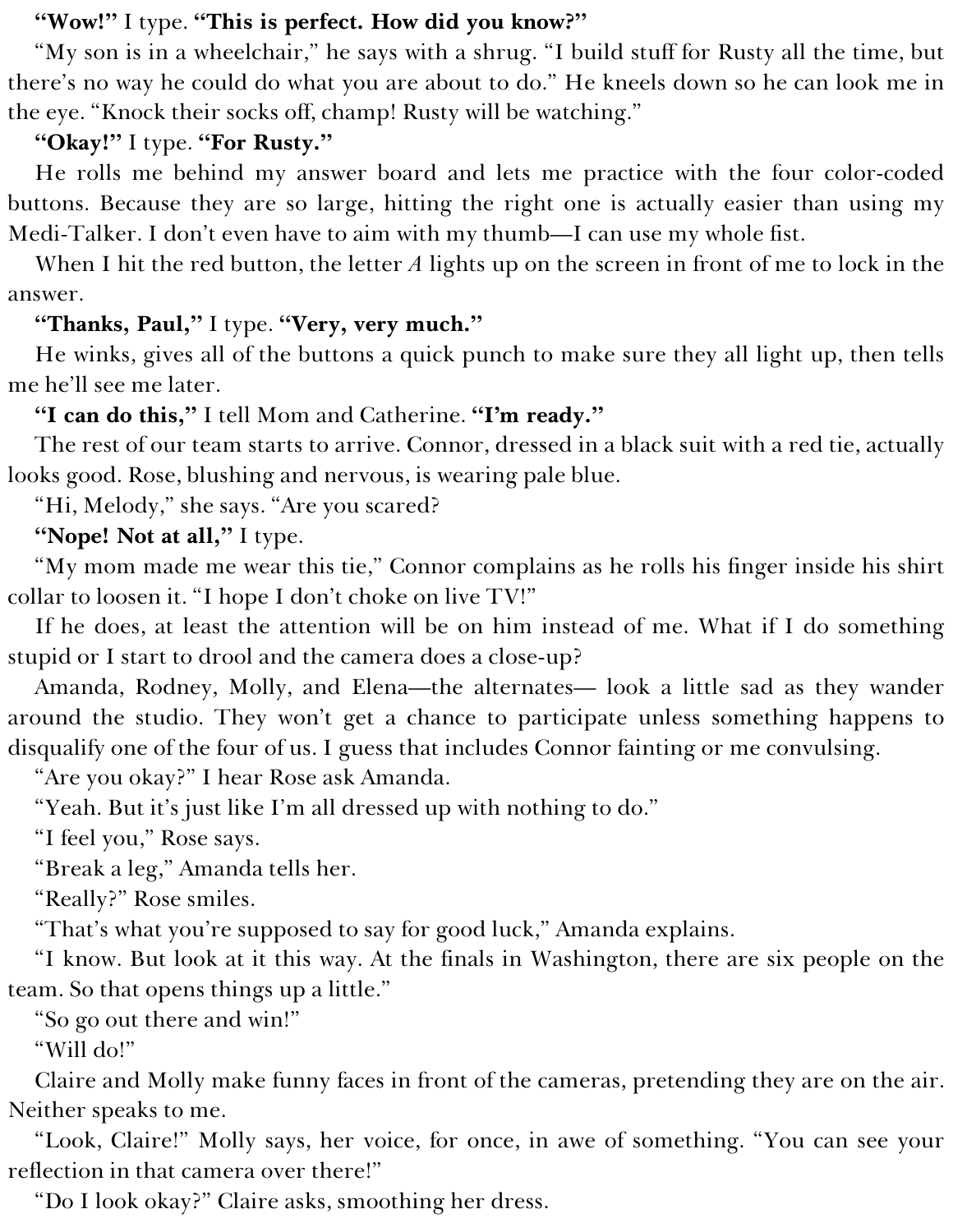"You look great," Molly assures her.

"You know, it really ought to be *you* up there instead of Melody," Claire says loud enough for me to hear.

"Well, I'm ready if she messes up," Molly whispers back.

I just shake my head and think, *Delete, delete, delete*. No way am I letting their negativity mess me up. I have enough to worry about.

Mr. Dimming hurries in then, wearing a brand-new navy blue suit, a fresh white shirt, and a red vest and tie. The whole team cheers, and Connor gives him a high five.

He buzzes around for a bit, like a nervous bumblebee. He checks on details, wishes us all good luck, then goes to sit in the observation area. No teachers are allowed near the students during the competition. Catherine is allowed to stand in the back behind the cameras, just in case I have an emergency.

Other teams start to fill the studio as well. One team, from Green Hills Academy, is all dressed in Kelly green sweaters. Not a bad idea, but the sweaters are ugly.

Another team, from Crown Elementary, is wearing little fake crowns on their heads. That seems to me a little over the top.

Our team hasn't done anything special. They don't need to. They have me.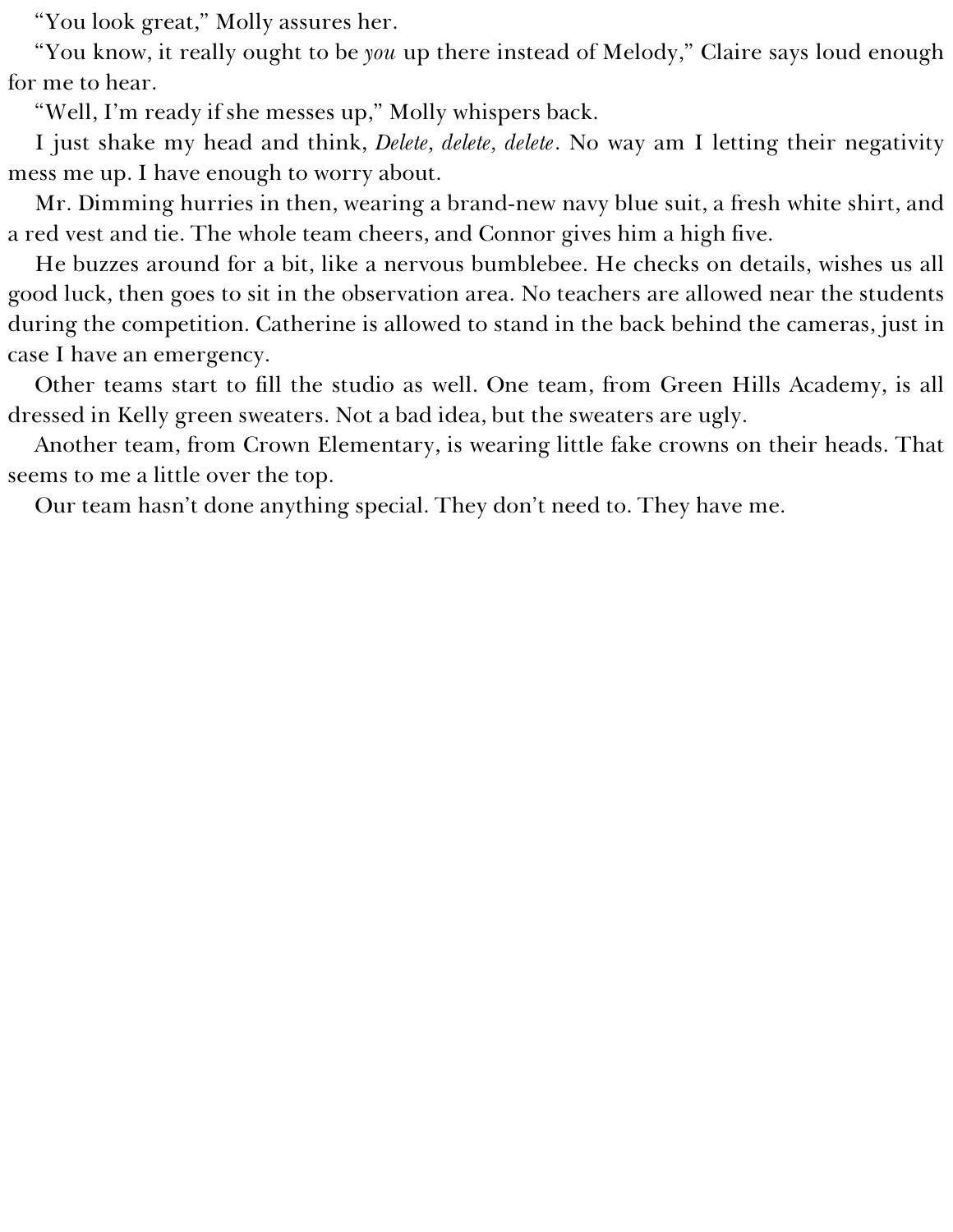### **It's time.**

"Cameras rolling!" someone calls out. "In five, four, three, two . . ." He points at the man at center stage.

The moderator, a slim guy with hair that looks like it has been glued into place, brushes a speck off his tuxedo, adjusts his red-striped tie, and begins speaking right on cue. "Good evening!" he says with that perfectly modulated voice that announcers seem to be born with. "My name is Charles Kingsley, and I'd like to welcome you to the Whiz Kids Southwest Ohio Regional Competition!"

Cheers all around.

"In two weeks the winner of this competition will travel to Washington, D.C., to represent our area at the national championships."

More cheers.

"We wish the best of luck to all our young competitors!"

The studio quiets.

"The rules are simple," Mr. Kingsley explains. "Teams will be asked twenty-five questions. Each correct answer from each four-member team is worth one point, so the maximum total team score is one hundred points."

He pauses so the cameras can show the scoreboard.

Then he announces, "The two teams with the *highest* scores from all preliminary rounds will meet for what we call a 'quiz-off,' so point totals are critical. The winner of that final set of quiz questions will be declared our local elementary-school-level champion and will proceed to the nationals in Washington. The team that emerges as the winner will appear live on national television on *Good Morning America* the next morning!"

Cheers and applause.

"Our first two teams to compete tonight will be Woodland Elementary and Spaulding Street Elementary. Take your places, ladies and gentlemen."

The four contestants from Woodland and the other three members of our team walk to the testing area, waving for the cameras. Catherine rolls me to my position, makes sure I can easily reach the buttons, then she gives me a quick hug and walks away.

"I'd like to take a moment," Mr. Kingsley says, "to introduce a very special participant in our competition tonight. Her name is Melody Brooks."

The cameras all point in my direction. The studio lights are incredibly bright—and hot. I blink rapidly. I feel damp and sweaty.

"Although the other contestants will stand, Melody will be seated as she answers the questions. We've made adjustments to our answer board so that she can access the buttons, but nothing else. I hear she's a fierce competitor."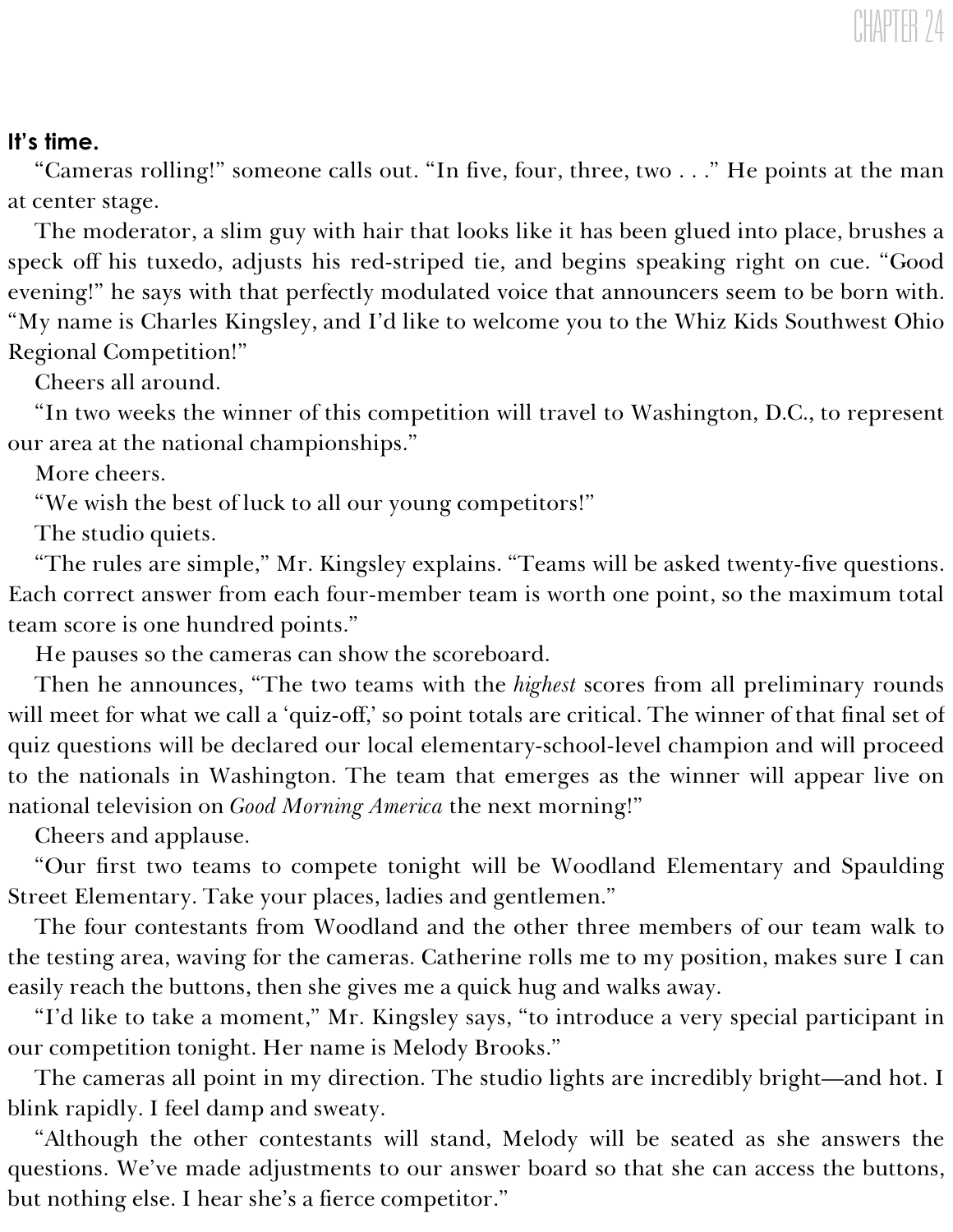I try to wave, but I figure I look goofy and wobbly, so I pull my hand down.

Rose stands next to me, with Connor in the middle and Claire on the far end.

"I feel like I'm gonna throw up," I hear Claire whisper.

"Don't you dare!" Connor hisses.

"We'll start with a practice round, so you can familiarize yourself with our button system. Everyone ready? Which of the following is a mammal?

A. Cat

B. Bird

C. Turtle

D. Spider."

Everybody, including me, pushes *A*, of course. The screens in front of us light up with the letter *A*.

"Don't you wish all the questions would be that easy?" Mr. Kingsley asks, chuckling. *Yeah, right.*

"Remember two things," he reminds everyone. "First, this is a *team* competition, and second, this is not a test of speed, but of accuracy. Teams get more points if all four contestants come up with the correct answer. And the two teams with the most points meet for the finals. Are we ready?"

"Ready!" the seven contestants on stage answer.

I start to hit the word *ready* on my board, but I decide to concentrate on the contest instead.

"Round one will have twenty-five questions. Let us begin. Number one."

I tense. *Here we go!*

"The average lifespan of an adult mayfly can range from:

A. One minute to one hour

B. Thirty minutes to one day

C. One day to one week

D. Two weeks to one month."

*Bing! Bing! Bing! Bing!* Everyone hits their buttons. Once the answers are locked in, the readouts are displayed. Everyone on our team answered *B*. One person on the Woodland team answered *A*.

Mr. Kingsley smiles and says, "Woodland has three points and Spaulding now has four with all correct responses."

*We can do this.* I *can do this. Bring on the next one!*

"Number two," he intones. "The battles of Lexington and Concord in the American Revolutionary War were fought in what year?

A. 1774

- B. 1775
- C. 1776
- D. 1777."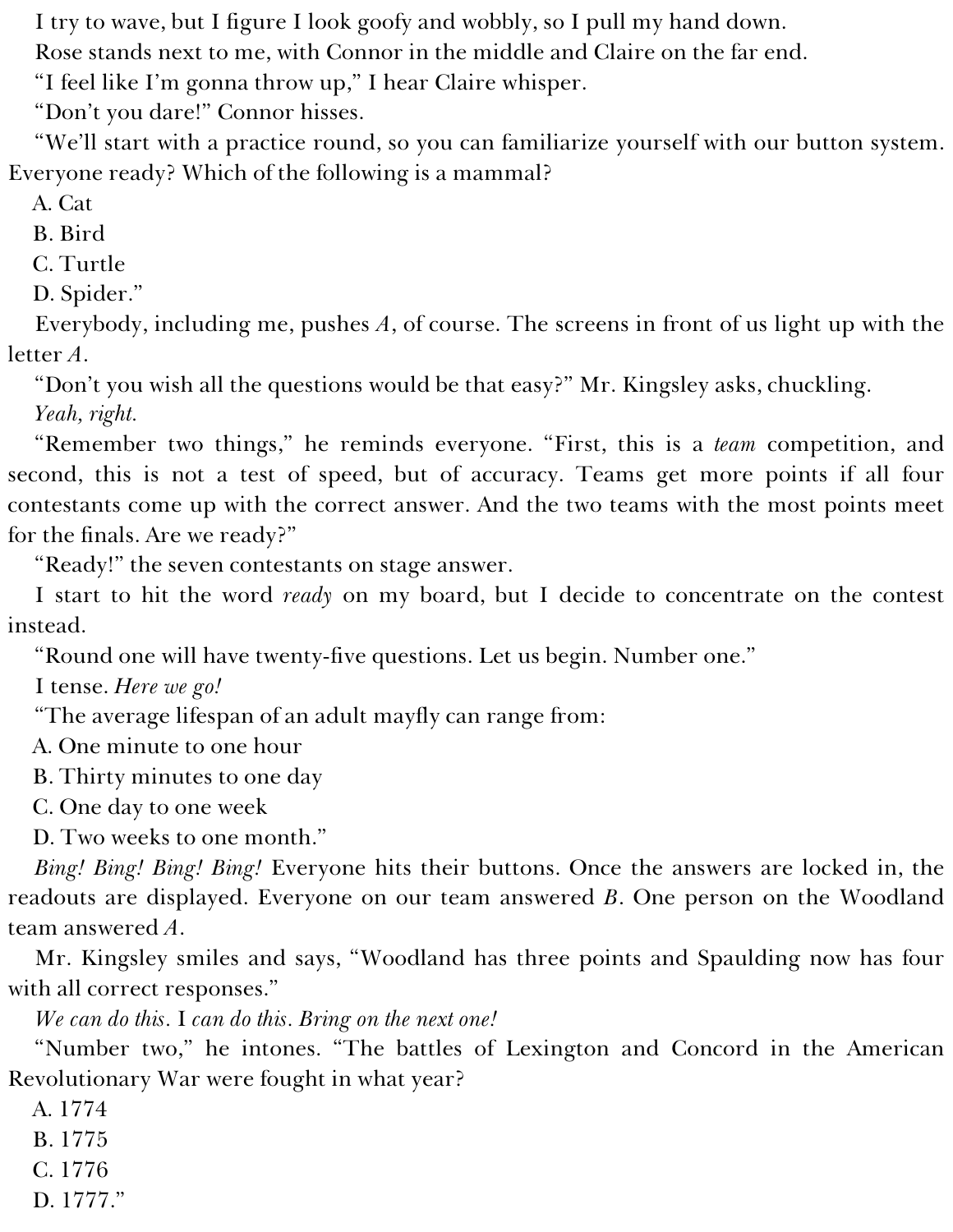That one is a little tricky. I press *B*, however. So does everyone else. The score is now seven to eight.

Mr. Kingsley continues. "In literature the word 'oxymoron' means which of the following?

A. A combination of contradictory words

B. The outcome of a sequence of events

C. An implied reference to a literary or historical event

D. A symbolic story or narrative."

I am fairly sure the answer is *A*, but that word could mean "big-headed crippled kid who thinks she can win in a national quiz competition."

When the answer is shown on the screen, Connor got it wrong, and so did two members of the Woodland team. So the score is now set at Woodland: nine, Spaulding: eleven. We're still up, but we have twenty-two more questions to go.

"The next question," Mr. Kingsley says, "deals with math."

*Oh, crap. I'm dead meat.*

"There are two thousand three hundred fifty-seven paintings in an art museum. The museum has one hundred twenty-four rooms. Which is the reasonable estimate for the number of paintings in each room?

A. 10

B. 20

C. 60

D. 200."

Yep. Dead, rotten meat. Let's see—I've got to visualize a museum  $\ldots$  and rooms  $\ldots$  and lovely paintings. How many in a room? Not sure. Divide what into what? Not sure. I'm going to say sixty.

When the answer flashes as *B*, I feel like an idiot. But Rose got it wrong too, and so did two kids on the Woodland team. The score stands at thirteen to eleven.

By the time we get to the twenty-fifth question, I'm sweaty and thirsty, but I'm pumped. The lead bounced back and forth between the two teams a couple of times. Sometimes they were in front of us, and sometimes we forged ahead with points. I got most of the language arts answers right, but the math questions stumped me.

Connor can't spell, so he missed several of those questions. Rose is weak in history. Claire has trouble with science. The Woodland team was about the same— some kids good in some areas, others good in others.

"We now come to the final question for our first two teams," Mr. Kingsley announces. He clears his throat and begins: "A weather event that measured 6.5 on the Richter scale would be a/an:

A. Tornado B. Hurricane C. Earthquake D. Tsunami." *Bing! Bing! Bing! Bing!*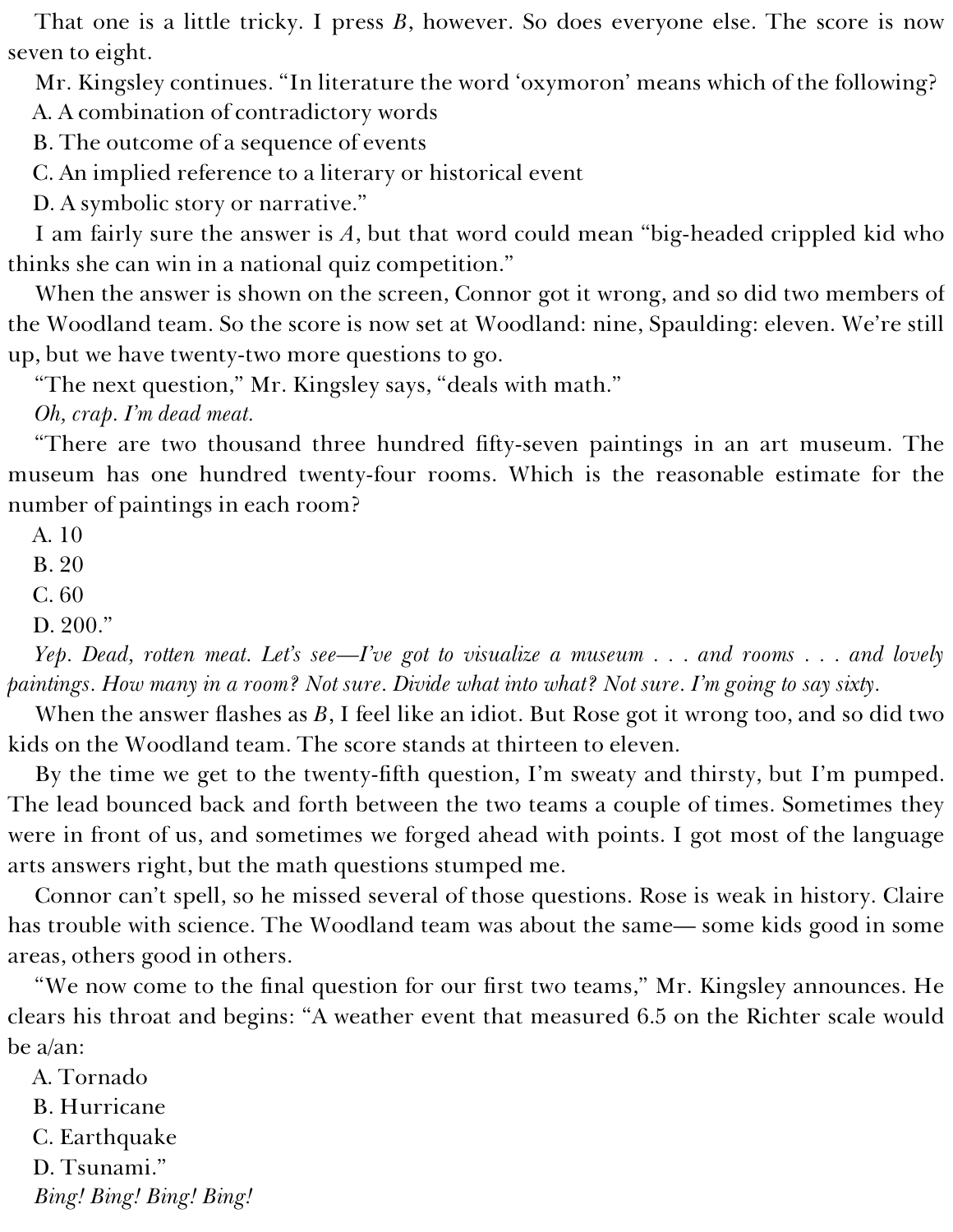I punch *C* and relax. I did not have a tornado spaz. Connor, Rose, and Claire all got the final question correct as well. Two people on the Woodland team answered "hurricane" instead. When the results are tallied, our team has a total of eighty-one points. Woodland ends up with seventy-seven.

"Congratulations, Spaulding!" Mr. Kingsley says with a polished smile. "The two highestscoring teams will meet for the final round later tonight. Good luck, and we hope we see you again."

#### *Victory! For round one.*

As the show breaks for a commercial, we are all escorted to a special waiting room in the back. The students from Woodland look really disappointed. That's it for them for the whole competition. All they can do now is watch as the second two teams head to the stage for their session under the lights.

Mom, Dad, Penny, Mrs. V, and Catherine are all waiting for me in the back room, hugging me and kissing me like I've won the lottery or something. Catherine does a little happy dance. Dad tells me he filmed the whole thing on his camcorder.

"You rocked, Melody!" Mrs. V shouts.

"I am sooooo proud of you, sweetie!" my mom says.

**"Can I have a Coke?"** I type as quickly as I can. I feel breathless.

Everybody laughs as Catherine rushes to find me a paper cup for the sodas that are sitting on ice in the waiting room for the contestants.

Mom pours dribbles of the ice-cold Coke into my mouth, one sip at a time, making sure I don't spill on my shirt. I am *so* thirsty, I don't even care that people from the other teams are staring at me.

Mr. Dimming, after talking to Rose and Connor and Claire, bounds over to us, beaming. "This is such a thrill, Melody! You were amazing out there! I'm so proud of our team and extremely proud of you."

## **"Thanks, "** I tap. **"What's next?"**

"We wait for the next teams to compete, then we'll meet and beat the other high-scoring team and pack our bags for Washington!"

**"Don't pack yet, "** I type with a grin on my face.

"I've been packed for ten years," he tells me. "I've just been waiting for the right team. This is our year. I just know it."

He wanders off to talk to other parents. I never thought about what teachers dream about. I had no idea what a big deal this is for him.

Rose comes over and squats down next to Penny. "I like your hat," she tells Penny, who is holding Doodle closely and wearing a blue polka-dotted hat with a red feather.

"Wo-sie!" Penny says gleefully.

"How's my favorite baby girl?" Rose says in her whispery voice.

"Wo-sie!" Penny repeats.

"You did really good, Melody," Rose says to me.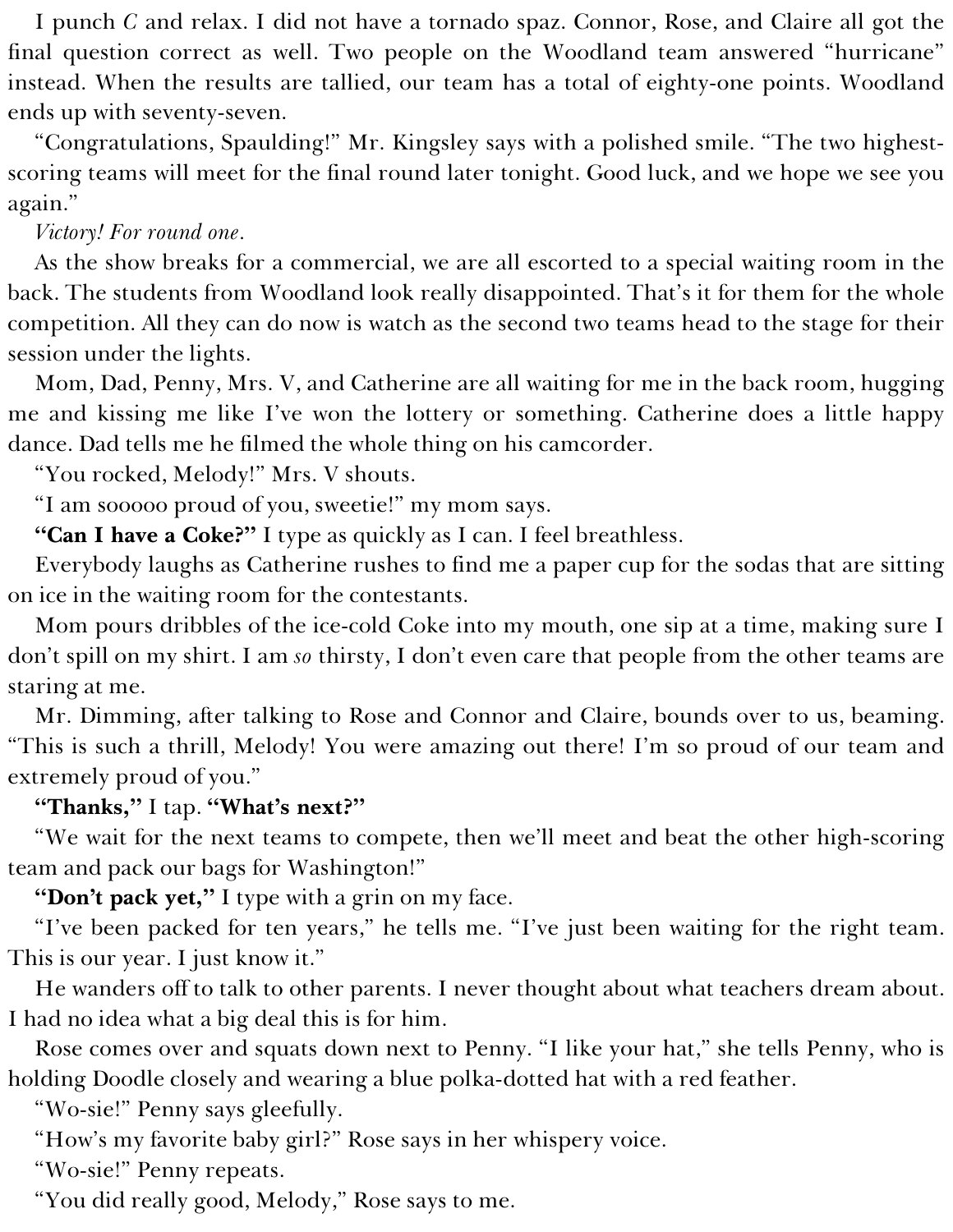**"You too, "** I type.

"You think we have a chance for the finals?"

## **"Yep!"**

"And Washington?"

## **"Yep!"**

"And being on *Good Morning America*?"

## **"Oh, yeah!"**

Claire stays on the other side of the room with her parents, but Connor ambles over and stands next to Rose.

"You're okay, Melody," he says. "You beat me on a couple of those!"

# **"You rock in math, "** I tell him.

"I know," he replies with a grin, "but I still can't spell! I hope they don't have any spelling questions in the finals."

"I gotta go to the bathroom!" Rose says suddenly. "I am *so* nervous about the finals!" She hurries out. I know what she means. Butterflies. Moths. Giant bumblebees flutter inside me.

When *we* were on camera, it felt like it took a million years to complete our round, but in just a few minutes the second set of contestants come back to the waiting room. The school with the little crowns won round two with seventy-nine points. Then, within another half hour, Edison Elementary clinches the third round with a score of eighty.

Finally, a school called Perry Valley wins the fourth round with eighty-two points, just one point more than us.

"I watched them," Mrs. V tells me when they troop back into the room, excited and victorious. "They're really good."

## **"Should we worry?"** I ask.

"Of course not! Our team is the best because they have a secret weapon—you!"

Suddenly, there is a rush of activity in the room as stagehands come in to get us. "Perry Valley and Spaulding Street, we need you back on camera for the finals! You are our two topscoring schools. Congratulations!"

We hurry back to our places.

The lights seem brighter this time.

Mr. Kingsley returns to his position, gets his microphone adjusted by the stage crew, and shouts, "Welcome back, ladies and gentlemen, to the final round of our regional Whiz Kids competition! The winners of this round will represent us all in Washington, D.C., in just two weeks! All members of the winning team, along with their chaperones, will receive an allexpenses-paid trip to our nation's capital, three nights in a hotel, and tours of the city."

"Trophy! Trophy!" someone yells.

"Oh, the famous Whiz Kids Championship award! The winning team in Washington gets to take home that *huge* golden trophy, they receive a guest appearance on *Good Morning America*, and their school will receive a check for two thousand dollars to be used for academic endeavors!"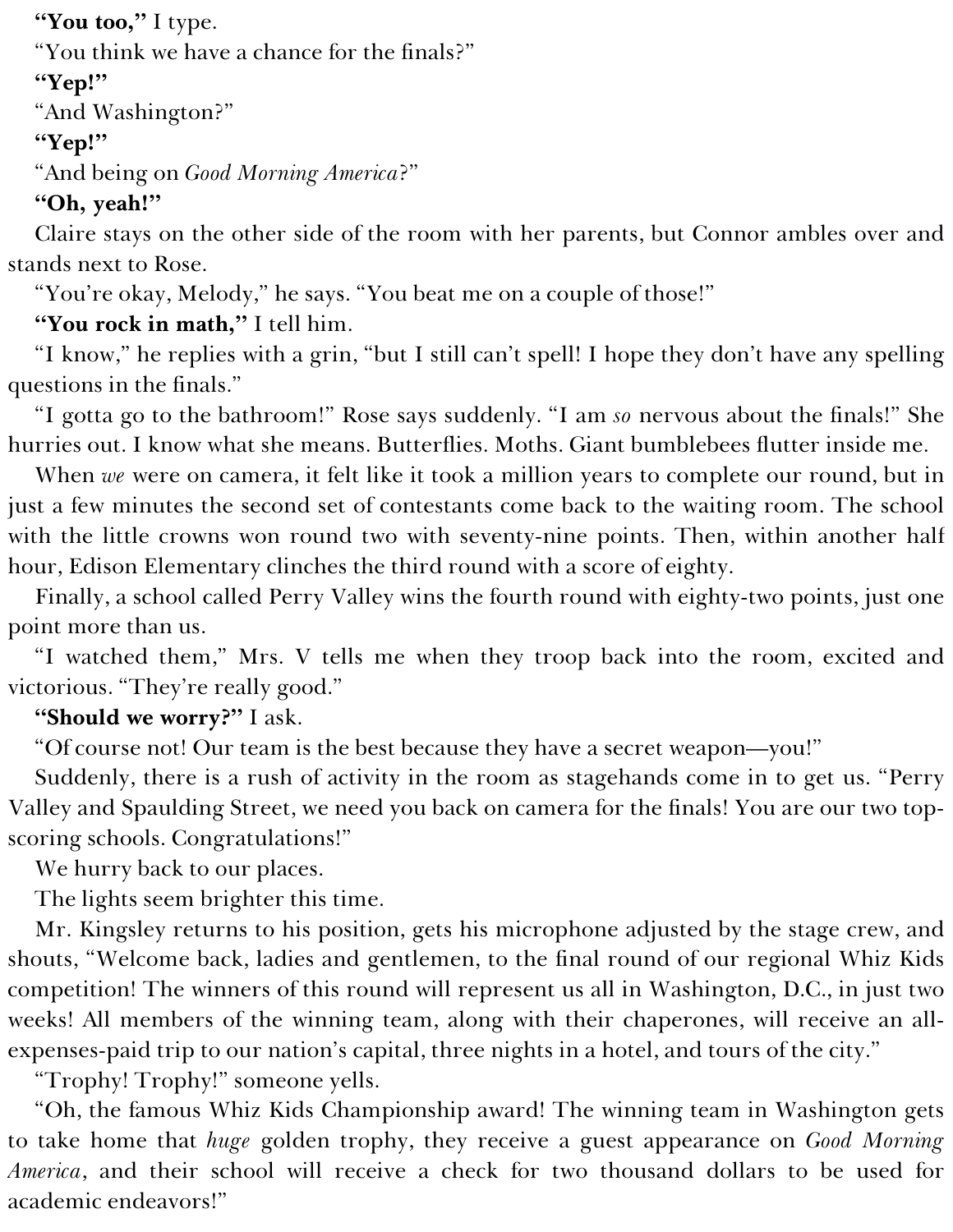Lots of whoops at that. "Let us begin. Teams, are you ready?" "Ready!" they all reply. I am ready too.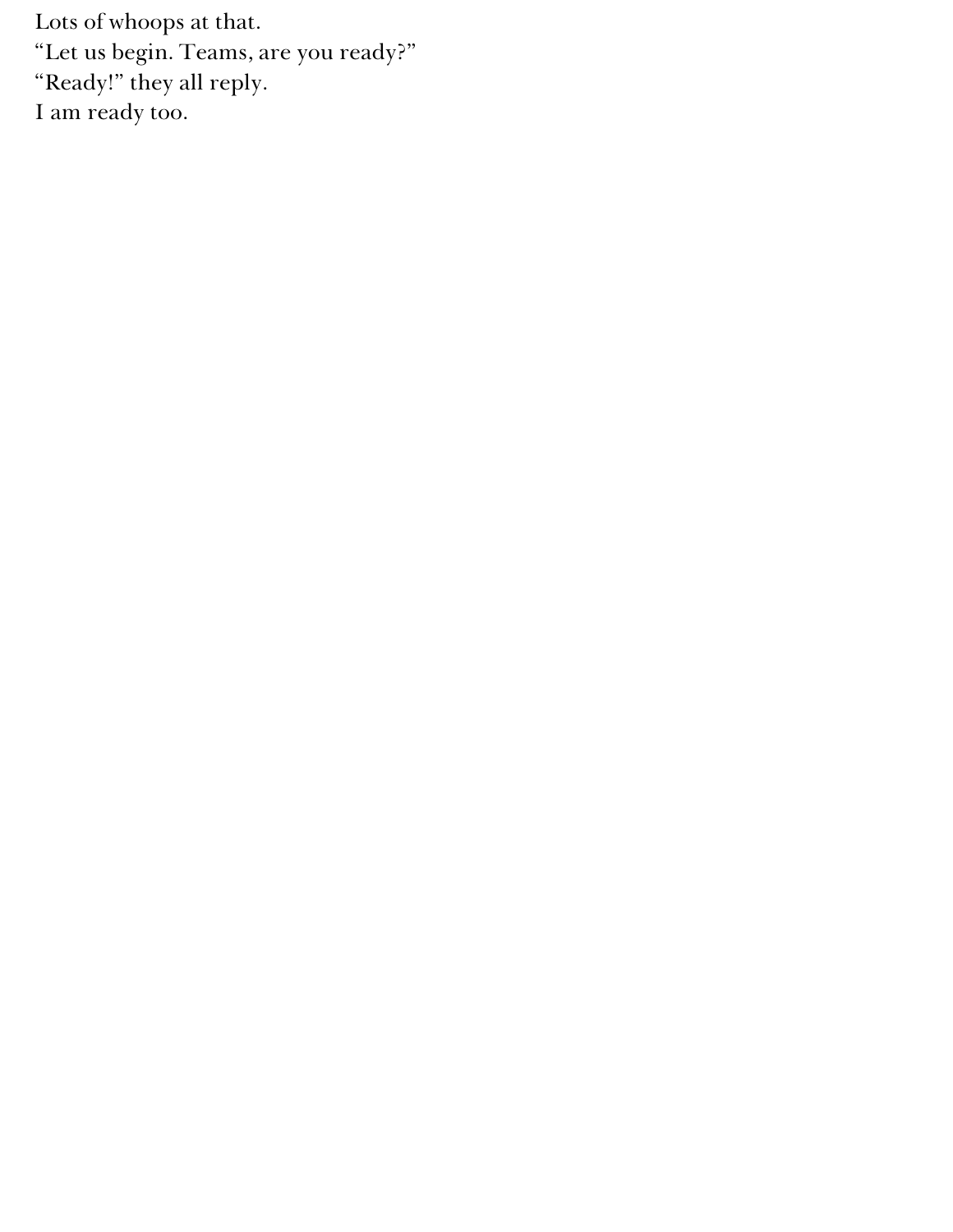**OMG! What a night! I still can't believe how everything turned out once the championship round began. That's when Mr. Kingsley explained, "The questions this time will be a bit more difficult. Scoring, however, will be the same. The team with the best score out of one hundred possible points will be our champion."**

He picked up the cards that contained the quiz questions and smiled. "Here is question number one. What is 'diplopia'?

A. Double vision

B. Left-handedness

C. A disease of the gums

D. A form of cancer."

Oh, boy! He wasn't kidding! This was going to be a killer round. I was sure the answer was

*A*, though. Kind of.

When the answer was revealed, "double vision" was correct.

*Whew!*

Rose, Connor, and I got it right. Claire missed it. Everyone on the Perry Valley team answered it correctly. The score was three to four.

"Number two," Mr. Kingsley said. "Who is the composer of *Rhapsody in Blue*?

A. Mozart

B. Gershwin

C. Copeland

D. Beethoven."

*Bing! Bing! Bing! Bing!*

Thanks to my parents and Mrs. V, that was a little easier. I pushed the button for *B*. One person on the Perry Valley team got it wrong, and Claire messed up as well. That made the score six to seven, with Perry Valley ahead. Everybody could feel the tension.

The next twenty questions covered things like lions in the jungle, gravity in space, authors of famous books, and math. Some of those I even got right.

*Bing! Bing! Bing! Bing!*

Even though Connor aced a hard spelling problem and Claire came through on a difficult history question, Perry Valley kept staying one or two points ahead of us.

It was getting near the end of the round. Perry Valley had surged ahead on a math question and was up by three points. It looked pretty grim for us, with a score of seventyeight to eighty-one. I glanced at Connor. Sweat dripped from his nose.

Then Mr. Kingsley asked, "The condition in which a person may be able to hear colors or visualize flavors when music is played is called:

A. Synthesis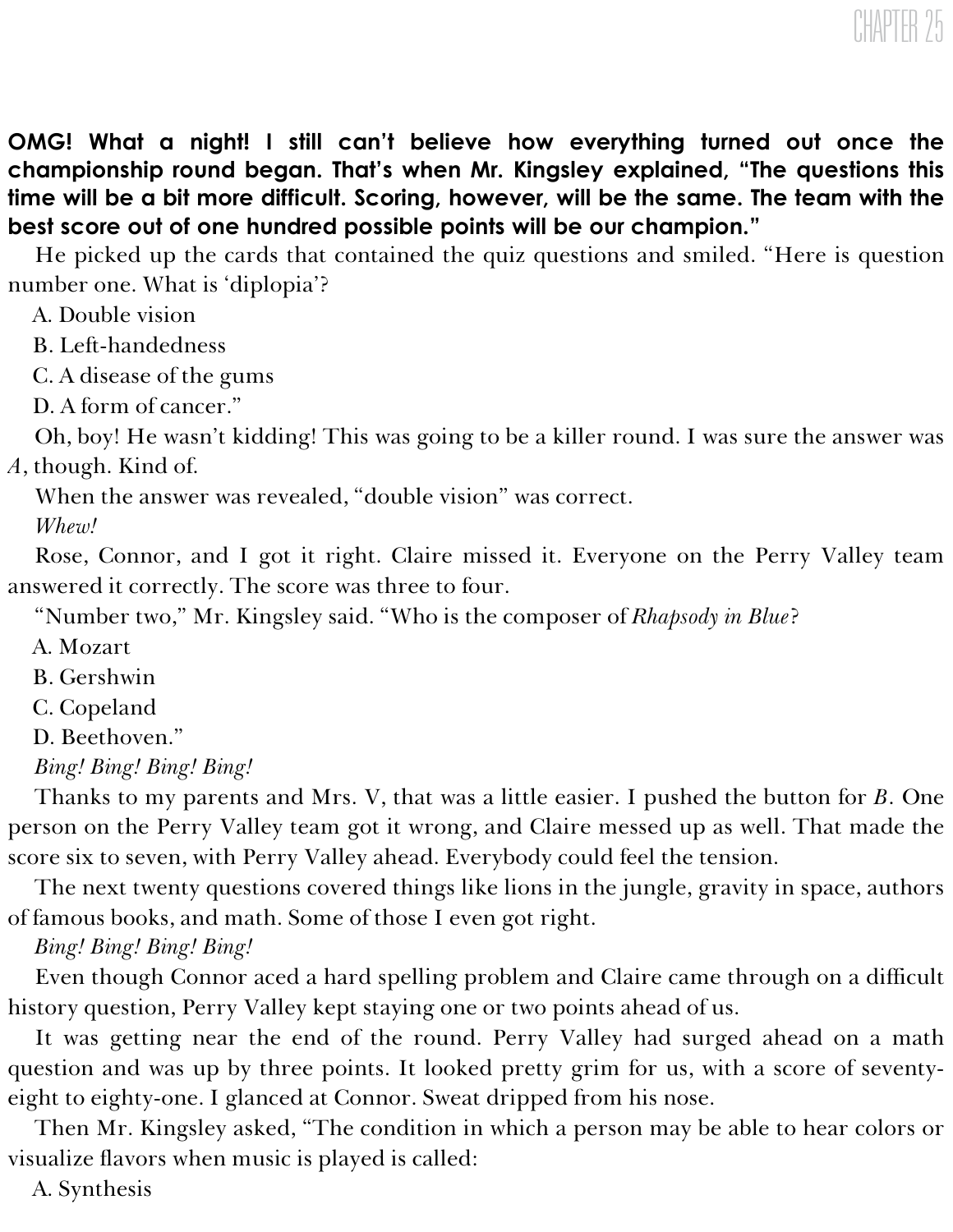B. Symbiosis

- C. Synesthesia
- D. Symbolism."

I grinned and punched in *C*. Not only was it one of Mrs. V's vocabulary words, it was me!

I breathed a sigh of relief when I realized that Connor and Claire and Rose had also chosen the right answer. When the results were tallied, only one of the Perry Valley kids had gotten it right.

The score stood at eighty-two to eighty-two. It was time for the very last question. This one would determine the group that would go to Washington. I glanced at Rose and the others. I think we all gulped at the same time.

"Our last question of the evening," Mr. Kingsley began, "is a mathematics problem."

I groaned inside. *There goes our trip to Washington! I may as well go back to room H-5 and hide there for the next thousand years.*

"Number twenty-five," Mr. Kingsley said slowly. "Lisa gets up every morning and gets ready for school. She takes twenty-two minutes to get dressed, eighteen minutes to eat breakfast, and ten minutes to walk to school. What time should Lisa get up so she can arrive at school at 7:25 a.m.?

A. 6:15 a.m.

B. 6:20 a.m.

C. 6:25 a.m.

D. 6:35 a.m."

I need to add, then subtract. How do I subtract time? I need to see a clock! I'm getting all mixed up! *Time is running out! I can't mess up now!*

It could have been *C*, but it might have been *D*. I thought a moment more, then I pushed *D*, feeling like I was going to throw up. The answers lit up on the screen. Everybody on our team had answered *D*. Either we were all correct or all really terrible at figuring out time problems. Three students on the Perry Valley team had answered *D*. One of them had answered *C*.

"Well, it looks like we have a winner, ladies and gentlemen! I'm extremely pleased to announce that the team that will represent us in Washington, D.C., this year, the team we hope to see on *Good Morning America*, with a score of eighty-six to eighty-five, is . . ." He paused for effect. "Spaulding Street Elementary School!"

I couldn't help it. I squealed. I kicked. My arms jerked crazily. I tried *really* hard to control it, but I just couldn't help it. My body went a little wacko on me.

"Shut her up!" I heard Claire hiss.

"Shhh," Rose whispered through clenched teeth.

"Thank you for watching our telecast," Mr. Kingsley said, throwing a quick glance at me. "Please join us in two weeks when we televise the finals from Washington. This is Charles Kingsley, good night."

He signaled that he was finished, the cameras blinked to dark, and the lights, blessedly,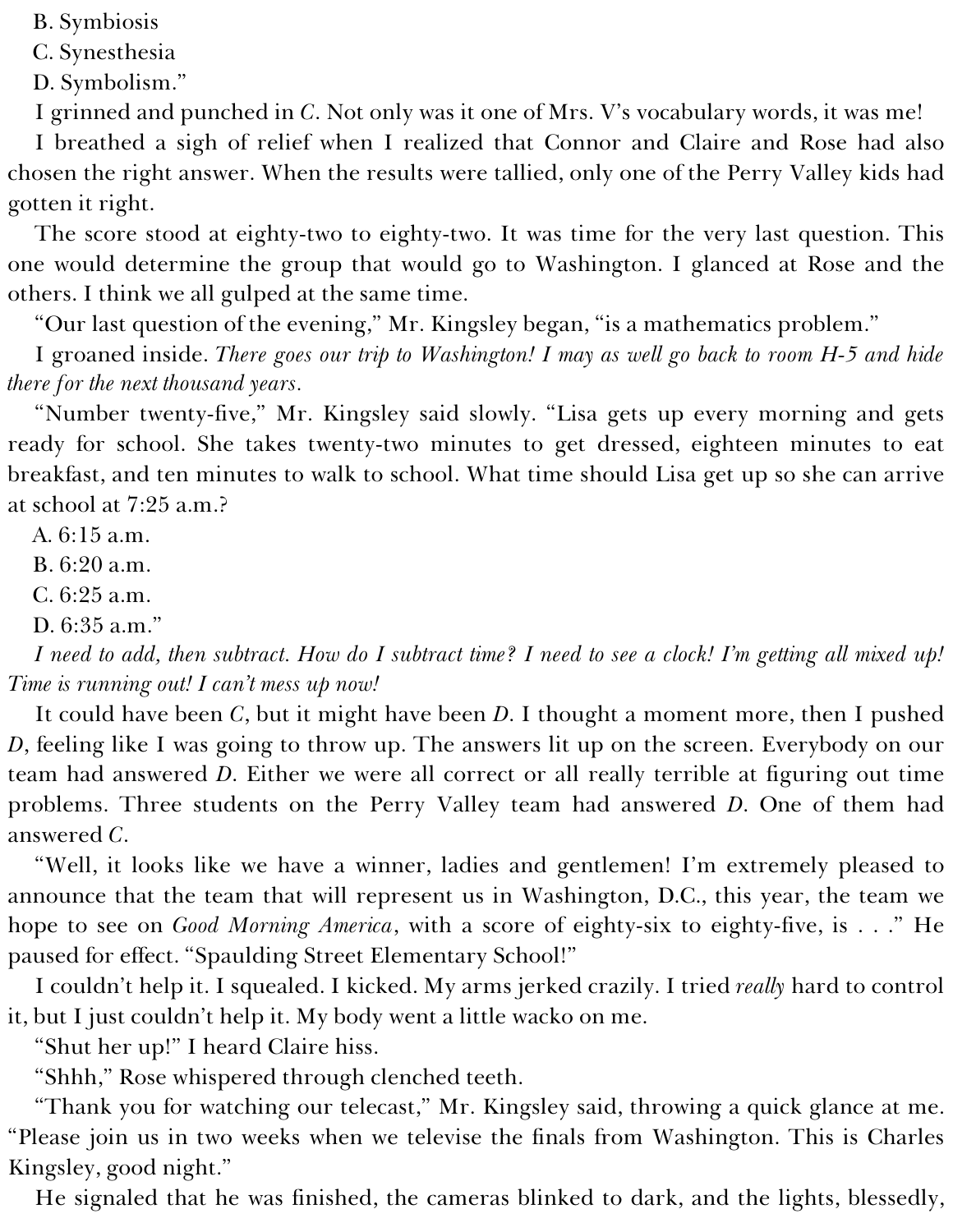clicked off.

I couldn't stop kicking. My arms acted like windup toys gone bananas. I screamed with joy. At least nobody noticed this time, because hoots and hollers abounded as dozens of people stormed the stage.

Dad balanced Penny in one arm and the camcorder in another. Mom, Catherine, and Mrs. V rushed over to me and almost smothered me with hugs. Mrs. V tried to look as if she weren't surprised, but her grin seemed to be permanently attached.

Mr. Dimming, the alternates, and all the parents of the rest of the kids on the team cheered and jumped and patted one another on the back. One of the parents streamed confetti over us. Balloons appeared from nowhere. Somebody in the studio turned the speakers up loud and played the song "Celebration." People started to dance.

It seemed as if a million pictures were taken. Amazingly, lots were being taken of me. I did my best to calm down and relax.

"Smile, Melody!" called a guy with a baseball cap.

*Click! Flash!*

"Can somebody sit her up a little straighter in her chair?"

*Click! Flash!*

"Get a picture of the kid in the wheelchair!" I think that guy was a reporter.

*Click! Flash!*

"Where's the winning team?" another reporter asked loudly. "We want a team picture for the newspaper! Why don't you kids stand around Melody? Okay now, smile!"

*Click! Flash!*

I could barely see. Blue dots danced in front of my eyes.

"We want the winning team for a TV interview!" someone else called out. "Can we have them over here?"

People were shuffled around, and a stagehand helped set us up. Connor, Rose, and Claire sat in chairs next to me. Amanda, Molly, Elena, and Rodney stood behind us. Mr. Dimming stood next to Rodney.

I hoped that my hair looked okay and that I wouldn't look too goofy.

The reporter silenced the crowd as the cameraman lined up and got into position.

"Good evening. This is Elizabeth Ochoa of Channel Six News. I'm here in our studio as we speak to students from Spaulding Street Elementary School, victorious members of the winning team of the Whiz Kids competition held here tonight. These are eight of the brightest young people in our community, who buzzed their way to victory tonight. Let's meet them. We'll start with the alternates in the back row, the youngsters who will fill in should one of the team members not be able to participate. Please tell me your names and ages," she asked as she put the microphone in front of each student.

"Amanda Firestone, age twelve."

"Molly North, age eleven."

"Elena Rodriguez, age twelve."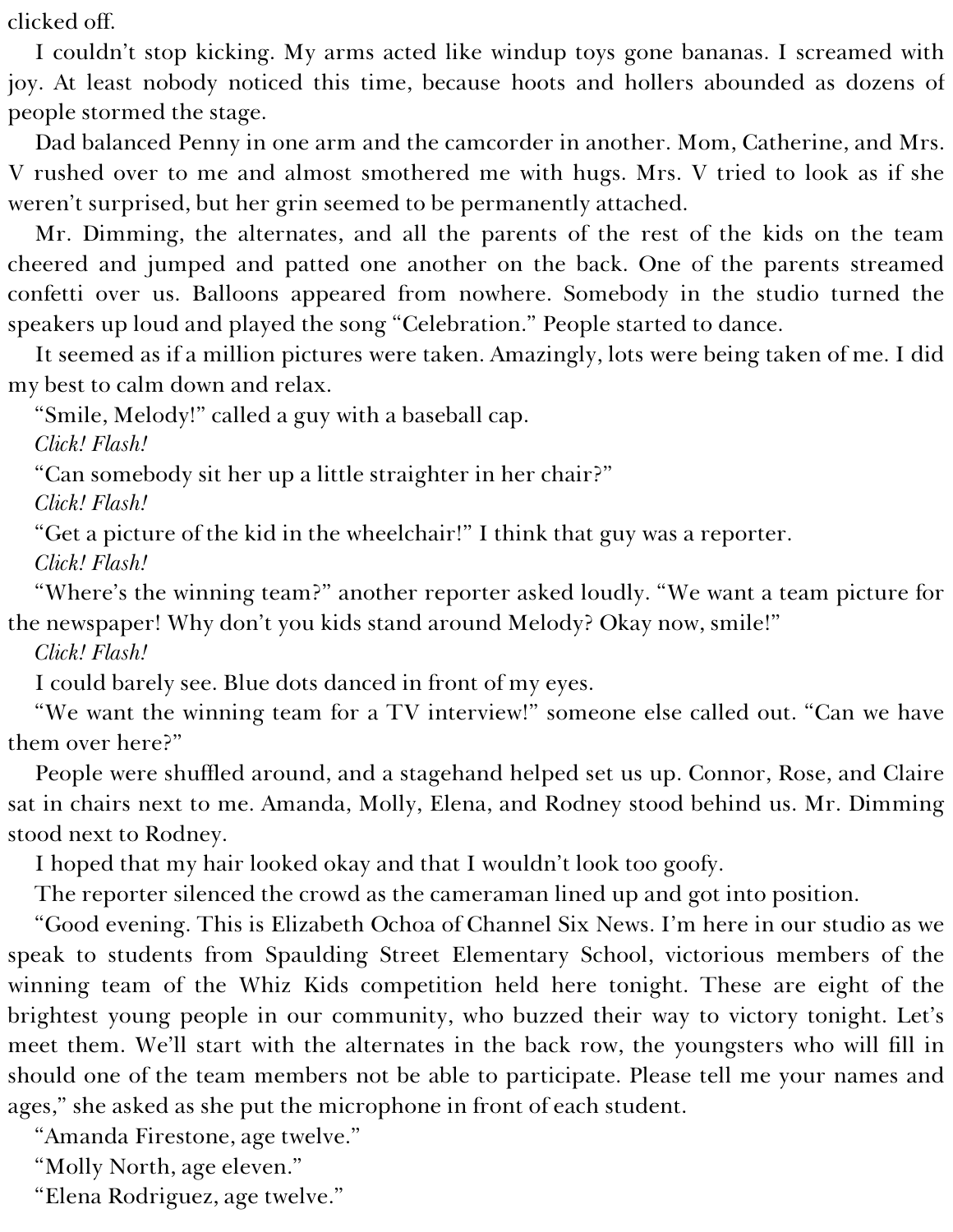"Rodney Mosul, age eleven and a half."

That got a laugh.

Ms. Ochoa continued. "And seated in front of me is the championship team! Please tell me your names as well."

"My name is Claire Wilson, and I'm eleven, and I got more right than anyone else on my team."

"Good for you!" Ms. Ochoa said. "I know you studied hard for this." The reporter moved quickly to Rose. "And you are . . . ?"

"Rose Spencer, age eleven," Rose said, sounding shy.

"What stands out for you this evening?" the reporter asked as the camera moved in closer.

"I was on last year's team, and we lost by only a few points, so it's real exciting to win this time. I'm very proud of our team." Rose was beaming.

"Great answer! And we're proud of you as well," Ms. Ochoa said. "And now to this tall young man. Your name, sir?" she asked Connor.

"Connor Bates. Hi, Mom!" Connor spoke loudly into the mike.

"Do you remember the hardest question you were given tonight?" the reporter asked him.

"I thought all the questions were super easy," Connor said with a grin. "I missed a few on purpose so the other contestants wouldn't feel bad!"

Ms. Ochoa burst into a tinkly laugh. "How does it feel to be on a team with your very special team member?" she asked.

"Hey. Melody is okay. She's really smart. Let me introduce you to—"

But I wasn't about to let him steal my thunder. **"My name is Melody Brooks, and I'm eleven years old, "** my machine said loudly and clearly.

The reporter looked amazed. "Well, this is astounding! How does it feel to be part of the winning team, Melody?"

I pressed my key for **"Super."**

She laughed. "Was it difficult to study and prepare for the competition?" Ms. Ochoa asked.

#### **"No. Lots of people helped me."**

"What was the hardest part about participating tonight?"

## **"Hoping I wouldn't mess up!"**

She smiled. "We all feel like that sometimes. Are you excited about traveling to Washington, D.C.?"

## **"Oh, yes!"**

"Have you ever been there before?"

**"No."**

"How will being on the winning team change your life at school?"

I thought that was a good question.

**"Not much,"** I admitted. Then the reporter waited patiently while I took the time to tap the right words. **"Maybe kids will talk to me more."**

"I talk to her all the time," Claire interjected.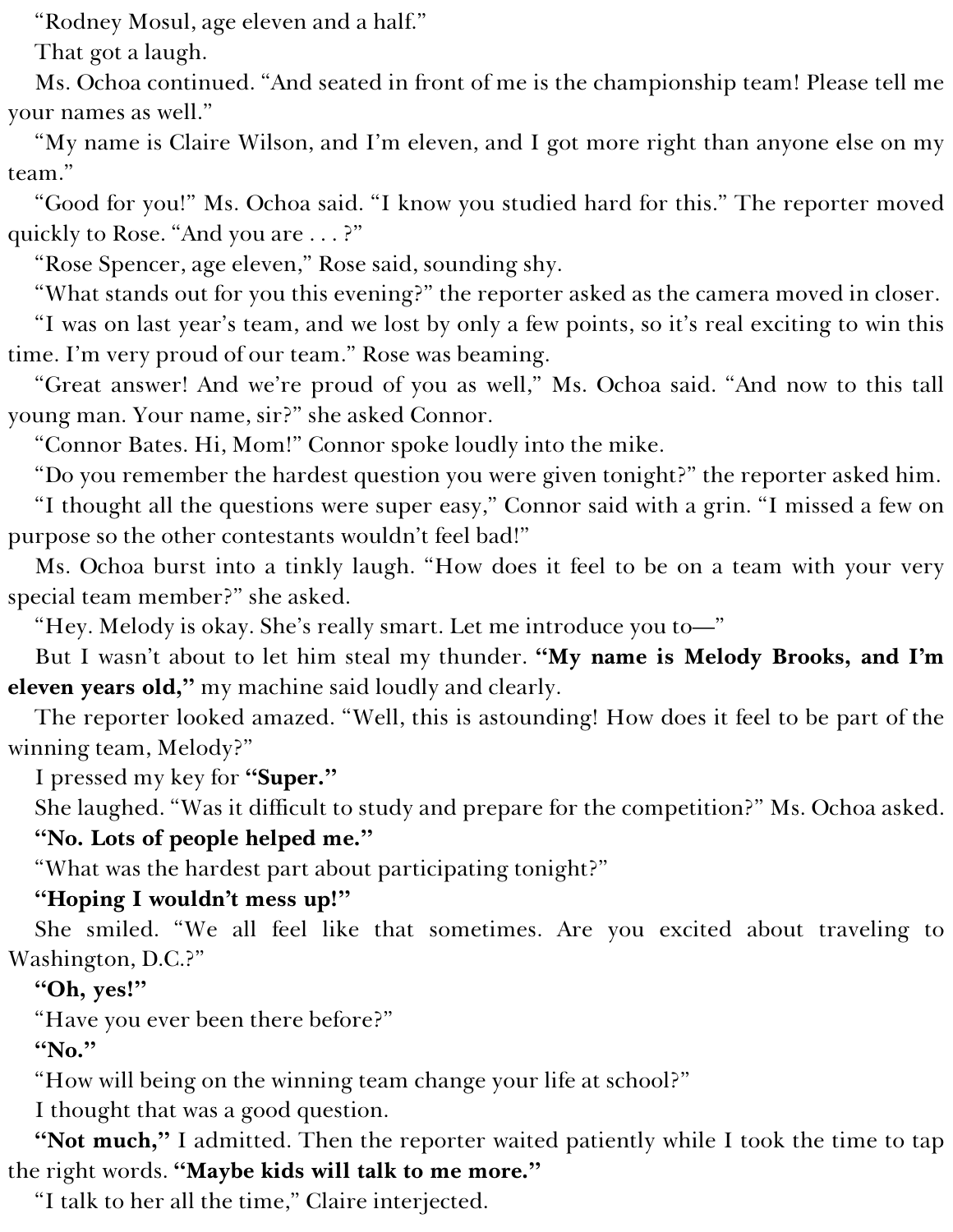Both Rose and Connor looked at her with frowns. "Huh?" Rose said.

Ms. Ochoa moved away from me and over to Claire. "So, you consider yourself to be Melody's friend?"

"Oh, absolutely," Claire said with a bounce of her cinnamon-colored curls. "She and I eat lunch together every day and test each other on questions for the quiz team. Melody is a lot smarter than she looks."

Rose raised her hand to speak, but the reporter shook her head. "I'm so sorry, but we're out of time," she told Rose. To the camera, she said, "In addition to a great group of kids, we've just met two remarkable young women—best friends in spite of their differences and members of the winning, Washington-bound Whiz Kids quiz team. Congratulations to you all!"

I was stunned. Claire?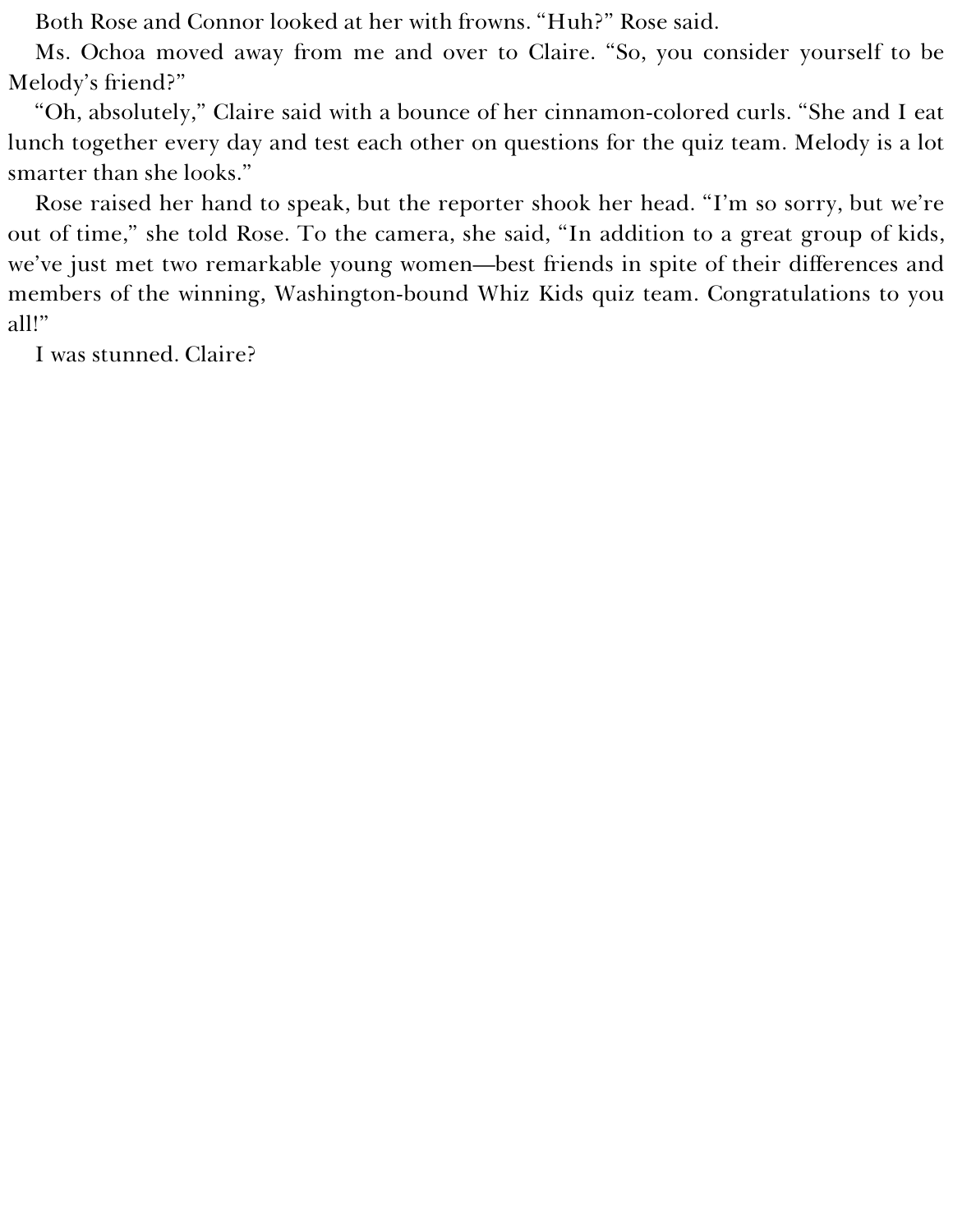## **In the midst of all the commotion Mr. Dimming seemed to get an inspiration. "Let's go out to dinner to celebrate!" he announced as the last of the studio lights were turned off.**

"Great idea!" Connor said immediately.

"I'm starving!" said Amanda. "Even though I wasn't on camera, I've been too nervous to eat all day."

"Me too!" Elena added.

"How about Linguini's?" Connor suggested. "They've got all-you-can-eat spaghetti." Leave it to Connor to know all the best places to eat.

"They might go out of business after you show up, Connor," Mr. Dimming said with a laugh. "Don't go embarrassing me, now."

"Don't worry, Mr. D. My max is about twelve bowls of spaghetti."

"Linguini's is perfect," Rose's dad said. "It's walking distance—just around the corner from the studio. These kids deserve a special night out!"

I looked at Mom, not sure if this was a good idea.

Then Elena walked over to me and said, "You'll come too, won't you, Melody?"

"Yeah, Melody," Rose added, "come with us. You did really great tonight."

"We couldn't have won without you," Connor said as he buttoned up his coat.

Their words made me feel like one of the helium balloons that some families had brought.

"Well, I wouldn't go that far," Molly said, glancing at Claire.

Balloons do pop.

"*You* weren't up there," Connor reminded Molly.

"So, you comin' or not?" Rose asked.

**"Sure, "** I tapped. **"It will be fun."** I glanced at Mom again, who nodded. Dad took Penny home, and Mrs. V gave me a hug and promised she'd see me in the morning.

The air was brisk and the conversation silly as we headed for the restaurant.

"How many windows do you think are in that office building?" Connor shouted, pointing to the tallest one we could see.

"Five thousand two hundred and seventy-four," Rose answered.

"Man, you're good!" Rodney said. "How did you know that?"

"How do you think I got on the quiz team?" Rose told him. "I've got smarts!"

"She's just guessing," Molly told Rodney. "You believe anything."

The restaurant had been in that location for years. The outside entrance was designed to look like a bistro from a small Italian village. Painted grape leaves and tiny white lights decorated the bricks around the door.

The door.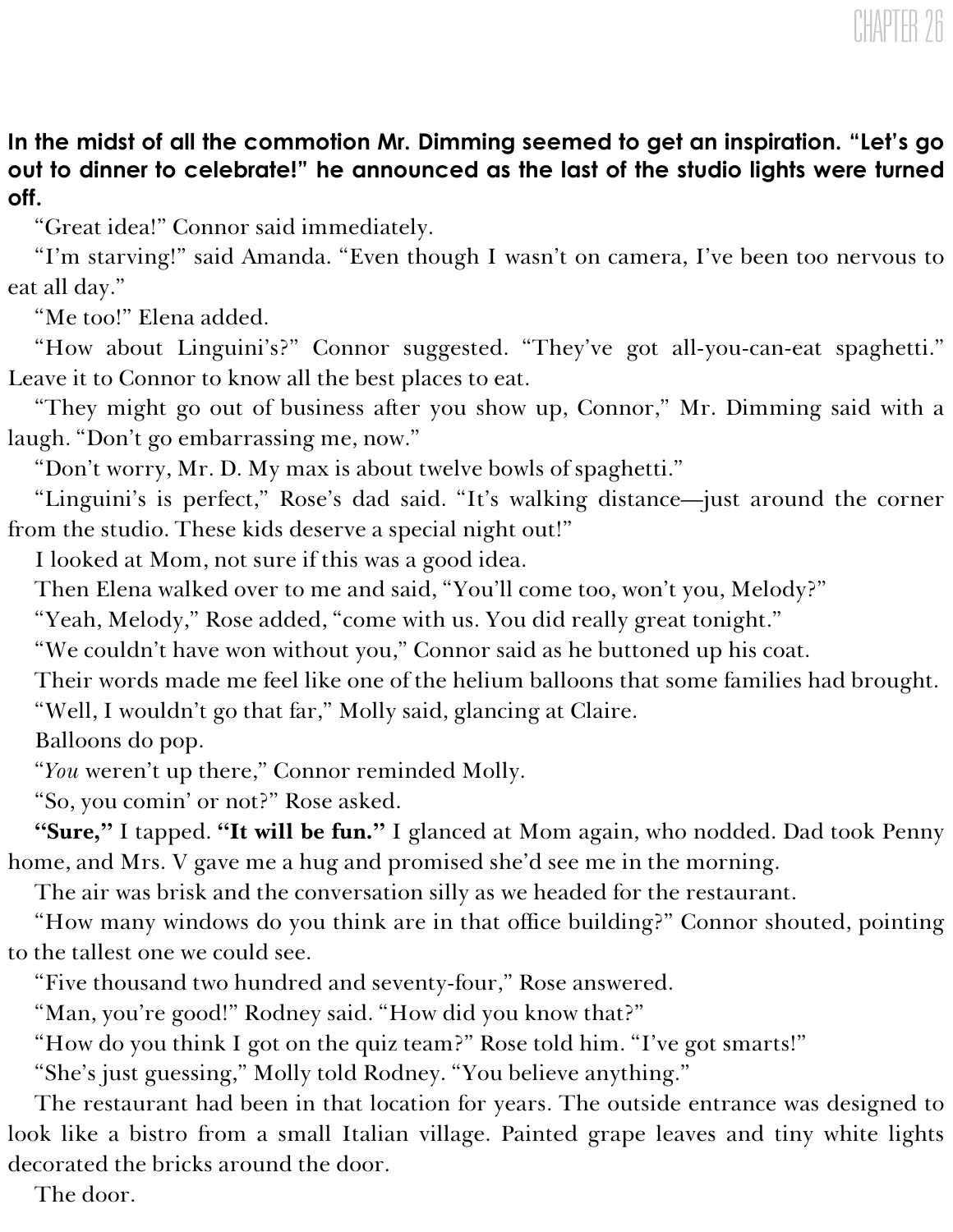When Connor's dad opened it for everyone to enter, Connor and Rodney bounded up the steps.

The steps.

Five stone steps led upstairs to the dining area. Everyone, including Mr. Dimming, rushed past me and Mom. Finally, Connor's dad, the last to go up, looked at me, looked at the stairs, and the lightbulb came on.

"Uh, do you need some help?" he asked. He was large, like his son. I bet he could swallow a few bowls of pasta as well.

Mom replied, "Would you be so kind as to ask an employee where their wheelchair ramp is located?"

As if glad to have something to do, Mr. Bates dashed up the steps. Mom and I sat there in the cold. Alone.

A waiter dressed in black rushed down moments later. "I'm so sorry. We have an elevator in the back, but it went on the fritz this afternoon. The technician is coming to fix it first thing in the morning."

"That's not going to help us tonight, is it?" Mom told him. Her voice was tight but not angry.

"I'd be glad to help you carry her up the steps," he offered.

**"No, "** I tapped. My eyes begged Mom.

Mom told him, "Just hold the door for us, young man. We'll be fine."

He did just that. Mom turned her back to the stairs, got a good grip on my chair, tilted it back slightly, and took a deep breath. I was so glad we had decided on the manual chair this morning.

Mom gently rolled the back wheels up the edge of the first stone step.

Pull. Roll up. Bump. First step.

Pull. Roll up. Bump. Second step.

Pull. Roll up. Bump. Third step.

She paused and took another breath. We'd done this before. Many times.

Pull. Roll up. Bump. Fourth step.

Pull. Roll up. Bump. Fifth step.

Then we finally rolled into the dining room, which was crowded with noisy, laughing customers.

"Over here, Melody!" Mr. Dimming called as he saw us.

Mom led me over to our very large table, and I was relieved to see that the group had left a spot for me. With all the kids on the team plus their parents, we took up a big chunk of the table space in the place.

In some restaurants the tables are too low for my chair, but this time I was able to slide perfectly into place. Mom helped me take off my coat, then sat in the seat next to me. She gulped the water from her glass and asked for a refill.

The waitress began to take orders.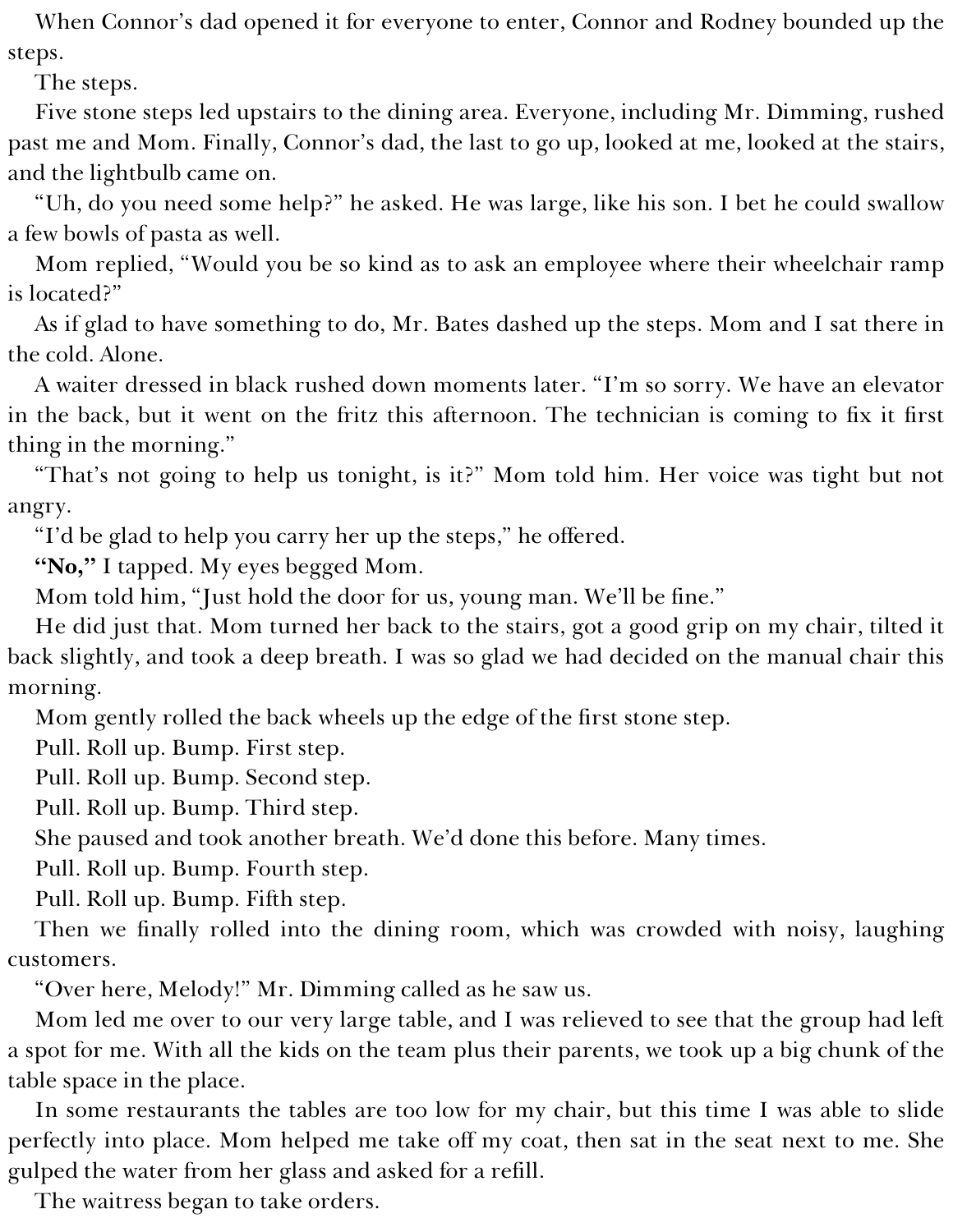Rodney and his parents ordered a large mushroom and onion pizza. "We're vegetarians," Rodney explained. I had no idea.

"Can I get a steak, Dad?" Connor asked.

His dad clapped him on the back. "Sure, I think I'll have one myself. For this one night, you get anything you want!"

Connor's eyes got large. "A whole chocolate cake?"

"You'll barf, boy," his dad replied.

"I want the pasta delight," Rose told the waitress. "With extra cheese."

"Me too!" said Amanda.

"May I have the spaghetti and meatballs, please?" Elena asked.

Claire and Molly both ordered lasagna.

When the waitress got to me and Mom, I was ready.

**"I'll have mac and cheese, please, "** I made Elvira say.

The waitress looked a little surprised, since most of the machine was tucked under the table, but she was cool and acted as if she got orders from Medi-Talkers every day. "Sure, hon. Comin' right up. You want some salad with that?"

## **"No, thanks."**

She gave me a real big smile, then took Mom's order. Only my mom would order baked fish at an Italian restaurant!

As we waited for our food, the cheerful mood continued. Our tables were covered with white paper instead of tablecloths, so everybody, including the adults, had been given crayons and markers.

"Look at this—I drew a giant monster rabbit!" Connor said. He glanced at Rose's drawing, then added large green teeth to his own. "And it's gonna eat that wimpy bug you just drew," he told her.

Rose laughed. "Well, this is a poisonous spider, and it's gonna bite your silly old rabbit!"

Rodney and Connor then lined up all the salt and pepper shakers and started tossing sugar packets over the barricade with forks and spoons as catapults.

But I noticed that Claire, who was sitting next to Rodney, was strangely quiet and didn't even pick up a crayon.

"Engage the enemy!" Connor cried. "Score!"

"You weren't even in my territory, man! Besides, you tossed the pink fake sugar stuff. You only get half a point for that stuff!"

I sat and watched my teammates do such ordinary things. Drawing. Laughing. Teasing. Joking. I really tried hard to look like I was having fun too, but all I wanted to do was go home.

When the waitress finally brought the food, forks became important for eating and the war ended suddenly. Conversation slowed down as everybody dug into their meals. Connor took a huge bite of his steak.

"Mmm, this is the bomb," he said with his mouth full.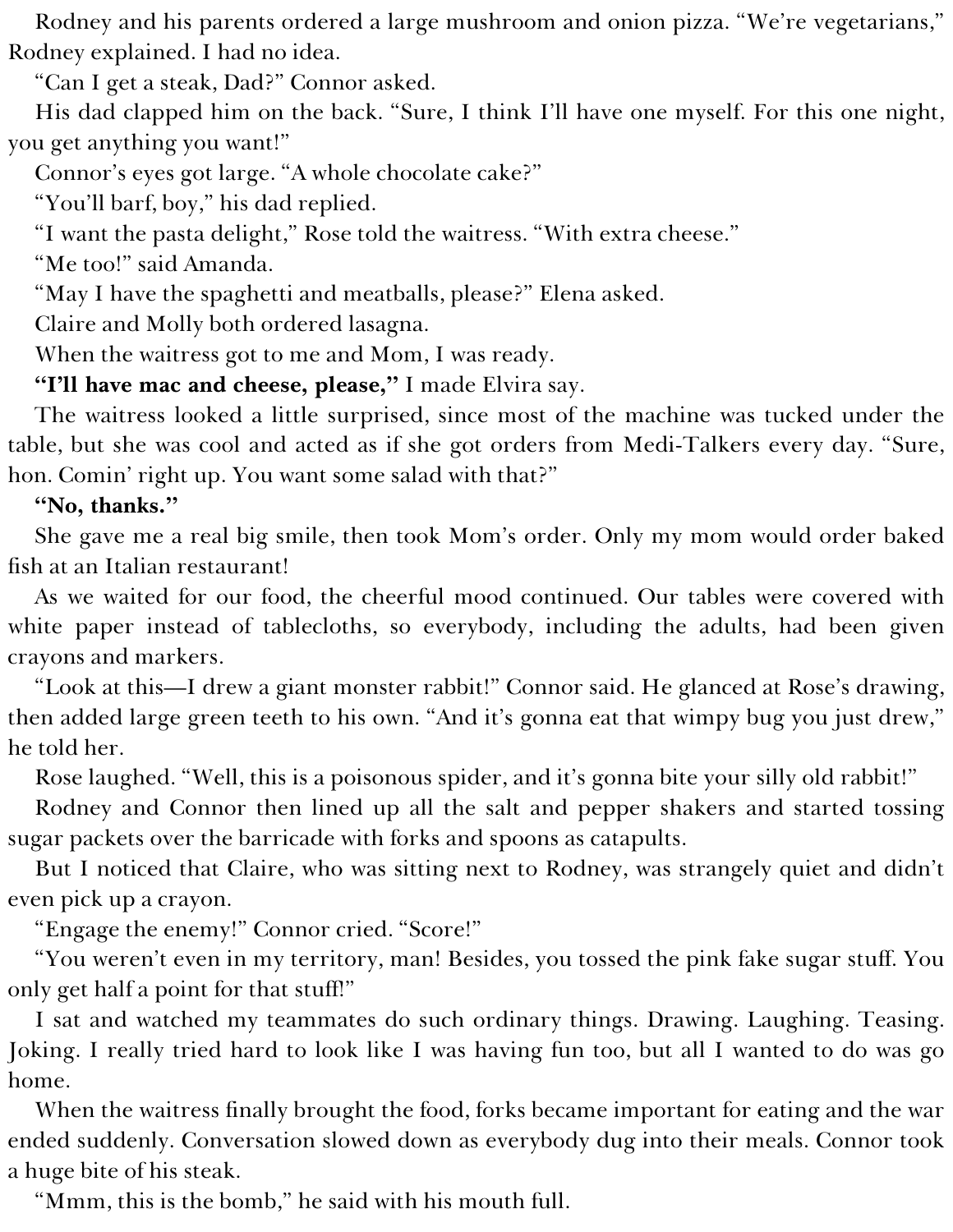Mom's fish looked a little, well, fishy, as she picked at it with her fork. She and I were thinking the same thing, I knew.

My food sat untouched in front of me.

Our family goes out to restaurants every once in a while. Actually, Penny is more of a problem in a restaurant than I am because she's wiggly and excitable and she's likely to throw her peas on the floor.

Usually, eating out doesn't bother me. Mom and Dad take turns spooning food into my mouth, and I ignore anyone who is rude enough to stare.

But this was different. At school I eat in a special area of the cafeteria with the other disabled kids. The aides put bibs on us, feed us, and wipe our mouths when we're done. With the exception of that sip of Coke at the competition, nobody on the team had ever really seen me eat. Rather, be fed.

I didn't know what to do. My food sat there getting cold. I looked at Mom. She looked at me. She picked up the spoon and looked at me with the question on her face.

I nodded. Very carefully, she placed a spoonful of pasta in my mouth. I swallowed. I did not spill.

I saw Molly poke Claire, and they exchanged looks.

Mom spooned one more portion into my mouth. I swallowed. I did not spill. We continued, one spoonful at a time.

I was *so* hungry.

Nobody said anything, but I saw them look down at their plates with way too much attention. It got quiet. Even Connor stopped talking.

Finally, even though my plate was still full, I pushed it away.

"Would you like to take this home, Melody?" Mom whispered.

I nodded yes, hugely relieved, and she signaled for the waitress, who also brought dessert menus.

Being reminded of cake and ice cream cheered up Connor, who did not order a whole chocolate cake, but did order two slices. Rodney ordered apple pie, while Rose asked for pudding.

Claire ended up taking her food home in a box as well. She had eaten almost nothing and barely said two words all evening.

"So, what did you think about that final question? That was *too* hard!" Rodney said.

"Piece of cake!" Connor replied, laughing at his own joke. He smeared whipped cream over his second piece of cake.

"Did you see the *hair* on that announcer?" Amanda teased. "It never moved!"

"Must have been made of plastic," Rose said, laughing.

"What are you wearing to the D.C. competition?" Rose asked Claire.

Claire just shrugged.

"I wonder if we'll get to visit the White House while we're there," Amanda mused. "That would be awesome."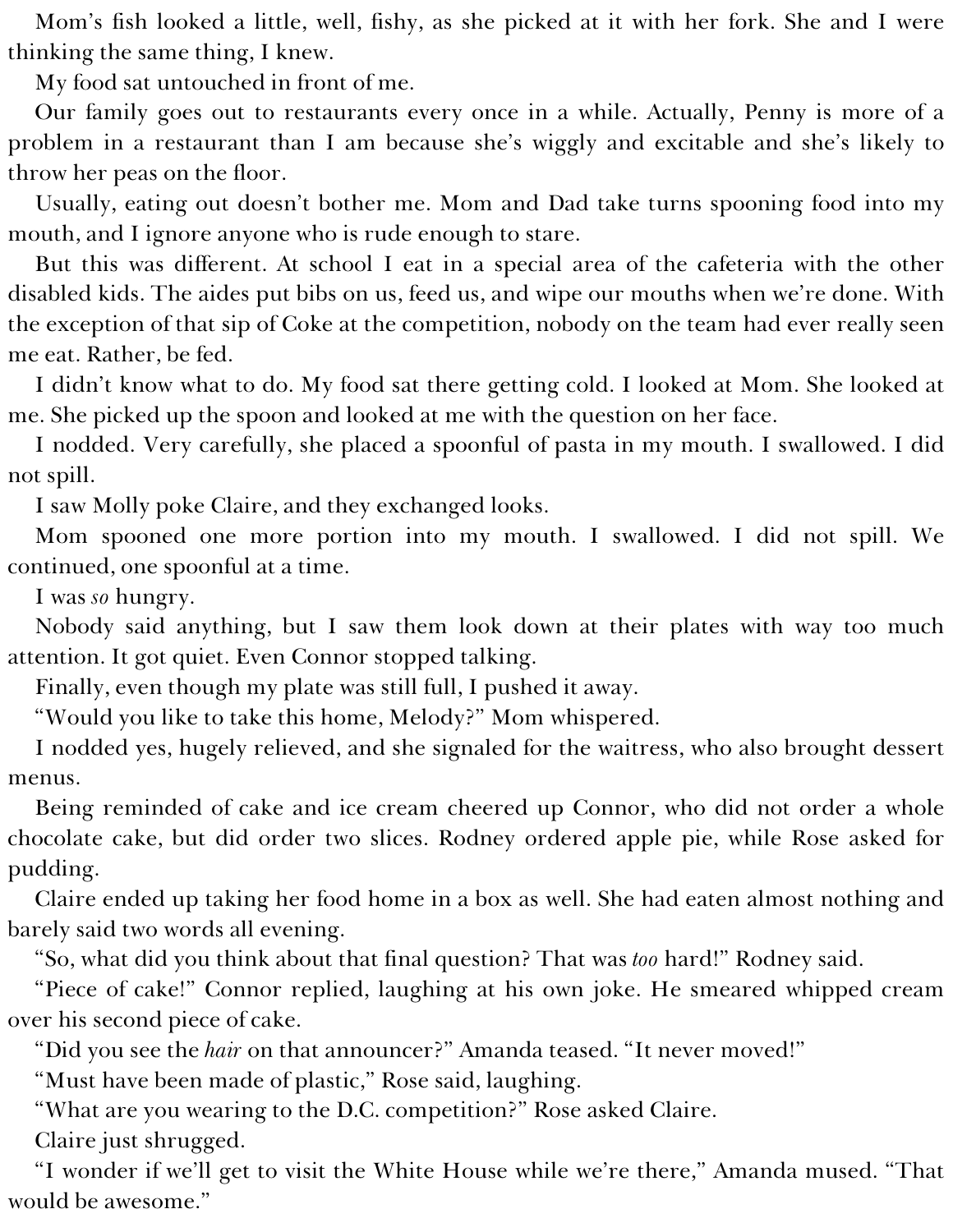"I believe it's on our agenda for Saturday," Mr. Dimming replied enthusiastically. "I'm excited about that as well!"

"So, what's with you and Melody being best friends, Claire?" Elena asked.

Claire didn't answer, but she rubbed her hand over her forehead. "I don't feel so good," she said weakly. "Is it hot in here?" No one had time to answer, for at that moment Claire stood up suddenly, clamped her hand over her mouth, and stumbled from her seat.

"Are you okay?" Mr. Dimming asked.

Before he could finish the question, Claire threw up all over his new shoes.

"Ooh, gross!" Connor said, obviously trying not to laugh.

"Poor thing," Rose said.

"Whoa, what a stink, man!" Rodney covered his nose.

Claire's mom rushed her to the bathroom.

Mr. Dimming rushed out as well, I guess to clean off his shoes.

I wondered if Claire felt as embarrassed as I had while Mom was feeding me.

Our little victory celebration was clearly over. Parents gathered coats and checks and paid their tabs. Claire returned from the restroom looking pale. No one mentioned the incident. We all headed for the steps.

*Hmmm,* I thought. *Claire gets sick in the middle of a crowded restaurant, yet I'm the one everybody looks at sideways.*

They all had to wait for me and Mom. We took our time.

Push gently. Roll down. Bump. Top step.

Push gently. Roll down. Bump. Next step.

Push gently. Roll down. Bump. Third step.

Five bumps down to the bottom of the steps.

And I was still *so* hungry.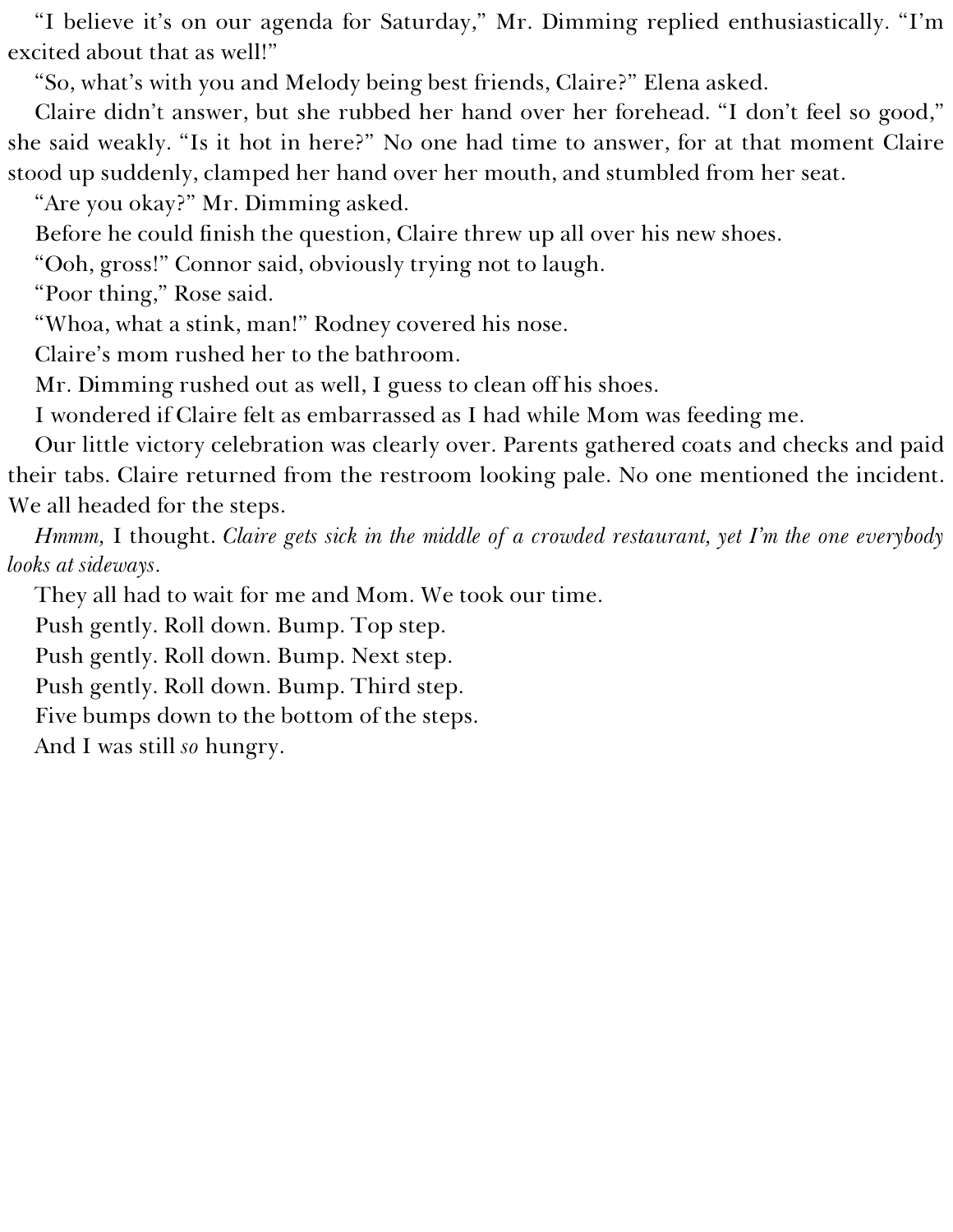## **The next morning Mom bounds into my room holding a newspaper. "Good morning, my rock star," she greets me. "Guess what?"**

*Rock star? She's tripping.* I turn to look at her. My face says, *What?*

"You're famous!"

## *Huh?*

She gets me out of bed, straps me into my chair, unplugs the Medi-Talker from the charger, and hooks me up. Then she places the morning paper on top of it.

There I sat plastered on the front page of the newspaper. In color.

"Wow!" I type.

"The article is all about the team winning the competition, but yours is the only picture they used. Interesting."

## **"Why me?"**

Mom smiles quickly. "Because you are unique and wonderful and lots more interesting than ordinary fifth graders, I guess," she says. "The whole article seems to be focused on you."

## **"Team kids won't like that, "** I type.

"I'm sure they'll be happy for you, sweetheart."

**"No, they won't."**

"Here, listen to this."

She reads me the article: "'Spaulding Street Elementary's talented academic team of fifth and sixth graders won the local Whiz Kids quiz competition last night by a score of eighty-six to eighty-five. With stunning skill and knowledge, they answered questions far above their grade level to defeat seven other teams.'"

**"Makes us sound smart, "** I tap.

"And so you are," Mom replies.

**"Math questions made me sweat."** I get clammy under the arms just thinking about them.

Mom continues. "Ooh, here's the part about you. Listen to this! 'One outstanding member of the Spaulding team is Melody Brooks, an eleven-year-old who has been diagnosed with cerebral palsy. In spite of her physical challenges, Melody's quick and capable mental abilities were able to shine as she led her team to victory.'"

**"They will hate me, "** I type glumly. Butterscotch, who still sleeps in my room, nuzzles my hand. She always seems to know how I feel, but it doesn't help this time.

"Oh, don't exaggerate. I think it's a lovely article, and your friends should be proud."

# **"You don't get it."**

Mom ignores me and proceeds to get me ready for school. Two blue T-shirts—one to wear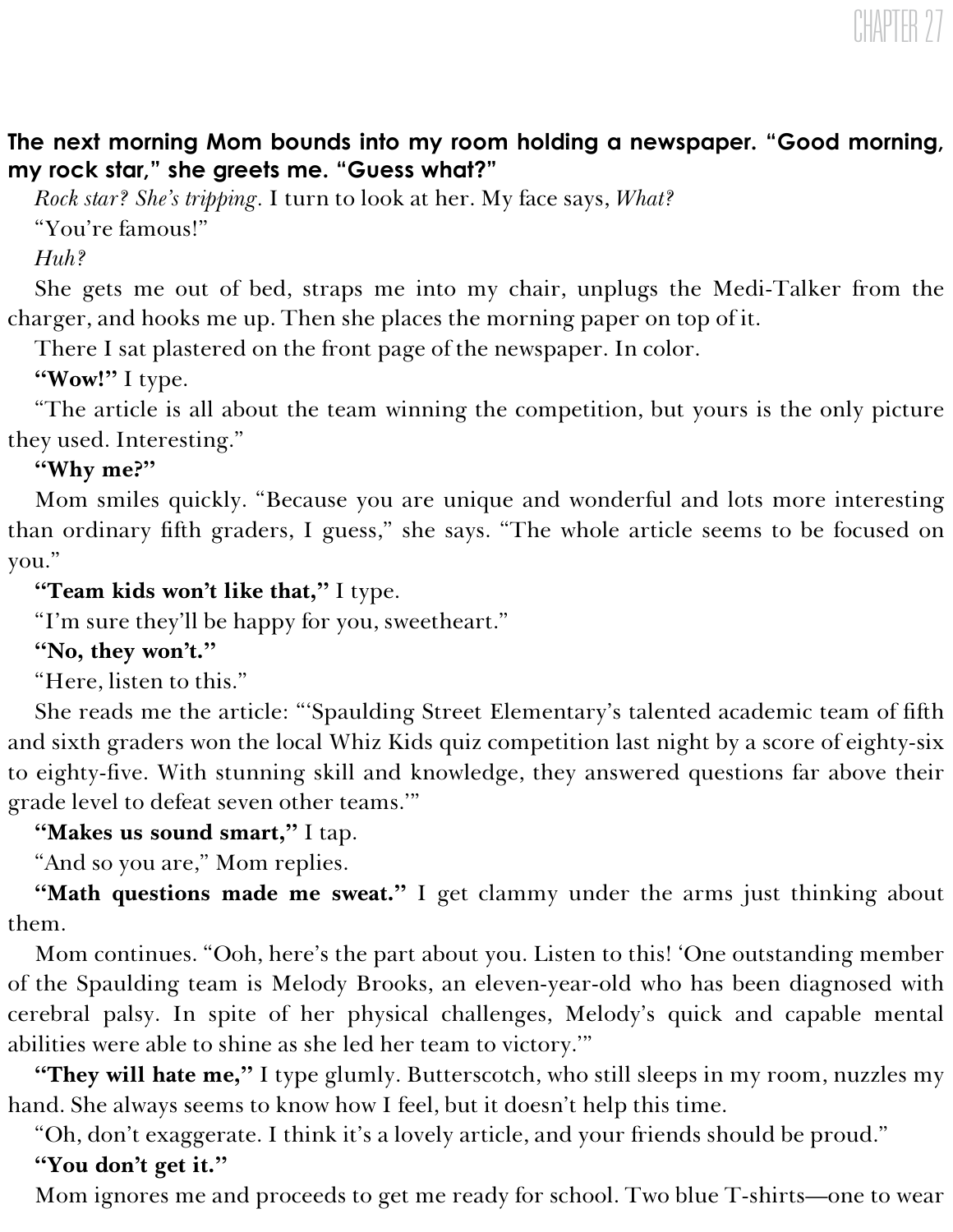and one to pack, just in case. Two pairs of pants. She never picks out jeans. I decide not to argue. I have a feeling it is not going to be a good day.

"What a great photo of you! I'm going to make sure I get extra copies of the paper," she chatters cheerfully as she tugs on my socks before putting on my sneakers. "I've got to make sure everybody at work sees this."

Dad has finished dressing Penny, so he brings her into my room. When Penny notices my picture in the paper, she drops Doodle and shouts, "Dee-Dee!" She picks up the paper and kisses it.

I bet I won't get many reactions like that at school today.

Dad leans over and gives me a kiss on the cheek. "I'm so proud, I could pop," he says softly. "I love you, Melody."

That makes me get all teary. Just once I wish I could hug my little sister or tell my dad I love him too. In real words, not through a machine.

The reaction at school today is just what I expected. Words float out of lips that say nice things to me, but eyes tell the truth. The eyes are cold, as if I had beat the reporter over the head and forced her to print that picture of me.

Even Rose acts distant. "Nice picture of you in the paper, Melody," she says.

#### **"Thanks. Should have been all of us."**

"I think so too," Rose replies.

I just sigh. I can't do anything right. I don't want to be all that—I just want to be like everybody else.

When we get to Mr. Dimming's class, he strides in wearing *another* brand-new suit—there must have been a two-for-one sale—and a brand-new smile. He looks like he might explode with happiness. He carries a stack of the morning newspaper with him.

"I didn't sleep at all last night," he admits to us. "I am just so *very* proud of our team and our school!"

He pauses while the class cheers for the quiz team. Rose, Molly, and Claire smile happily. Connor and Rodney take bows. A few kids even turn around and look at me with a smile.

"Do we get free pizza or something?" Connor blurts out.

"Absolutely!" Mr. Dimming replies. "The principal has declared that next Friday is Quiz Team Day, and the entire school is being treated to free pizzas and sodas!"

More cheers from the class. Connor looks really pleased.

Mr. Dimming continues. "And I want to give a special shout-out to Melody, who really helped us secure our victory! Let's give her a special round of applause!"

He begins the clapping and the class joins in, but it seems more polite than sincere. I guess I'm not as cool as free pizza.

"Who saw the eleven o'clock news last night?" Mr. D asks, still beaming.

About half the kids raise their hands. I had missed it—I had fallen asleep exhausted after we got home.

"I taped it and TiVoed it and put it up on MySpace!" he tells us excitedly. "But now we must get back to regular class activities." He sounds disappointed.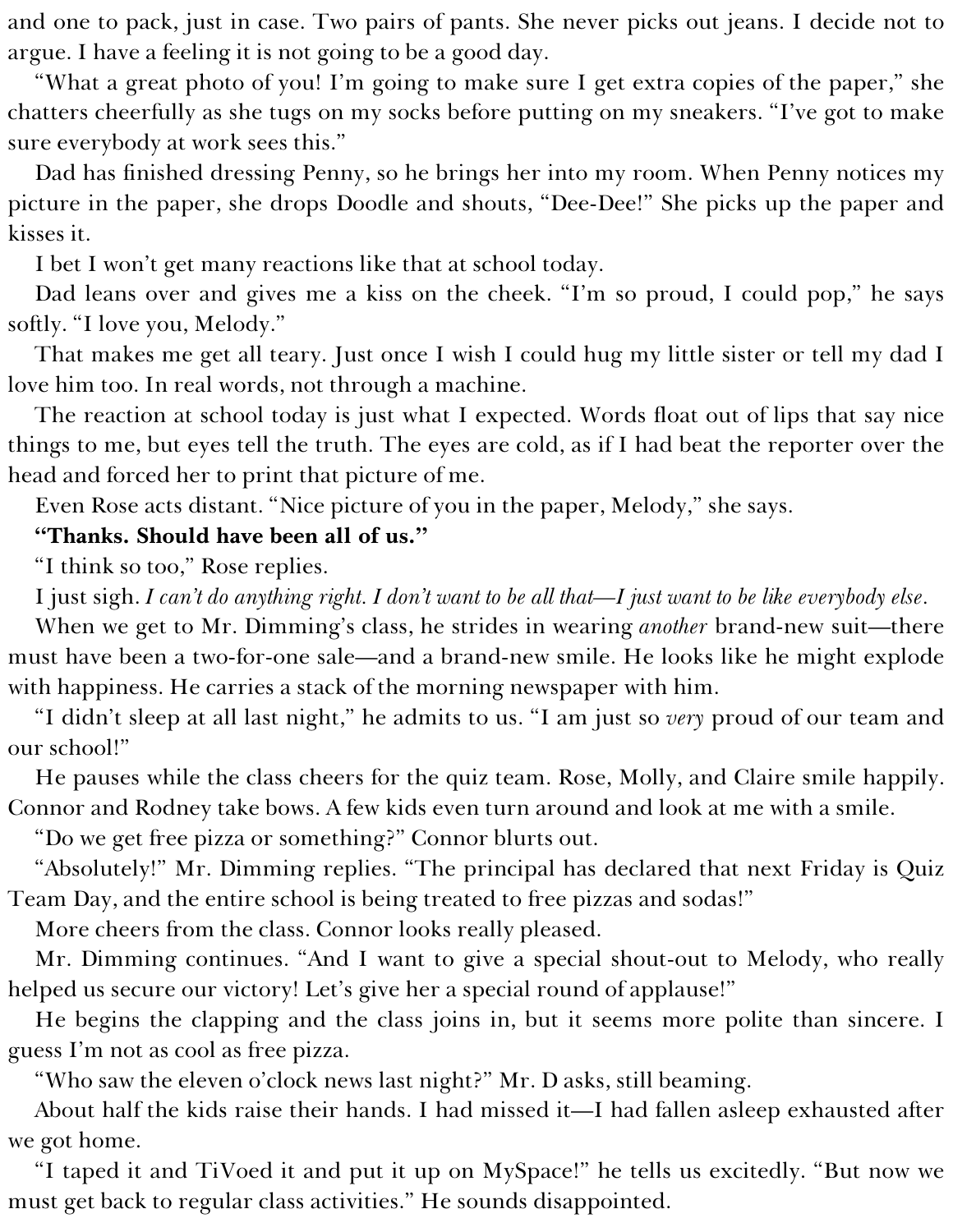"But how do we get ready for Washington?" Rose asks, obviously not ready to let him do that.

Teachers are *so* easily distracted! I knew he'd bite on that one.

Mr. Dimming smiles again and takes a deep breath. "We have only two weeks to get ready, Rose. I've prepared a packet for each of my team champs," he says as he passes out the paperwork. "Take this home and bring it back tomorrow without fail. In it I've included information about how to redeem the free plane tickets and info about our hotel and schedule for the days we are in D.C. It also gives details about our practice schedule, which begins today. We will meet every day after school and half a day on Saturday."

"Saturday?" Connor asks, disbelief in his voice.

I'm worried about that too. A whole half day? If Catherine can't come, how will I get to the bathroom or eat?

"I'll bring bagels for breakfast, fruit for snacks, and we'll order in burgers for lunch," Mr. Dimming tells him.

"Sounds sorta healthy," Connor responds with a grin. "But I'll be there."

"You skip a practice and you get bounced to the alternates, Connor. I'm in this to win."

"Why don't you take a couple of days off, my man?" Rodney says to Connor. "I'd be glad to take your place. Slide you right out in a blink." He sounds serious.

"No way, man. I'll show," Connor says hurriedly.

Molly raises her hand. "Mr. Dimming, do the alternates go to Washington also?" "Absolutely!"

"So, should I buy a new dress just in case I get to be on the team?"

"That's up to you, Molly," the teacher replies.

Claire raises her hand then. "Mr. D, I think I know what Molly's getting at. Since there are six people on the D.C. team instead of four, which of the alternates will you choose?"

"We will use a point system," he replies. "The students with the six highest scores from all our preliminary rounds will make the final TV team. Sound fair?"

Claire looks satisfied at that, and she and Molly high-five each other.

Mr. Dimming finally gets back to regular class work— the study of Spain and Portugal and I do my best to do nothing to call attention to myself. No weird noises or kicks or grunts for the rest of the class, no answers to questions I know. I just sit in the back of the room with Catherine and hope the morning will pass quickly.

I spend the afternoon in room H-5, where we watch Tom and Jerry cartoons for three hours. Can you *believe* it?

After school Catherine feeds me a pudding cup and some juice just before it's time to go to Mr. Dimming's room for our first practice. She frowns as I finish my last sip of juice.

"What's bugging you, Melody?" she asks. "You should be on top of the world, but you're acting like somebody just popped you in the nose."

**"They don't want me on the team, "** I type.

"That's ridiculous. You were the star last night."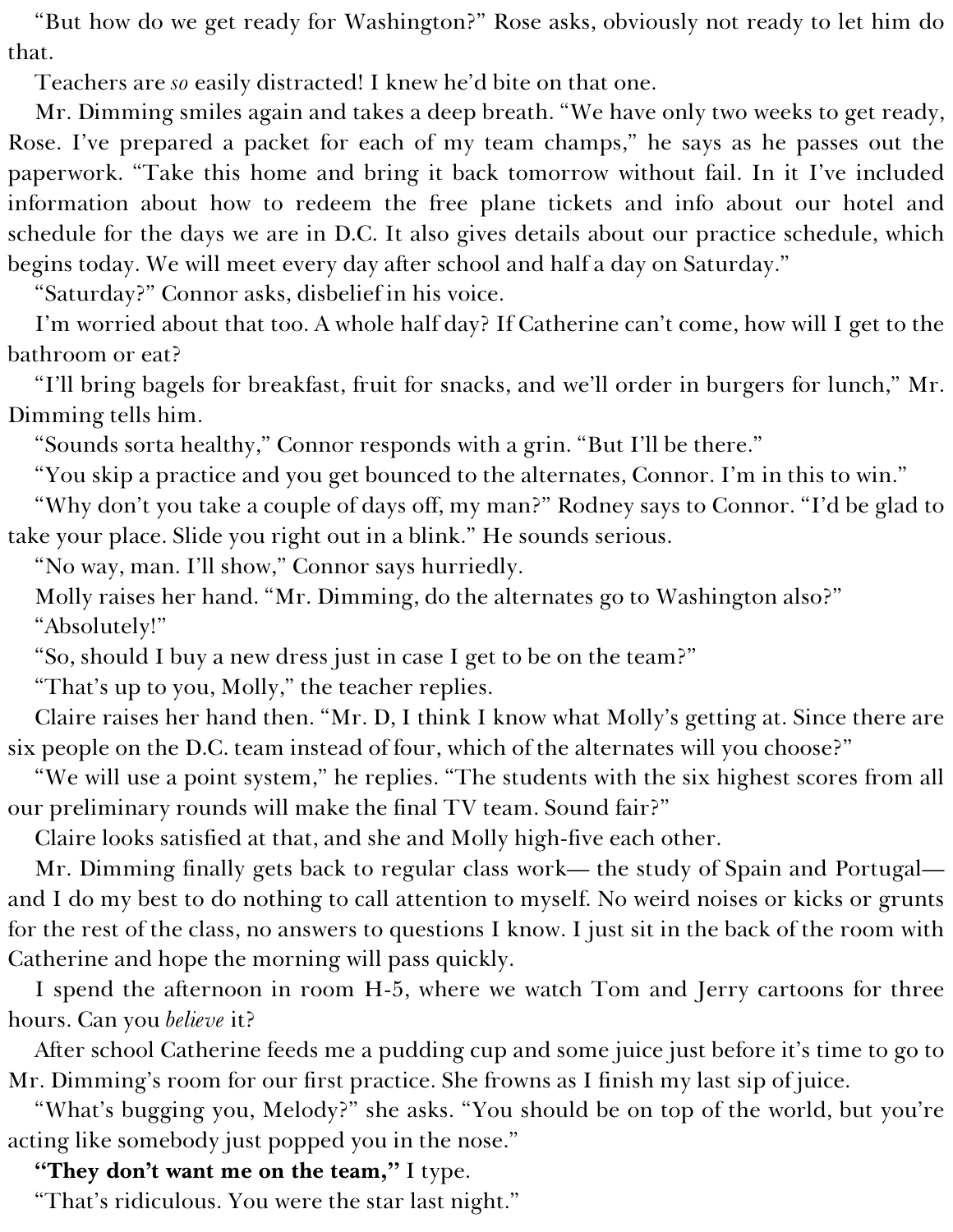# **"That's the problem."**

"Without you, they would not have won!"

**"They're scared of me."** I try to explain. **"They think I look funny."**

"You never let that bother you before," she counters.

It's hard to put my feelings into words that will come out right on my talker. I know the other kids are uncomfortable with me on the team. There's no other way to put it. My presence was cute at first, maybe okay for a local competition, but for the big game—on national television—that's different. I'll make them stand out, and not in a good way.

I start typing again. **"I make them look . . ."** I hesitate, then type in, **"weird."**

"You're the smartest person on the team!" Catherine exclaims.

## **"I drool."**

"So pack a box of tissues!"

## **"I make funny noises."**

"And Connor farts sometimes!"

I have to smile at that.

"No more of this feeling sorry for yourself, young lady! Let's get down to Mr. D's room and kick some butt!"

## **"Okay, let's go, "** I type.

We roll down to the room, and I hold my head high. Well, at least as high as I can when it isn't wobbling around. Nobody says anything more about the newspaper article, and practice goes on as usual. I answer most of the questions correctly, and by the time Mom picks me up, I feel a little better.

But I do notice Rose and Claire and Molly whispering together as I leave. It could be about a new music video or a shopping trip to the mall . . . or it could be about me.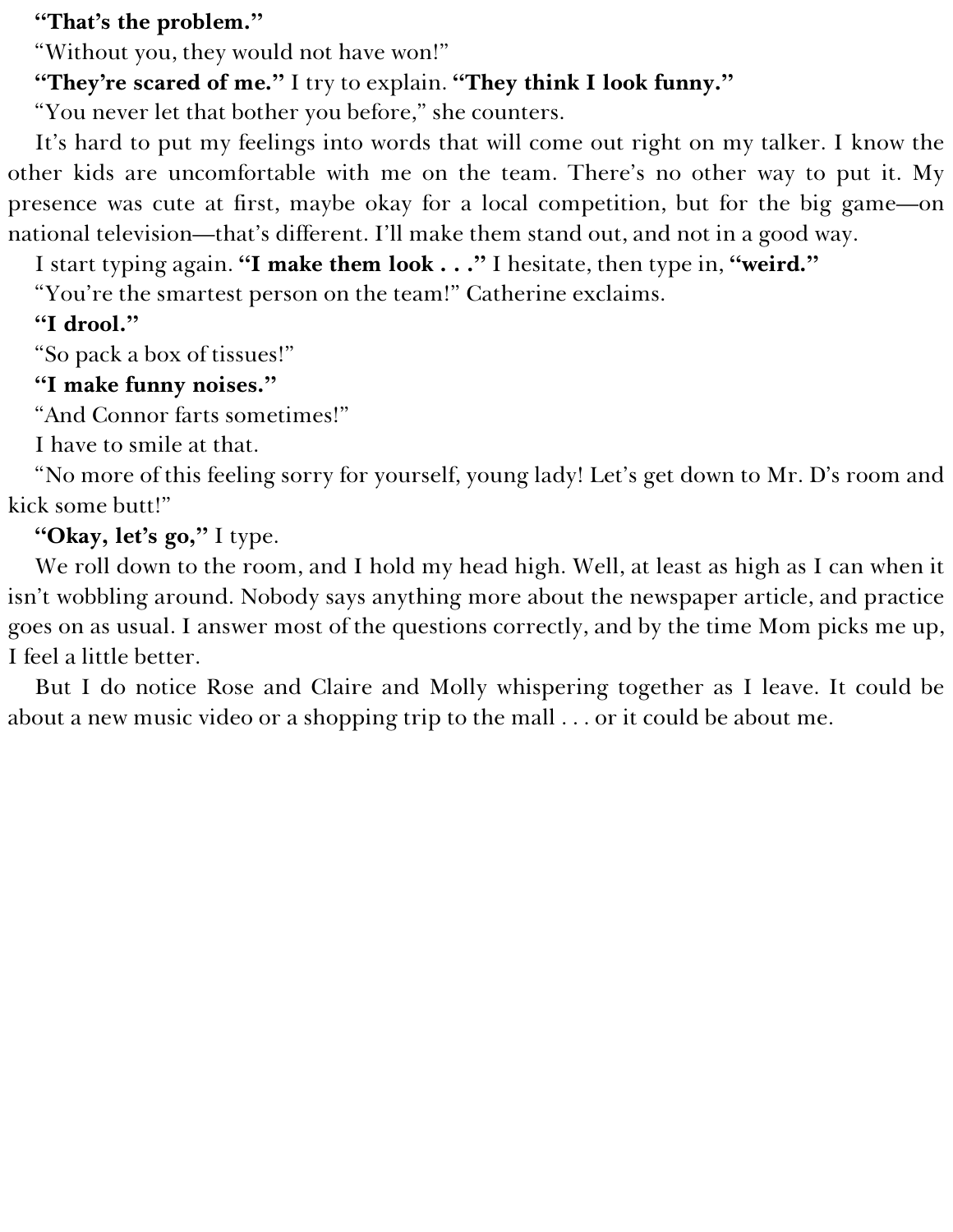## **How can they expect us to get ready in such a short time? Crazy! Plane tickets and permission slips. Paperwork and practice.**

Practice every day for close to two weeks. Study every evening with Mrs. V. Words. Cities. States. Countries. Capitals. Oceans. Rivers. Colors. Diseases. Weather. Numbers. Dates. Animals. Kings. Queens. Birds. Insects. Wars. Presidents. Planets. Authors. Generals. Laws. Quotations. Measurements. Equations. Definitions. My head has been spinning nonstop with facts and figures. But I'm ready now. Our team is ready.

Mr. D kept his promise. The six highest scorers from all our practice rounds were announced at the last practice session a few days ago. Of course, just like the other kids, I had been keeping a mental tally of everybody's points, so I was pretty sure I'd be one of the on-air contestants, not an alternate.

Mr. Dimming almost *glowed* with anticipation as he made the announcement. He paced nervously. A little more and the man would be dancing!

"Here we go," he said. "I feel like I need a drumroll or something!"

"Read the list—please!" Connor shouted impatiently.

Mr. Dimming said slowly, "The six members of the championship Spaulding Street Elementary School quiz team are . . ." He paused. I thought Connor was going to throw something at him. "Rose, Connor, Melody, Elena, Rodney, and Molly. Claire and Amanda will be our alternates."

"I'm an alternate?" Claire gasped.

"Molly beat you by two points, Claire," Mr. D explained. "But you still get to come with us and cheer us on and tour the city."

"But it was *me* who helped her study!" Claire said, outrage in her voice. "That is so *not* fair!"

I just shook my head and smiled a little. There is *so* much Claire doesn't know about stuff not being fair.

Molly looked smug and not at all sorry. Her mother came to pick her up, and the practice was over.

The competition is tomorrow—Thursday evening. Assuming we win, we'll have the *Good Morning America* appearance on Friday, followed by a trip to the White House. More sightseeing in D.C. is planned for Saturday, then we come home on Sunday. On Monday, hopefully, we'll return to school as national champions. With that trophy.

So tonight we pack. I've never been on a trip away from home before, so we have some serious planning to do. I feel crazy excited, crazy nervous. Dad bought me a bright red suitcase with wheels. It smells like the inside of a new car. Touching it makes me smile.

Mom and I went shopping yesterday—something we don't get to do much anymore. She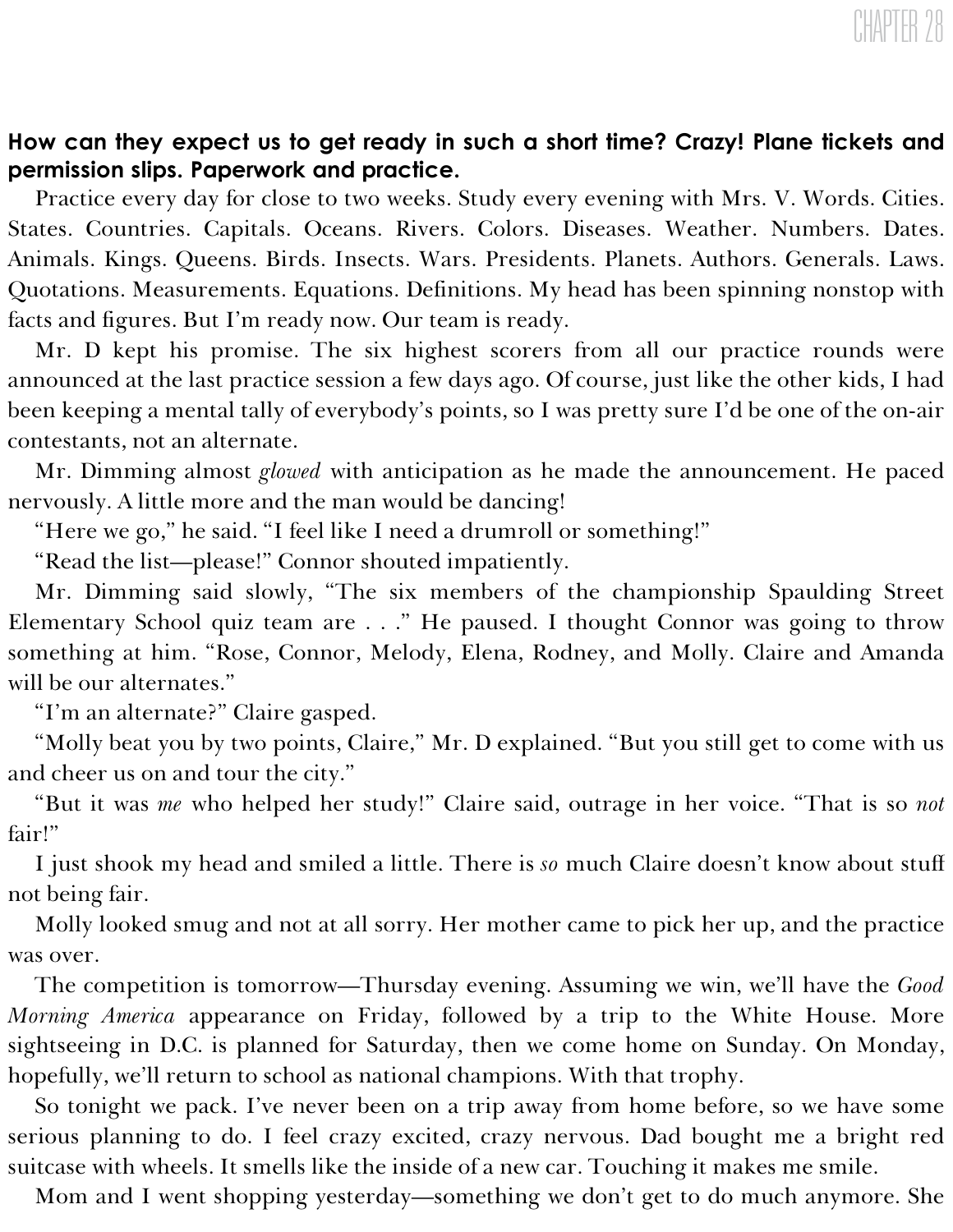let me choose a couple of new outfits—with *jeans*—none of those practical, baggy sweat suits for this trip!

As we rolled down the mall, we passed a card shop. I had a brainstorm and tapped out on my board, **"Go in. Get card, please."**

"For whom?" Mom asked as we wheeled in there.

**"Catherine, "** I typed. **"To thank her. For helping me get ready."**

"How very grown up of you!" Mom said, clearly pleased.

**"One for Mrs. V, too?"** I tapped out.

"Absolutely!"

The card we found for Mrs. V could not have been more perfect. The front was completely covered with hundreds of oranges, except for one blue one in the middle. Inside, it said: *You're one in a million. Thanks.*

"She'll love it," Mom said.

For Catherine, I picked out a card that showed a desk full of computers and MP3 players and video games, and a young woman connected to all of them with earphones. It read: *Glad you're always there to plug in to me. Thanks for all you do.*

"You couldn't have designed those better yourself," Mom said as she paid for the cards. Yep, pretty perfect.

Around seven o'clock the doorbell rings. It's Mrs. V, coming over to help with the final packing preparations. She and Mom make a great team.

"I've made a checklist according to Mr. Dimming's suggestions," Mom says. "Black skirt and white blouse for the competition."

"Check," Mrs. V says as she neatly folds those two pieces into my suitcase.

"Sheck!" Penny mimics.

"Extra white blouse, just in case," Mom says.

"Great idea," Mrs. V replies, nodding.

Mom carefully folds in two more shirts and my favorite pair of jeans. "Comfortable outfits for sightseeing in Washington. Spending money for souvenirs. Sunglasses. Camera."

"Check, check, check," Mrs. V repeats.

"Pajamas, toothbrush, deodorant, hair clips."

"All there."

"A warm jacket—no telling what this March weather will do."

"Sheck!" Penny cries.

"Power pack for Medi-Talker, extra batteries, tissues, and wipes."

"Got it!"

"Umbrella?"

"For you or for Melody?" Mrs. V asks with a laugh. "Do you have *your* bag packed?"

"Yeah, I'm just about ready. I'm nervous too." Mom pauses. "You're the best, Violet. I know Penny will be safe with you while we're gone—"

**"And Butterscotch, "** I interrupt.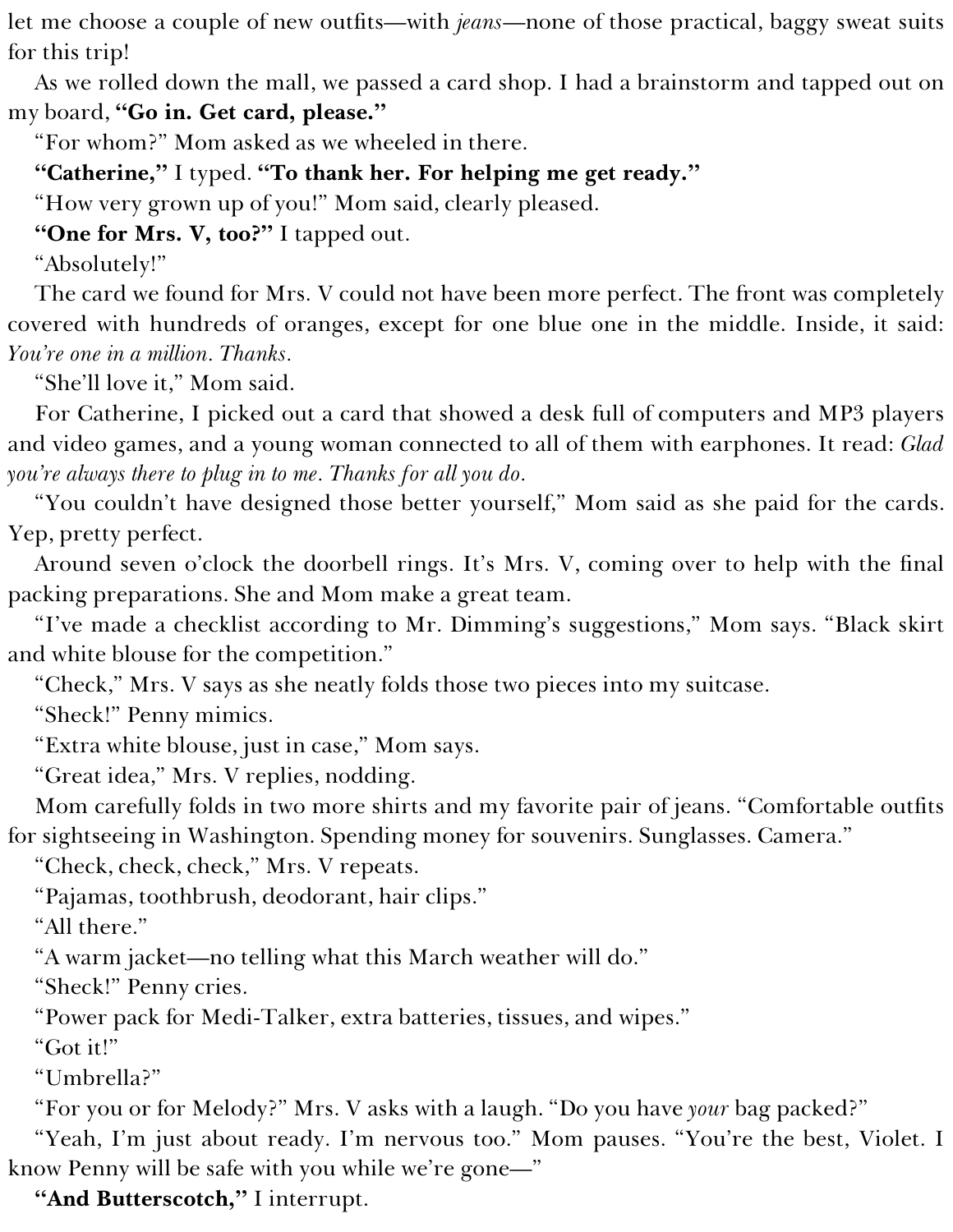They both laugh. Mom continues, "Frankly, without you, there is no way that Melody would be packing for this trip."

**"Get card, Mom, "** I type. I reach my hand to the side, but I can barely touch the edge of my book bag hanging on my chair.

Mom reaches into the bag, pulls out the envelope, and sets it on my tray. I push it toward Mrs. V.

She opens it, reads it, then squeezes me so hard, I can hardly catch my breath. "This one goes on my refrigerator door!" she says quietly. "I want to look at it every single day." She busies herself then with dusting off a pair of my shoes that have never taken a step.

#### **"I'm a little scared, "** I admit.

"Nonsense, Mello Yello," Mrs. V tells me. "I fully expect to see you on *Good Morning America* with that ten-foot-high trophy!"

#### **"That would be awesome, "** I type.

"Now tell me once more," Mrs. V says to Mom. "What time does the plane leave tomorrow? Penny, take Melody's underwear off your head, you silly girl!"

Mom checks her papers. "Plane leaves at noon. That means we should leave here no later than nine, get to the airport by ten, get all checked in, make sure her wheelchair is properly taken care of and such, then we can relax until it's time to board the plane."

Mrs. V scratches her head. "I wonder why they chose the noon flight. That will get you into Washington around two. The competition starts at seven. That's cutting it a little close."

"Mr. Dimming told us the hotel has a late check-in policy. The TV studio is just across the street from the hotel, so we'll be fine."

As Mom closes and zips my suitcase, I feel tears come into my eyes. I can't believe this is happening. In just one day I will be in Washington, D.C., on national television. I pray I won't screw up.

I want to call Rose and see if she's nervous too. I want to ask her what she'll wear to the White House. Suppose we get to meet the First Lady—now, that would be the bomb! I want to know if we'll be sitting near each other on the plane. I want to be like all the other girls.

I don't sleep well that night. In the morning Mom gets me bathed and dressed and fed in record time while Dad gets Penny ready.

"Go see plane?" she asks repeatedly.

"Fly! Whee!" Dad says as he flies her around the room in his arms. She loves it.

We head outside, and Mrs. V hurries over, camera in hand. She snaps pictures of me getting strapped in, my suitcase being loaded, and my brave and hopeful victory smile. Then she does it all over again with Dad's camcorder. No, we'll never be able to forget this morning.

Penny darts about, chasing Butterscotch, running in circles around the car, which has been washed and shined. Mom, dressed in a cool denim suit and, surprisingly, a pair of latestyle Nikes, loads our bags in the car, and we're totally ready to go by eight forty-five.

Dad takes Butterscotch back into the house, then locks the front door on his way out. "All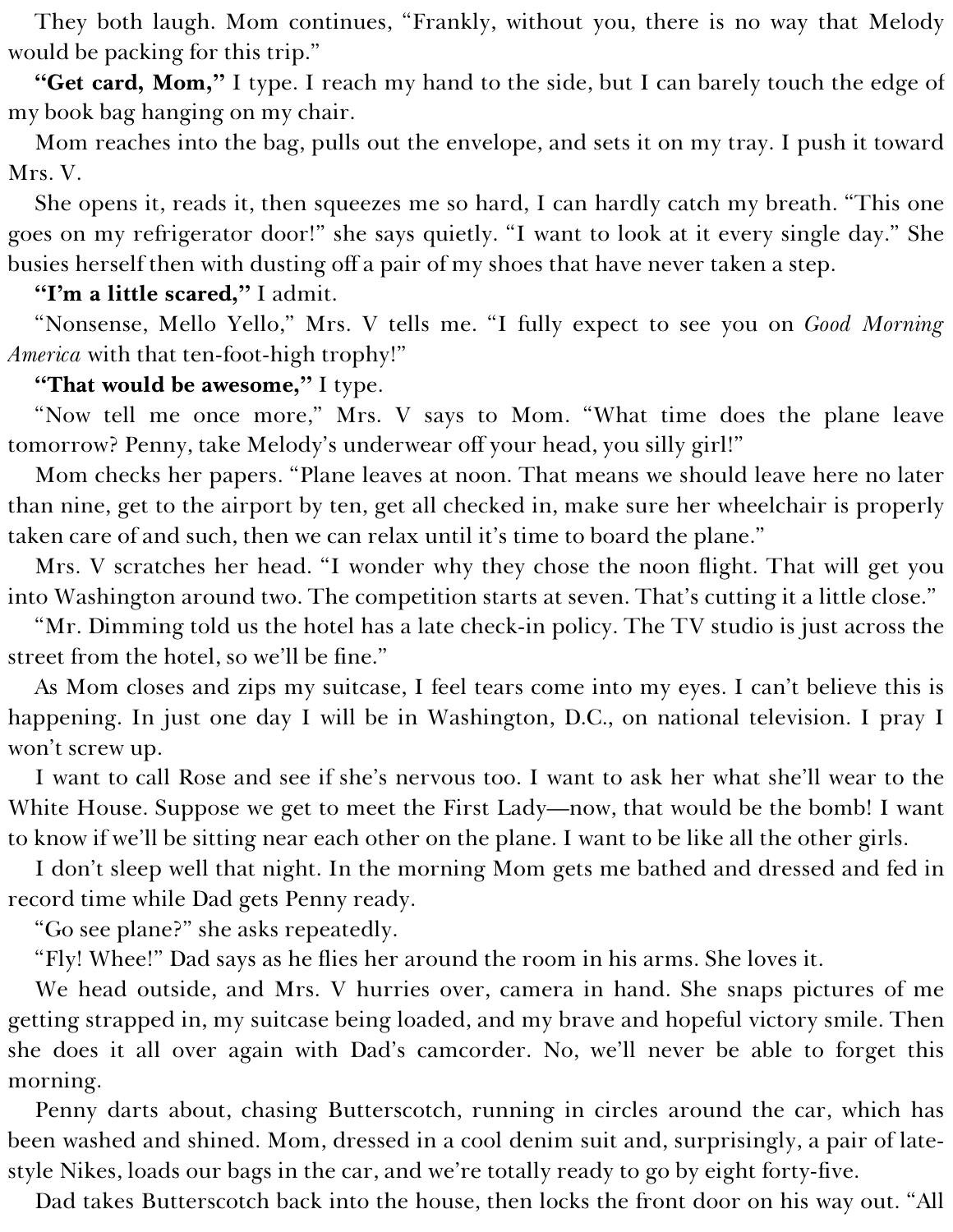set?" he asks.

"Let's do it!" Mom yells. Even Penny can feel the excitement. She claps her hands. I can't stop grinning.

Even though I know we have plenty of time, I keep wanting Dad to drive faster. I'm so afraid that we'll miss the plane or that we forgot my ticket or that I'll throw up and we'll have to go back home.

At the airport garage we have no trouble finding a row of empty handicapped parking spaces. We unload me, my chair, our bags, and Penny and Doodle. Mrs. V snaps more photos.

It seems like hours, but in minutes we're at the check-in gate.

Mrs. V pushes me. Mom carries Penny. Dad pulls a cart loaded with the luggage and Doodle. It's ten o'clock on the dot.

"Hi!" Mom says cheerfully to the uniformed lady at the desk. "We're here to check in for the noon flight to Washington, D.C." She hands the lady our tickets.

"The noon flight?" the woman replies with a frown. She types and clicks, purses her lips, then types some more. Finally, she looks up. "I'm sorry, ma'am, but that flight has been cancelled. We've had loads of cancellations today—a late-winter snowstorm in the Northeast has caused backups all over."

*Cancelled?* My stomach starts to gurgle.

"Snow?" Mom's voice sounds thick. "But the weather here is sunny and clear."

"They've got five inches on the ground in Boston already, and more is predicted for this afternoon farther south. The FAA won't let planes take off in weather like that, so our whole system gets gummed up. Planes due to arrive here and then return eastward get cancelled, meaning our afternoon flights can't depart. It's complicated. Sorry."

The desk agent continues to type rapidly. She tells Mom, "I can get you and your daughter on the next direct flight out, however. It leaves here at 7:23 p.m. and will get you into Washington at 9:07. The weather service has predicted that the storm system will have fizzled by then, so we can start getting folks where they need to be. Actually, tomorrow it will all be rain."

My heart is thudding now.

"Would you like me to rebook you now?" She smiles cheerfully. She doesn't get it.

"But the competition *starts* at seven," Mom mumbles weakly.

"Excuse me? I didn't hear you," the desk agent says.

I can't breathe.

Mom speaks a little louder. "What about the rest of our group? We're traveling together a group of schoolchildren—a quiz team, actually. They were also booked on this flight. We've got a competition this evening."

"Oh, I remember those kids. They were here early this morning. Great group. So polite and well mannered. They told me all about the competition and the huge trophy they might be bringing home."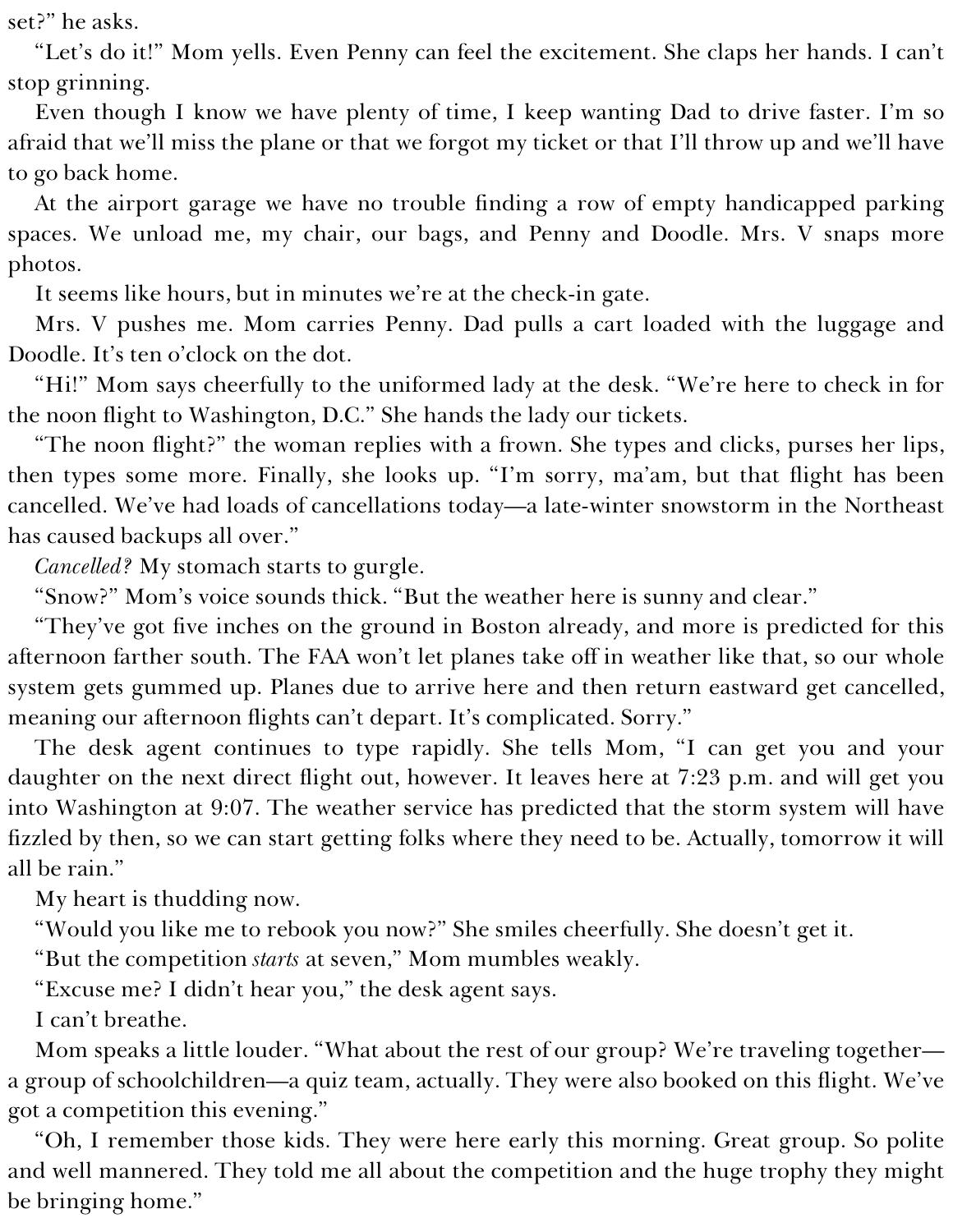"They came *early*?" Mom croaks.

"It seems they all went to breakfast together, then came straight here. It's a good thing they did too, or they wouldn't have gotten out."

"Where are they?" Mom asks.

"Oh, they got switched to the nine o'clock flight—the last eastbound plane to get out before flights started getting cancelled. They had to run down to the gate, but they made it just in time. I made sure of it." She looks down at her computer. "Yes, that flight left about an hour ago."

"They're gone?" Mom whispers.

I feel like I'm going to choke.

"Are you and your family going to D.C. to cheer them on?" the woman asks. She still doesn't get it.

"No, my daughter is on the team," Mom explains. "We *must* get to Washington. Isn't there another flight— perhaps on another airline?"

The woman looks at me and blinks. "She's on the . . . ?" she starts to ask, but then she catches herself, returns her gaze to her monitor, and begins typing furiously once more. I can hear her fingernails as they click on the keys.

Dad places both hands on the ticket counter and leans in toward the agent. I've never seen him so angry. "How could this happen? Shouldn't we have been notified that the flight was cancelled?"

"We try, sir, but it's not always possible," the lady replies, sounding truly sorry. "We do always advise passengers to call ahead and check their flight status."

"But this was the trip of a lifetime! You can't possibly understand how important this is to my daughter!"

I squeeze my eyes shut. Stupid elevator music floats from the tinny airport speakers. I hear no beautiful colors. I smell no lovely aromas. All I can see is the darkness behind my eyeballs.

"I'm really, really sorry, sir," the lady says.

"What about a connecting flight? We *must* get her to Washington this afternoon!"

The woman types and clicks for what seems like hours. Finally, she looks up. "There are no other flights to D.C. on any other carrier, sir, nonstop or otherwise. That weather system has grounded everything. There will be nothing until later this evening. I'm so sorry," she whispers.

I open my eyes because they are filling with tears.

Dad walks away from the ticket counter, his face scrunched into tight wrinkles, then, without warning, he smashes his fist into the wall right next to where I'm sitting.

I jerk my head up. I know that had to hurt.

"Ahhh! I shouldn't have done that!" he admits, holding one fist in the other.

But if I could have smashed my fist against a wall, I would have as well.

Mrs. V looks from Dad to me. "I don't understand how this could have happened either,"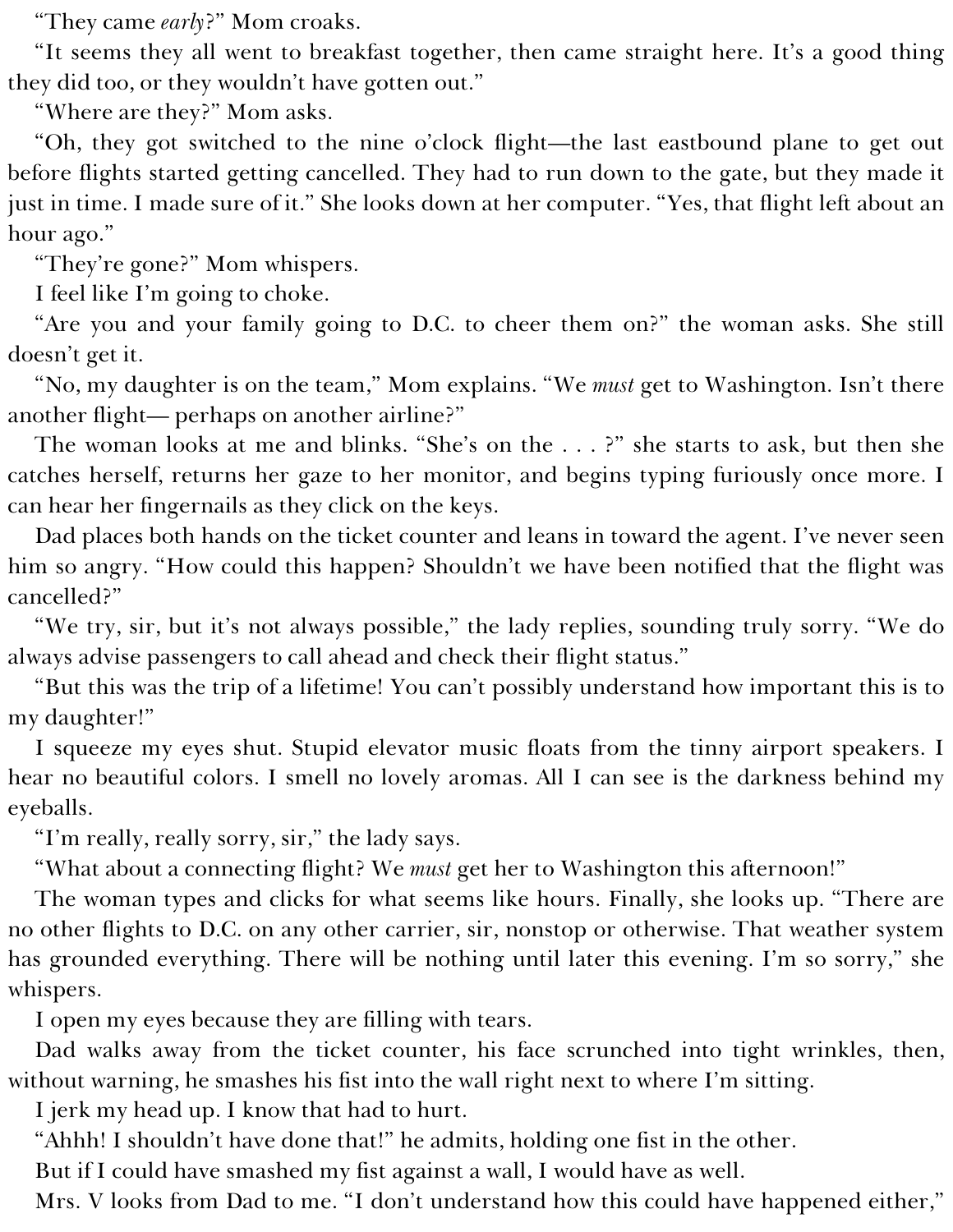she says to Mom. "Shouldn't someone from the quiz team have called you?" Her voice could crush bricks. "The teacher, perhaps?"

"Maybe there wasn't time," Mom says helplessly. "At least that's what I hope. Surely they . . . surely they wouldn't have left her behind on purpose."

I still have not taken one deep breath.

"I really do apologize, ma'am," the gate agent finally says. "I've even checked airports in nearby cities. There are no flights out of the area until this evening. I have plenty of seats on our seven o'clock flight if you'd like me to book you."

"No, thank you," Mom says quietly. "It's too late."

The entire airport feels like a vacuum to me. No sound. No voices. No air.

Mom walks slowly toward me.

I sit there in my new blue and white outfit with new matching tennis shoes, next to my new shiny red suitcase, feeling very, very stupid.

And angry. How could they *do* this to me?

And helpless. I *hate* feeling like this—like when I was little and got stuck on my back like a stupid turtle. There was nothing I could do. Nothing.

"How long does it take to drive to D.C.?" Mrs. V asks. I don't even look up. I know the answer.

"Ten hours at the very least," Dad replies, his voice soft.

"Go fly airplane?" Penny asks.

"No fly today," Dad says, touching her gently on her head with his good hand.

Mom rolls me over to a bench on the other side of the check-in area. She kneels down in front of me. She's crying.

I don't think I'll ever breathe again.

Mom hugs me. "It's gonna be okay, sweetie. You're still the best, the smartest, the most wonderful girl in the world. Somehow we're going to get over this."

*No. I won't.*

Mrs. V wipes her eyes as well. She sits on the bench and takes both my hands in hers. "Oh, baby girl, I know this is hard. But there is just no way to get you to Washington."

I just sit there. The morning started out like crystal, but the day has turned to broken glass.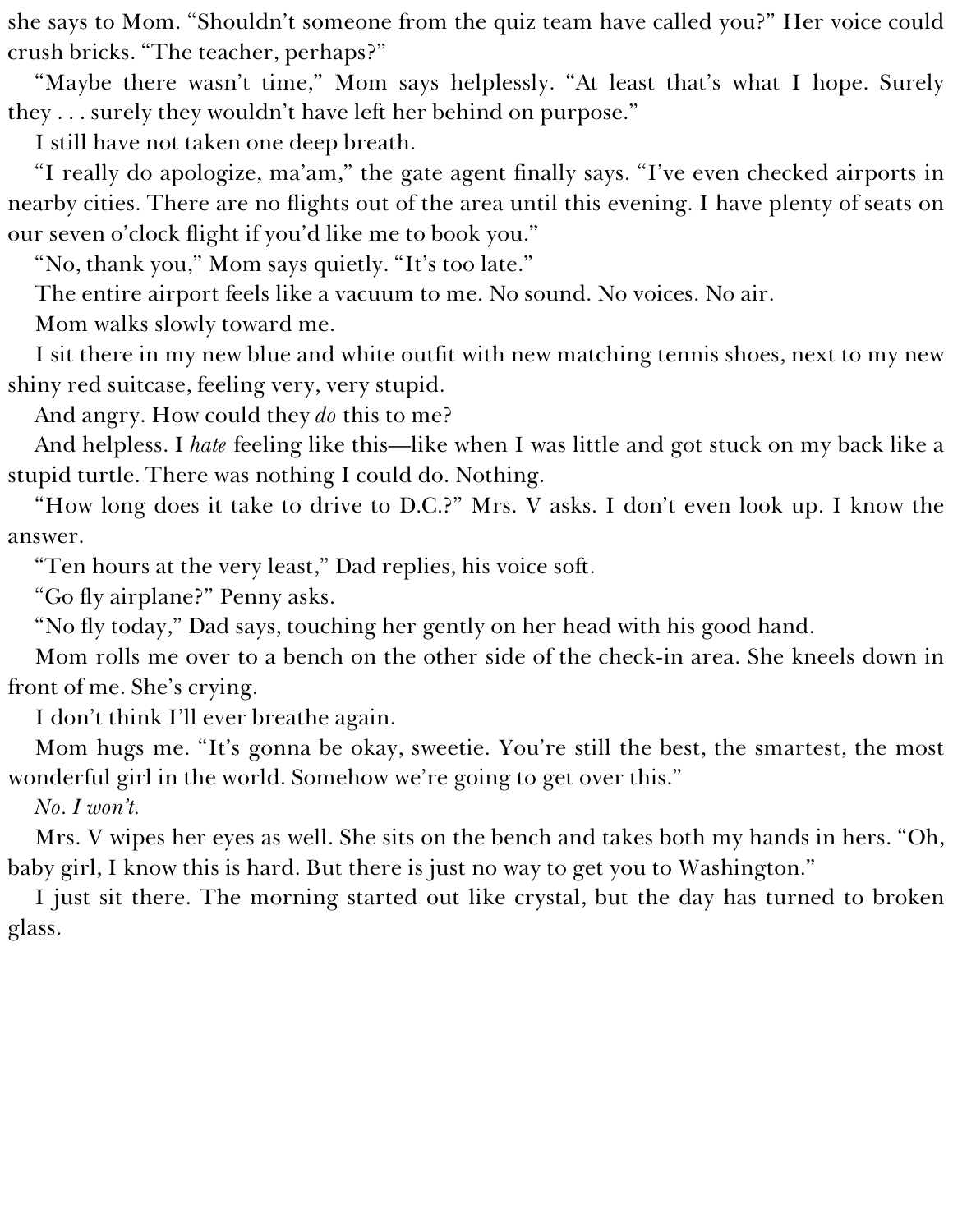## When we get home, I ask my mother to put me in bed. I refuse to eat lunch. I try to **sleep, but quiz questions and why questions keep flying into my head.**

*Why didn't they call me? Why didn't they tell me about breakfast? Why can't I be like everybody else?*

I finally cry into my pillow. Butterscotch nudges me with her nose, but I ignore her. *They left me on purpose! How could they do that? They left me on purpose!*

I feel like stomping on something. Stomping and stomping and *stomping*! That makes me even crazier because I can't even do that! I can't even get *mad* like a normal kid.

Penny peeks into my room, then, when she sees I'm awake, she climbs up on my bed and snuggles close to me. She smells like watermelon bubble bath. She tries to count my fingers, then tries to count her own, but all she knows is one, two, three, five, so she says that over and over. Then she tries to teach Doodle to count. "Two, Doodle! Two!" I feel myself relaxing a tiny bit.

"Oh, here you are, Penny!" Dad says from my doorway. "Are you making Dee-Dee happy?" "Dee-Dee good girl," she tells Dad.

"Yes, she is that. The very best," Dad agrees. "You okay, Melody?" he asks as he comes over to stroke my hair.

I nod. I point to Dad's left wrist, which is wrapped in an Ace bandage.

"Yeah, it hurts," he says. "That was a dumb thing to do, but I guess it made me feel better."

I nod again.

He lifts Penny from my bed with his right arm. "Ready for a snack, Miss Penny?" he asks her.

"Hot dogs!" she demands.

"Do you want me to fix you something, Melody?" he asks me.

I'm not hungry. I shake my head, then point to the clock.

"Maybe later?" Dad says.

I smile at him, and he quietly leaves the room with my sister.

The phone rings.

I hear Mom say, "Oh, hello, Mr. Dimming." She walks quickly into my room, portable phone to her ear, her palm so tight around the receiver, I can see the veins on the top of her hand.

"No, I *don't* understand," Mom says curtly. "Why weren't we called?" She listens to him for a minute, then bursts out angrily, "We could have easily been at the airport an hour earlier. We could have been there at dawn!" She's almost shouting. "Do you know how much this has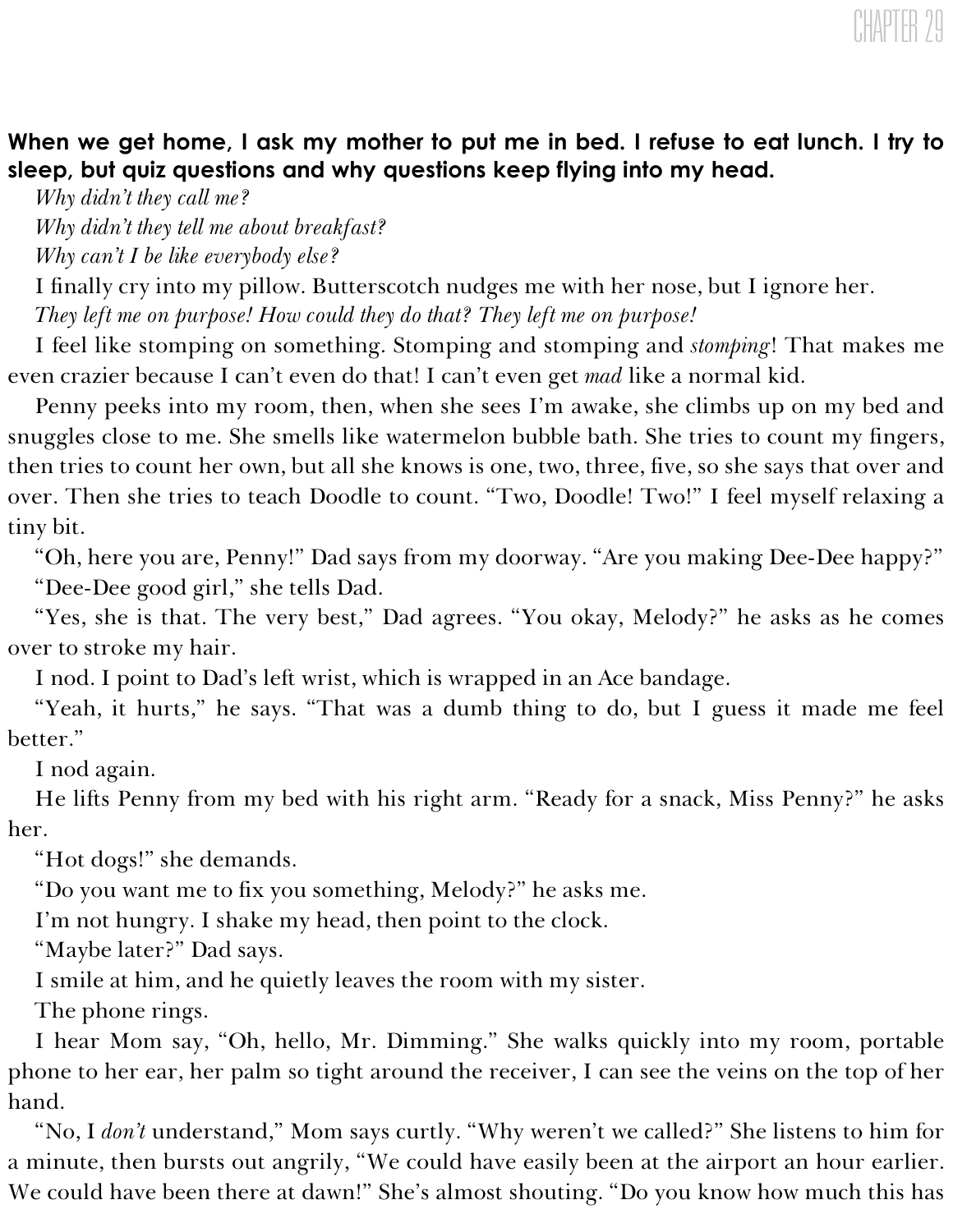devastated my daughter?"

A pause.

"Yes, I'm aware she's probably the brightest person on the team. Was. The word is WAS. There is no IS." Mom pauses to listen again. "*You'll make it up to her?* You've got to be kidding!"

Mom hangs up on him and flings the phone into a corner. She wipes her eyes, pulls a tissue from a box on my desk, and sits down heavily on the chair next to my bed. I listen to her blow her nose, then I turn over.

"Oh, Melody, if only I could make your hurt go away," she says plaintively.

I blink at my own tears.

She pulls me up onto her lap. It isn't the snuggly fit it used to be, but it feels good. She rocks me, humming softly. I finally fall asleep listening to the rhythm of her heartbeat.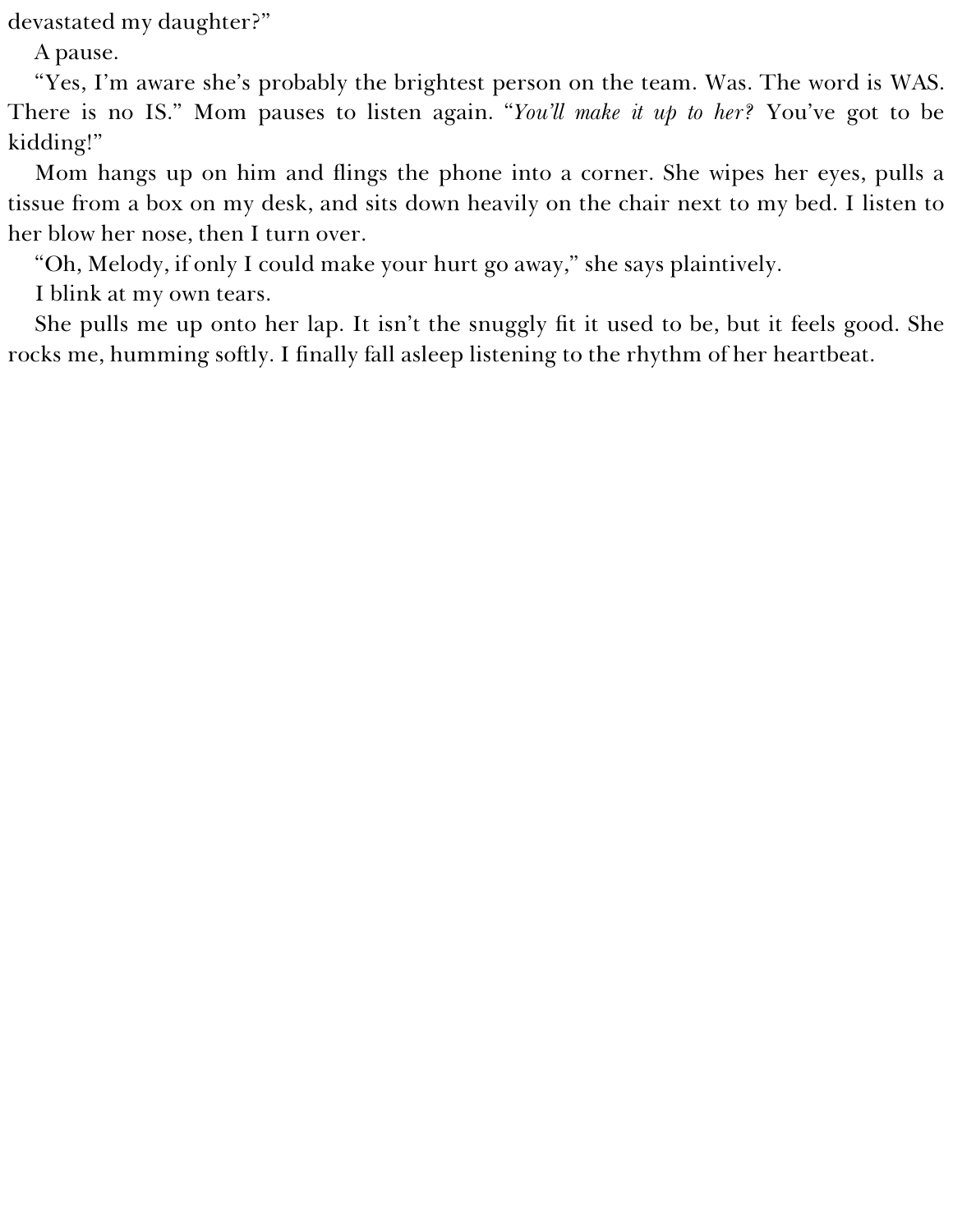## **What happened today was all my fault. I should have listened. We should have all stayed home and spent the day together. But we didn't. Because of me.**

When I awoke this morning, it was raining. Thunder. Lightning. Wind. A constant, soaking downpour that laughed at umbrellas and raincoats. The air itself was gray and heavy, thick with too much moisture. I could hear it pounding on my window.

Dad came into my room and sat down in our old reading chair. He held his wrist carefully. Mom had put his arm in a sling. "Messy day out there," he said.

I nodded.

"Your team got beat in one of the late rounds in D.C. last night," he told me. "They got ninth place—a little bitty trophy."

But they weren't *my* team anymore. I tried to pretend like I didn't care. I blinked real hard and faced the wall.

"I wish I could fix this for you, Melody," Dad said quietly as he headed out of my room.

That made the tears fall for real.

At first I didn't want to go to school. I'd been excused because I was supposed to be in Washington, and if I went in, I'd have to sit all day in room H-5 with Willy and Maria and Freddy. It seemed pointless.

But as I thought about it, I changed my mind. I felt the sorry for myself shift to mad again. And the mad me decided that I was *not* going to sit at home like a kicked-around puppy. I was gonna show up and let everybody know they didn't beat me.

Mom leaned on my door just then and said, "You want to stay home today? No one will blame you."

I shook my head forcefully. *No! No! No!* I kicked the covers off my feet.

She sighed. "Okay, okay. But the weather is ugly, and I woke up with a migraine. Plus, Penny is sick, and Butterscotch threw up on the carpet. I had to put her in the basement."

She got me bathed and dressed and took me downstairs. Usually, Dad carries me up and down the steps, but with his arm out of commission, Mom just grunted, lifted me, and did it herself. She eased me into my manual chair (my electric chair and lightning storms don't mix well), hooked up my old Plexiglas talking board (ditto for Elvira), then sat down to catch her breath.

"It looks like we're going to have one stormy day, honey," she said as she glanced at the wet mess outside the window. As she ran a brush through my hair, she whispered, "I'm so sorry, my Melody, so, so sorry about everything."

I reached up and touched her hand.

The rain continued to fall.

She fixed me breakfast—scrambled eggs and Cream of Wheat—and fed me, one spoonful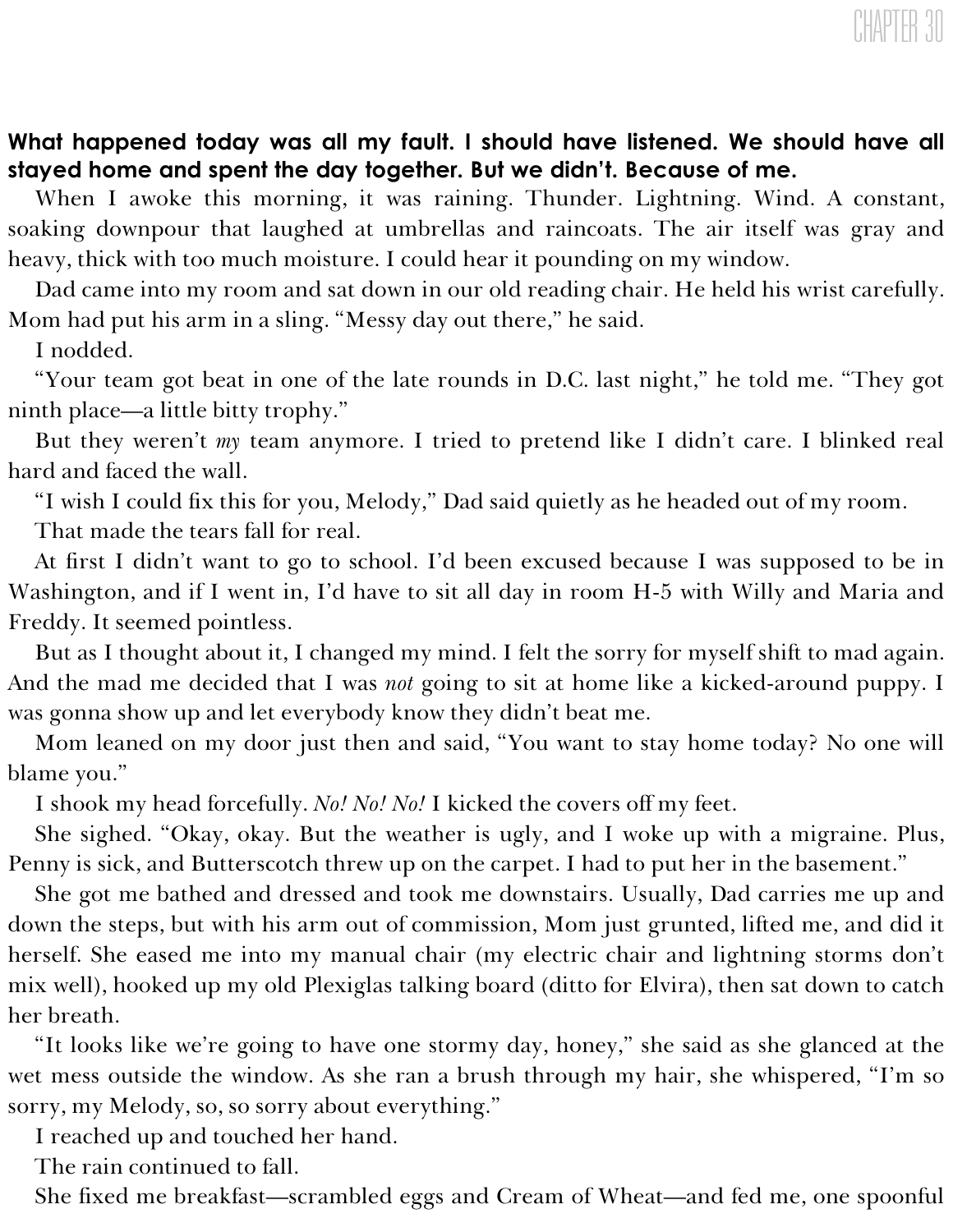at a time. She kept placing her palm against her forehead. She was unusually quiet. I wondered if she was thinking about how many times she had fed me, how many more times she'd have to do it.

Wearing a floppy yellow hat and yellow duck-footed sleepers, Penny wandered into the kitchen, coughing and sneezing.

Mom stopped feeding me, found a Kleenex, and wiped Penny's nose. She hated that, of course, so she screamed like she was being tortured by enemy spies. Normally, Mom makes a game of it and wipes Doodle's nose as well to make Penny tolerate it better, but I guess she didn't feel up to it this time.

Then the phone rang. Mom answered, a spoon in one hand, the dirty Kleenex in the other.

"Hello. You what? You need me to come in? But I'm off today. I'm supposed to be in Washington." She paused. "Long story."

I cringed. Penny continued to howl.

*She ought to put Penny in the basement with the dog!* I thought, frowning.

Butterscotch scratched furiously at the basement door.

"Penny, please!" Mom cried out, cupping her hand over the phone. "I can't hear!"

Penny quieted a little, but only because she had squatted down on the floor and put both hands in Butterscotch's water bowl—sloshing water all over the floor.

Mom listened for a minute, then said into the phone, "How bad is the accident? Lots of injuries? Okay, I understand. I'll be there, but I have to wait until I get my daughter on the school bus."

She hung up the phone and sighed, squeezing the tissue into her fist.

"I've got to go in to the hospital, Chuck," she called out to Dad. "Big pileup on the freeway. Are you dressed and ready?"

Dad came downstairs, still in his pajamas. "I'm not going in today," he announced.

"You almost never take a day off," Mom said, a surprised frown on her face.

"My wrist is aching, the weather is awful, and Penny has a cold," he explained. "Why don't you just stay home with me today?" he said to me.

But no, I kicked and shrieked and insisted on going to school. **Can't miss today!** I pointed. **Must go! Must go!**

Mom just put her head in her hands once more. "Get Penny out of the dog's dish" was all she finally said.

Dad ripped a bunch of paper towels from the roll, cleaned up Penny's mess, and wiped her nose with a wet paper towel. That started her screaming again. Her screech became a shriek.

That's when she reached up and knocked over the cup of orange juice on my tray. My clean blouse was a soppy mess. *She did that on purpose!* I thought angrily.

Mom simply shrugged her shoulders and yanked off my shirt in one swift motion. She told Dad, "Melody is determined to show up at school—why, I do not know— but she may as well go."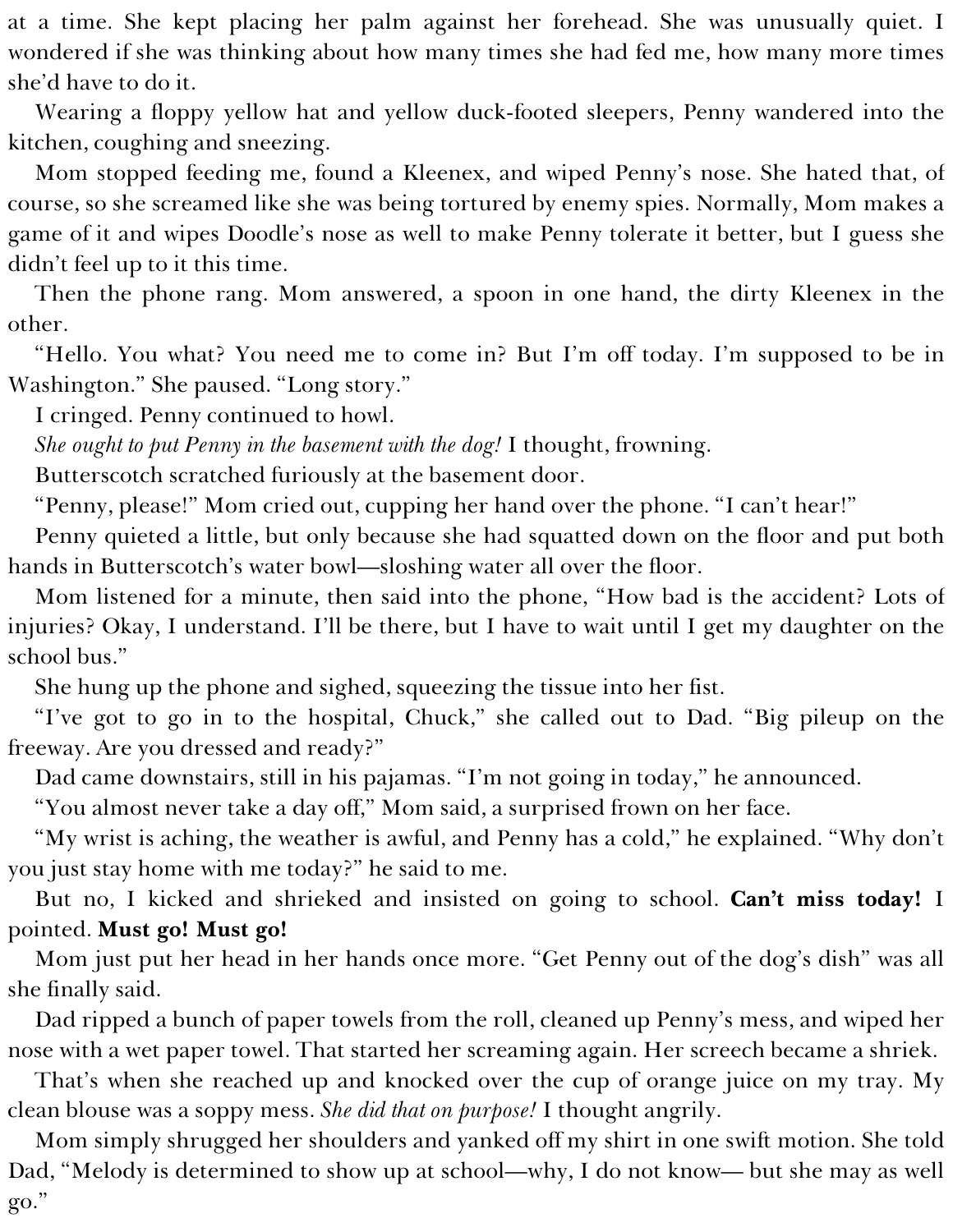I couldn't explain to them that I wanted to see Catherine. Somehow I felt like she'd talk to me and make me feel better. She's a college kid—she would know what to say. Besides, I had to give her that card. Today.

It took Mom several minutes to find a new shirt for me until she remembered all the clean clothes in my suitcase. When she rolled that red suitcase into the kitchen, I looked at her, then looked away. I refused to cry any more.

For some reason, the bus came early that morning. I'd just gotten my clean shirt on, my book bag still needed to be packed with my lunch and Catherine's card, and I had to go to the bathroom. Even over the noise of all the rain and thunder, the honk of the bus horn blared clearly. It always sounds like a goose in pain.

I heard Dad open the front door to wave the driver on. He yelled, "Don't wait, Gus! She's not ready!" The driver—a sandy-haired guy who's been on this route for a couple of years beeped once more, then rumbled on. Gus is really cool and often waits a few minutes as parents hustle to get their children out of their houses. It just takes us longer sometimes to get it together in the morning.

"Melody, baby, why don't you just stay home with Dad and Penny today? Please?" Mom asked as she lifted me off the toilet. "It's such an icky day."

I kicked and cried out again, shaking my head. *No, no, no!* I didn't know why it was so important, but I knew I had to show up. Maybe I wanted to let everybody know what the team had done to me—I wasn't really sure. I only knew I had to go to school.

Mom sighed and pulled up my jeans. When I got back in my chair, I pointed to **Thanks** and **Mom**. She just shook her head and stuffed my lunch into my book bag.

The rain didn't seem to be letting up, so Mom took a deep breath and started the process of loading me into the car. When I ride the bus, I simply roll down our ramp, down the driveway, onto the bus lift, and into a specially designed area of the bus that straps my chair into place.

But when I ride in the car, it involves a whole process of taking apart and putting together me, my chair, and my stuff. Even with my manual chair, it's a pain.

And Dad was no help. With his arm in a sling, he shrugged and tried to look like he was sorry he couldn't come out and lend Mom a hand. I think he was enjoying it a little, and that made Mom even more upset.

The rain and wind, if anything, had gotten worse. Mom had draped a huge plastic raincoat over me and my chair, and another one over herself, but in seconds the hoods had blown off and our heads were soaked. We headed slowly down the wheelchair ramp, the wind whipping at us and the rain attacking from all sides.

I thought it was exciting. I'd never seen the sky so dark at eight in the morning. The thunder and wind made it feel like a scene out of a really good movie. My hair is short and curly, and I think it looks sorta cute when it's wet. Good thing. Mom hates it when her hair gets wet—it gets stringy and limp. I gotta admit: Mom with wet hair should hide in a closet.

She opened the car door on the passenger side, and the wind blew it shut. She did it again,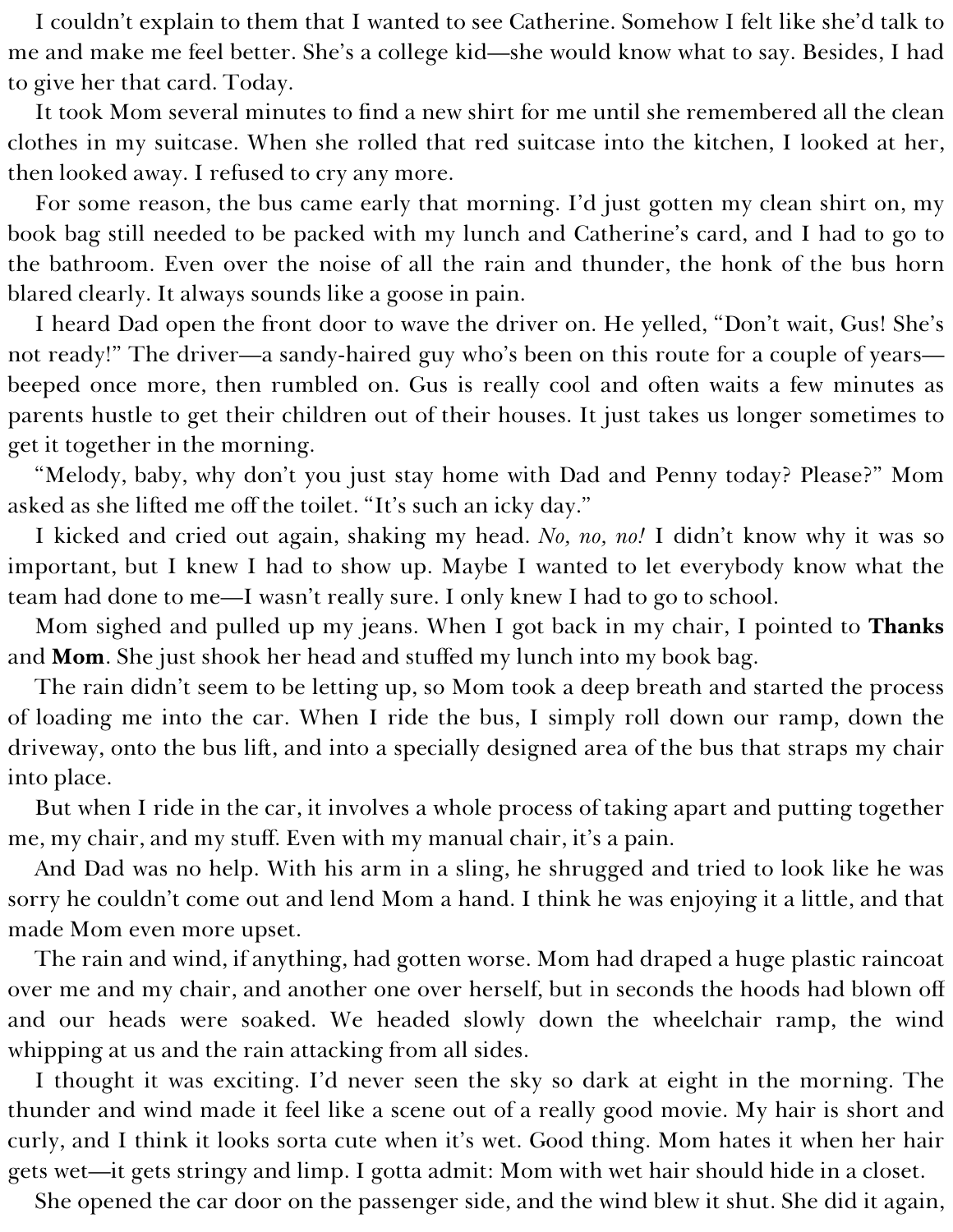this time using me and my chair as a doorstop. The front seat of the car, of course, was getting soaked. She lifted me into the seat, strapped me in, and began the process of collapsing my chair. Fortunately, most of it is plastic and leather and metal, but I knew it would stay damp all day, even if somebody wiped it off real good when I got to school.

Mom placed my chair, along with my old communication board, into the back of the SUV. When she shut the trunk, she slammed it hard. The rain continued to fall. By the time she scooted into the driver's seat, she was a dripping mess and in a terrible mood.

"I wish I could go back to bed," she said grumpily as she put the key into the ignition. "My head is killing me—why did I agree to go to work? I'm supposed to be off today, with you in Washington." She sighed heavily.

I kicked my legs in response, but only a little. I didn't want to upset her even more. That's when I glanced down and noticed she'd forgotten my book bag. *Catherine's card!* I reached over, grabbed Mom's arm, and pointed to my feet.

"What?" she said, irritation in her voice.

I kicked, I pointed, I grunted. Then I pointed to the house. Dad, who had changed into thick gray sweats, was standing there at the front door, grinning, my denim book bag in his right hand. I could see Penny, still in her little yellow duck pajamas and now a yellow rain hat, standing behind him. She had Doodle and Mom's red umbrella in her hands. Lightning crackled. Thunder followed. The rain poured. I watched Mom's hands tighten on the steering wheel.

She made a noise that sounded like something I would say, almost a growl. *"Arrrrh!"* She flung open the car door, stomped back out into the storm, up the ramp, and then she snatched the book bag from Dad. She was sopping by the time she got back in the car. Dad waved his bandaged arm from the porch one last time, then turned and went back into the dryness of the house. I watched as the front door *almost* closed.

That's when I saw a small bundle of yellow, dragging a red umbrella, dart out of the house. I saw her for only a second. But I saw.

I screamed! I kicked! I flailed my arms!

The windows were almost completely fogged up, and they got even worse as I continued to act like I'd been possessed by demons. Mom looked at me as if I had lost my mind. She screamed at me, "Stop it! Are you crazy?"

But I wouldn't stop. I couldn't. I banged on the car window, pulled Mom's shirt, hit her head. I pinched her, or at least tried to.

"I can't take any more, Melody!" Mom screamed over the thunder. "I *hate* it when you get like this. You've got to learn to control yourself! Now QUIT!" She put her hand on the keys to start the car.

I screamed, reached over, and tried to pull the keys from her. I scratched the back of Mom's hand.

She smacked me on the leg. She'd never raised a hand to me before. Never. I still didn't stop screaming and kicking and jerking. I had to tell her. *I had to tell her that Penny was out*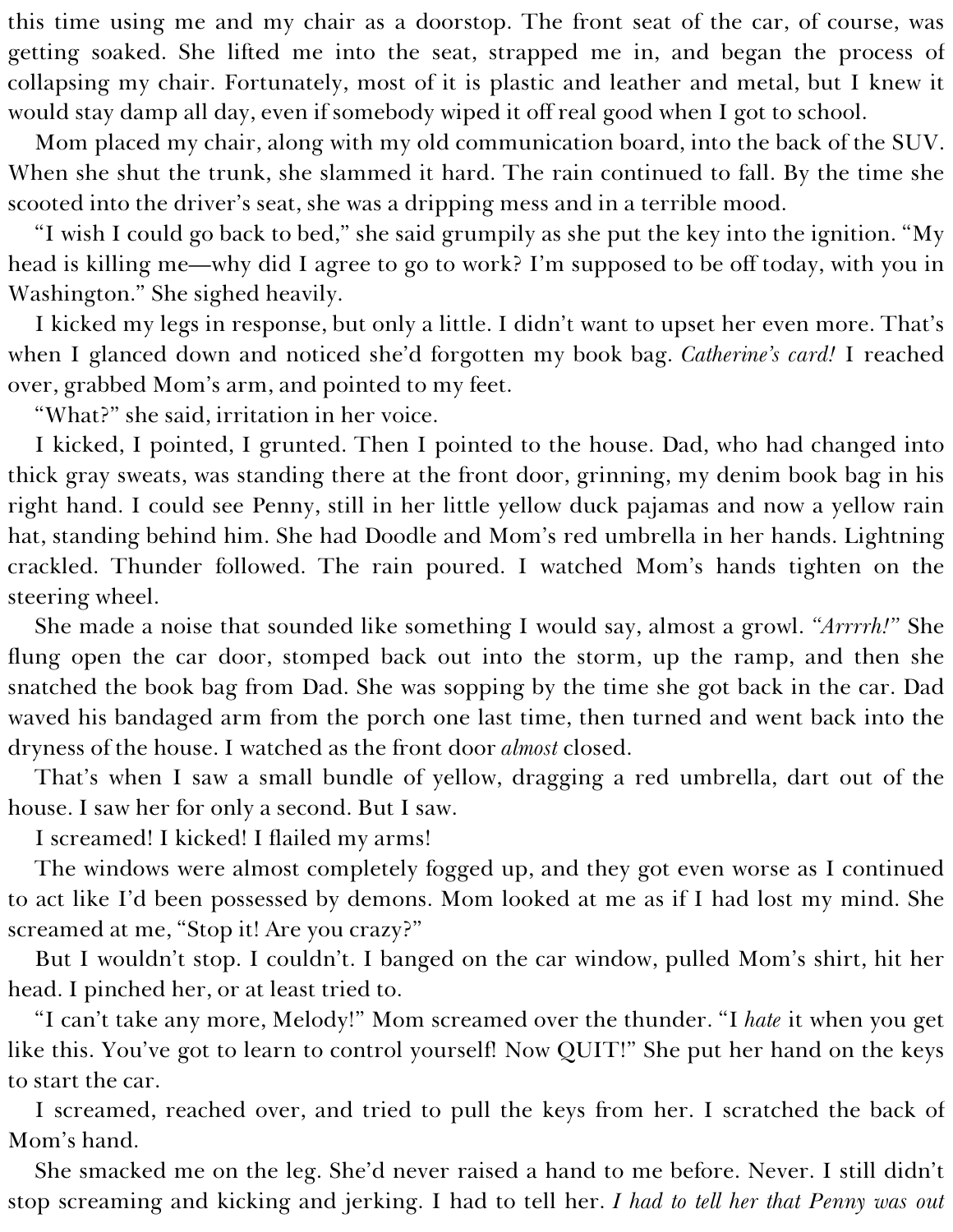*there!* Never had I wanted words more.

I was going out of my mind.

"I'm taking you to school, and I hope they keep you!" Mom mumbled under her breath. Angrily, she turned on the car. A rush of air started to clear the windows. The windshield wipers rocked at their fastest speed.

I cried. Huge, sobbing tears. I grabbed at Mom's arms once more, but all she did was shake my arm away. I could tell she felt like hitting me again, but she didn't. Her lips were tight. She looked out the rearview mirror. She put the car into reverse.

I shrieked, I screeched, I yelled. The rain poured. The thunder roared.

Slowly, the big car rolled backward. I felt the soft thud. I became deadly silent.

Mom stopped, turning her head slowly to the left. Then she turned slowly to the right, almost as if in slow motion, as she saw Dad come running out of the house, a look of stark alarm on his face. "Penny!" I heard him yell. "Where's Penny?"

Mom rolled the window down on my side. Rain poured in onto me, but I didn't care. "What do you mean? She's with you!" Mom's voice was low, but sounded frantic and very, very scared.

She got out of the car. She looked down. She screamed for a long, long time.

Her screams were louder than the police sirens that eventually came shrieking around our corner, louder than the fire truck and ambulance sirens that followed them, louder than my silent cries.

I sat there for what seemed like hours, basically forgotten, strapped in the front seat of the car as the rain poured in my open window.

I ached with fear.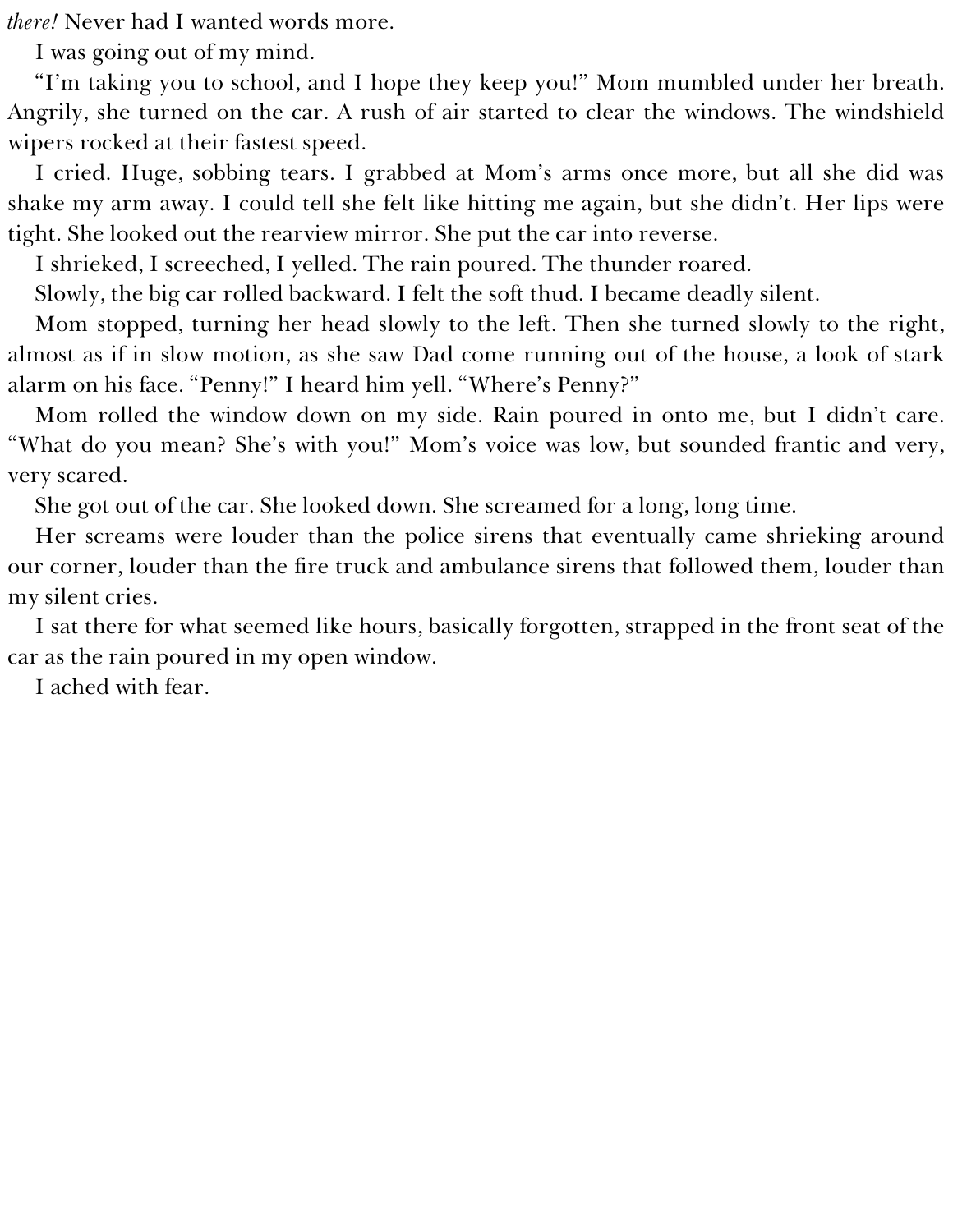## **The air felt thick and damp, like the silence that followed the screaming and crying and sirens. The rain had slowed to a drizzle.**

After Mom and Dad left with the ambulance, Mrs. V took me out of the car and sat me in my chair. She placed the soggy, filthy Doodle on my tray.

"I found this under the car," she said, her voice shaky.

I touched it and burst into tears.

As she rolled me to her house, she said, "We're gonna clean Doodle up and have him waiting for Penny when she comes home. You hear?" I couldn't tell if she was trying to convince me or herself.

I felt dizzy and nauseous. I could not stop shaking.

After changing my clothes into warm, dry sweats, she switched the radio to an easylistening station and turned the volume down low. The only color I heard was gray.

Mrs. V stood behind me, gently rubbing my shoulders.

"Are you hungry?" she asked.

I shook my head no.

She continued to massage my back and shoulders until we both could feel the tension slipping away.

"I'm going next door to get your Medi-Talker and the dog," she said. "You want anything else?"

I shook my head and continued to listen to the tones of smoky gray.

When she got back, Butterscotch seemed nervous. She kept pacing and sniffing, as if she was looking for something.

"I think she's looking for Penny," Mrs. V said. "Dogs know."

She hooked up Elvira to my chair and switched it on, but there was nothing either of us could say.

"It's not your fault, you know," she said finally.

I shook my head forcefully. Mrs. V should know better than to say stuff just to make me feel better.

"I mean it, Melody. It is *not* your fault!"

**"Yes, it is!"** I replied on my talker. I turned the volume up loud.

Mrs. V walked around to where I could see her, leaned down until her face was just inches from my own. "You did your best to warn your mother. You should be proud of yourself."

**"Not proud. Not enough, "** I typed.

"Sometimes things happen that are beyond our control, Melody. You did everything right."

The guilt bubbled up then.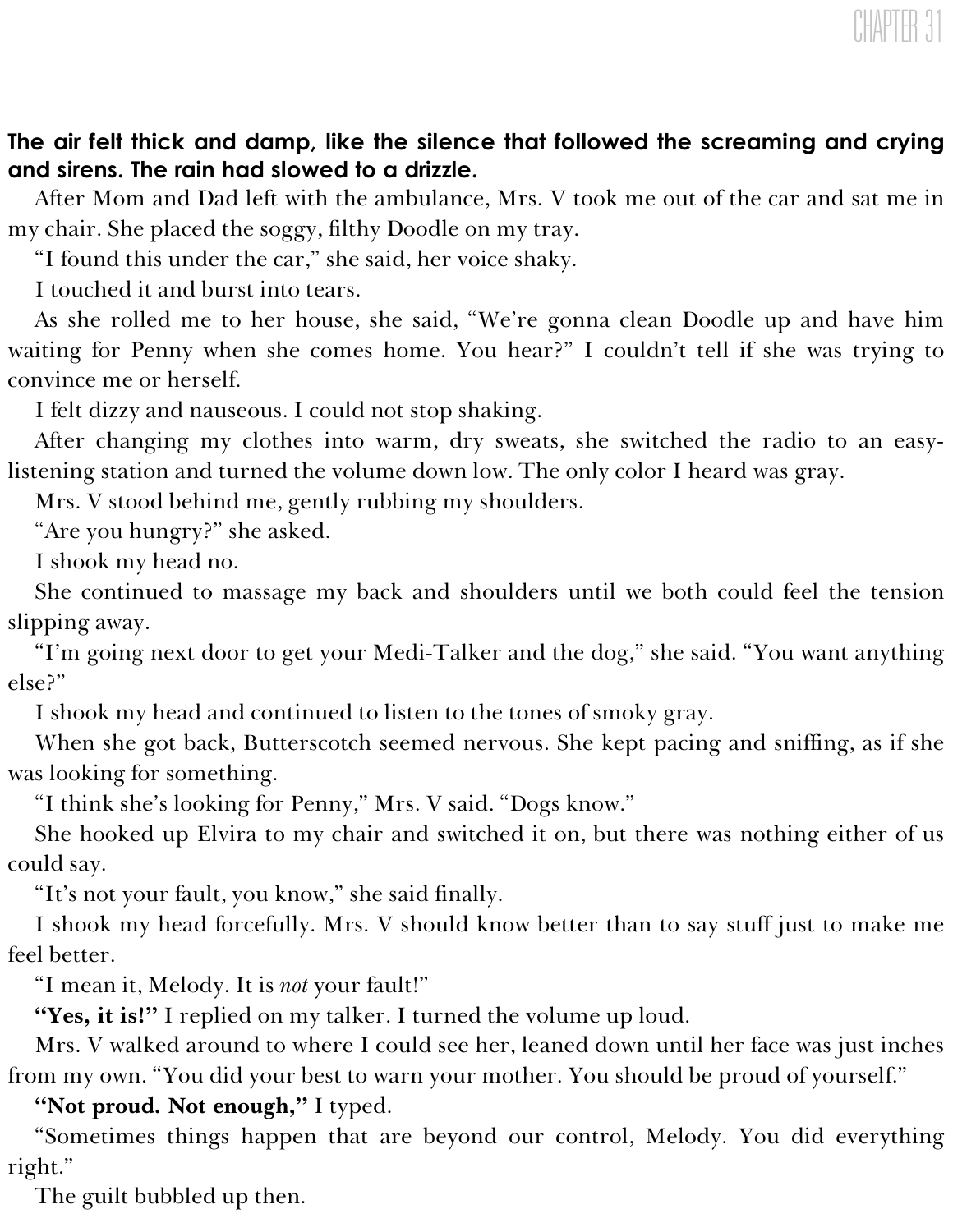**"I was mad at Penny, "** I typed, slower than usual.

"Penny knows you love her," she said.

Tears slid down my cheeks.

## **"Made Mom take me to school."**

"So what? The fact that you insisted on going to school, even after what happened to you yesterday, shows you are a strong person, a better person than anyone else there. I'm proud of you for that."

#### **"Don't be."**

"I'm sure Penny will be just fine," Mrs. V said then, but her voice said otherwise. For the first time I could remember, Mrs. V sounded unsure.

**"Will she die?"** I had to know.

"She was alive and breathing when the ambulance took her, so I'm going to believe that's still the case. Toddlers are very resilient, you know."

I had to know something else. **"Her brain? Messed up?"** I asked. I had seen enough television shows on brain trauma to know it was possible. My classmate Jill had been in a car accident. I couldn't bear to see Penny like that.

Mrs. V answered thoughtfully and honestly. "I suppose it's possible, but I pray that's not the case."

**"Two broken kids, "** I typed. Just the idea almost made me gag.

"That's not gonna happen, Melody." But Mrs. V's voice wavered—I heard it.

I was still for a moment, then I typed, **"It should have been me."**

"Huh? What do you mean?"

# **"Nobody would miss me."**

"Now, you just stop stupid talk like that! My whole world would fall apart if something happened to you. Your parents' as well."

I'm not sure I believed her. I tilted my head. **"Really?"** I typed.

"I plan to wear purple to your college graduation!"

#### **"Far away and very hard."**

"Like making the quiz team?"

## **"They left me."**

"And they lost!"

I glanced out of her large picture window and watched the wet branches sway. How could I say it? I looked back at my talker and typed very slowly, **"I want to be like other kids."**

"So you want to be mean and fake and thoughtless?"

I looked up at her angry face, then looked away. **"No. Normal."**

"Normal sucks!" she roared. "People love you because you're Melody, not because of what you can or cannot do. Give us a little credit."

**"I want it to be yesterday, "** I typed.

"Yesterday your heart was broken because they left you behind, remember?"

#### **"Rather have that than this."**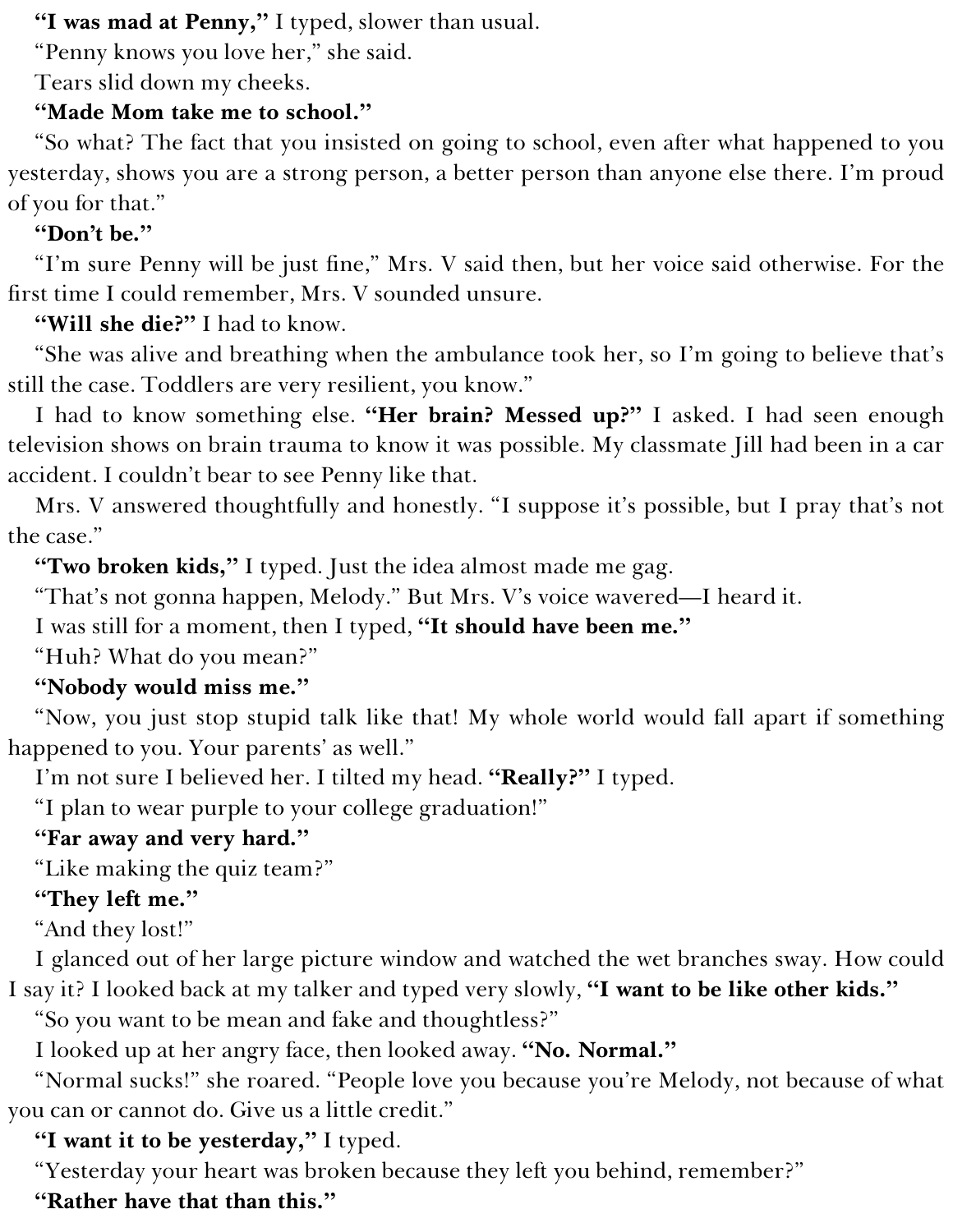"I know. Oh, Melody, I know."

## **"I'm scared."**

"Me too."

The silent room echoed our thoughts.

**"I had a goldfish. He jumped out of his bowl, "** I typed then.

"I remember your mom telling me about that."

# **"Tried to save him. Couldn't."**

The phone rang then, startling both of us. I jerked in my chair. Mrs. V picked it up. "Yes," she said.

I strained to listen.

"Oh, no!" she said.

My heart dropped beneath my chair. She listened for a long time.

"Oh, yes!" she said finally. Then she burst into tears and hung up.

**"Is Penny dead?"** I typed. The world was spinning.

Mrs. V wiped her eyes, looked at me, and took a deep breath. "She has some internal injuries, a badly broken leg, but she survived the surgery! She's gonna live!" Then she cried once more.

Normal doesn't suck at all.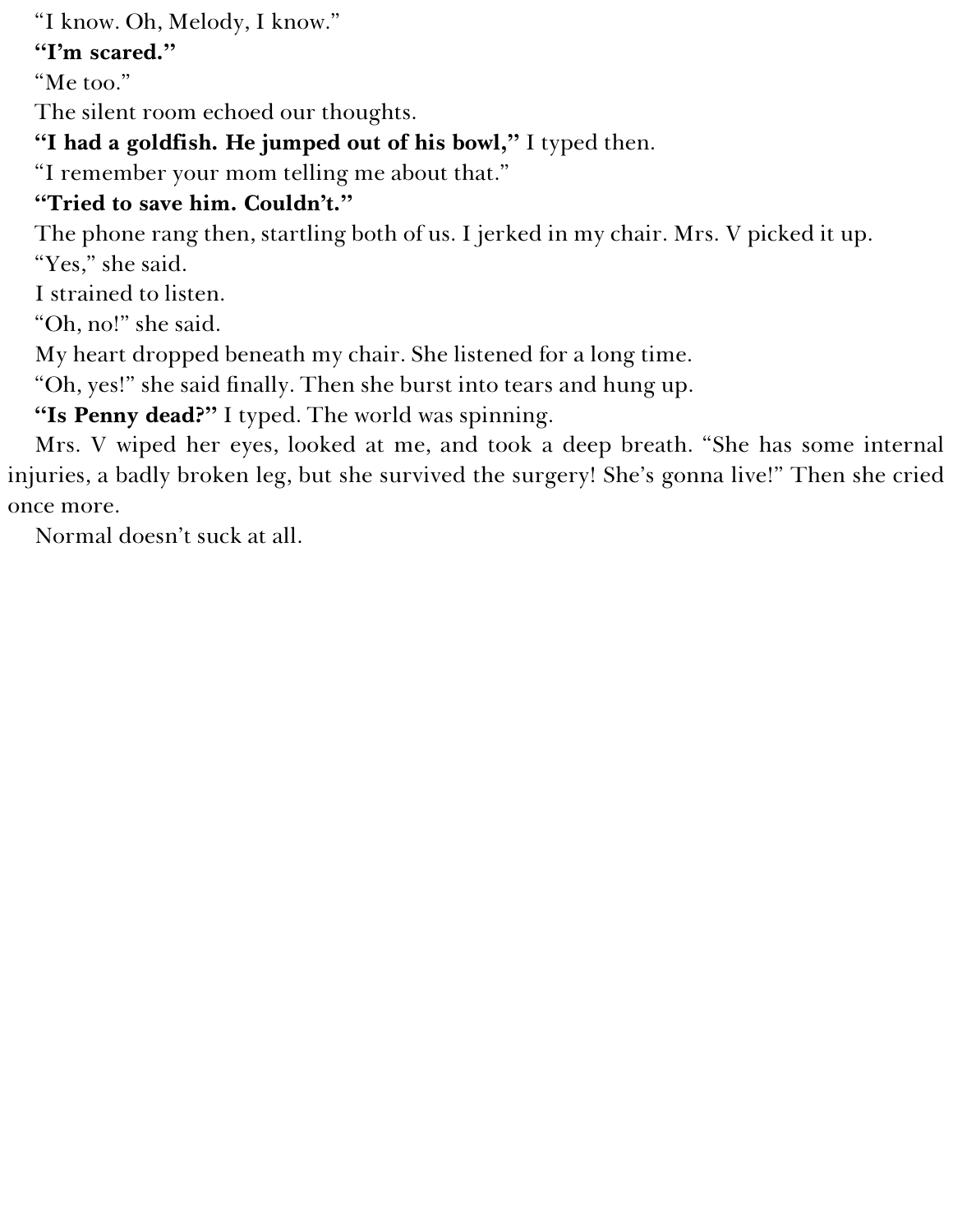## **It's Monday, so I have to return to school today. The temperature has dropped and the sun is glowing like some kind of frosted golden jewel. Yet everything feels different and not quite right.**

Mom spent the weekend at the hospital with Penny, sleeping on a cot in her room. I have not seen her since, well, since everything changed. I wonder if Mom is mad at me.

Mrs. V comes over and helps me get dressed and fed. Even Butterscotch seems to miss Penny. She puts her head in my lap and looks at me with lonely eyes. I can't help her.

Dad is a mess. He keeps dropping things like forks and keys. He starts to talk, then forgets what he was going to say. He hasn't shaved.

"Go and get yourself together, Chuck," Mrs. V finally tells him. "A hot shower and cold glass of orange juice will do you wonders. When you go see Penny this morning, you don't want to scare the child, do you?"

"Uh, you're right," Dad replies. "You've got Melody covered?"

"I'll see she gets on the bus. Now scoot!"

He bounds up the stairs to the bathroom.

**"Penny better?"** I tap on my board.

"Yes, oh, yes! When I spoke to your mom this morning, she told me that they have taken her off the IV already. Penny was eating applesauce, complaining about her cast, and asking for Doodle, which I've got cleaned up and ready for her. Penny is going to be fine, Melody. Just fine."

I inhale deeply. Mrs. V spoons eggs into my mouth, but my stomach roils with worry. **"Her leg?"** I ask.

"Her leg is in a cast. It's big and clunky and will annoy the heck out of her, but the doctors have said that when she gets stronger, she'll even be able to walk with it."

I'm glad Mrs. V is always straight up with me.

**"Wheelchair?"** I can't think of anything worse than a teeny baby wheelchair.

"No. They want her to move around as much as possible."

I breathe a sigh of relief. **"Her head?"** I ask.

Mrs. V understands. "No brain damage, Melody. None."

I exhale slowly. **"You sure?"** I spell out.

"Absolutely. I saw her myself last night. She bumped her head when she fell, but the car hit her leg. It didn't touch her head at all."

The school bus honks then, so Mrs. V wheels me down the drive to meet it.

She checks my backpack, adjusts my foot straps, and gives me a big hug.

"You ready, Melody? Ready to face the quiz team?"

I nod. After what had almost happened, facing a bunch of snotty fifth graders will be easy.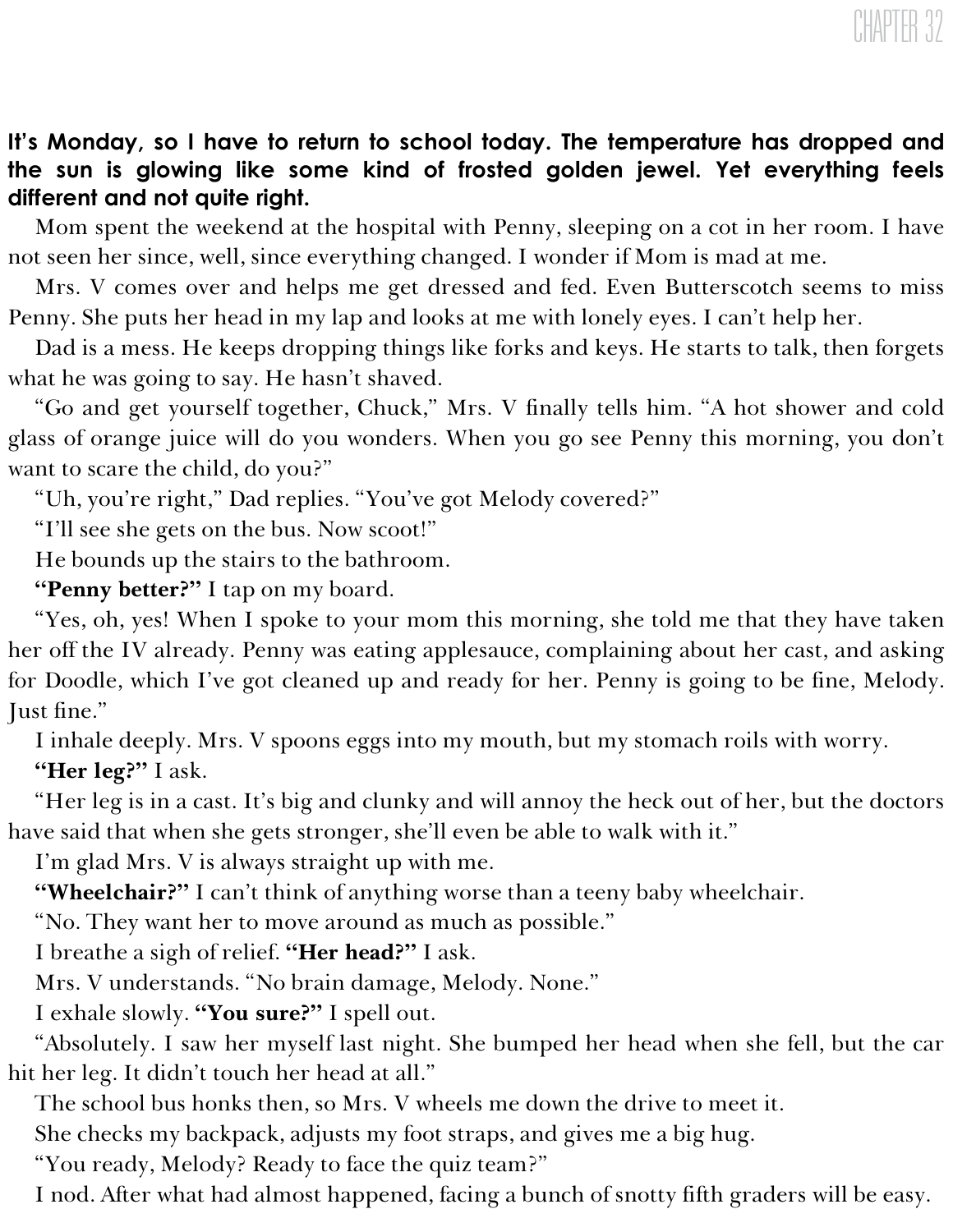Gus looks at me with concern as he lowers the bus lift.

"How's your little sister?" he asks me. "That is so scary!"

## **"Gonna be okay, "** I type. **"Thanks."**

I realize right then that news like that travels fast. Everybody at school will probably know as well.

Gus wheels me onto the lift and pushes the button to raise it as I wave good-bye to Mrs. V. The ride to school is strangely quiet—none of the usual squeaks and grunts from the students who ride the special bus.

When we get to school, the air is chilly, so the aides take us directly to room H-5. As we get settled, I look at my friends there through different eyes.

Freddy, who wants to zoom to the moon.

Ashley, our fashion model.

Willy, the baseball expert.

Maria, who has no enemies.

Gloria, the music lover.

Carl, our resident gourmet.

Jill, who might have once been like Penny.

Not one of them even knows how to be mean.

And me, the dreamer who tries to escape room H-5, a kid with a computer named Elvira. I don't even know where I belong anymore.

Catherine comes in then, wearing a new outfit that is actually cute and stylish. Tan slacks, black sweater, and a vest.

**"Nice outfit, "** I tell her.

"Thanks! And I did it all by myself."

**"I have something for you."** I point to my book bag.

She reaches into my bag, digs around, and finds the card that almost led to tragedy. After she reads it, she blinks back tears.

"No, Melody, thank *you*!" She leans over and hugs me. Then she looks serious and says, "Mrs. Valencia called and told me all about what happened with your little sister. How's she doing?"

**"Better, "** I type.

"You know, you probably saved her life," Catherine tells me.

# **"What?"**

"Seriously. Your screaming and yelling slowed your mother down. Gave her time to figure out why you were acting like you had hot potatoes in your pants."

**"Could not stop Mom, "** I stab out on my machine.

"You did exactly the right thing. I'm so proud of you."

## **"Really?"**

"Really. Especially after all you had been through at the airport. You want to talk about it?"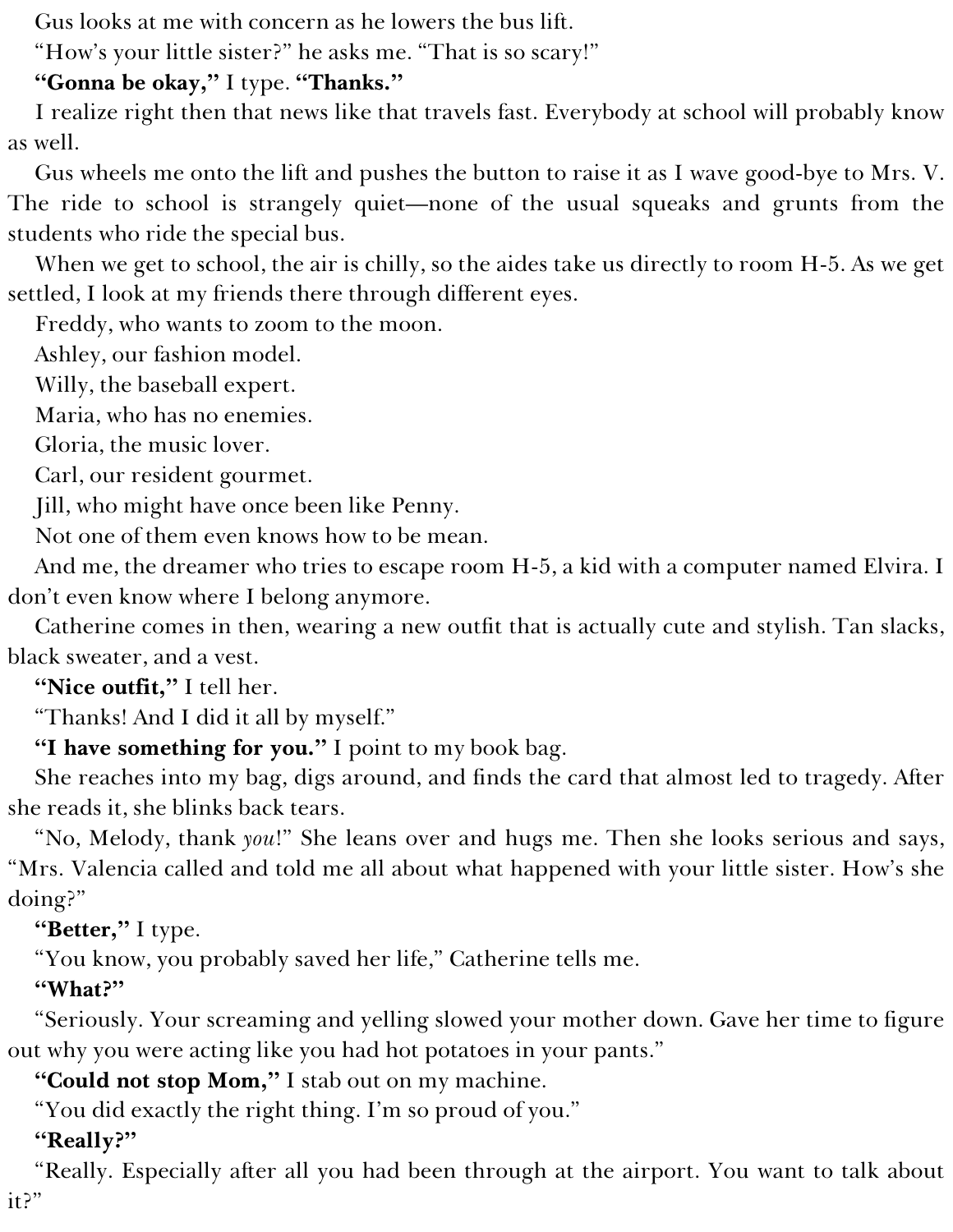**"No, "** I type, and look away.

Maria comes over to my chair and gives me a big hug. "You did good, Melly-Belly," she says. "Real good."

I'm not sure if she is talking about the quiz team or something else, but my eyes get all drippy and my nose starts to run.

I wish I could give her a big squeeze back to let her know how good she has made me feel. But I just tap, **"Thanks."**

I'm never sure how much Freddy is aware of what's going on in the world around him, so he surprises me when he zips over to me and asks, "Melly go zoom in plane?" He looks excited, maybe even envious.

## **"No, Freddy, "** I type. **"No plane. No zoom."**

His face scrunches up into sadness, then he drives away.

Mrs. Shannon comes over next and squats beside me. "Your head must be near 'bout ready to explode from all that's happened in the past few days."

**"Boom, "** I type. But I don't feel like smiling.

"Let's talk at lunch. Okay, Melody?"

## **"Okay."**

"Are you going to your inclusion classes?" she asks.

**"Yes, "** I tap. I'd thought about this all weekend— when I wasn't thinking about Penny. I'd decided I wasn't going to hide.

"I want you to know I'm very proud of you." She gives me a big thumbs-up and then gets our morning routine going.

As it turns out, Miss Gordon is absent today, so the first inclusion class I'm set to attend is Mr. Dimming's.

"Are you sure you want to go?" Catherine asks me. Instead of answering, I power my chair toward Mr. D's door. Catherine rests a hand on my shoulder as I whir in.

A small brass-colored trophy sits on Mr. D's desk. The room is quieter than normal.

Mr. Dimming clears his throat. He shifts from one foot to the other. He runs his finger around the collar of his dim white shirt—he's back to his old, well-worn brown suit. His old shoes as well.

Finally, he says, "Hello, Melody!" His voice sounds fake cheerful.

I do not reply.

He wiggles so much, he looks like he has to go to the bathroom. I just watch him. No kicks from me. No weird sounds. I am amazingly calm.

I glance over at Rose, but she is looking in the other direction. No one seems to know what to say.

At last I break the silence. I turn the volume up loud on my machine, then type out, **"Why did you leave me?"**

Somebody should have been there with a video camera proving that, yes, a fifth-grade classroom can be absolutely, totally quiet.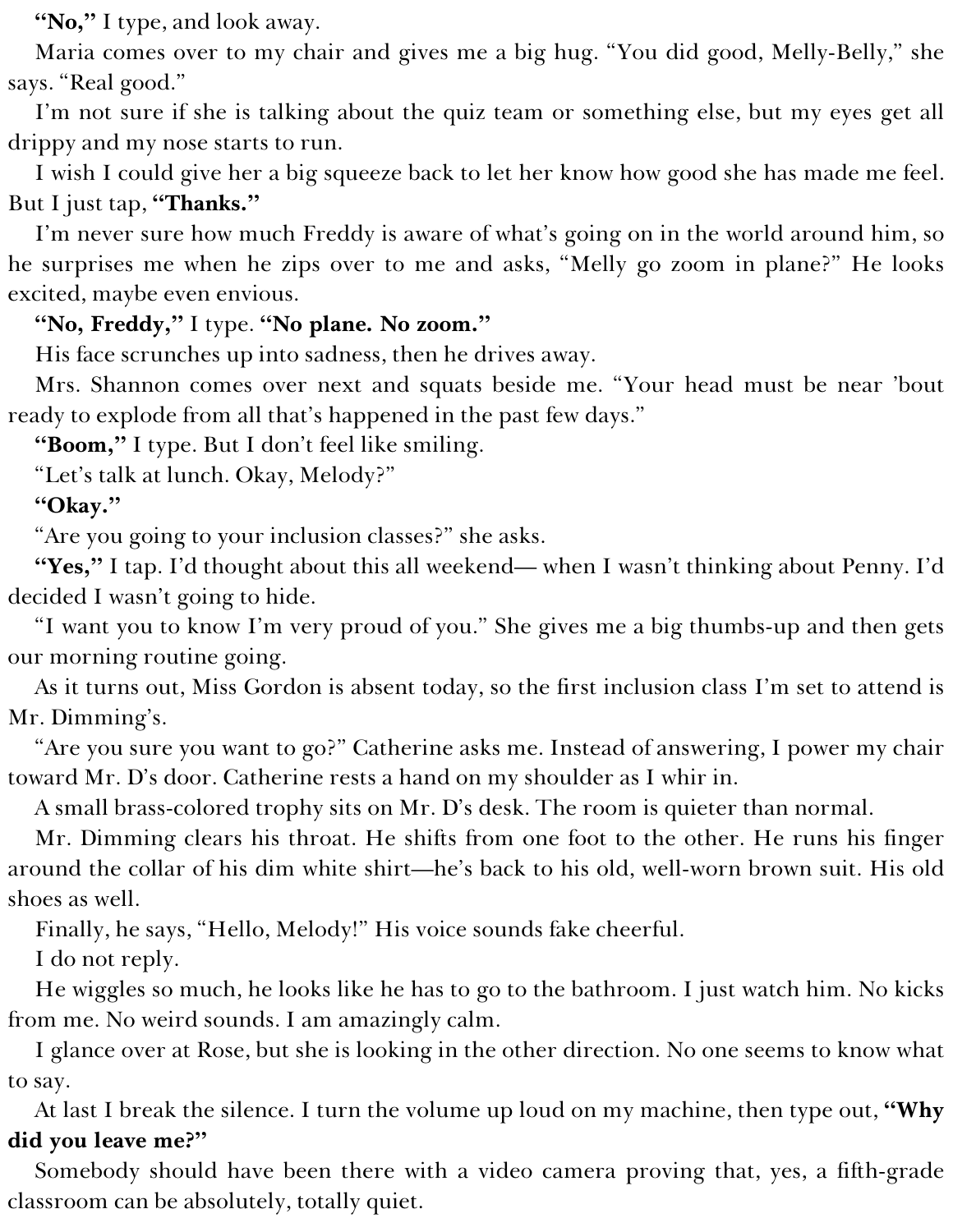Faces search other faces, each one willing another to speak.

Eventually, Rose stands up. She looks directly at me and says, "We didn't plan to leave you, Melody. Honest."

I look her dead in the eye and wait.

I don't react at all. I just wait.

She continues. "We all went out to breakfast early that morning—"

I interrupt. **"Nobody told me about that. How come?"**

None of them answer. Their silence says what their words cannot—it's better without me. I blink real fast.

Claire finally stammers, "We figured you'd slow us down because you have to be fed and stuff."

It's so quiet, I swear I can hear my own heartbeat.

## **"You threw up. Nobody left you."**

"Ooh, snap!" I hear Rodney whisper.

Claire stares down at her desk.

## **"Who took my place?"**

Claire lifts her hand slightly, but she won't look at me.

Rose scrapes at a spot on her history book. "We finished breakfast really fast because we were all excited, so we got to the airport extra early."

Connor stands up then. He looks uncomfortable. "So when we got to the airport, they told us that the noon flight had just been cancelled but that we could make the early flight if we hurried."

Molly speaks next. "So we checked our stuff real fast, then rushed—I mean, ran like track stars, even Mr. Dimming—down to the gate to get that early flight."

## **"Nobody thought about me?"** I ask.

Silence again.

Finally, Elena says, "I did. I was the first one to board the plane. Just as I gave my boarding pass to the agent, I reminded Mr. Dimming that you were missing."

Mr. Dimming again twists from one foot to the other. "I was so busy—trying to count heads and check seat assignments and deal with everybody's carry-on bags— so I asked the kids to call you at home. I knew Rose, at least, had your number in her cell phone."

All eyes shift to Rose. She looks at the floor, then slowly, she looks at me. A tear runs down her cheek. "You couldn't have made it there in time anyway. I . . . I picked up my phone to call you. I flipped it open, then I looked at the rest of the kids on the team." She pauses.

I could imagine them standing there, thinking about the chance to be on *Good Morning America*, with that huge trophy . . . and me.

Rose continues in a whisper. "We looked at each other. Everyone made just a tiny head shake—no."

*All* of them? I shiver.

Rose sniffles and whispers finally, "So I closed the phone and we got on the plane. I . . . I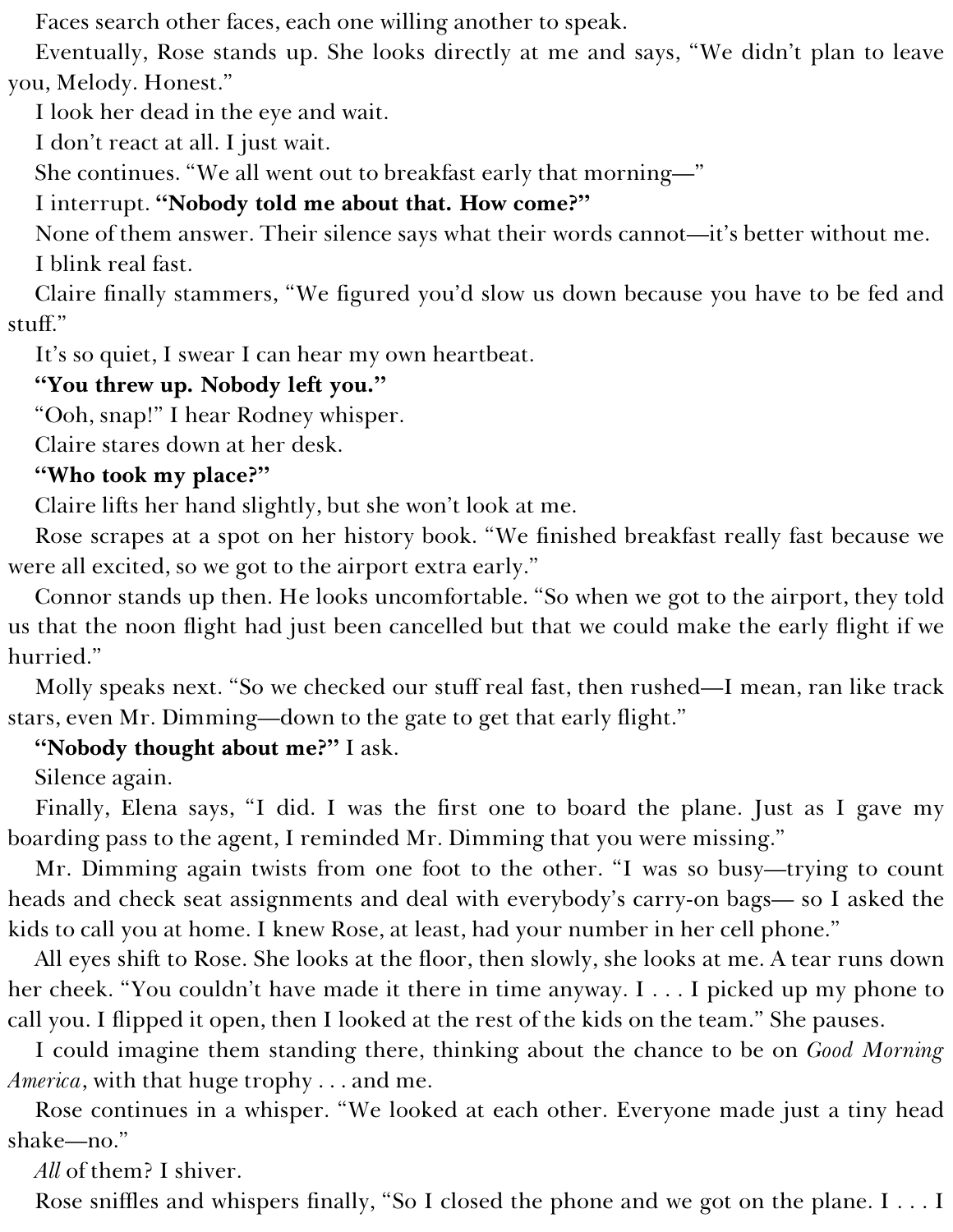never made the call."

How can silence be so loud?

Mr. Dimming finally says quietly, "I'm so very sorry, Melody. So sorry."

Rose bursts into tears then and puts her head down on her desk.

"Just before the competition," Molly explains, "a reporter from the *Washington Post* came to interview the team. But he left when he found out you weren't there."

Connor walks up to the front of the room then, picks up the ninth-place trophy, and brings it to me. He stammers and licks his lips. "Uh, the team kinda wants you to have this, Melody. Sorta to make up." He places it on my tray.

The thing is small, made of cheap plastic that has been painted to look like metal. The name of the school is even spelled wrong on the faceplate.

I look at the ugly little statue, and I start to giggle. Then I crack up. Finally, I roll with laughter. My hand jerks out and hits the trophy—I'm not sure if it was an accident or not and it falls to the floor, breaking into several pieces.

The class stares at me in surprise. When they see that I'm not going to go ballistic on them, they finally start to laugh as well—a little. Even Rose sniffs and smiles.

**"I don't want it!"** I finally type. Then, turning the volume as loud as it will go, I add, **"You deserve it!"**

Still laughing, I click on the power to my chair, do a smooth turn, and roll myself out of the classroom.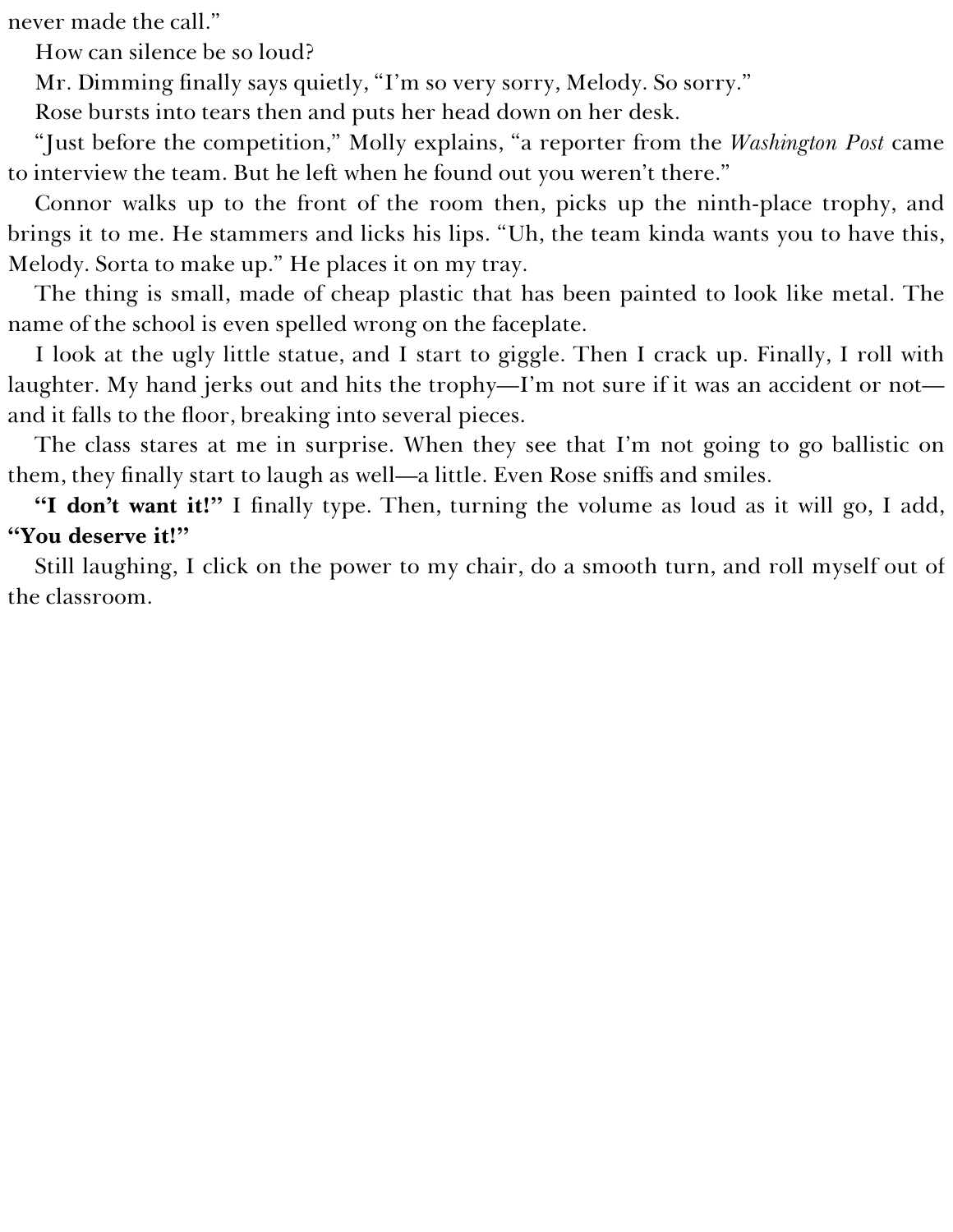## **Fifth grade is probably pretty rocky for lots of kids. Homework. Never being quite sure if you're cool enough. Clothes. Parents. Wanting to play with toys and wanting to be grown up all at the same time. Underarm odor.**

I guess I have all that, plus about a million different layers of other stuff to deal with. Making people understand what I want. Worrying about what I look like. Fitting in. Will a boy ever like me? Maybe I'm not so different from everyone else after all.

It's like somebody gave me a puzzle, but I don't have the box with the picture on it. So I don't know what the final thing is supposed to look like. I'm not even sure if I have all the pieces. That's probably not a good comparison, since I couldn't put a puzzle together if I wanted to. Even though I usually know the answers to most of the questions at school, lots of stuff still puzzles me.

Penny came home from the hospital with bumps and bruises, a cast, and a new red hat. Doodle is back in her arms. They're spoiling her rotten. That's okay with me. Even Butterscotch is treating Penny like she's an injured puppy. The dog has brought all her favorite stuffed toys into Penny's room, like gifts.

Today I'm working on Miss Gordon's autobiography project. Mrs. V has Elvira plugged into the computer. Classical music is softly seeping from her new iPod. I hear soft purple.

This is going to take a while. So much is stuffed inside my mind. I have lots to say and just one thumb to say it with.

I guess I'll start at the very beginning. . . .

#### *Words.*

*I'm surrounded by thousands of words. Maybe millions.*

Cathedral. Mayonnaise. Pomegranate.

Mississippi. Neapolitan. Hippopotamus.

Silky. Terrifying. Iridescent.

Tickle. Sneeze. Wish. Worry.

*Words have always swirled around me like snowflakes— each one delicate and different, each one melting untouched in my hands.*

*Deep within me, words pile up in huge drifts. Mountains of phrases and sentences and connected ideas. Clever expressions. Jokes. Love songs.*

From the time I was really little—maybe just a few months old—words were like sweet, liquid gifts, and I drank them like lemonade. I could almost taste them. They made my jumbled thoughts and feelings have *substance. My parents have always blanketed me with conversation. They chattered and babbled. They verbalized and vocalized. My father sang to me. My mother whispered her strength into my ear.*

Every word my parents spoke to me or about me I absorbed and kept and remembered. All of them.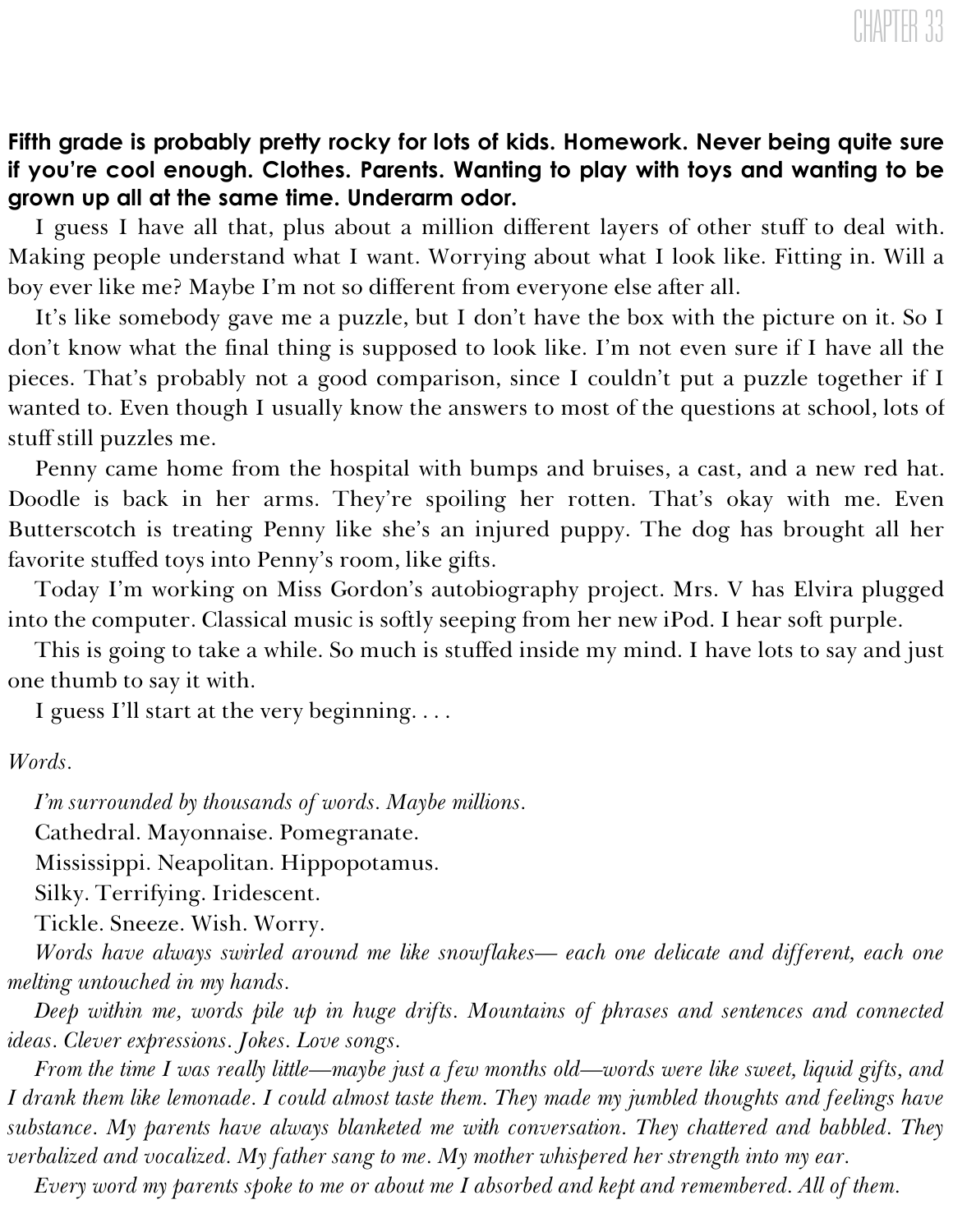I have no idea how I untangled the complicated process of words and thought, but it happened quickly and naturally. By the time I was two, all my memories had words, and all my words had meanings. *But only in my head.*

*I have never spoken one single word. I am almost eleven years old. . . .*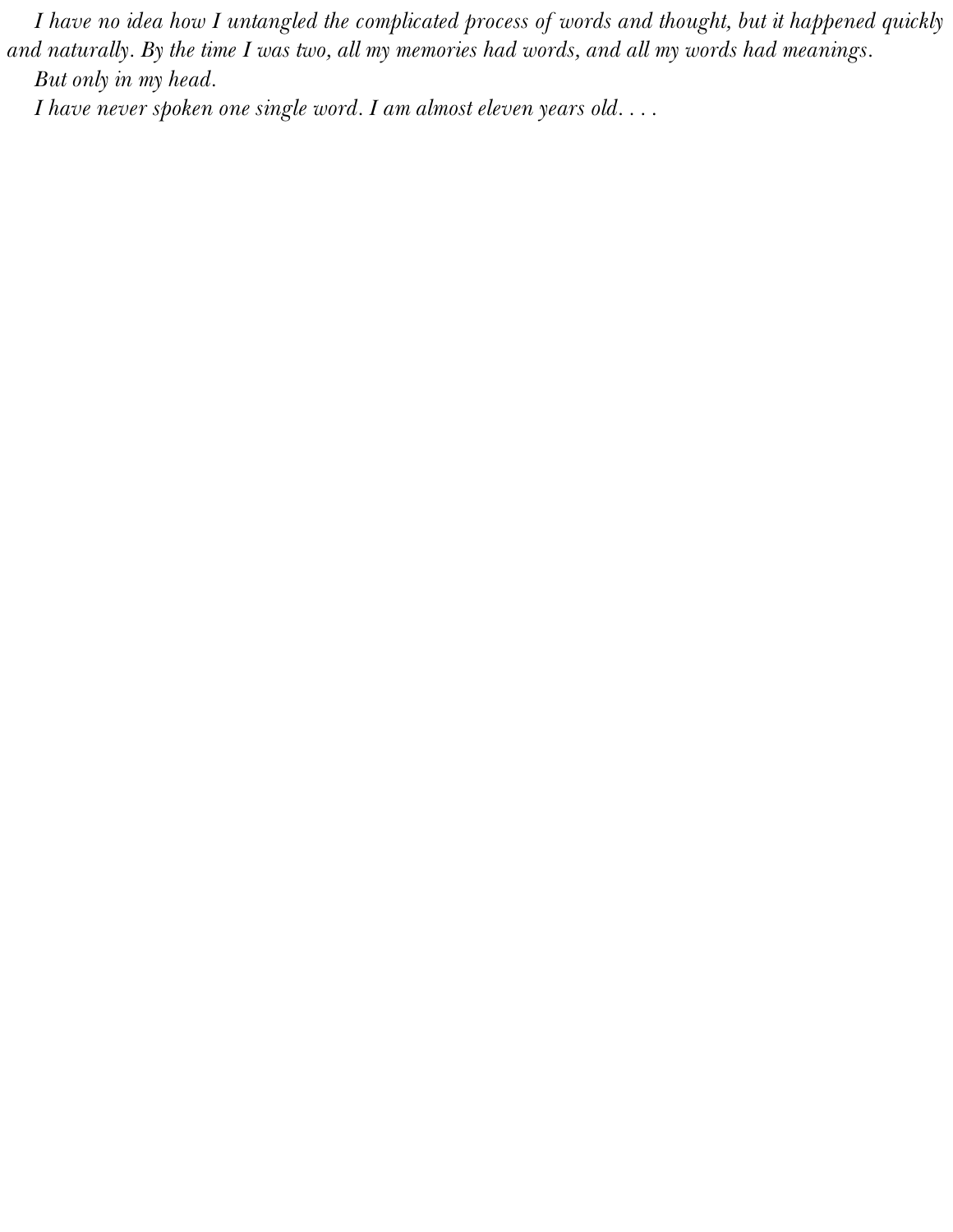# ALSO BY SHARON M. DRAPER

*Copper Sun Double Dutch Romiette & Julio*

The Jericho Trilogy:

*The Battle of Jericho November Blues Just Another Hero*

The Hazelwood High Trilogy:

*Tears of a Tiger Forged by Fire Darkness Before Dawn*

Ziggy and the Black Dinosaurs:

*The Buried Bones Mystery Lost in the Tunnel of Time Shadows of Caesar's Creek The Space Mission Adventure The Backyard Animal Show Stars and Sparks on Stage*